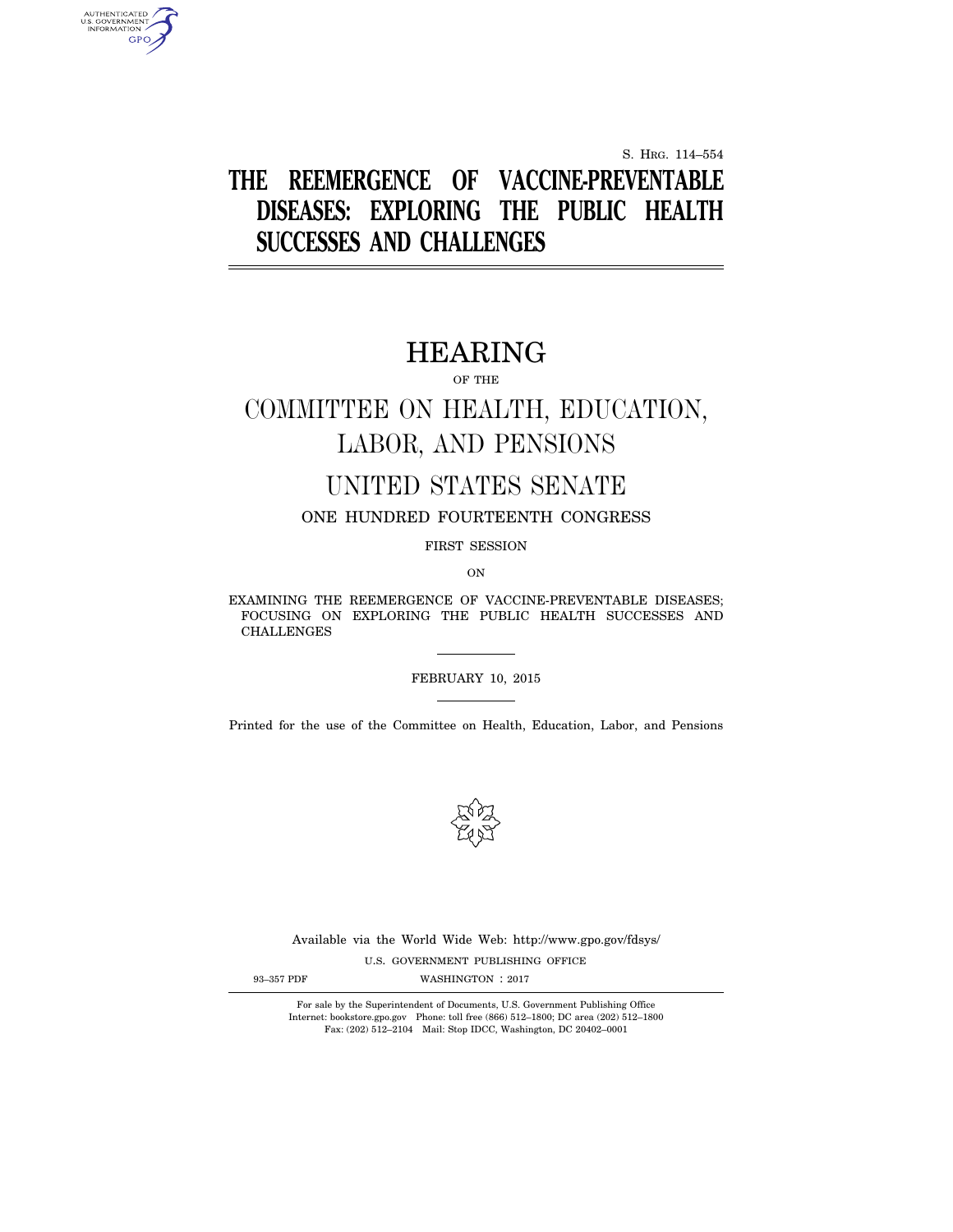# COMMITTEE ON HEALTH, EDUCATION, LABOR, AND PENSIONS

LAMAR ALEXANDER, Tennessee, *Chairman* 

MICHAEL B. ENZI, Wyoming RICHARD BURR, North Carolina JOHNNY ISAKSON, Georgia RAND PAUL, Kentucky SUSAN COLLINS, Maine LISA MURKOWSKI, Alaska MARK KIRK, Illinois TIM SCOTT, South Carolina ORRIN G. HATCH, Utah PAT ROBERTS, Kansas BILL CASSIDY, M.D., Louisiana

PATTY MURRAY, Washington BARBARA A. MIKULSKI, Maryland BERNARD SANDERS (I), Vermont ROBERT P. CASEY, JR., Pennsylvania AL FRANKEN, Minnesota MICHAEL F. BENNET, Colorado SHELDON WHITEHOUSE, Rhode Island TAMMY BALDWIN, Wisconsin CHRISTOPHER S. MURPHY, Connecticut ELIZABETH WARREN, Massachusetts

DAVID P. CLEARY, *Republican Staff Director*  EVAN SCHATZ, *Minority Staff Director*  JOHN RIGHTER, *Minority Deputy Staff Director* 

(II)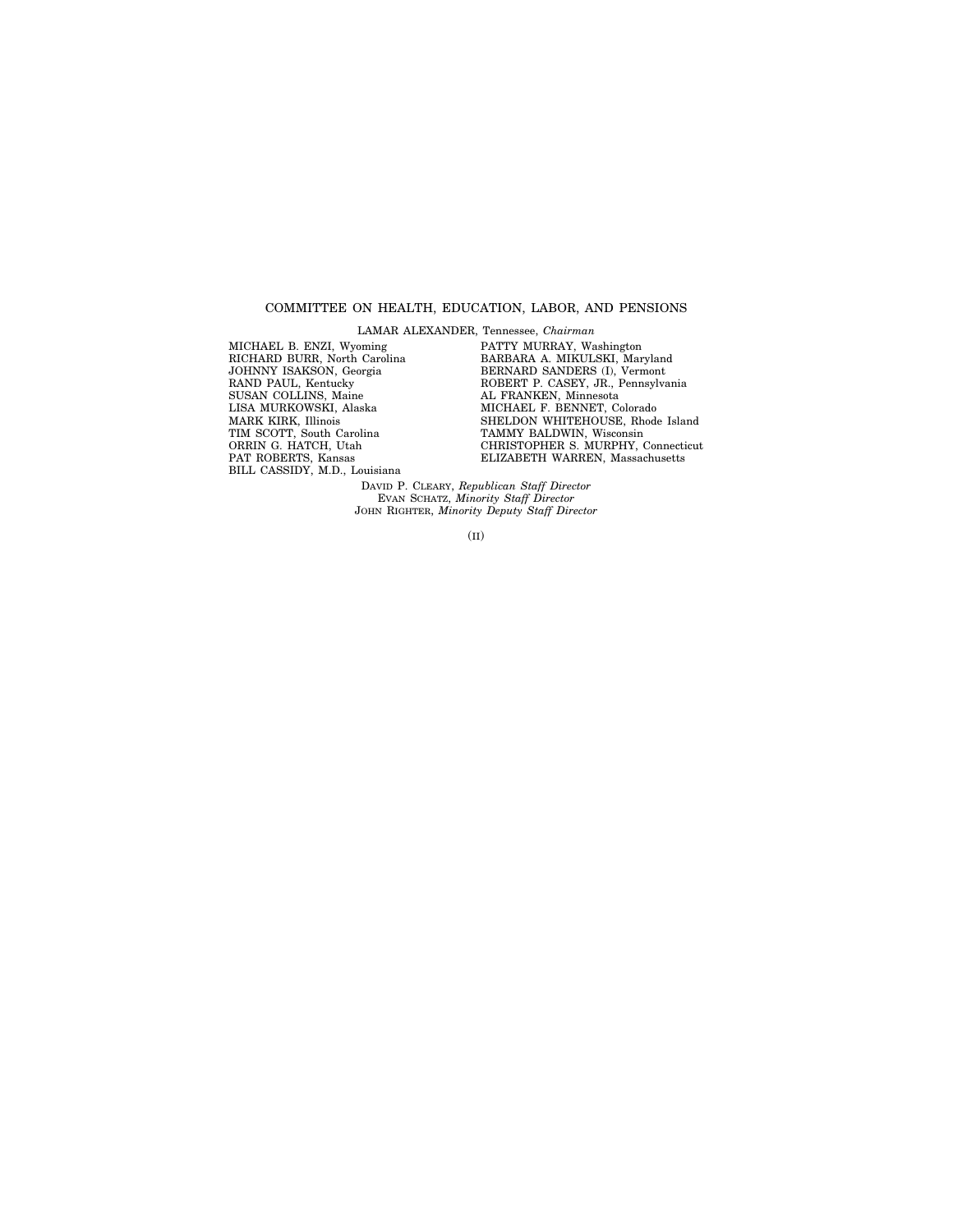# C O N T E N T S

# STATEMENTS

# TUESDAY, FEBRUARY 10, 2015

Page

# COMMITTEE MEMBERS

| Alexander, Hon. Lamar, Chairman, Committee on Health, Education, Labor,                                                                                                                                                                                                                        | $\mathbf{1}$                                            |
|------------------------------------------------------------------------------------------------------------------------------------------------------------------------------------------------------------------------------------------------------------------------------------------------|---------------------------------------------------------|
| Mikulski, Hon. Barbara A., a U.S. Senator from the State of Maryland<br>Warren, Hon. Elizabeth, a U.S. Senator from the State of Massachusetts<br>Baldwin, Hon. Tammy, a U.S. Senator from the State of Wisconsin<br>Casey, Hon. Robert P., Jr., a U.S. Senator from the State of Pennsylvania | 3<br>13<br>14<br>16<br>18<br>19<br>20<br>22<br>43<br>45 |
| Murphy, Hon. Christopher, a U.S. Senator from the State of Connecticut<br>Bennet, Hon. Michael F., a U.S. Senator from the State of Colorado                                                                                                                                                   | 45<br>47                                                |
| WITNESS-PANEL I                                                                                                                                                                                                                                                                                |                                                         |
| Schuchat, Anne, M.D. (RADM, USPHS), Director, National Center for Immu-<br>nization and Respiratory Diseases, Centers for Disease Control and Preven-<br>WITNESSES-PANEL II                                                                                                                    | 4<br>6                                                  |
|                                                                                                                                                                                                                                                                                                |                                                         |
| Moore, Kelly L., M.D., MPH, Director, Immunization Program, Tennessee                                                                                                                                                                                                                          | 24<br>25                                                |
| Sawyer, Mark H., M.D., FAAP, Professor of Clinical Pediatrics, Division of<br>Infectious Diseases, University of California San Diego and Rady Children's                                                                                                                                      | 29                                                      |
| Jacks, Tim, M.D., DO, FAAP, Parent, Pediatrician, and Every Child By                                                                                                                                                                                                                           | 31                                                      |
|                                                                                                                                                                                                                                                                                                | 38<br>39                                                |
| ADDITIONAL MATERIAL                                                                                                                                                                                                                                                                            |                                                         |
| Statements, articles, publications, letters, etc.:                                                                                                                                                                                                                                             | 56                                                      |
| Response by Anne Schuchat, M.D. (RADM, USPHS), to questions of:                                                                                                                                                                                                                                | 58<br>59<br>61                                          |
|                                                                                                                                                                                                                                                                                                | 62<br>62                                                |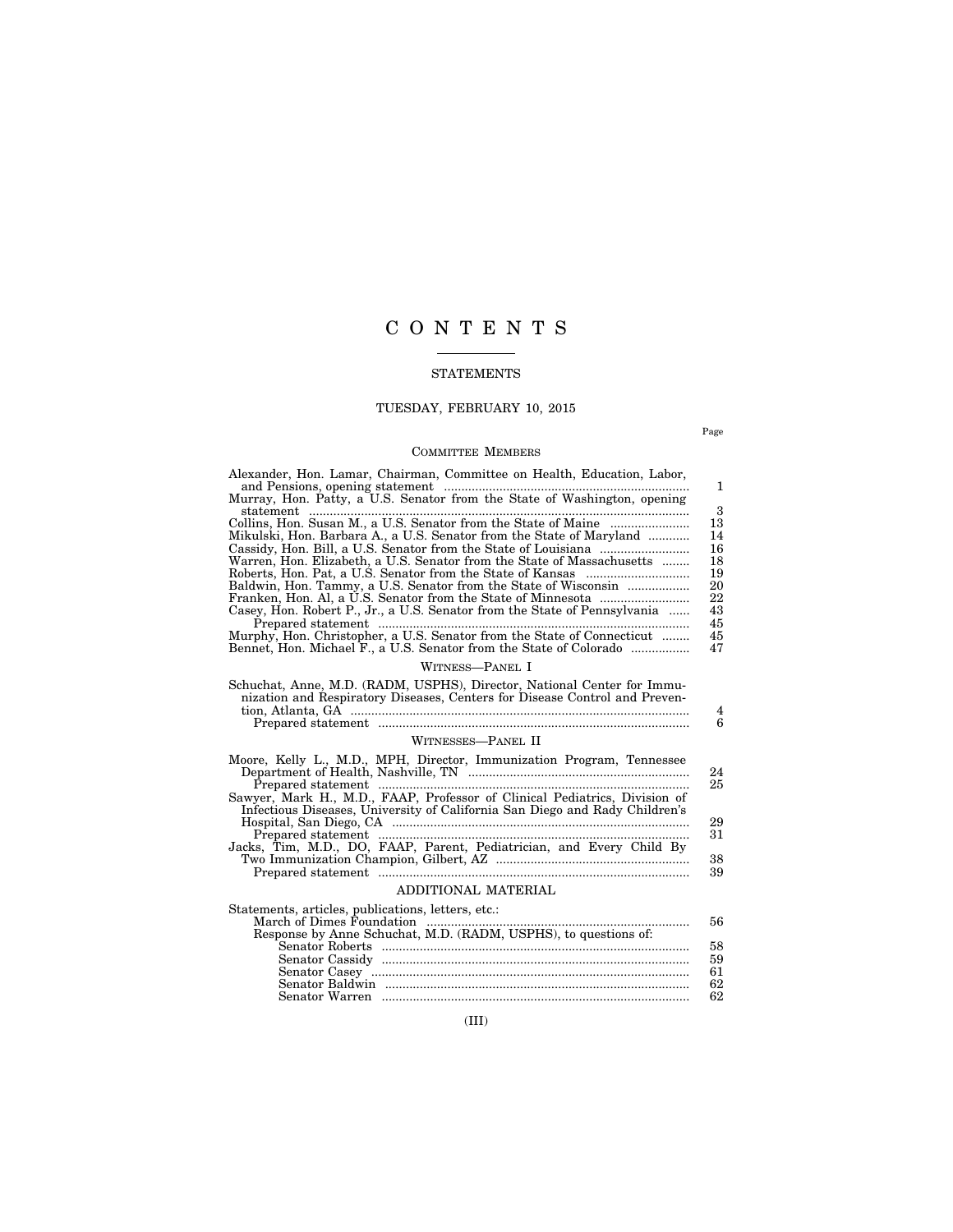| Response to questions of Senator Casey by:                        |    |
|-------------------------------------------------------------------|----|
|                                                                   | 63 |
|                                                                   | 63 |
|                                                                   | 65 |
| Response to questions of Senator Roberts by Mark H. Sawyer, M.D., |    |
|                                                                   | 65 |
| Response to questions of Senator Warren by:                       |    |
|                                                                   | 66 |
|                                                                   | 66 |
|                                                                   | 67 |
|                                                                   |    |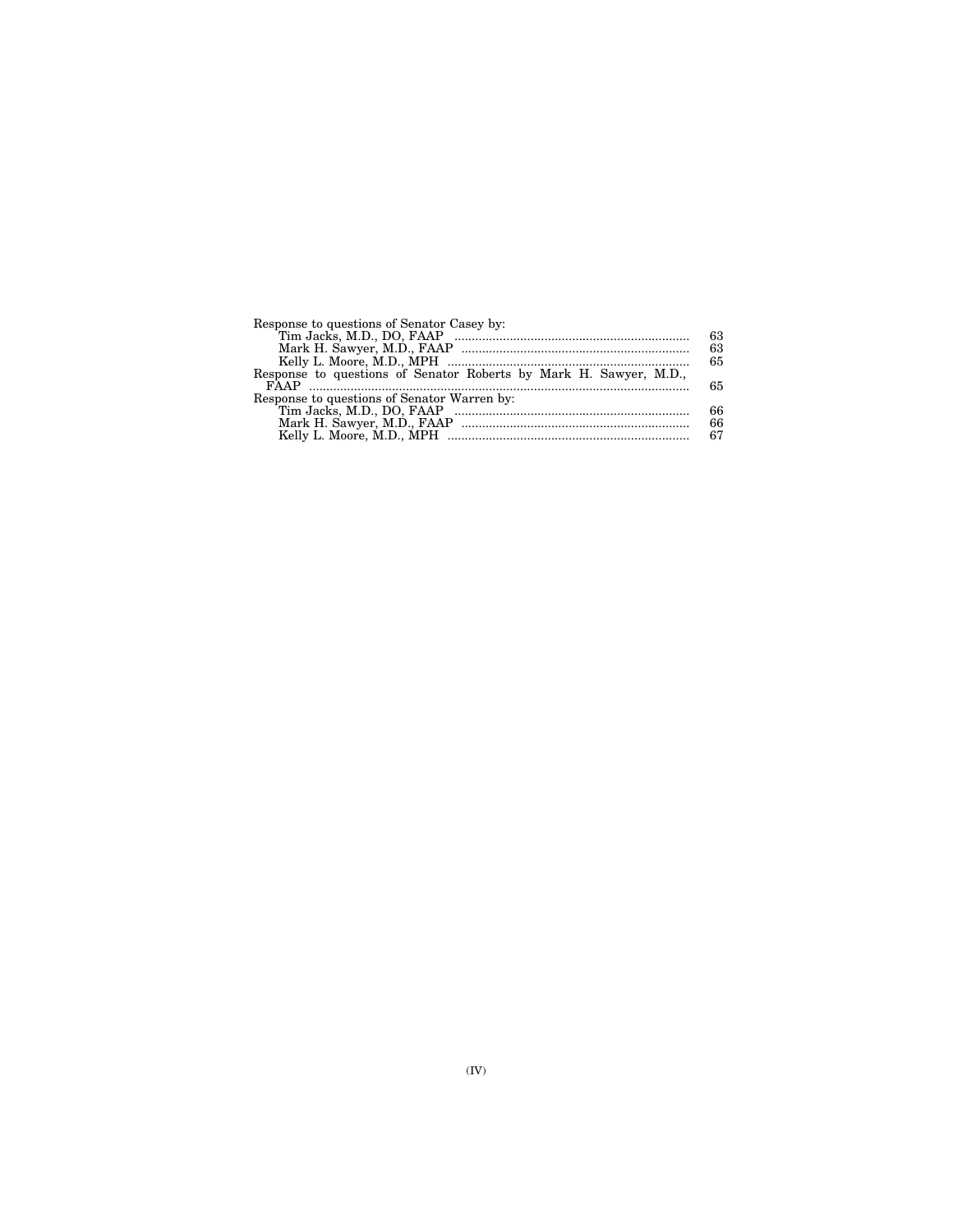# **THE REEMERGENCE OF VACCINE-PREVENT-ABLE DISEASES: EXPLORING THE PUBLIC HEALTH SUCCESSES AND CHALLENGES**

# **TUESDAY, FEBRUARY 10, 2015**

U.S. SENATE,

COMMITTEE ON HEALTH, EDUCATION, LABOR, AND PENSIONS, *Washington, DC.* 

The committee met, pursuant to notice, at 10 a.m., in room SD– 106, Dirksen Senate Office Building, Hon. Lamar Alexander, chairman of the committee, presiding.

Present: Senators Alexander, Collins, Kirk, Roberts, Cassidy, Murray, Mikulski, Sanders, Casey, Franken, Bennet, Baldwin, Murphy, and Warren.

# OPENING STATEMENT OF SENATOR ALEXANDER

The CHAIRMAN. The Senate Committee on Health, Education, Labor, and Pensions will please come to order.

This morning, we're holding a hearing about the reemergence of vaccine-preventable diseases. Senator Murray and I will each have an opening statement. Then we'll introduce our panel of witnesses. After our witness testimony, Senators will each have 5 minutes of questions.

We have two panels today and 2 hours for the hearing. We're going to end about noon. We'll have an hour for each panel, and I will end the first panel at 11 o'clock.

From smallpox to polio, we have learned in the United States that vaccines save lives. Yet a troubling number of parents are not vaccinating their children. Last September, this committee held a hearing about the Ebola virus. Our witnesses included a brave physician, Dr. Kent Brantly, who worked in Liberia and who contracted Ebola, and a brave father in Sierra Leone who came to warn us about how rapidly the virus was spreading there.

The number of people being infected with Ebola was doubling every 3 weeks, and many of those infected were dying, because for Ebola there was and is no cure, and there was and is no vaccine. This produced a near panic in the United States. It changed procedures in nearly every hospital and clinic. I remember one Chattanooga public health officer saying it's all Ebola all the time every day.

In response, Congress appropriated more than \$5 billion to fight the spread of the virus. The impact of efforts to fight Ebola is that the number of Ebola cases is declining. At the same time, here in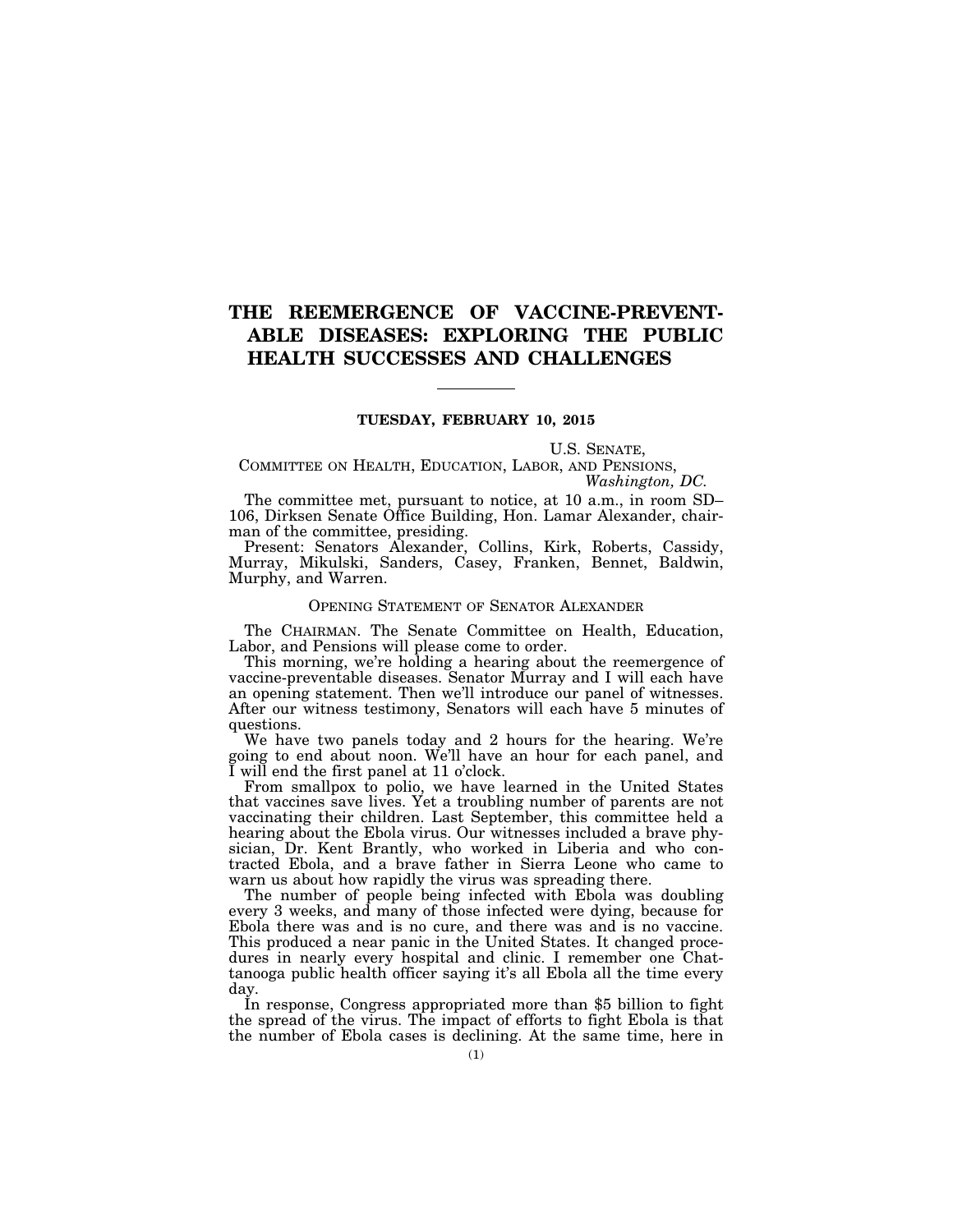the United States we are now experiencing a large outbreak of a disease for which we do have a vaccine.

Measles used to sicken up to 4 million Americans each year. Many believed that it was an unpreventable childhood illness. But the introduction of a vaccine in 1963 changed everything. Measles was declared eliminated, meaning absence of continuous disease transmission for greater than 12 months from the United States in 2000.

Then from 2001 to 2012, the median yearly number of measles cases reported in all of our country was 60. Today is February 10, 2015. It is the 41st day of the year, and already we have seen more cases of measles than we would in a typical year.

One measles outbreak in Palatine, IL, a suburb about a half hour from Chicago, has affected at least five babies, all less than 1 year old. Infants and individuals who are immunocompromised are traditionally protected by what is called herd immunity, meaning when more than 9 out of 10 of the people around them are vaccinated, so they don't get sick, and that keeps the babies and others who can't get vaccinated from getting sick. That herd immunity is incredibly important. Measles can cause life threatening complications in children, such as pneumonia or swelling of the brain.

Our witnesses today will talk more not just about what is causing this outbreak, but why some parents are choosing not to vaccinate their children. Measles is only one example. This hearing, which was planned before the measles outbreak, reminds us of the importance of vaccines.

An analysis of immunization rates across 13 States performed by USA Today found the following: Hundreds of thousands of students attend schools, ranging from small private academies in New York City to large public elementary schools outside Boston to Native American reservation schools in Idaho, where vaccination rates have dropped precipitously low, sometimes under 50 percent.

California is 1 of the 20 States that allow parents to claim personal belief exemptions from vaccination requirements. In some areas of Los Angeles, 60 percent to 70 percent of parents at certain schools have filed a personal belief exemption. In those elementary schools, vaccination rates are as low as those in Chad or in South Sudan.

The purpose of this hearing is to examine what is standing between healthy children and deadly diseases. It ought to be vaccinations. Too many parents are turning away from sound science. Sound science is this: Vaccines save lives.

They save the lives of the people who are vaccinated. They protect the lives of the vulnerable around them, like infants and those who are ill. Vaccines save lives.

They protect us from the ravages of awful diseases like polio, which invades the nervous system and can cause paralysis. I can remember as a child how parents were frightened by the prospect of polio for their child. I had classmates who lived in iron lungs. Our majority leader, Senator McConnell, contracted polio as a child.

Whooping cough is another example, which causes thick mucus to accumulate in the airways and can make it difficult for babies to breathe; or diphtheria, a bacterial infection that affects the mu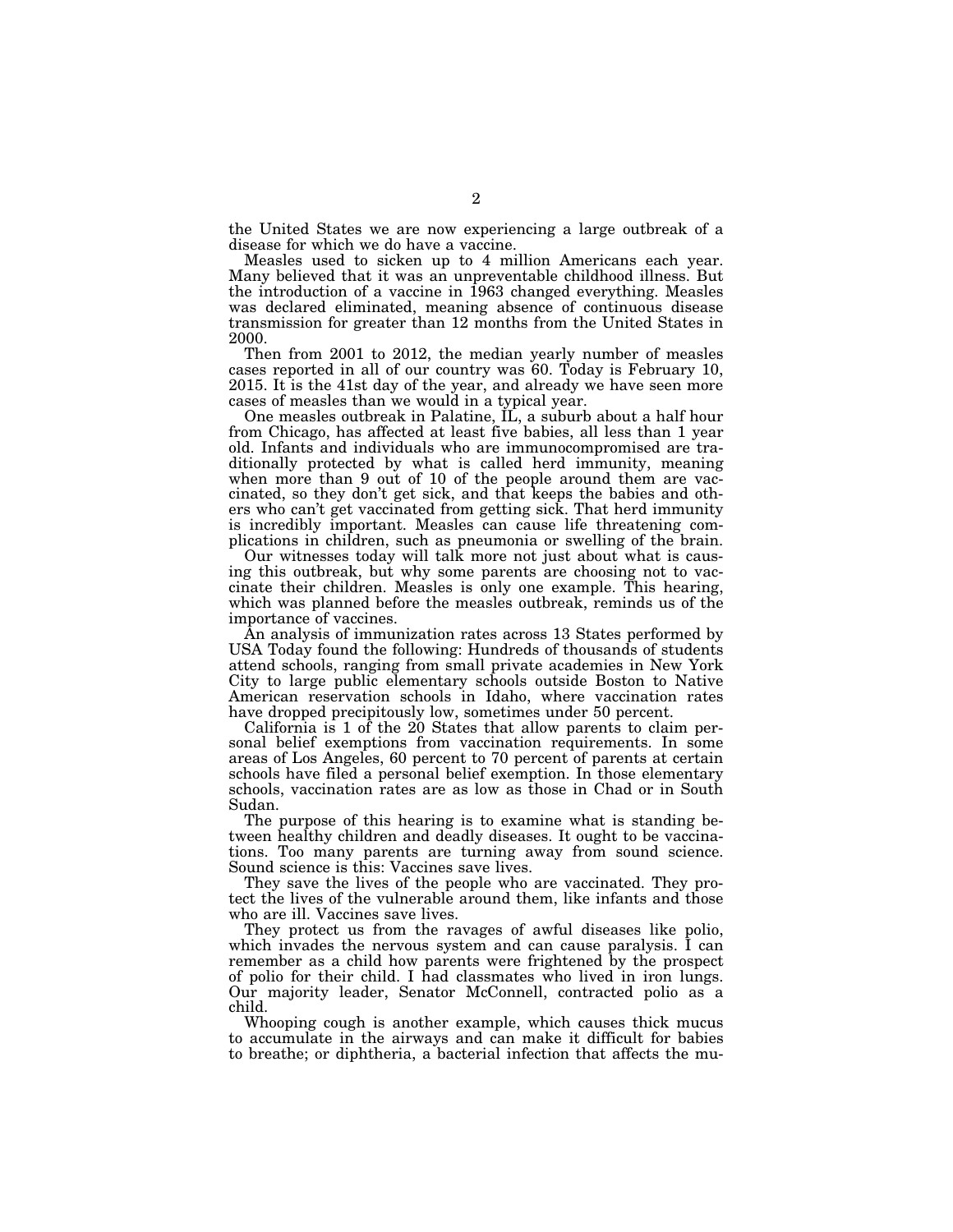cous membranes of your nose and throat and can, in advanced stages, damage your heart, kidneys, and nervous system.

We have learned that vaccines save lives. They take deadly, awful, ravaging diseases from horror to history.

It is troubling to hear that before we've even reached Valentine's Day this year, 121 Americans are sick with measles, a disease eliminated in the United States 15 years ago. It is troubling that a growing number of parents are not following the recommendations of doctors and public health professionals who have been making those recommendations for decades.

At a time when we are standing on the cusp of medical breakthroughs never imagined—cutting-edge personalized medicine tailored to an individual's genome, for example—we find ourselves retreading old ground.

I now turn to Senator Murray for her opening statement.

# OPENING STATEMENT OF SENATOR MURRAY

Senator MURRAY. Thank you very much, Chairman Alexander. Thanks to all of our witnesses for coming and sharing your expertise with us today.

Keeping our children and families healthy could not be more important. I'm glad to have the opportunity to hear from all of you about the threat vaccine-preventable diseases still pose in the United States and to discuss what we should be doing to take these threats off the table.

There's no question we have come a long way when it comes to what were once widespread and extremely dangerous illnesses. Vaccines are truly one of our country's greatest public health successes. Thanks to them, we know how to prevent illnesses that struck so many children as recently as a generation or two ago, like polio and whooping cough and measles.

Recent news about the measles outbreak in many States, including my home State of Washington, made clear that vaccinepreventable diseases are still a threat and that we can't afford to become complacent about protecting the progress that we've made.

Bottom line, this means children across the country need to be vaccinated. It also means we need to be vigilant about breaking down any barriers that families may face when it comes to accessing certain vaccines. We need to ensure that in any cases where take-up rates are low, we're providing information and spreading awareness so that more people can be protected.

The HPV vaccine is a great example. It prevents life threatening cancers, including cervical cancer, which impact thousands of lives in the United States each year.

Despite that, CDC reports that take-up rates for the vaccine are still unacceptably low, meaning people continue to be exposed to deeply harmful illnesses that could have been prevented.

I know several of our witnesses have done a lot of work on this issue. I will certainly have questions about what we can do to encourage broader use of vaccines. We're looking forward to an update from Dr. Schuchat about the recent measles outbreaks and the work the CDC is doing to continue to encourage vaccination.

I'm very eager to hear from Dr. Kelly Moore about the role of States in preventing and responding to outbreaks like this one. I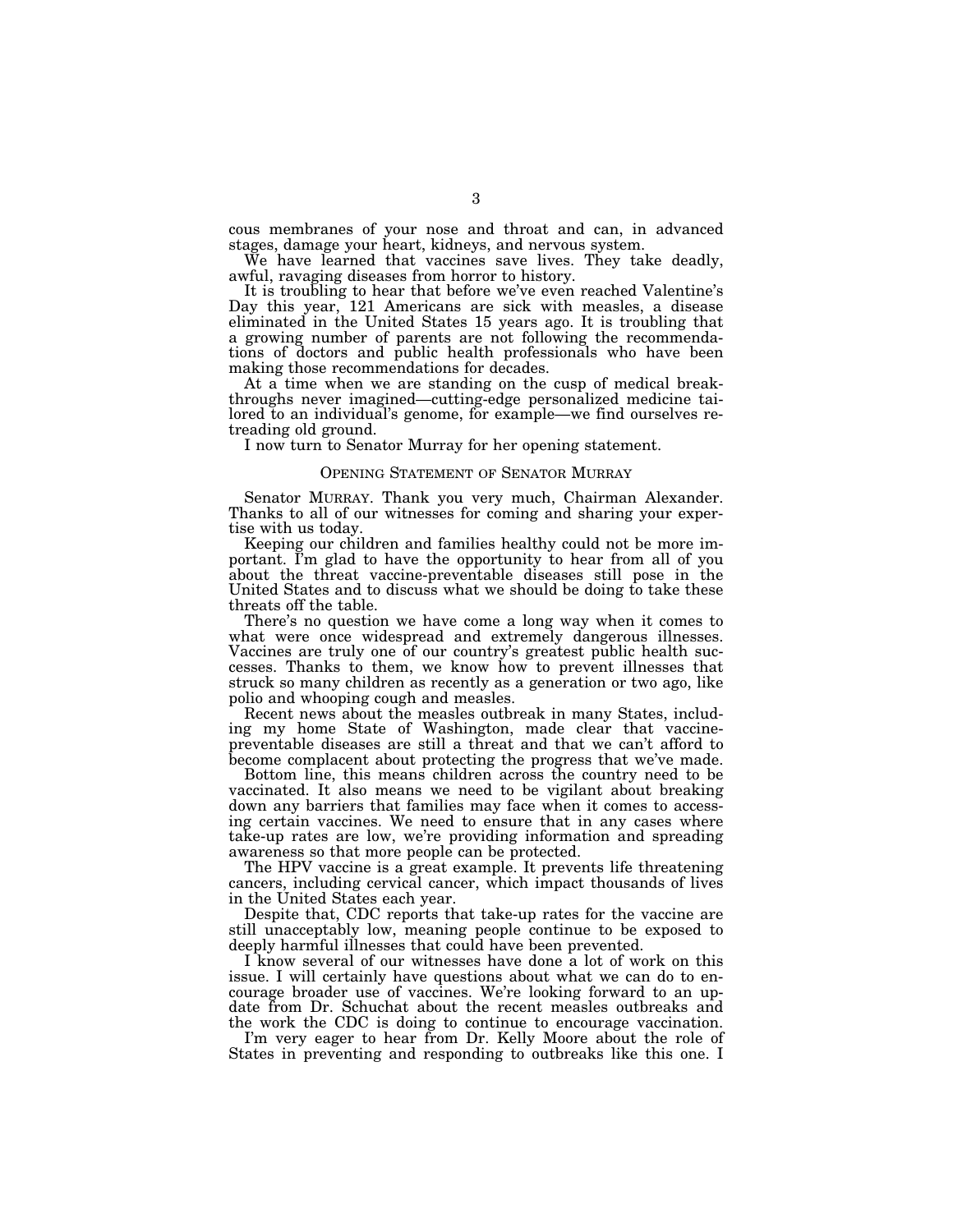know that Dr. Sawyer and Dr. Jacks will also be able to provide valuable insight into ongoing, nationwide efforts to increase immunizations rates and keep children and families healthy.

I want to thank again all of our witnesses for the important work you are doing and for taking the time to be here with us today.

Thank you very much, Mr. Chairman.

The CHAIRMAN. Thank you, Senator Murray, and thank you to you and your staff for working with us to jointly invite the witnesses today. That always produces a better hearing and a good variety of views.

Each witness will have up to 5 minutes.

We'll ask you, Dr. Schuchat, if you'll summarize your views in 5 minutes so Senators can have a chance to ask questions.

Then we'll take an hour. I said before some of the Senators came in that we'll have to end the first panel at 11 so we can get to the second panel, which will go on to 12. I hope all of us can get questions in to the first panel. If not, you'll be first in line on the second panel.

Dr. Schuchat is the Director of the National Center for Immunization and Respiratory Diseases at the Centers for Disease Control and Prevention. She has worked at CDC since 1998 on immunization, respiratory, and other infectious diseases. She is a Rear Admiral in the U.S. Public Health Service Commissioned Corps and was named Assistant Surgeon General of the U.S. Public Health Service in 2006.

Dr. Schuchat, welcome.

# **STATEMENT OF ANNE SCHUCHAT, M.D., (RADM, USPHS), DIRECTOR, NATIONAL CENTER FOR IMMUNIZATION AND RESPIRATORY DISEASES, CENTERS FOR DISEASE CONTROL AND PREVENTION, ATLANTA, GA**

Dr. SCHUCHAT. Good morning, Mr. Chairman and members of the committee. Thank you for the opportunity to speak with you today.

Our nation's immunization system is strong, protecting the health of Americans, saving lives and money. This year's outbreak of measles demonstrates how interconnected we are. Many threats, including measles, are just an airplane ride away.

Despite high national immunization coverage against measles, last year, we had more cases of measles in the United States than we've had since 1994. Since January 1, we've already had more measles cases this year than we've had in most full years since 2000, when home-grown measles was eliminated in the United States.

From January to February 6 this year, 121 people from 17 States have been reported to have measles. Most are linked to an ongoing outbreak that originated at Disney parks in California during December. Most cases were not vaccinated or didn't know if they had been vaccinated.

Recent patients with measles have exposed others in a variety of settings, including at school, childcare, emergency departments, outpatient clinics, and airplanes. These episodes require a rapid response coordinated across local, State, and Federal jurisdictions. The backbone for such a response comes from the public health im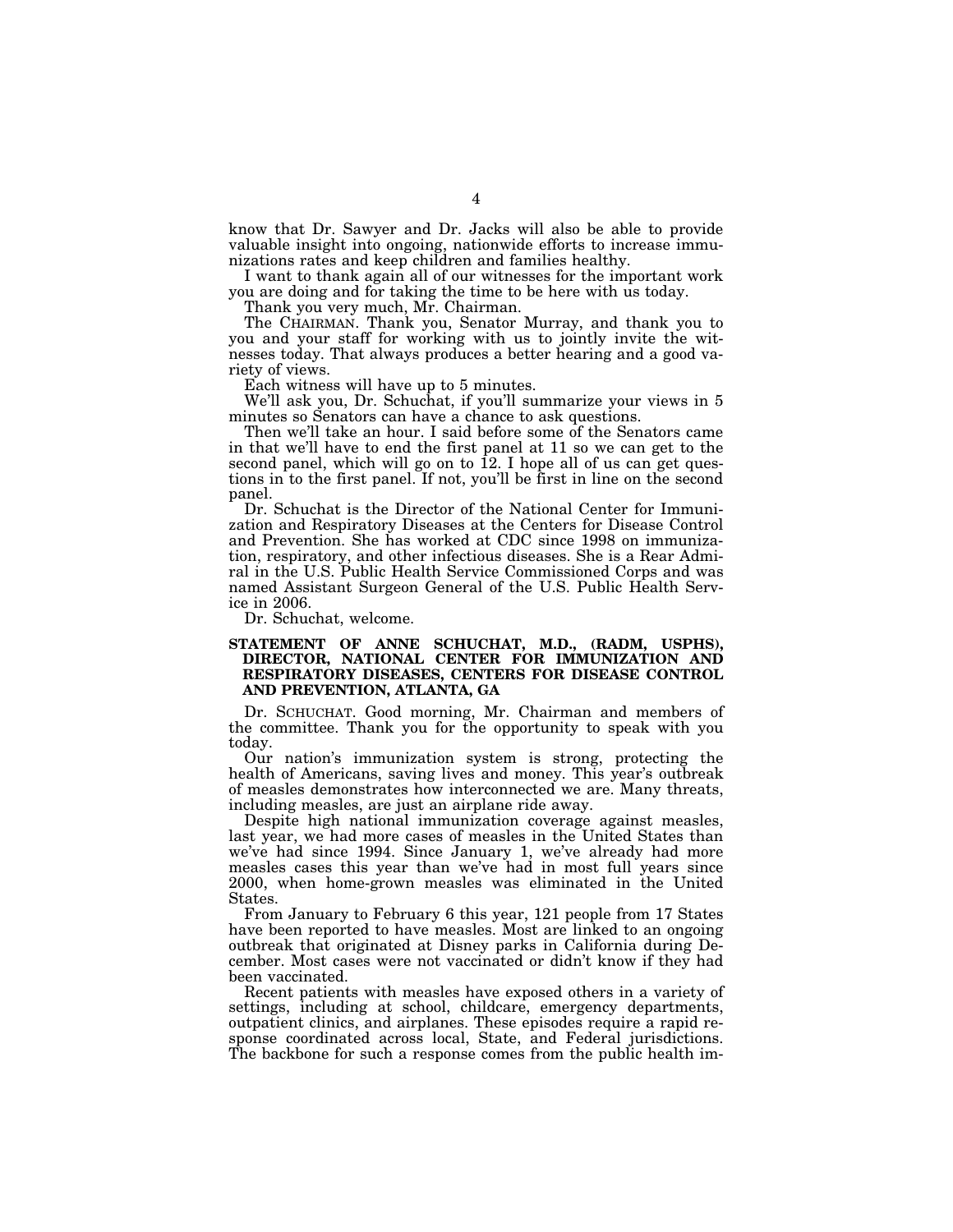munization infrastructure, the systems and people that protect our communities from vaccine-preventable diseases.

Today, we're talking about measles, but we could just as easily be talking about a resurgence of whooping cough, a meningitis outbreak in college, or adapting to a shortage of a popular combination vaccine. We need a strong immunization system that takes care of the everyday prevention and assures the quality of clinical practice but is also robust enough to respond to emergencies and ready to launch mass vaccination for the next pandemic.

Whether a vaccine is given in a private doctor's office or at a community clinic, the public health system plays a critical role in making sure vaccination is accessible, safe, and effective and used in the best way to protect all Americans, and that our immunization policies are based on a strong scientific foundation continually reviewed.

Our priorities for maintaining a strong program include preserving core public health infrastructure at the local, State, and Federal levels; maintaining adequate vaccine purchase to provide a safety net for uninsured adults and for responding to outbreaks and other urgent vaccine needs; and making strategic investments to enhance the immunization infrastructure and evidence base and improve efficiency.

Coverage for many childhood vaccines is above 90 percent, and reported cases for most vaccine-preventable diseases are down by more than 90 percent. Most parents are vaccinating their children with most of the recommended vaccines. Less than 1 percent of toddlers have received no vaccines at all.

Immunization continues to be one of the most cost-effective public health interventions. For each dollar invested in the childhood program, there are \$10 of societal savings and \$3 of direct medical savings. The past 20 years of U.S. childhood immunization has prevented over 300 million illnesses, 732,000 deaths, and resulted in \$1.4 trillion in cost savings.

In many ways, though, we are victims of our own success. Because of our success, fewer and fewer doctors, nurses, and parents have witnessed the serious and sometimes life threatening consequences of these diseases. Because of our success, parents may wonder if vaccines are necessary, and they may worry that the risk or temporary discomfort of vaccinating may outweigh the benefits of protecting their families from vaccine-preventable diseases.

The increase in measles cases should be seen as a wake-up call. Measles is very contagious and quickly uncovers pockets of undervaccination. In the 1980s and early 1990s, measles outbreaks uncovered systemic problems with poor children having access to vaccines, leading to the creation of the Vaccines for Children Program.

Today, measles in the United States is an indicator of how globally interconnected we are. When we see outbreaks associated with importations, measles uncovers those people in areas in the United States that are opting out of immunization. We have indications that some of those unvaccinated micro communities may be getting larger.

Our immunization system has risen to challenges in the past, and CDC will work with partners to keep measles from regaining a foothold in our country again. Working together, we can keep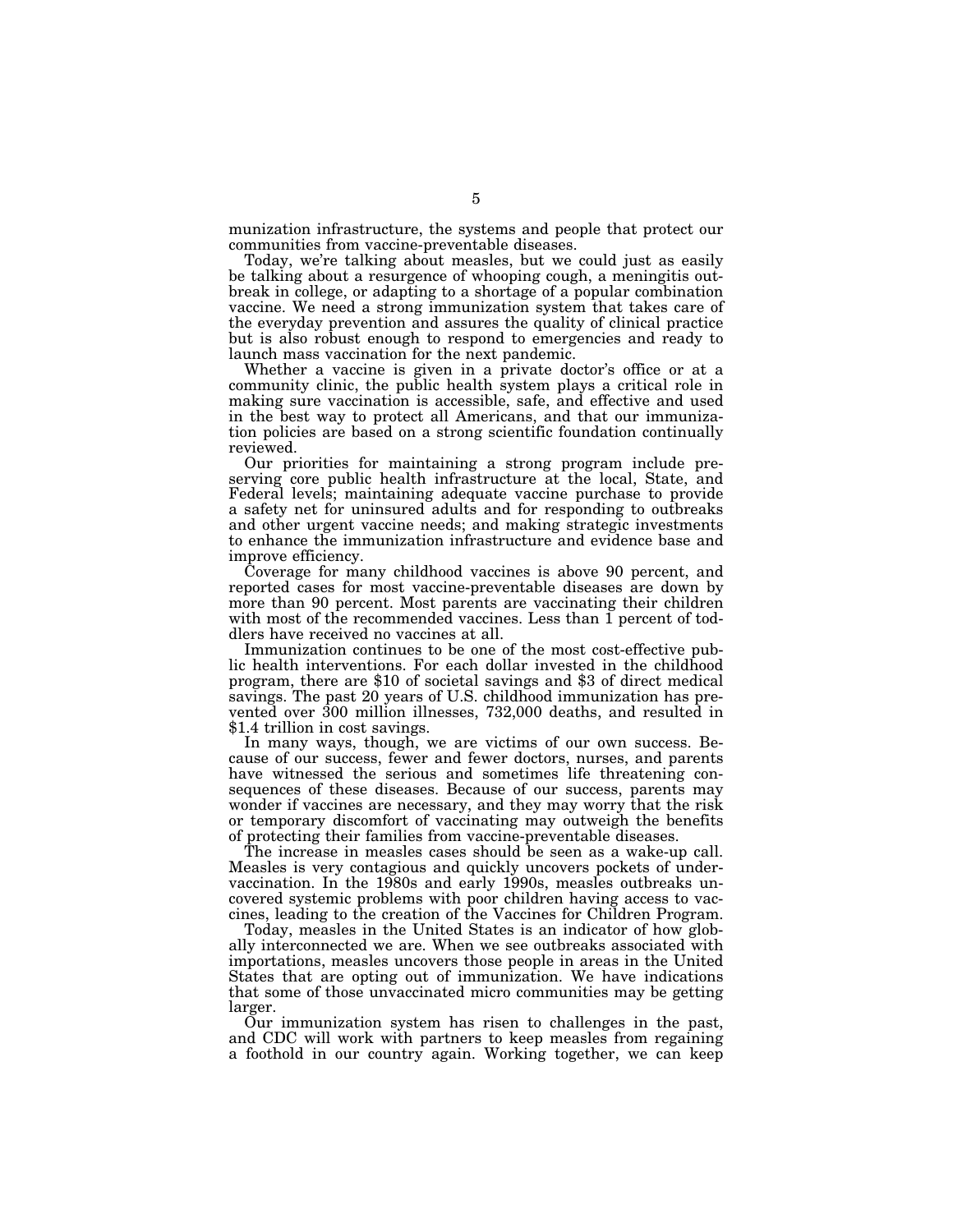these numbers down, keep measles from returning and threatening the health of our communities, and sustain the enormous health and societal benefits that our immunization partnership has achieved.

Thank you.

[The prepared statement of Dr. Schuchat follows:]

## PREPARED STATEMENT OF ANNE SCHUCHAT, M.D. (RADM, USPHS)

#### **INTRODUCTION**

Good morning Chairman Alexander, Ranking Member Murray, and members of the committee. I am Dr. Anne Schuchat, Director of the National Center for Immunization and Respiratory Diseases at the Centers for Disease Control and Prevention (CDC). Thank you for the opportunity to speak with you today.

It has been said many times that vaccines are one of public health's greatest achievements. The immunization of children in the United States has saved millions of lives, contributed to longer life expectancy, reduced health disparities, improved quality of life, and saved trillions of dollars in societal costs. Immunizations have become a routine part of how we care for our children. Less than 1 percent of children in the United States receive no vaccines at all.

However, the success of vaccination means fewer and fewer doctors, other healthcare providers, and parents have witnessed the serious and sometimes lifethreatening consequences of vaccine-preventable diseases (VPDs). Illness from vaccine-preventable disease is no longer common, and parents may wonder if vaccines are really necessary or believe that the risks of vaccinating infants or temporary discomfort a vaccine may cause outweigh the benefits of protecting them from infection with VPDs. Yet even small numbers of cases can lead to the re-emergence of VPDs if we have increasing numbers of unvaccinated people.

## MEASLES

The recent measles outbreaks in the United States provide an excellent example of our continued vulnerability to VPDs. Measles is a highly contagious respiratory disease caused by a virus. It spreads through the air through coughing and sneezing. After an infected person leaves a location, the virus remains viable for up to 2 hours on surfaces and in the air. It spreads so easily that if one person has it, 90 percent of the people close to that person who are not vaccinated or otherwise immune will also become infected. The good news is that since the 1960s, there has been a highly effective vaccine to prevent measles. One dose is about 93-percent effective at preventing measles; two doses are about 97-percent effective. Before the U.S. measles vaccination program started in 1963, about three to four million people in the United States got measles each year; 400–500 of them died, 48,000 were hospitalized, and 4,000 developed encephalitis because of measles. In the United States, widespread use of the vaccine has led to a 99-percent reduction in measles cases compared with the pre-vaccine era.

Because of a highly effective vaccination program and a strong public health system for detecting and responding to measles cases and outbreaks, measles was declared eliminated from the United States in 2000. However, the story does not end with elimination. While the western hemisphere has eliminated measles, the disease is still endemic in many parts of the world, with 20 million cases occurring worldwide annually. Outbreaks can occur in the United States when unvaccinated groups are exposed to imported measles virus. Between 2000 and 2013, a range of 37 to 220 measles cases per year were reported in the United States with most of these originating outside the country. Importations of measles remain a significant challenge. Unvaccinated U.S. residents traveling overseas are at risk for measles, and returning unvaccinated U.S. residents and foreign visitors to the United States may develop measles and expose unvaccinated people in the United States. When measles gets into communities of unvaccinated people in the United States, such as people who refuse vaccines for religious, philosophical or personal reasons, outbreaks are more likely to occur. New research recently published in the journal *Pediatrics*  has found that people who seek personal belief exemptions for their children often live near one another. We think these micro-communities are making it difficult to control the spread of measles and are making us vulnerable to having the virus reestablish itself in our country again. In addition, they put others at risk who cannot get vaccinated because they are too young or they have specific health conditions. CDC works with its partners, such as the American Academy of Pediatrics and the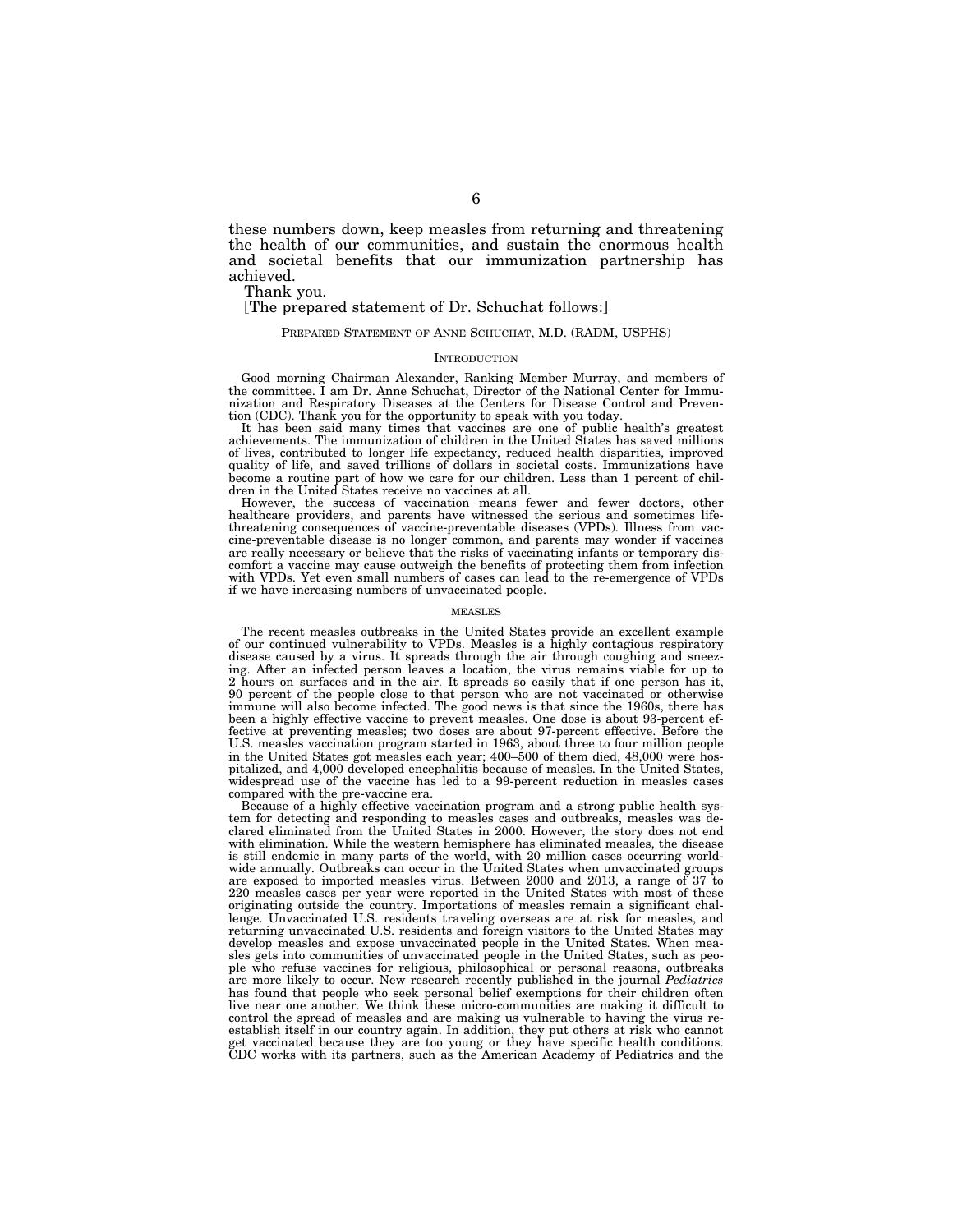American Association of Family Physicians, to develop and disseminate evidencebased tools to help health care providers and parents understand the science recommending vaccination.

High measles vaccine coverage and rapid public health response are critical for preventing and controlling measles cases and outbreaks. While overall measles vaccination coverage rates are high at 92 percent, one in 12 children in the United States is not receiving his first dose of measles-mumps-rubella (MMR) vaccine on time, underscoring considerable measles susceptibility across the country. In addition, we see considerable variability in coverage across States. In 2013, there were 17 States where less than 90 percent of toddlers had received at least one dose of MMR. Within States, some counties or communities have much lower vaccination rates than the State average.

From January 1, 2015, until January 30, 2015, a total of 102 people in 14 States have been reported as having measles. Most of these cases are part of an ongoing, large multistate outbreak linked to the Disneyland theme parks in California. CDC is working with State and local health departments to control this outbreak which started in late December. Many of you know that in 2014, the United States experienced the highest number of measles cases we had reported in 20 years, over 600 driven in large part by one large outbreak of 383 cases, occurring primarily among unvaccinated Amish communities in Ohio. Although we aren't sure exactly how this year's outbreak began, we assume that someone got infected overseas, visited the parks and spread the disease to others. Infected people in this outbreak here in the United States this year have exposed others in a variety of settings including school, daycares, emergency departments, outpatient clinics and airplanes. Frontline public health workers and clinicians across the country are following up on suspected measles cases in light of the recent outbreak. They are part of an enormous public-private partnership that protects health and saves lives through the Nation's immunization system.

In response to the current outbreak, CDC issued a Health Advisory on January 23, 2015, to notify public health departments and healthcare facilities about the multi-State outbreak and to provide guidance for healthcare providers nationwide. On January 29, 2015, CDC held a press briefing to inform the public about the outbreak and the importance of appropriate prevention and treatment measures. CDC updates its web page weekly to prominently include information about measles including direct links to fact sheets and continuing education webinars aimed at clinicians regarding measles. CDC also works with many partner organizations including clinician organizations, public health associations, and patient groups to share information, develop tools, and explore new partnership activities to reach the public and health care providers about immunization. In addition, CDC supports State and local health departments in their outbreak investigations by providing technical support for measles prevention and control; testing specimens from patients with suspected measles infection; and, providing rapid assistance on the ground through formal requests from State health departments.

#### OVERVIEW OF U.S. IMMUNIZATION POLICIES AND PROGRAMS

CDC's national immunization recommendations currently provide guidance for the prevention of 17 VPDs across the lifespan. CDC's immunization program plays a fundamental role in achieving national immunization goals and sustaining high vaccination coverage rates to prevent death and disability from VPDs. CDC's Immunization program includes the Vaccines for Children (VFC) entitlement program, and CDC's 317 Immunization program.

VFC is one of the largest and most successful public-private partnerships. Created by the Omnibus Budget Reconciliation Act of 1993 and implemented in 1994 as a new entitlement program, the VFC program allows eligible children to receive recommended vaccinations free of charge as part of routine care, supporting the reintegration of vaccination and primary care. The VFC program serves children through 18 years of age without insurance, those eligible for Medicaid, American Indian/Alaska Native children, and underinsured children who receive care through federally qualified health centers or rural health clinics. CDC purchases vaccines to distribute to VFC-enrolled providers by funding 61 eligible grantees for VFC-related operations activities. Currently, there are more than 44,000 public and private providers in the VFC program, and VFC distributes over 50 percent of all routinely recommended vaccines for those 18 years and younger. VFC has been instrumental to achieving high vaccination coverage rates and reducing disparities.

In addition, a discretionary immunization program was enacted in 1962 through the Vaccine Assistance Act, or section 317 of the Public Health Service Act. Over its 50-year history, the Program has played a role in helping to achieve national im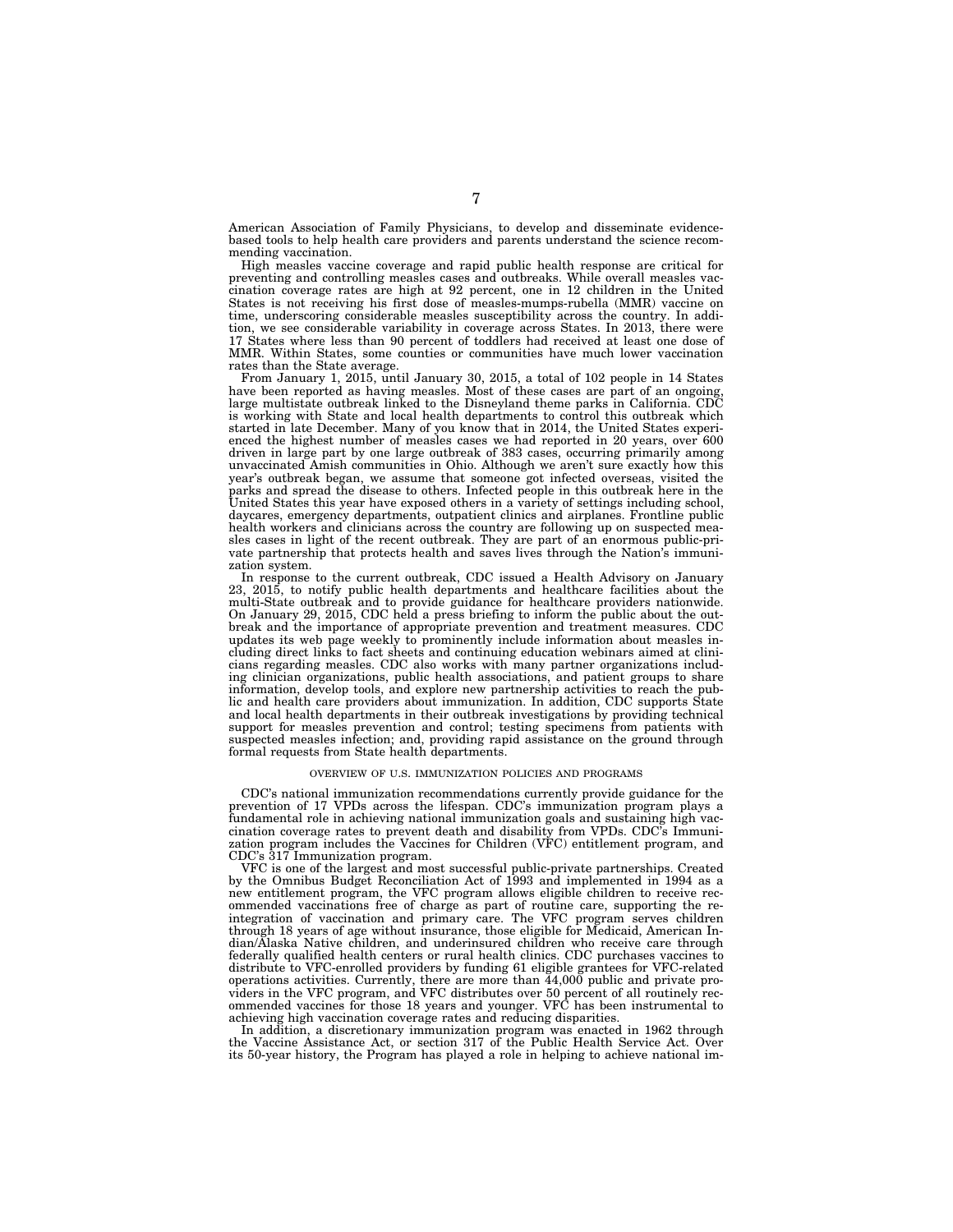munization goals by supporting the public health workforce and systems at the national, State, and local levels as well as supporting vaccine purchase. These include systems to ensure quality assurance, such as proper vaccine storage, manage vaccine shortages, and educate and promote immunization recommendations across the life span. To implement the discretionary program, CDC works collaboratively with the 64 grantees, including the 50 States, six large cities (including the District of Columbia), five territories, and three Pacific Freely Associated States.

In addition, the discretionary program is responsible for investments that strengthen the evidence base for our immunization policies and practices. It supports disease surveillance, laboratory capacity, and scientific studies to evaluate vaccine effectiveness, safety, and program. The program allows us to maintain public health preparedness for a response to a vaccine-preventable national emergency, such as a pandemic or biologic attack.

Scientifically based vaccine policies are a foundation of the U.S. immunization system. In the United States, the Advisory Committee for Immunization Practices (ACIP) advises the CDC on national vaccine policy for preventing infectious diseases in the civilian population. The immunization systems and expertise that are supported by the national immunization program make substantial contributions to the evidence base upon which the ACIP deliberates in making its recommendations by providing data about the burden of disease, safety and efficacy of the vaccine, economic analyses, including cost-effectiveness data, and information about other factors such as how the recommendation can be implemented by the health care system in conjunction with other recommended vaccines.

Once adopted by CDC, the committee's recommendations establish the standard of practice for preventing VPDs. The Affordable Care Act requires that, as of September 2010, vaccines recommended by ACIP (along with other recommended preventive services) be covered by non-grandfathered private health plans without costsharing. In addition to post-market surveillance conducted by the CDC and the Food and Drug Administration (FDA) for FDA-approved vaccines, ACIP continues to review the safety and effectiveness of vaccines even after they are recommended, and updates recommendations as more data become available. New data are reviewed in the context of the risks of adverse effects and the benefits provided by the vaccine.

Coverage for many childhood vaccinations are at, near, or above 90 percent, and reported cases for most VPDs have decreased by 90 percent or more in the United States. Immunization continues to be one of the most cost-effective public health interventions. For each dollar invested in the U.S. childhood immunization program, there are \$10 of societal savings and \$3 in direct medical savings.1 The past 20 years of childhood immunization has prevented 322 million illnesses, 732,000 deaths, and nearly \$1.4 trillion in societal costs.2 Our investments have supported national, State and local programs that have dramatically improved access to vaccination for all children and put systems in place to detect and respond to outbreaks of VPDs and to monitor vaccine effectiveness and safety.

#### **CHALLENGES**

While overall vaccination rates remain high, we still face several challenges in preventing VPDs. The majority of parents have their children vaccinated, however, we know that some parents delay or refuse vaccinations. CDC has conducted research to better understand why some parents choose not to vaccinate their children. There are many reasons parents give for their vaccine hesitancy despite overwhelming and consistent scientific evidence that vaccines are safe and effective. For some, many VPDs don't have the visibility they once had, and many parents tell researchers that they question whether the vaccines are more dangerous for their child than the disease they prevent. Parents also have access to conflicting and often inaccurate information about vaccines via the internet, and others express concern that there are too many vaccines.

CDC knows that maintaining public confidence in immunizations is critical to preventing declines in vaccination coverage rates and outbreaks of VPDs. CDC supports science-based communication campaigns and other efforts to convey the benefits of vaccines to the public to aid individuals in making informed vaccine decisions to protect themselves and their loved ones. CDC also conducts outreach to educate healthcare providers about current immunization policy and clinical best practices

<sup>&</sup>lt;sup>1</sup>Zhou F, Shefer A, Wenger J, et al. Economic evaluation of the routine childhood immunization program in the U.S., 2009. Pediatrics  $2014;133:577-85$ 

tion program in the U.S., 2009. Pediatrics 2014;133:577–85 2 CDC. Benefits from Immunization During the Vaccines for Children Program Era—United States, 1994–2013. MMWR 2014;63(16):352–55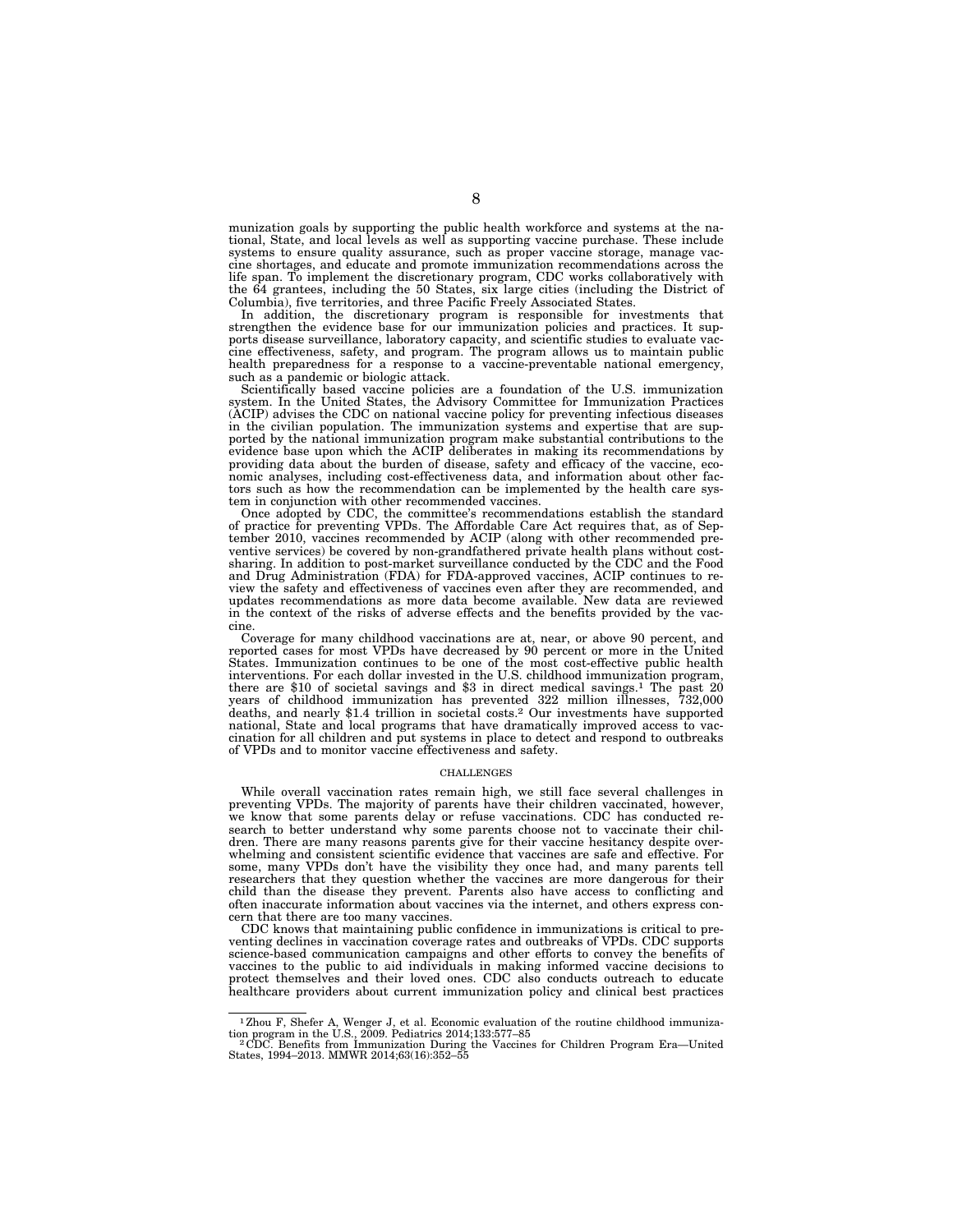to help them protect their patients and communities from VPDs. CDC developed and will maintain a dynamic provider toolkit for conversations with parents about vaccination that includes evidence-based strategies, print materials, and web-based tools.

Another challenge we currently face is a low adult vaccination coverage rate. Last week, CDC released the latest non-influenza vaccination coverage rates for adults, and the results were not encouraging. Findings show most coverage rates continue to be below Healthy People 2020 targets with persistent racial and ethnic gaps. We know that to reach adults we will need different strategies than we have used with the childhood program. Unlike children who have scheduled routine visits with their pediatrician, adults may see multiple physicians for specialty care, many of whom do not offer vaccination services. CDC is working to increase awareness of the need for vaccines for adults among the general population and the provider community. We also are looking at increasing access through non-traditional venues, including pharmacies and retail clinics.

Outbreaks of VPDs continue to be an ongoing challenge for the public health system. Measles elimination was declared in the United States in 2000, but we still contend with importations of measles viruses. In addition, there have been recent outbreaks of meningitis and mumps in university settings and other tight knit communities. Measles, however, is a particularly sensitive indicator of the strength of our public health systems as it is very contagious and quickly uncovers pockets of under vaccination. In the 1980s and early 1990s, measles outbreaks uncovered a weakness in access to vaccines, resulting in the creation of the VFC program. Today, it is an indicator of how globally interconnected we are, with measles importations uncovering those communities opting out of immunization, and indicating those communities may be getting larger. Ongoing surveillance is critical to detecting and responding to outbreaks quickly to prevent further spread of the disease and to understanding vaccine effectiveness and safety over time. CDC is committed to a strong evidence base to assure that immunization programs are protecting Americans and based on the best available data, continuously reviewed and updated.

#### LOOKING FORWARD

The U.S. immunization system has been very successful in reaching high coverage levels and low incidence of most VPDs. As the current outbreak demonstrates, we cannot become complacent to the threat of VPDs as the current increase in measles cases has shown us. CDC's priorities for the coming year focus on keeping the American public prepared to respond to such threats. These include: educating and engaging health care providers and the American public on the science about vaccine safety and effectiveness, preserving core public health immunization infrastructure at the local, State, and Federal levels; maintaining an adequate amount of vaccine purchase to provide a vaccination safety net for uninsured adults and for response to VPD outbreaks and other vaccine urgent needs while recognizing the expanded access to vaccine coverage through the Affordable Care Act; and, making strategic investments to enhance the immunization infrastructure and evidence base and improve efficiency.

The increase in measles cases should be seen as a wake-up call. Our immunization system has risen to challenges in the past, and CDC is committed to keeping measles and other VPDs from regaining a foothold in the United States again. The very large outbreaks we have seen around the world often started with a small number of cases. Working together, we can keep these numbers down, keep measles from returning and threatening the health of our communities, and sustain the enormous health and societal benefits that our immunization partnership has achieved.

The CHAIRMAN. Thanks, Dr. Schuchat. About 10 years ago, Senator Frist, our Senate majority leader, who was also a physician, led a group of us to South Africa, where we found the president of South Africa had rejected the science on HIV/AIDS. He decided it wasn't caused by a virus, and that the cure was the elimination of poverty, setting back South Africa for years in terms of its ability to deal with HIV/AIDS.

Now, today, there's information that's on the internet, which is where we were told the South African president had found his information some years ago, that says there was a study published in *The Lancet* in 1998 by Andrew Wakefield alleging a connection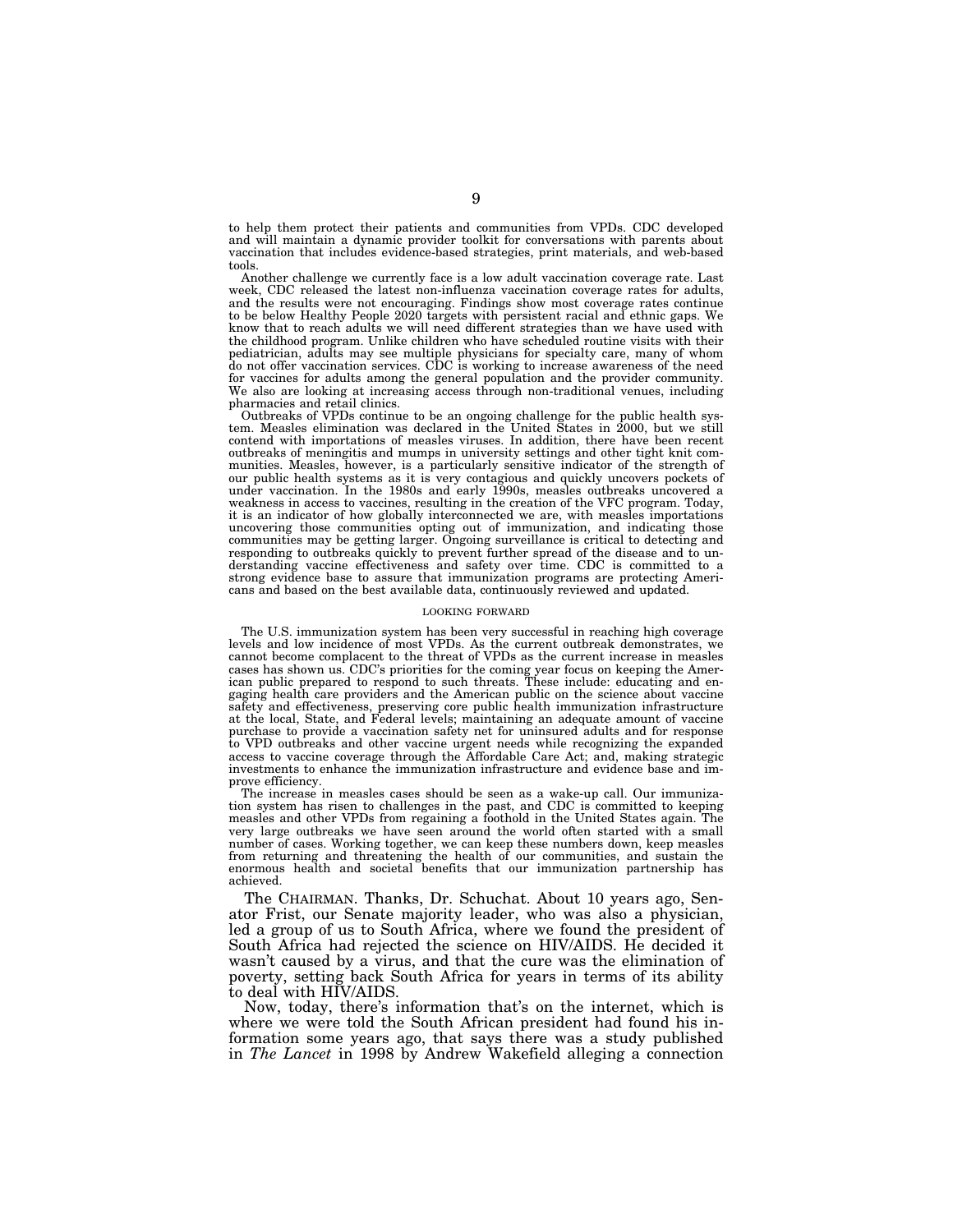between the measles, mumps, and rubella vaccine, MMR, and autism.

Let's say you're a physician or pediatrician, and a parent comes in and says, ''I've been on the internet, and I'm concerned, because I found that according to this medical journal, there is a relationship between the measles and mumps vaccine and autism.'' What would you say to that parent?

Dr. SCHUCHAT. Autism is a terrible condition. That paper that you're mentioning has been totally discredited. It was found to be fraudulent and is not the case. There have been dozens of studies of vaccines and the question of autism. Vaccines don't cause autism. They are highly effective and safe and are a good way to protect your children from vaccine-preventable diseases.

The CHAIRMAN. When you say totally discredited, what do you mean by that?

Dr. SCHUCHAT. The information in that particular report was found to be fraudulent by a British investigator. Some of the information wasn't correct in terms of the notes that were submitted.

There have been dozens of studies that were better to try to understand whether there is a link between vaccines and autism. It was sort of a natural question some parents had because of the onset age for autism. Those studies have been incredibly reassuring.

When I talk to the public or I talk to parents, I like to explain that as a physician and as a public health expert, I can tell you that vaccines are very safe and effective. While autism is a terrible condition, one thing we know is that vaccines don't cause autism.

The CHAIRMAN. You would say to the parent that that article was just flat wrong.

Dr. SCHUCHAT. That's right.

The CHAIRMAN. And that numerous studies have shown that it was wrong.

Dr. SCHUCHAT. That's right.

The CHAIRMAN. What happened to the author of the article?

Dr. SCHUCHAT. He lost his medical license.

The CHAIRMAN. Why?

Dr. SCHUCHAT. Because of the fraudulent behavior.

The CHAIRMAN. Because of the fraudulent behavior. We've been talking about a variety of vaccines. It struck me, as we were so worried about Ebola last fall—and we're still worried about it—that many of the public health people from Tennessee would point out to me that we had the flu season coming up. How many Americans die each year from the flu?

Dr. SCHUCHAT. Flu is very variable, but it can be between 3,000 in a really good year to about 50,000 in a severe year. This is a quite severe year for flu.

The CHAIRMAN. Three-thousand to fifty-thousand could die from flu. Is there a vaccine for flu?

Dr. SCHUCHAT. That's right. There are several different vaccines for influenza. Right now, about 46 percent of Americans get a flu vaccine each year. We'd like that to be much higher. We do recommend everybody 6 months and over get a flu vaccine every year.

The CHAIRMAN. Let's go back to measles for a minute. Measles is not just a runny nose, is it? It is a serious disease. What would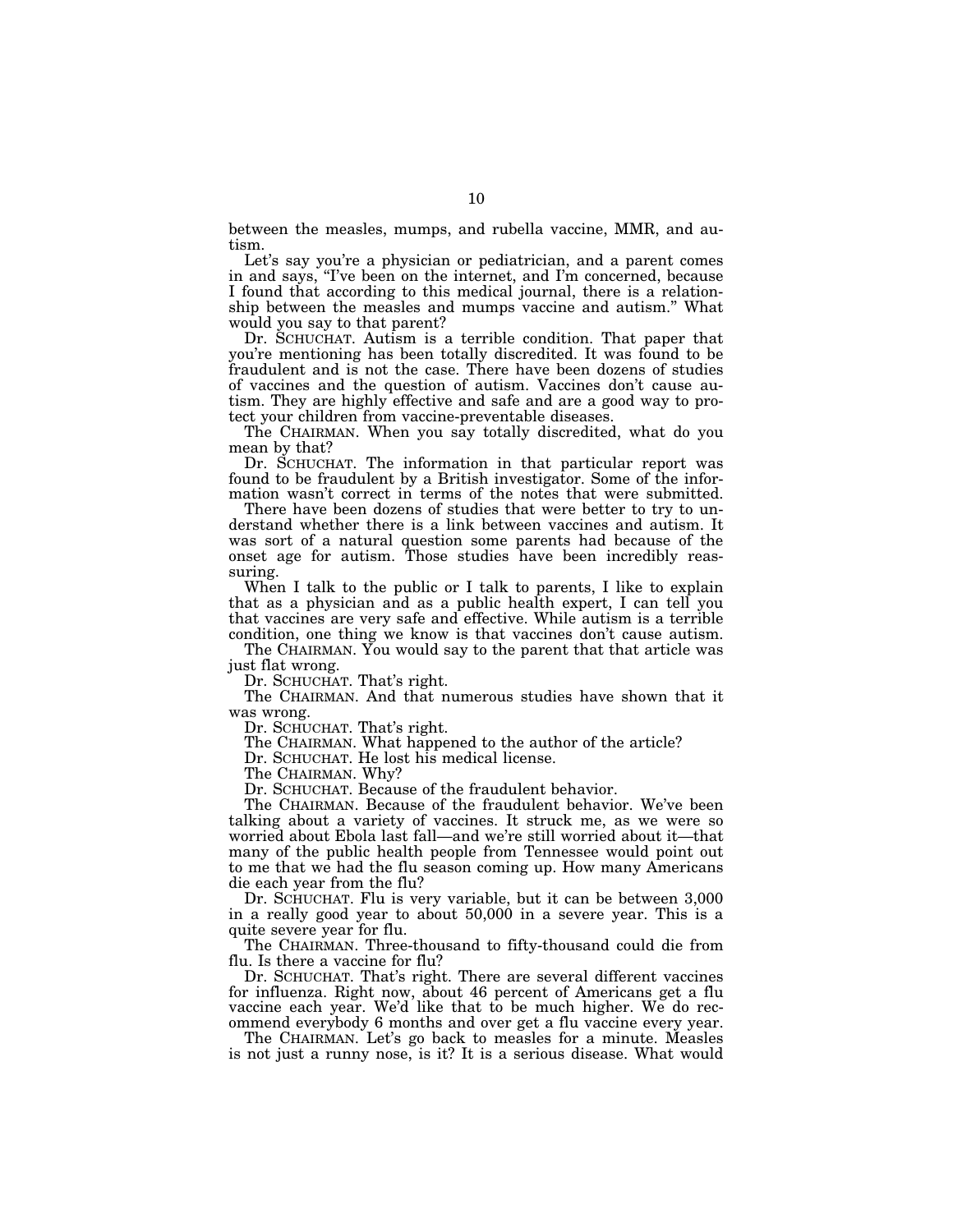you say to a parent who comes in and says, ''I'm going to opt not to get the measles vaccine?'' What are the risks of that? How many children who contract measles die?

Dr. SCHUCHAT. Before there was a measles vaccine in the United States, 400 to 500 children in this country died. The risk of dying is much higher in countries that are poor, where malnutrition is a problem. We have about 150,000 deaths from measles around the world each year. It used to be millions, and that's actually an improvement because of high uptake of measles vaccine.

The CHAIRMAN. Would it be accurate to say that if your child contracted measles in the United States, the chances of a death would be about 1 in 1,000?

Dr. SCHUCHAT. That's right. But remember there are other problems with measles, not just that rare risk of dying. Even a mild case of measles is a really scary thing for a parent.

My mom was telling me about when I had measles. She was scared to take my temperature because I looked so horrible and it had been so high and she was worried it wasn't coming down. Measles can be pretty scary for parents, even the mild cases.

There are other complications besides death. Children can get pneumonia. They can get dehydration. They can also get a neurologic problem, encephalitis, which can be quite scary and severe.

The CHAIRMAN. Thank you.

Senator Murray.

Senator MURRAY. Dr. Schuchat, thank you so much for being here, and I really thank you for all the work you do to protect our families and children across the country. There is no doubt that challenges remain with regards to immunization rates, and American families' broad access to no-cost vaccines is clearly a key factor in maintaining and improving our vaccination rates.

In my home State of Washington, we have a universal childhood vaccine program which provides recommended vaccines for all children. I know there are a number of important Federal programs that ensure access to free vaccines in our country.

Can you describe CDC's effort to ensure all Americans do have access to the vaccines they need without cost sharing, including through the Vaccines for Children Program, and, particularly why that's so important?

Dr. SCHUCHAT. The CDC administers the Vaccines for Children Program, and we just celebrated 20 years of that program. It's been extraordinarily effective. It provides free vaccines to children who are uninsured, Medicaid eligible, American Indian, Alaskan Native, truly to financially vulnerable children in the country. It actually provides vaccines for almost 50 percent of children in the United States.

This program has greatly overcome racial, ethnic, and financial barriers to vaccination, and we see much higher coverage now in the era of the VFC Program. As I mentioned, we think it has saved over 300 million illnesses—prevented those illnesses in the past 20 years and saved \$1.4 trillion.

CDC also supports the States in a discretionary immunization program to try to bridge some of the gaps that are not addressed through the VFC Program, in particular, supporting the public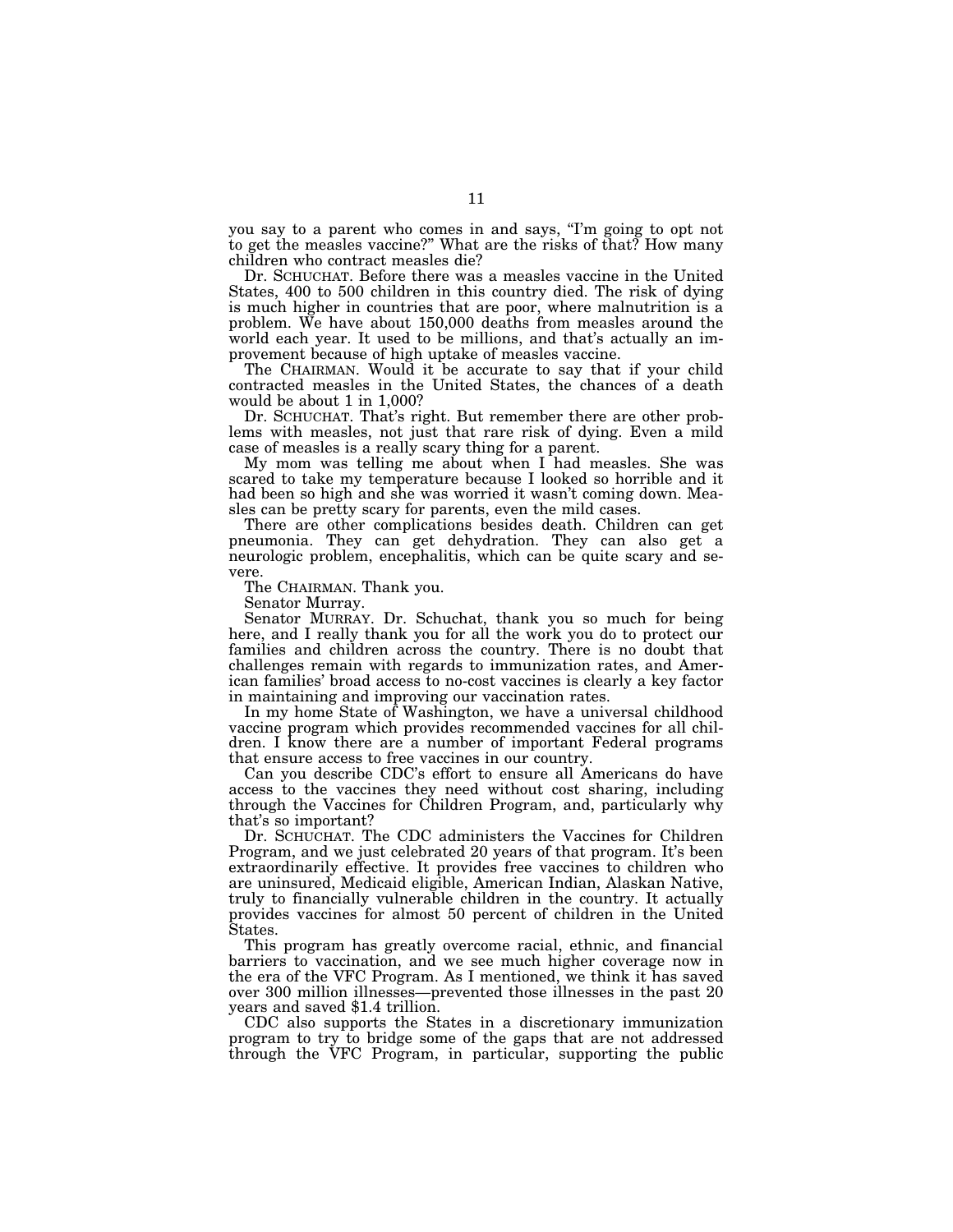health infrastructure for immunization. State and local health departments have immunization programs that work with the clinicians in those areas.

They don't just investigate outbreaks like the measles outbreak, but they work day in and day out in supporting provider education, in dealing with vaccine shortages, in distributing vaccines so that they get to the providers' offices. Your own State of Washington has an absolutely fantastic program.

Senator MURRAY. Thank you. For me and for a lot of my colleagues, disease prevention was a key priority when we wrote the Affordable Care Act, and I'm very proud of the fact that health plans now do have to cover recommended vaccines without cost sharing.

As health insurance coverage now is increasing, can you tell me what CDC is doing to help health departments bill insurance providers for vaccines provided to cover individuals?

Dr. SCHUCHAT. That's right. The Affordable Care Act means that more people have insurance, and more insurance is excellent for vaccines, because the ACA requires that insurers provide all recommended vaccines with no co-pays or deductibles when they're given in that work provider.

CDC has been supporting, I believe, 35 States to set up billing practices so that if insured people need to get vaccinated, for instance, in a public health clinic, that health clinic will be able to bill the insurer and recoup the money. We're really trying to make sure that the scarce Federal dollars that are discretionary really go to protect the infrastructure and that the insurers pay their way.

Senator MURRAY. OK. Good. I just wanted to mention I'm really proud of the number of organizations in my home State where they're really truly global leaders in promoting vaccination worldwide. We have the Gates Foundation and PATH, and the reality is we're incredibly lucky in this country to have people who have witnessed deaths by diseases like measles or polio or whooping cough.

I know that you've worked with these issues across the globe. Can you tell us what you perceive as the key challenges to achieving optimal immunization rates here as opposed to developing countries?

Dr. SCHUCHAT. We are so fortunate here to have a strong health system and access to vaccines. In many countries, even with the GAVI Alliance that provides vaccines for free for some of the poorest countries, the infrastructure is very weak. Strengthening health systems overseas so that they really can deliver vaccines is vitally important.

There are a number of public-private partnerships that have been helping in that arena, and I want to just mention the Measles-Rubella Initiative. They're responsible for more than a billion children getting measles vaccines through campaigns and other areas. We think that about 15 million children have been prevented from dying from measles in the last 15 years through the Measles-Rubella Initiative working with governments around the world.

Senator MURRAY. The public health infrastructure that we have here is critical for issues like this.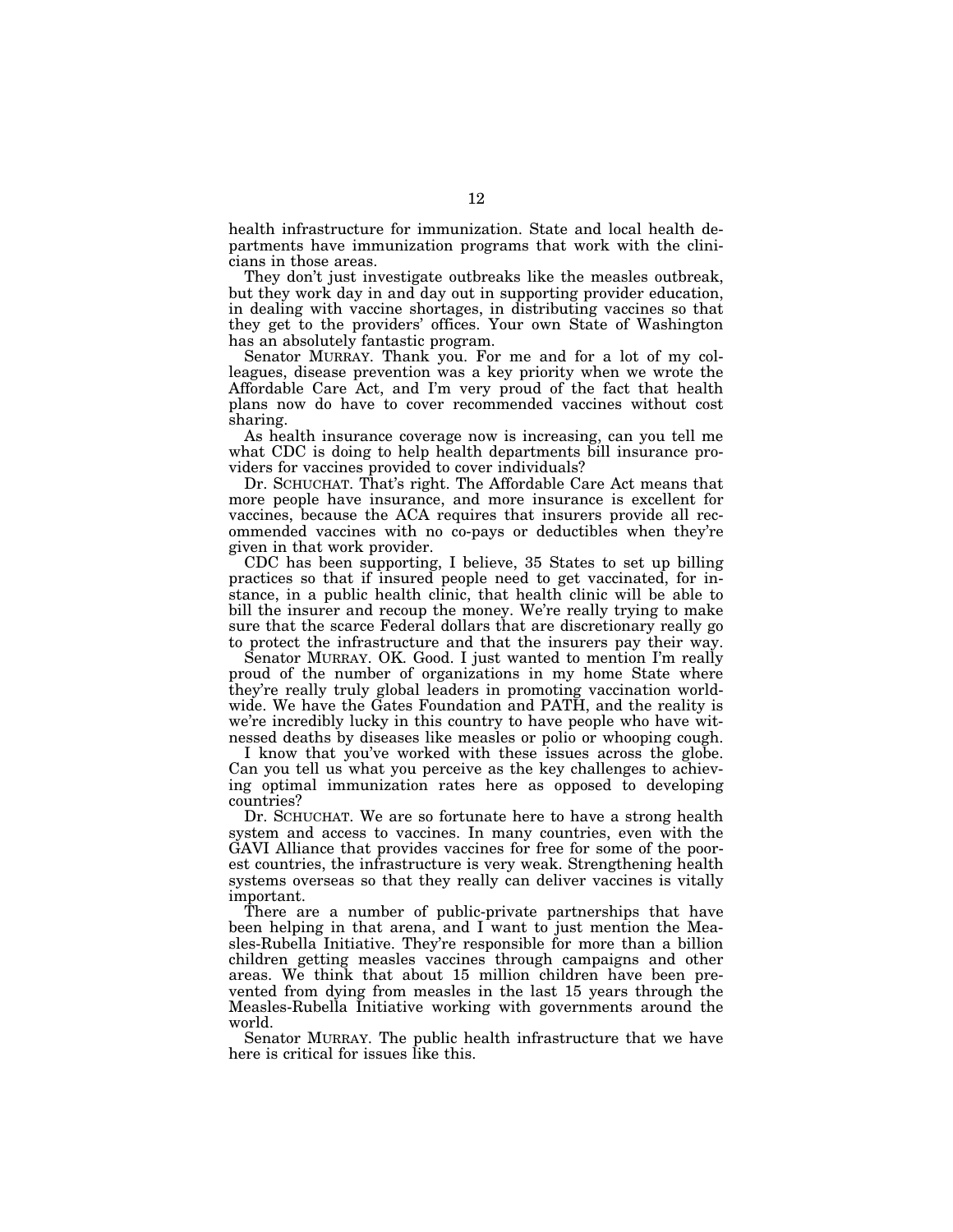Dr. SCHUCHAT. Absolutely. Even if every single American was insured, we still need public health to make sure that we are addressing the needs of the communities.

Senator MURRAY. Thank you.

Thank you, Mr. Chairman.

The CHAIRMAN. Thanks, Senator Murray.

We'll now move to 5-minute rounds of questions. Senator Collins, Senator Mikulski, Senator Cassidy, Senator Warren will be the first four. For the Senators who just arrived, at 11, we're going to move to the second panel even if we haven't finished the Senators' questions. That will take 15 minutes, and then we'll pick right up where we left off with the Senators who are next in line.

Senator Collins.

# STATEMENT OF SENATOR COLLINS

Senator COLLINS. Thank you, Mr. Chairman. Dr. Schuchat, the president's budget request includes a \$50 million cut to the Centers for Disease Control and Prevention Section 317 immunization program. You just responded to a question from Senator Murray about the importance of the State and local public health infrastructure.

More than just paying for vaccines, the section 317 immunization program supports outreach, awareness, surveillance efforts by the State and local public health agencies. It's puzzling to me that the administration would propose to cut this program when we're in the midst of a measles outbreak, when you would think that you would want increased public outreach, awareness, and surveillance.

You've just talked about the importance of the State and local roles. Could you explain to us why this cut has been proposed?

Dr. SCHUCHAT. The public health infrastructure at the State, local, and Federal level is vitally important to protecting Americans. As I mentioned earlier, these threats like measles are an airplane ride away.

The reduction in resources requested through the President's budget will be accounted for through a reduction in vaccine purchase, and the idea is that instead of paying for vaccines for insured people, the health departments will be able to bill the insurer so that they will pay their way. Absolutely, protecting the public health infrastructure at that State and local level is critically important, as is the communication outreach and the provider work that we do.

Senator COLLINS. Well, it just seems to me that this is exactly the wrong time for us to be reducing funding in this area, given the importance that you've just outlined.

Historically, access to healthcare and the cost of vaccines had been the major barriers to achieving high vaccination rates. Increasingly, it's clear that other factors have come to bear as we're seeing declining vaccination rates in some extremely wealthy areas of our country. For example, there was a recent article in *The Atlantic* magazine that recently compared unfavorably the vaccination rates in wealthy areas of Los Angeles to the higher rates in the South Sudan.

How should our public health strategy change to reach those parents? You would not think that that would be the area, since they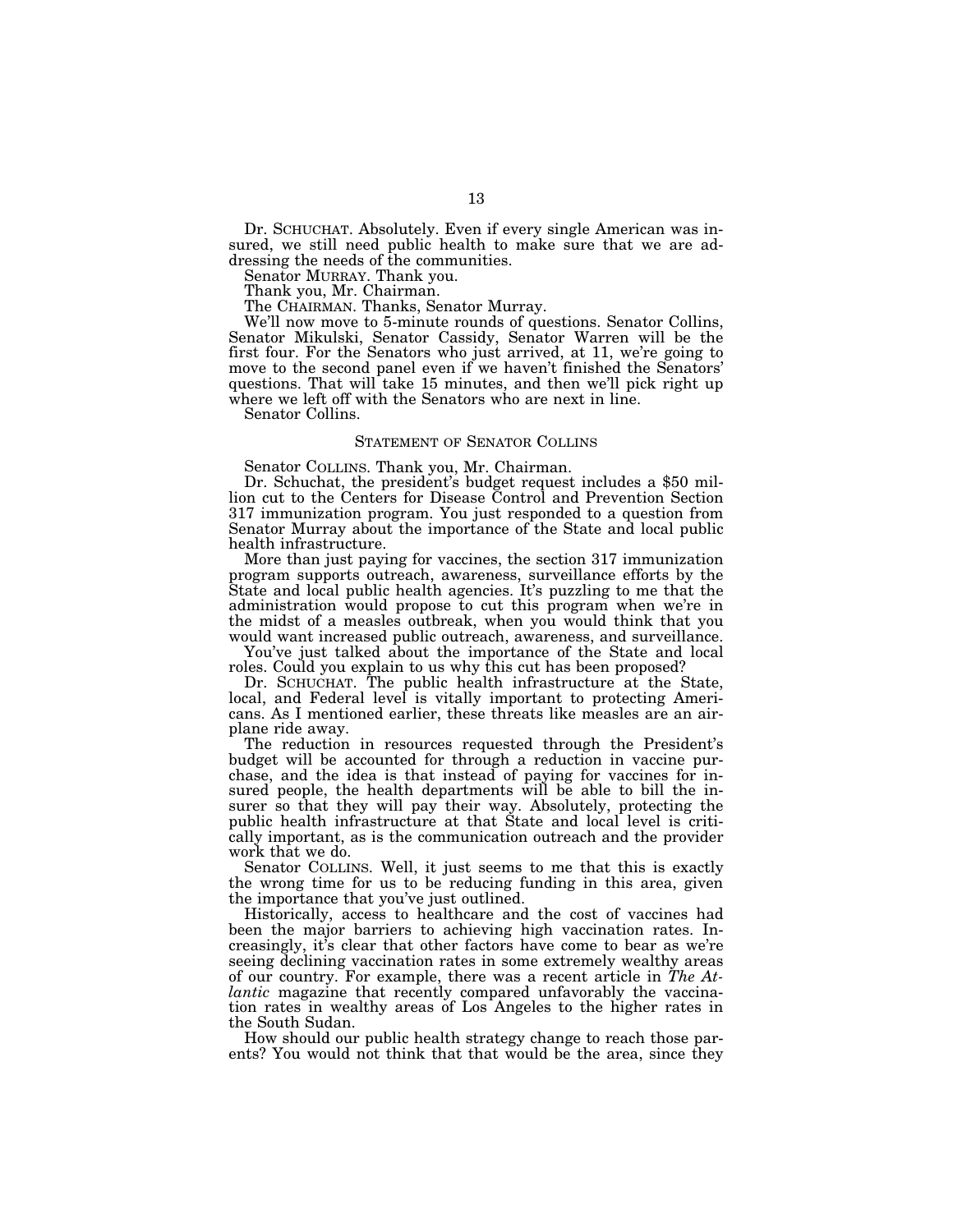obviously can afford the cost of the vaccines and have ample access to healthcare, certainly better than those in the South Sudan.

Dr. SCHUCHAT. Twenty-five years ago, we were dealing with a problem of children not having access to vaccines. What we're seeing more and more these days are parents opting out of the system and not wanting their kids to be vaccinated. I like to start with the premise that every parent wants their child to be healthy and safe, and that's No. 1.

For a number of parents, especially in some of these communities where opting out is common, they really don't realize that the diseases are still around. As we're seeing this year, when measles virus comes into a community, it's those communities where lots of people aren't vaccinated that are at higher risk. I hope parents in those communities are recognizing that the threat is actually real.

Another factor is misinformation, and, of course, in today's world, it's really easy to get information of all types. Much of it isn't very good. We at the CDC try to have the best information possible available and to make sure people see the sources of the information and can really check the facts themselves. We also work closely with clinician groups like the American Academy of Pediatrics, because what our research suggests is that parents want to hear about these things from their own doctor who knows them and their family and their unique circumstances.

A lot of the attitudes out there may be from complacency that these diseases haven't been visible. Unfortunately, this year, the disease is getting more visible.

Senator COLLINS. Thank you. I think that *The Lancet* study also played a huge role. Unfortunately, there are a lot of people who still mistakenly believe there is a link to autism and are unaware that that study has been thoroughly discredited.

Thank you, Mr. Chairman.

The CHAIRMAN. Thank you, Senator Collins. Senator Mikulski.

# STATEMENT OF SENATOR MIKULSKI

Senator MIKULSKI. Thank you, Mr. Chairman.

Doctor, my question was going to be fairly identical to Senator Collins' question on the reduction of \$50 million in the 317 grant program, which is to take care of the uninsured as well as vaccine safety outreach and education. Now, you're saying that that reduction of \$50 million will have no impact on those services related to vaccine safety outreach and education?

Dr. SCHUCHAT. No, I can't say that those reductions will have no impact. What I actually tried to say is that the way that we would address those changes would be to reduce the discretionary vaccine purchase and try to really increase the billing of insurance. It's, of course, vital that the public health infrastructure be protected.

Senator MIKULSKI. Well, we feel the same way and, particularly, on the issues related to outreach and education. I'd like to join with the gentlelady from Maine, because this is not an appropriations hearing, but when we do move to Labor HHS, this is a valid area of inquiry and bipartisan cooperation.

This then takes me to science and the misinformation. Does CDC track the correlation between vaccine compliance and rates of au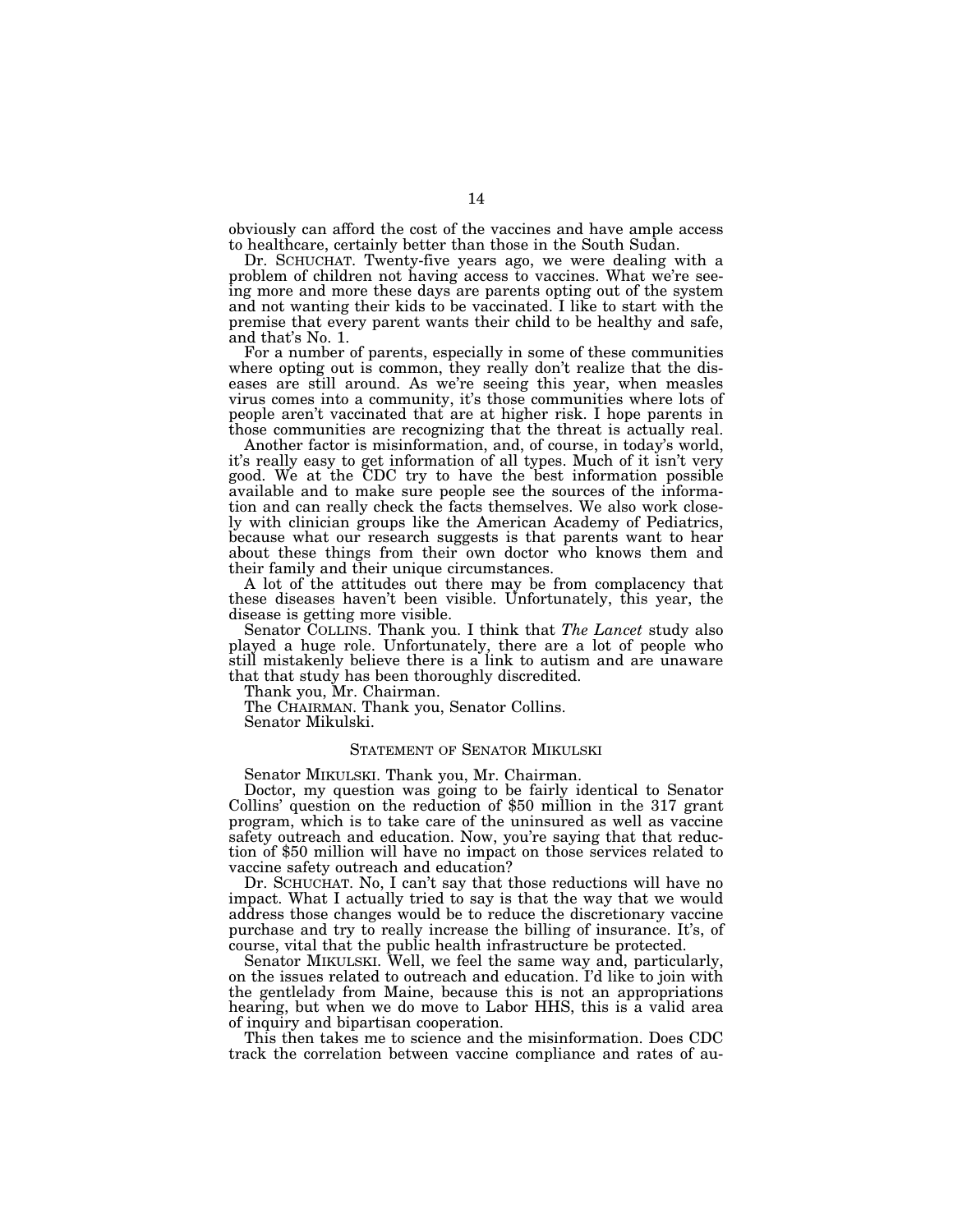tism? Specifically, Mississippi, that has almost virtually a 100 percent compliance rate—what is the autism rate in Mississippi?

Dr. SCHUCHAT. I don't have that information. There are a number of ways that we've tried to understand trends in autism and vaccine exposures, and a number of different study designs have really discredited any link between autism and vaccines.

Senator MIKULSKI. Here's my question. See, I believe that the solution to misinformation is more information and that it be science and evidence-based, exactly your whole professional career, Doctor. My question, though, is do you track that? Do you track the correlation?

Dr. SCHUCHAT. We track the trends going on in autism and the trends going on in vaccination around the country. The trends in vaccination are that almost everybody is getting vaccinated with most of the vaccines. State by State, there are differences in particular vaccines.

Mississippi does not allow personal belief exemptions, and many people feel that the only exemptions that ought to be allowed are medical ones, because, of course, some children can't get vaccines because of health reasons.

Senator MIKULSKI. I'm not here trying to get into it. What I'm trying to get into is the epidemiology.

Dr. SCHUCHAT. Right.

Senator MIKULSKI. That where there are high rates of compliance, how does that correlate?

Dr. SCHUCHAT. There's no correlation between vaccination uptake and autism.

Senator MIKULSKI. And you have the epidemiology to support that?

Dr. SCHUCHAT. Right.

Senator MIKULSKI. Which then goes exactly to outreach and education. I want to go to a different—the committee ought to really think about our efforts in the area of autism. I know we've been very focused on issues related to Alzheimer's and others. It really is an epidemic in our country.

Mothers would do anything, and fathers as well, to protect their children. They need good information, they need real science, and for families facing these challenges, they need to have answers. It's another area we should take a look at on a bipartisan basis.

I want to shift gears to immigrant children and their vaccinations, and I know this can get controversial. What are the outreach efforts and how do we deal with this? Because, for example, 60,000 children came to America last year. Many of them are in Maryland, and, hopefully, they're in the sunshine, going to schools and so on.

Has CDC made an effort with States where there are high rates of new immigrants, both legal and not legal, where the immunizations of the children are addressed? Because there's this whole attitude—they shouldn't be in our schools, they shouldn't get our public health infrastructure, and this is exactly what we're talking about.

In my own hometown of America, Central American kids are going to school side by side with the gentry kids. How do we ensure that the needs of those children are addressed and, therefore, the needs of American children to be protected are also addressed?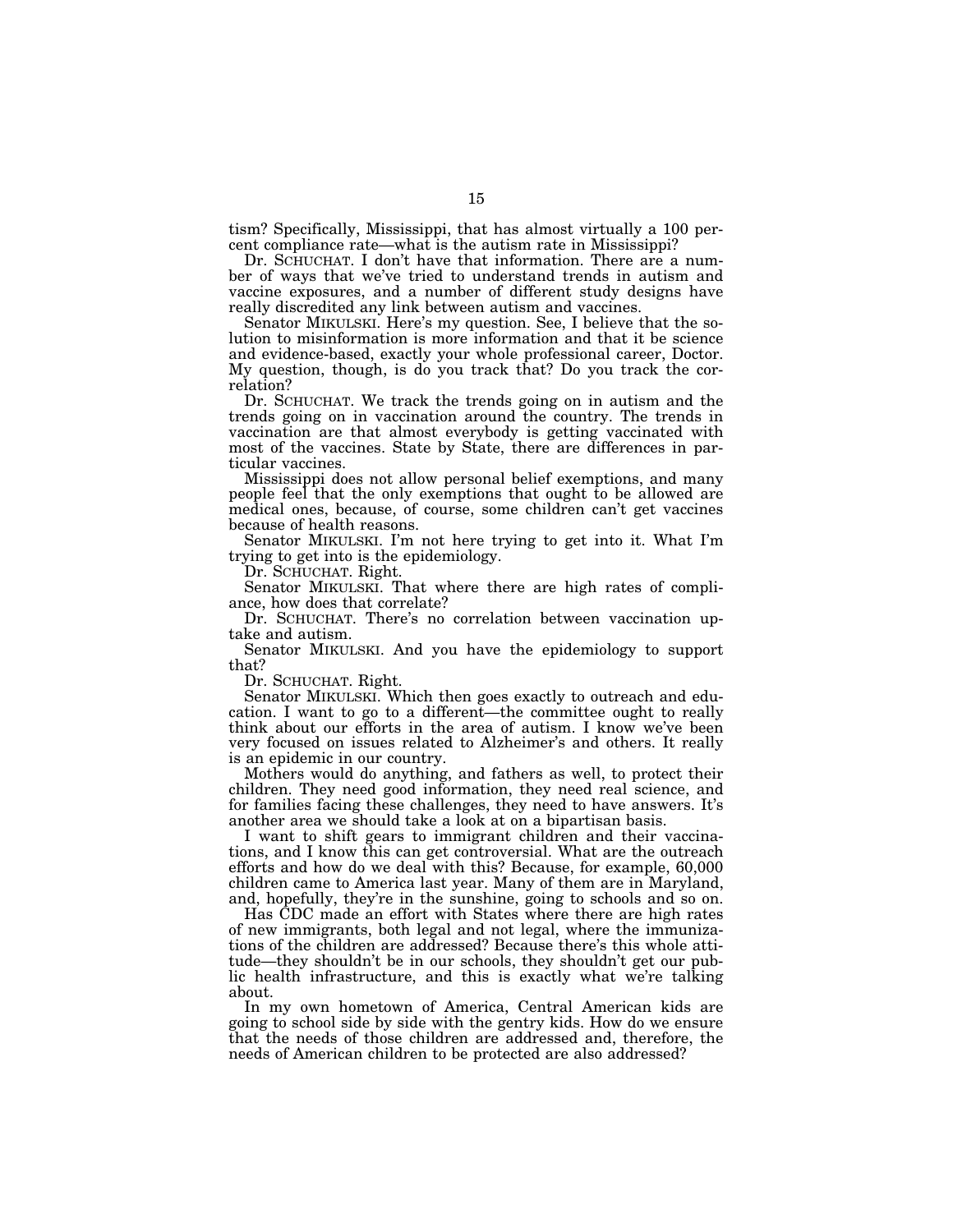Dr. SCHUCHAT. Vaccine-preventable diseases don't respect borders, and it's critically important for individuals to be vaccinated for their own health but also to protect the people around them. The State and local health departments work very hard to make sure that people are immunized, regardless of their country of origin.

It's very important in an era where measles has been eliminated from North and South America for us to continue to make sure that there are strong immunization efforts in other parts of the world where measles is still circulating. For vaccine-preventable diseases, it is important to make sure that people have access to vaccines, regardless of where they're from.

Senator MIKULSKI. Thank you.

The CHAIRMAN. Thank you, Senator Mikulski. Senator Cassidy.

# STATEMENT OF SENATOR CASSIDY

Senator CASSIDY. Dr. Schuchat, tell me, of those folks infected in the California epidemic, how many were native-born Americans and how many had immigrated here?

Dr. SCHUCHAT. I don't have that information. What I can say is that most of the importations that we have of measles each year are in Americans who are traveling abroad.

Senator CASSIDY. Now, when you say American, though, an American——

Dr. SCHUCHAT. U.S.-born.

Senator CASSIDY. A U.S.-born American.

Dr. SCHUCHAT. Right.

Senator CASSIDY. We've heard a lot about how the families from the wealthy communities of Santa Monica and the west side of Los Angeles are not vaccinating their children, but is that where we're seeing these cases? Do you follow what I'm saying? I did my residency in Los Angeles, and there are a lot of immigrants, and a lot of those immigrants may have fallen between the cracks. Again, do we have any sense of who is contracting this?

Dr. SCHUCHAT. Right. For the measles outbreak, we are seeing spread in some of the wealthier communities in California, for instance. Years ago, we had a lot of importations of measles from Latin America, which is where we have a lot of immigrants. The Americas really took on the elimination of measles and did major campaigns around all of the countries and had great success.

Senator CASSIDY. Can I ask then—I'm sorry—just because time is limited—when someone immigrates, what is their requirement in terms of immunization? If somebody is coming from the Philippines, what is the requirement now?

Dr. SCHUCHAT. There's a requirement for documentation of vaccination against the vaccine-preventable diseases. For children, the Vaccines for Children Program actually makes sure that the refugees, for instance, would have access to vaccines.

Senator CASSIDY. Now, that would be for VFC. That's for children, by definition, less than 18. What if an adult immigrates from a country like the Philippines?

Dr. SCHUCHAT. Right. That's not the case there, but most of the spread is coming from—most of the risk is in children. If you sur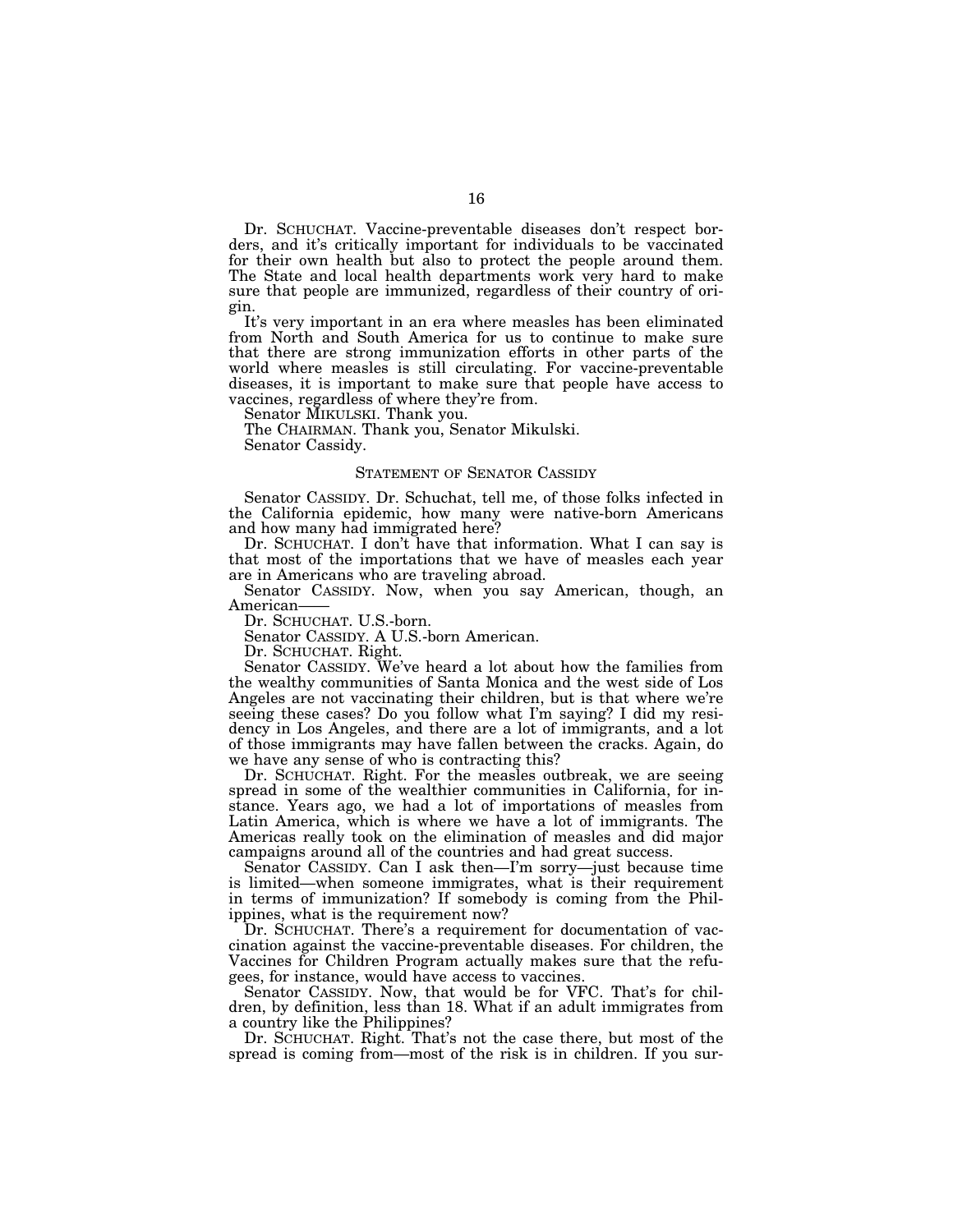vive to adulthood in most countries, you've actually already been exposed to measles.

Senator CASSIDY. Of those adults going to the Philippines and coming back, and they are the ones bringing the cases, is there any—I assume there's a travel advisory—if you go to the Philippines, get immunized. Is there any effort in the Philippines? You've mentioned how the Americas have kind of bucked up their immunization efforts. What about the Philippines?

Dr. SCHUCHAT. Yes, there are efforts there. Unfortunately, the Philippines suffered that horrible hurricane, and after the weather problem, much of their immunization infrastructure was destroyed. They have had a really bad measles outbreak in response and are really—actually CDC and others have helped respond to help them work on their immunization campaigns.

The biggest outbreak we had last year of measles was in travelers—a couple of Amish adults who traveled to the Philippines who had never been vaccinated and brought the virus back to Ohio. It turned out the Amish community really stepped up to be vaccinated, but that was a large community where very few people had been immunized.

Fortunately, in the United States, most communities have high immunization rates, and it's just these newer communities where parents are opting out that we're quite worried about.

Senator CASSIDY. When we travel overseas, oftentimes we need an immunization record. A fellow from my church just went to a mission conference in the Philippines. I should ask him. Was he required to show his vaccination record, et cetera, to go, and is it required—MMR?

Dr. SCHUCHAT. He wasn't, but we hope that we're reaching him through our outreach efforts. We were concerned that with the Ohio outbreak we hadn't reached those travelers. They hadn't realized they should have been immunized. In fact, they were misdiagnosed——

Senator CASSIDY. That seems like an easy thing to do, if you apply for a visa, to put in a note saying, ''Listen, you're traveling to a place with endemic measles.''

Dr. SCHUCHAT. Yes, there are a lot of electronic prompts and so forth now that do alert you. With our alerts, they're not 100 percent in terms of people following them.

Senator CASSIDY. Is that something that we, when we approve a visa—somehow, it seems like there should be some process by which when somebody is traveling to an endemic country that we would remind them of the risk.

Dr. SCHUCHAT. Yes. Definitely, we could look into that.

Senator CASSIDY. What about immunization rates since 2009? Have they risen or stayed the same?

Dr. SCHUCHAT. They have risen for some of the newer vaccines, and they're stable for the others. As I mentioned, we track very closely the percent of children who receive no vaccines at all by age 2, and that's low.

Senator CASSIDY. Some of it's stable. I just am wondering about Senator Murray's statement—and you seemed to concur—that the Affordable Care Act may have improved immunization rates. We know with the CHIP Program and the Vaccines for Children Pro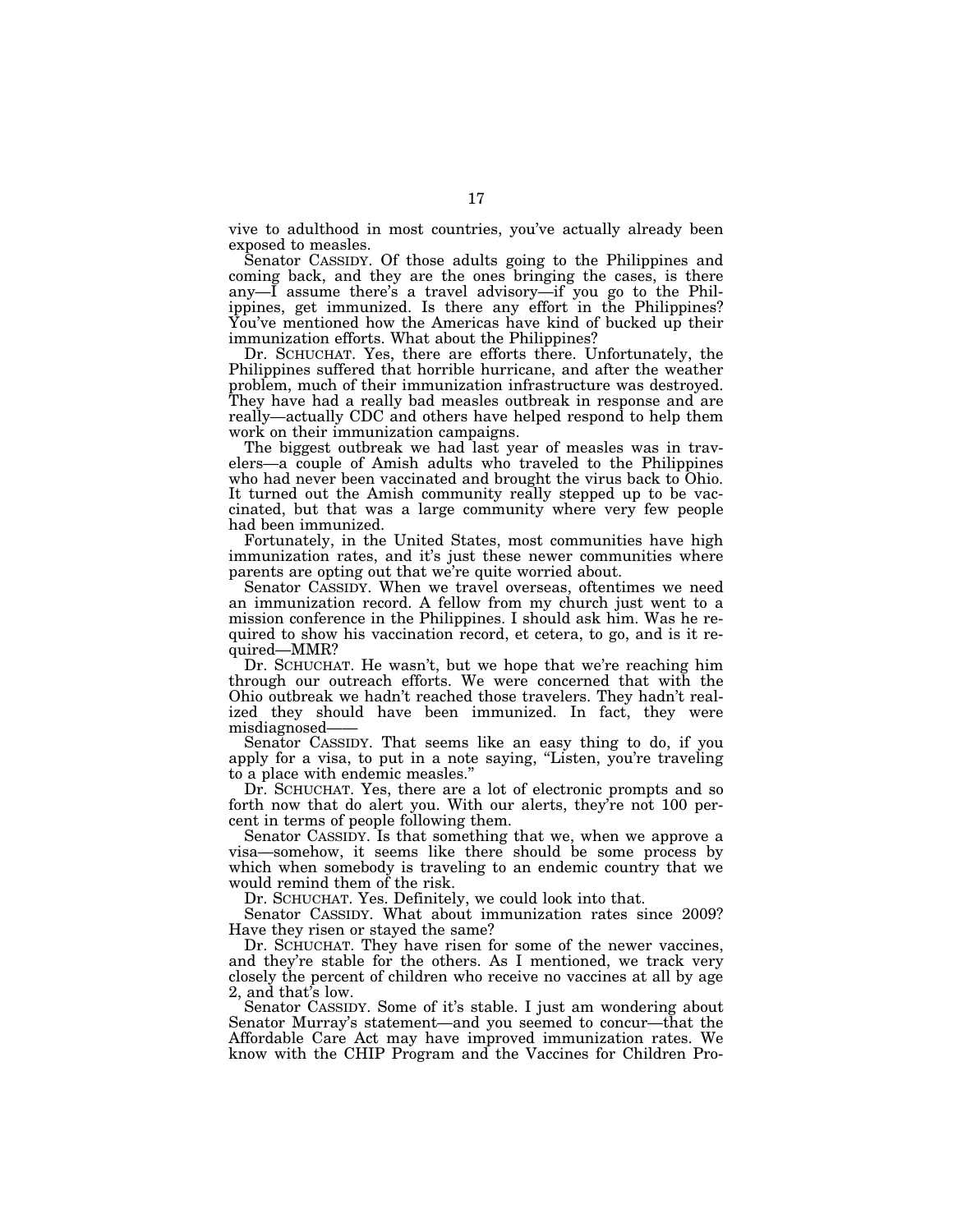gram—I have done a lot of immunization work among children that, really, cost has not been a barrier for immunization for children for some time, again, because of VFC as well as for public health units. Would you accept that?

Dr. SCHUCHAT. That's right. It's adults where the vaccination record rates are very low, and then we have some lagging coverage in teenagers, particularly with the HPV vaccine.

Senator CASSIDY. But VFC would not, for example, require hepatitis B coverage in an adult, I presume.

Dr. SCHUCHAT. No, the VFC just covers people through age 18. Senator CASSIDY. The ACA would not, either?

Dr. SCHUCHAT. No, the ACA would cover vaccination of an adult with hepatitis B if they were in a recommended-

Senator CASSIDY. If they're at risk.

Dr. SCHUCHAT. Yes.

Senator CASSIDY. A gay man or something like that.

Dr. SCHUCHAT. Well-

Senator CASSIDY. I do think it's important for the record that for childhood immunization, the Affordable Care Act has really, not hurt, but it has certainly not augmented that which was previously there.

Dr. SCHUCHAT. The Vaccines for Children Program has had huge impact, and it's really been a wonderful-

Senator CASSIDY. Huge impact, yes, the VFC but not the ACA. The CHAIRMAN. We need to keep moving.

Senator CASSIDY. I yield back. I'm sorry.

The CHAIRMAN. Thank you, Senator Cassidy. Senator Warren.

## STATEMENT OF SENATOR WARREN

Senator WARREN. Thank you, Mr. Chairman.

When the polio and measles vaccine became available for the first time, parents lined up to make sure their kids would be protected. They lived in a world of infectious diseases that destroyed children's futures, and they desperately wanted to leave that world behind.

These vaccines worked so well that the memory of these diseases has faded and the importance of vaccination has become less obvious. Last month, the Pew Research Center Report found that while nearly 80 percent of baby boomers and seniors believe vaccines should be mandatory, only 59 percent of people under 30 hold that belief, and now measles is back.

Dr. Schuchat, you are the top immunization official in the United States. I just want to walk through the science on this with you. Is there any scientific evidence that vaccines cause autism?

Dr. SCHUCHAT. No.

Senator WARREN. Is there any scientific evidence that vaccines cause profound mental disorders?

Dr. SCHUCHAT. No, but some of the diseases we vaccinate against can.

Senator WARREN. The diseases can, but not the vaccines. Is there any scientific evidence that vaccines have contributed to the rise in allergies or autoimmune disorders among kids?

Dr. SCHUCHAT. No.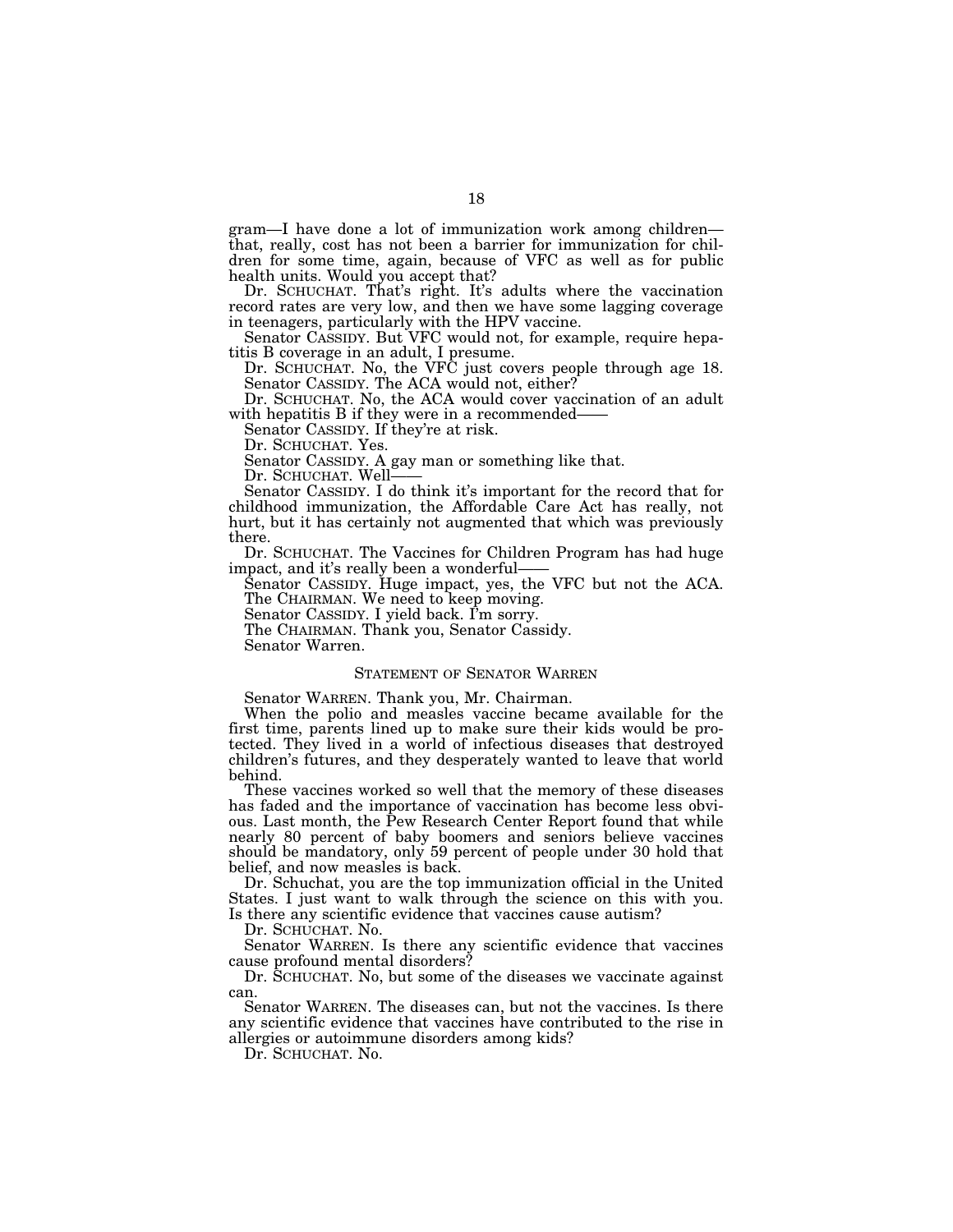Senator WARREN. Are there additives or preservatives in vaccines that can be toxic to kids?

Dr. SCHUCHAT. Not in the amounts that are in vaccines.

Senator WARREN. Is there any scientific evidence that giving kids their vaccines further apart or spacing them differently is healthier for kids?

Dr. SCHUCHAT. No, it actually increases the risk period for children.

Senator WARREN. So it adds to the danger.

Dr. SCHUCHAT. Right.

Senator WARREN. Is there any scientific evidence that kids can develop immunity to these diseases on their own simply by eating nutritious foods or being active?

Dr. SCHUCHAT. No.

Senator WARREN. How do the risks of a child responding negatively to a vaccination compare with the risks of skipping vaccinations and risking exposure to a deadly disease?

Dr. SCHUCHAT. Vaccines are safe and highly effective, and it's important for parents to know they're the best way to protect their kids.

Senator WARREN. Every parent wants to protect their children. Parents should know that all of the credible scientific evidence suggests that modern vaccines are safe, modern vaccines are effective, and modern vaccines are our best chance of protecting our children from diseases that can kill them. Is that right?

Dr. SCHUCHAT. That's right.

Senator WARREN. Thank you.

Thank you, Mr. Chairman.

The CHAIRMAN. Thank you, Senator Warren.

Senator Roberts.

# STATEMENT OF SENATOR ROBERTS

Senator ROBERTS. Thank you, Mr. Chairman. I appreciate you holding this hearing.

In Kansas, we had 19 cases of vaccine-preventable diseases last year. The most prevalent was measles. We have not had any new measles cases reported yet this year. However, our public health workers are concerned, our parents are concerned, and I am concerned. The problem is that our immunization rates are down. For the 2013 year to the 2014 school year, the percentage of youngsters that have received the necessary vaccinations is now below 90. That's not good.

For the record, I had measles and chicken pox and mumps and everything else that people had back in the day.

What I'm asking, if I can get to it here very quickly—if immunization rates continue to decline, what advice do you give to these youngsters' parents who have to rely on others in their community to choose vaccination to help protect their own?

Dr. SCHUCHAT. The lower the rates are, the more your children are at risk. You want to be making sure your own children are vaccinated, but also it's important to have those around them vaccinated. Some kids can't get vaccines because they have leukemia, for instance. They can't get live viral vaccines. Our best protection is that community level of vaccination.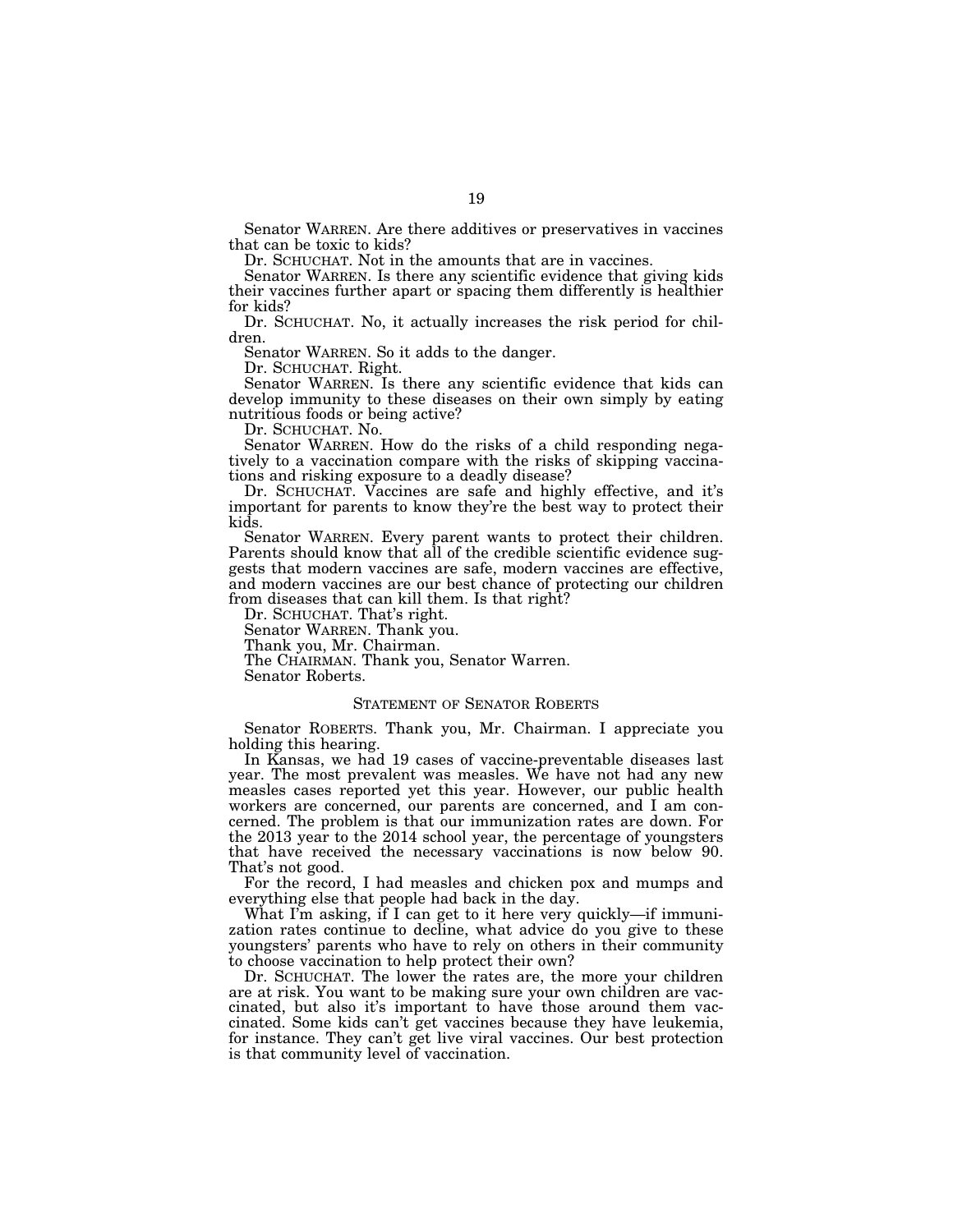Senator ROBERTS. Well, you highlight three reasons parents don't vaccinate—the fear of side effects, religious or philosophical objections—and there's a whole bunch of paragraphs here in the background information on which States are easier to get a religious exemption and which are easier to get a philosophical objection—a simple letter signed by a doctor.

How often, however, about the mistrust of the recommended vaccine schedule—how often would you say that is the reason that the vaccine schedule is too rigorous, and what reassurances could you provide to parents on this concern?

Dr. SCHUCHAT. Many parents do mention the number of shots the children get at a particular visit as something that concerns them. We like to let people know that the vaccines are recommended at the times they're recommended because of the way they work and because of the disease risk.

Our advisory committee on immunization practices reviews the science of the vaccines and diseases and updates the schedule every year based on the best information available. I strongly recommend parents get their children vaccinated on time and according to the schedule.

Senator ROBERTS. In answer to the chairman's question, which really nailed the issue right off the bat, there was a major Danish study published in 2002—540,000 children showed definitely there was no relationship between MMR, i.e., measles vaccination, and any kind of problem with autism. An Institute of Medicine report in 2004 did the same.

Along the way, there have been studies from the National Institutes of Health, the Centers for Disease Control, and hundreds of other reliable academic groups. All of these examinations point to the same conclusion. The body of evidence was firmly established a long time ago.

However, this is a State issue, and that seems to be the problem. CDC is doing the very best that you can to try to convince every State—Mississippi leads. We're at the bottom—not at the bottom, but fairly close to it. I'm very concerned about it. At least the media today realizes that the one study which was totally discredited—that there should be a very strong statement by everybody involved that they should go ahead and get these vaccinations.

I strongly recommend that, and I thank you for your leadership. The CHAIRMAN. Thank you, Senator Roberts.

We'll now go to Senator Baldwin. I want to mention again to the Senators that at 11 we're going to excuse Dr. Schuchat and call the second panel for 15 minutes. Then any Senator who hasn't had a chance to ask a question will be the first one up.

Senator Baldwin.

# STATEMENT OF SENATOR BALDWIN

Senator BALDWIN. Thank you, Mr. Chairman. I also want to thank the Ranking Member for holding this hearing.

Our Nation's vaccine program has greatly reduced human suffering and saved lives by preventing and reducing the outbreak of preventable diseases. Thanks to national policies, including the Affordable Care Act, now millions of families have access to free immunizations. It's why I'm so concerned, as I know many of my col-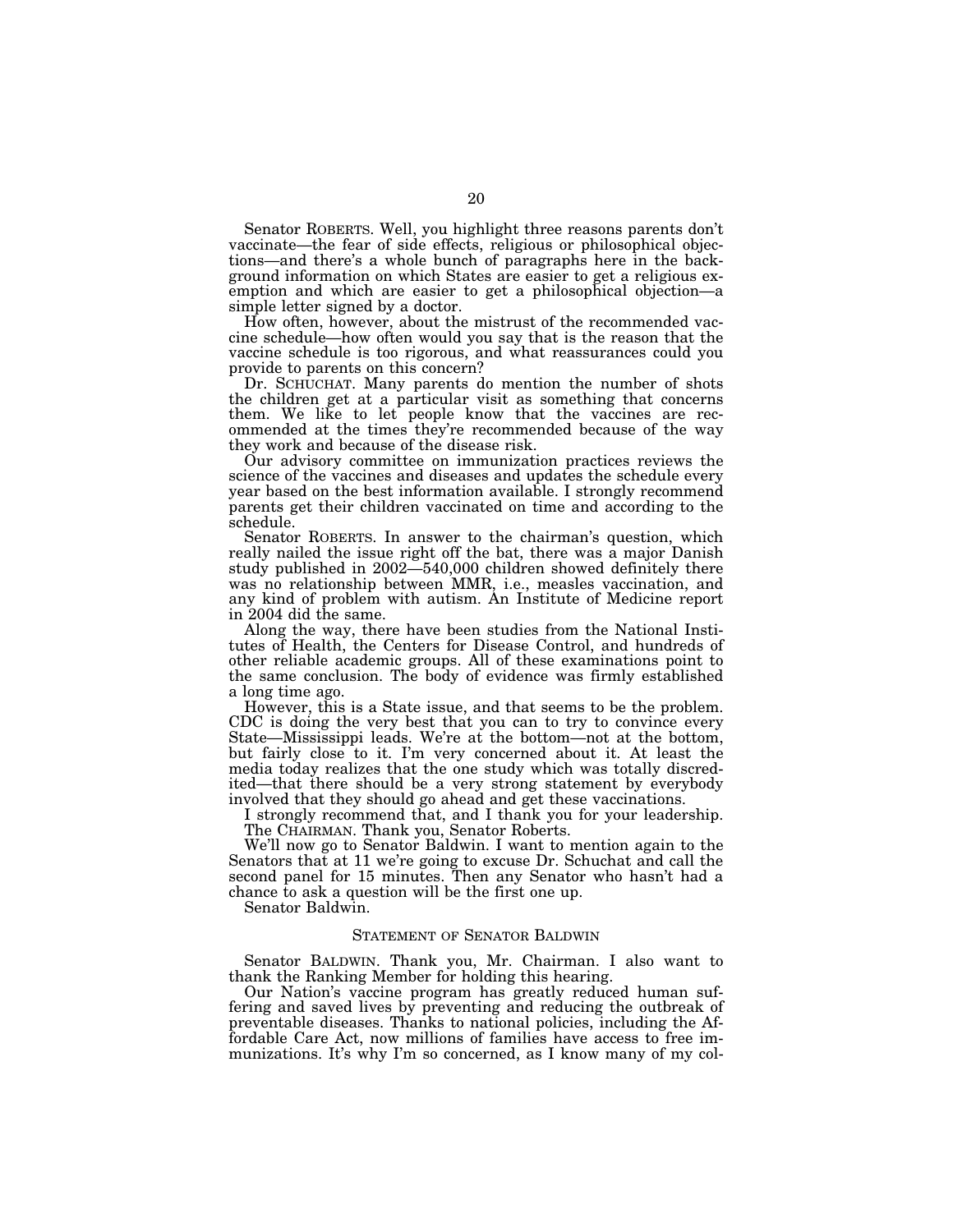leagues are, about the recent measles outbreak and the surge in misinformation exacerbated by the media and even some national figures. This misinformation, of course, is surrounding vaccine safety.

To prevent against future outbreaks, it's vital that we continue to invest in our Nation's vaccine production capacity, support cutting edge science, and enhance public education surrounding vaccine safety. I have a number of questions, especially around our production.

Over 20 years ago, partially in response to a measles outbreak, Congress recognized the critically important roles of vaccines by passing and creating the CDC's Vaccine for Children Program, which provides recommended pediatric vaccines to low-income children. The CDC also maintains a stockpile for pediatric vaccines.

Dr. Schuchat, could you tell us the current state of our national pediatric vaccine stockpile, and is the measles vaccine included in that supply? Can you elaborate on the role of the stockpile in addressing outbreaks as well as how CDC works to maintain it?

Dr. SCHUCHAT. Yes. The Vaccines for Children Program includes a stockpile that is approximately 50 percent of—enough vaccine for 50 percent of the pediatric population to be vaccinated for a year. We currently have over 3 million doses of MMR vaccine.

The vaccine stockpile has been used both for outbreak response, but it's also been used for vaccine shortages. Even with a robust vaccine manufacturing industry, there are many vaccines where there's only one or two manufacturers that produce them, and when there are interruptions in supply, we'll have to go to our stockpile to make sure that there's not an interruption in use. It's really been a critical safety net for the vaccine security.

Senator BALDWIN. I want to explore a little further this issue of production and interruptions in production, both with diseases that are prevented by vaccines but also with the influenza vaccine, where there may not be 100 percent match to the strain that's prevalent in a given flu season.

Three issues—first, domestic manufacture versus overseas manufacture in the case of an epidemic that's particularly lethal has long been an issue. I understand we've improved domestic production. Anything you could elaborate on that would be helpful.

Second, production is usually still slow and based on chicken eggs, and there have been many efforts to transition to a cell-based production in the influenza vaccine. Where are we on that?

And, third, with regard to diseases that are preventable by vaccine, we have had drug manufacturers who have decided to exit that area and oftentimes with little notice to the medical profession. I've heard from front line pediatricians who say, ''We don't have enough in our clinic, and we have people coming in, and we can't meet the demand.''

Is there better notice given to the CDC? Do we have more safeguards in place to make sure that we don't have an alarming shortage?

Dr. SCHUCHAT. We had a big wakeup call about 10 years ago in October 2004 where, overnight, half of the expected influenza vaccine supply wasn't coming through. That really prompted an enormous amount of reevaluation on the different parts of government.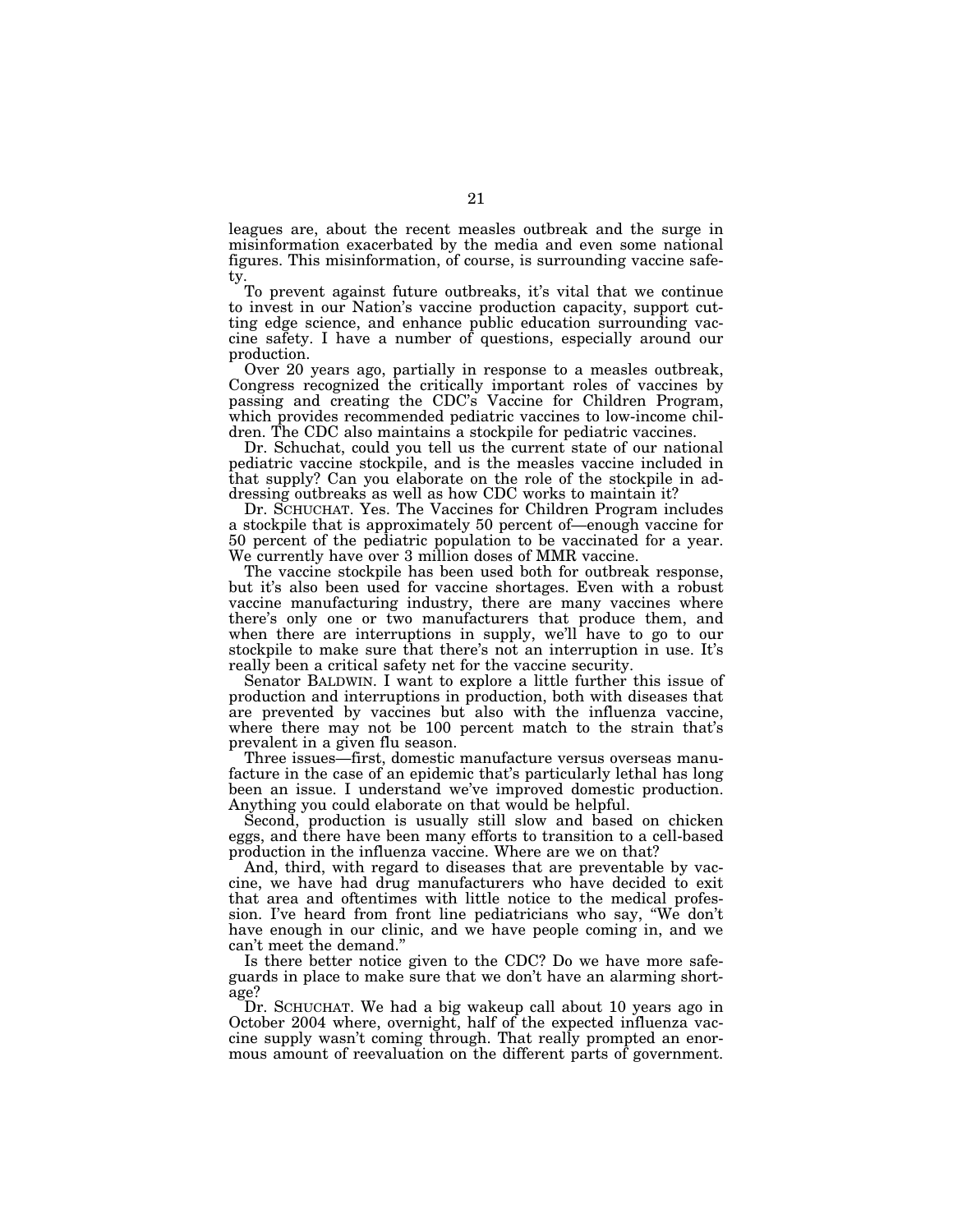We're in much better shape now. That year, we eventually had about 58 million doses of flu vaccine.

This year, we have nearly 150 million doses of flu vaccine that have been distributed. There are multiple new manufacturers or additional manufacturers producing for the U.S. market. We also have a number of formulations besides the egg-based that have been approved by the FDA and are being used. Cell-based and recombinant-based influenza vaccines are included among this year's seasonal flu vaccine supply.

Looking toward the future, there's a lot of enthusiasm across the government and across academia around investments toward a universal influenza vaccine that might give us broader, better and longer lasting protection than the annual flu vaccines that we use today. There's a lot of progress in the past decade. But, there's more work to be done.

In terms of the communication with the industry-

The CHAIRMAN. Dr. Schuchat, I'd like to try to get Senator Franken in before you leave, if we may.

Senator BALDWIN. We're good.

The CHAIRMAN. Thank you, Senator Baldwin. Senator Franken.

# STATEMENT OF SENATOR FRANKEN

Senator FRANKEN. Thank you, Mr. Chairman, for that.

I'm thinking that maybe this outbreak in measles is a bit of a wakeup call. As Senator Warren said, there are a lot of baby boomers and some of us who are—some of the Senators who are older had measles and remember it. Maybe this is a really good time for people, especially some educated people who were foregoing this for their children, to understand things like herd immunity, and that if you get a critical mass of people not getting immunized, you have outbreaks like this.

What the costs are—just like the financial costs—there was a 2005 NIH article that attempted to quantify the economic impact on health infrastructure, and researchers estimated that one case of measles costs the Federal, State, and local health departments more than \$140,000 to respond to just one case.

You talked about the return on investment for all of these immunizations, and it's one of the most—it's obviously cost-effective and also prevents a lot of suffering. We live in a global world, and I just wanted to ask you about that investment that we put into global public health and what the importance of that is, in terms of our investing in this in Africa and other places. Can you respond to that?

Dr. SCHUCHAT. Yes. Measles has been eliminated from the Americas, but it's still circulating around the world with about 20 million cases a year. In some of the countries that have had major outbreaks, it's really investing in their health infrastructure and supporting their ability to have strong immunization systems that will protect Americans as well as strengthen their health.

We're really keen to be partners in the wholly eradication initiative and the measles-rubella initiative in the GAVI Alliance and in ways that we can help protect children everywhere with vaccines that are safe and effective. It really strengthens our communities'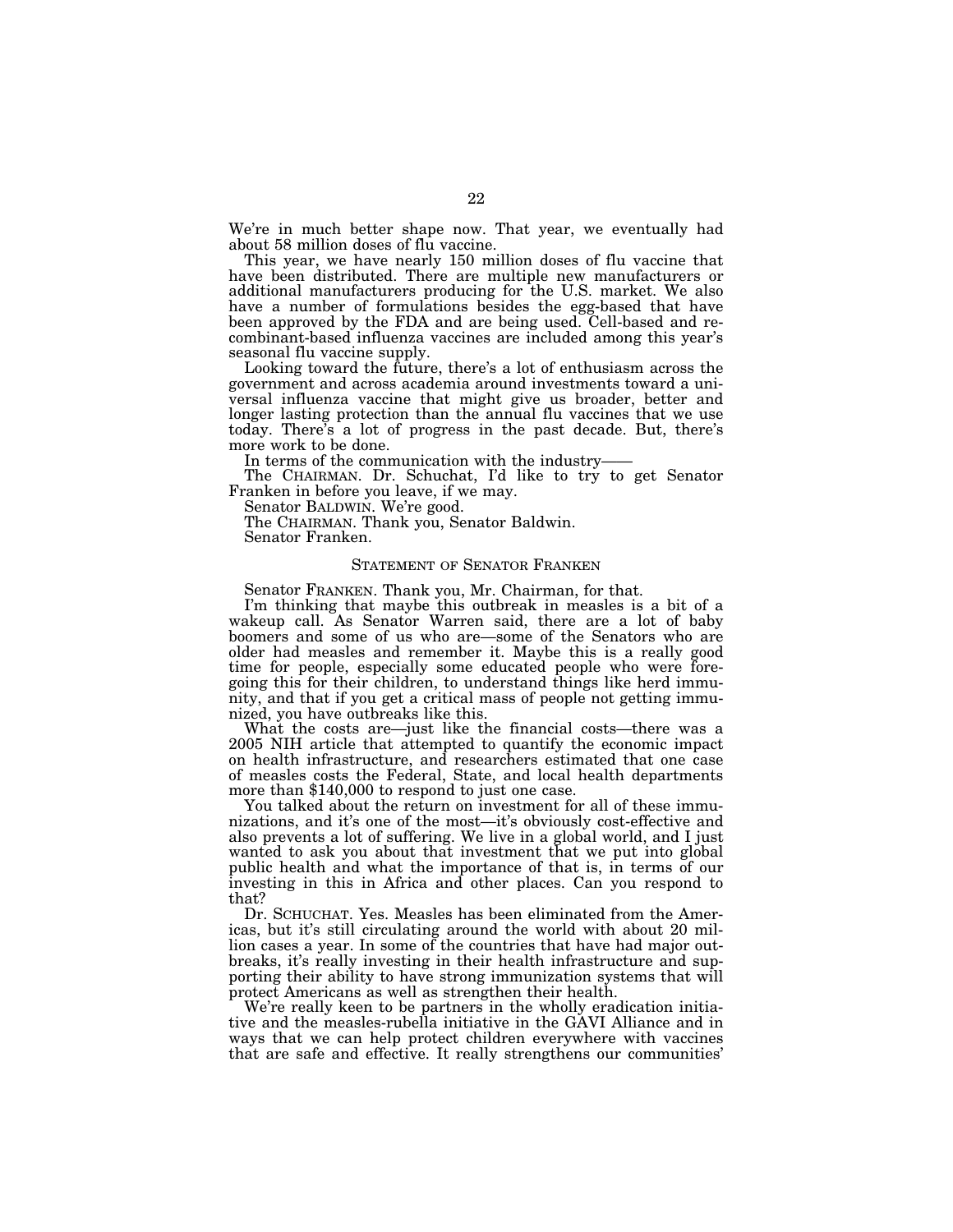protection here at home and it's really the right thing to do overseas as well.

Senator FRANKEN. Because measles, in particular, is highly contagious, and you're one plane ride away from an American getting infected, speaking of which, what other infectious diseases may be on the horizon? What might be the next measles, and what might come from abroad, like MERS or—what else are we looking for in the near future, possibly?

Dr. SCHUCHAT. With infectious diseases, you really have to be ready for the idea that the microbes are changing faster than we are as people. This past year, we dealt with the Enterovirus D68 problem, a severe respiratory illness in children that we really hadn't seen. The last  $\dot{2}$  years, we've been dealing with the Middle East Respiratory Syndrome, a new virus that was causing very severe disease in the Middle East and in some travelers returning from there, with two cases here in the United States.

Senator FRANKEN. And that's the MERS?

Dr. SCHUCHAT. MERS, right. We really think it's critical to be strengthening public health infrastructure and capacity for global health security in countries around the world so that we don't let an epidemic like Ebola get as bad as it got but can jump on it right away. We don't see importations of MERS, but we recognize that these diseases are overseas and help the countries that are battling them deal with them swiftly.

Senator FRANKEN. That's why the CDC is so important. I really want to thank you for your service to this Nation and to the world. Thank you, Doctor.

Thank you, Mr. Chairman.

The CHAIRMAN. Thank you, Senator Franken.

Dr. Schuchat, maybe I misheard something. The State Department website says that U.S. immigration law requires immigrant visa applicants to obtain certain vaccinations prior to the issuance of an immigrant visa. An adult immigrant to the United States who obtains a visa is required to obtain certain vaccinations, correct?

Dr. SCHUCHAT. Yes, I think that's right. I can double check. We can confirm that for the record.

The CHAIRMAN. I'm reading it off of the State Department website.

Dr. SCHUCHAT. Oh.

The CHAIRMAN. I didn't want to leave a different impression if a different impression was untrue.

Dr. SCHUCHAT. Thank you.

The CHAIRMAN. Dr. Schuchat, thank you so much for your time. There are a couple of Senators who haven't had a chance to ask questions. I hope they will understand that we want to invite the second panel to come up now, and they will be the first ones up after the next 15 minutes of testimony.

I'll now move ahead and introduce the second panel to save time, if I may. First, we'll hear from Dr. Kelly Moore. Dr. Moore is director of the Immunization Program at the Tennessee Department of Health. In this role, she is responsible for promoting proper use of recommended vaccines, as well as overseeing the response to outbreaks of vaccine-preventable disease.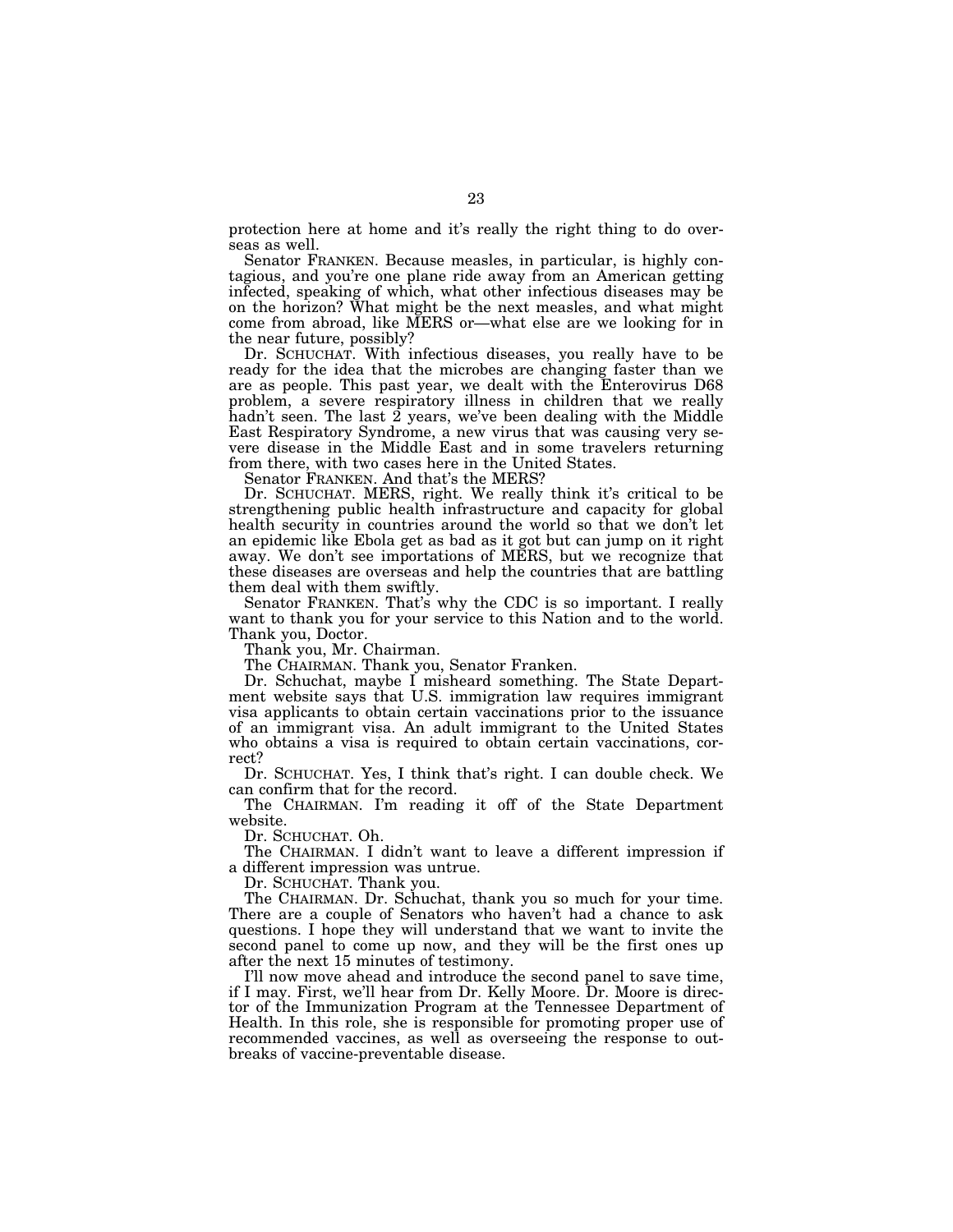She has her undergraduate and medical degrees from Vanderbilt, and a master's of public health from Harvard School of Public Health. I'm completely objective, but the Tennessee Department of Public Health is one of the finest in the country.

Dr. Mark Sawyer is professor of Clinical Pediatrics and a pediatric infectious disease specialist at the University of California San Diego and Rady Children's Hospital in San Diego. He's also the medical director at San Diego Immunization Partnership and involved in a variety of immunization projects.

Dr. Tim Jacks is a pediatrician and the father of two children who recently were exposed to measles in Arizona. He's an Every Child By Two immunization champion. Every Child By Two is a nonprofit dedicated to increasing vaccination rates among children. His wife is in Arizona caring for their two children. I'm grateful he could be here to tell their story.

Dr. Moore, let's begin with you. If the three of you could summarize your comments in 5 minutes, we would appreciate it, and then the Senators will continue questioning.

# **STATEMENT OF KELLY L. MOORE, M.D., MPH, DIRECTOR, IMMUNIZATION PROGRAM, TENNESSEE DEPARTMENT OF HEALTH, NASHVILLE, TN**

Dr. MOORE. Thank you, Chairman Alexander and Senator Murray, for holding this hearing on the benefits of immunization and for inviting me here to testify about the public health perspective on vaccine-preventable disease. Most people are unaware that even in a State with a strong history of immunization, a single case of measles requires a major public health response.

I'd like to begin by acknowledging Governor Bill Haslam and First Lady Crissy Haslam for their commitment to immunization as an essential step in promoting and protecting the health and prosperity of Tennesseans. You could say Tennessee has a culture of immunization.

For the past two influenza seasons, the majority of Tennesseans age 6 months and up received a flu vaccine. In 2013, 95 percent of kindergarteners were immunized with all required vaccines, including both doses of MMR. Just 1 out of 100 claimed a religious exemption, and just over 1 in 1,000 were exempted by a doctor for medical reasons.

The Federal Vaccines for Children Program has removed barriers to access for eligible children since 1994. Our State's online immunization information system, supported by section 317 Federal funds, ensures that authorized users such as clinics and schools have access to immunization records to see what vaccines a child may need or to verify that they're protected.

We have more work to do to reach high immunization rates with vaccines designed for teens and adults that prevent diseases such as meningitis, cancer, pneumonia, and shingles. Public health partners with our clinical and pharmacy colleagues to address misinformation and concerns about safety, health benefits, and affordability.

To improve access, our department is using Federal prevention and public health funds to help local public health clinics become in-network providers for commercial insurance plans so we can pro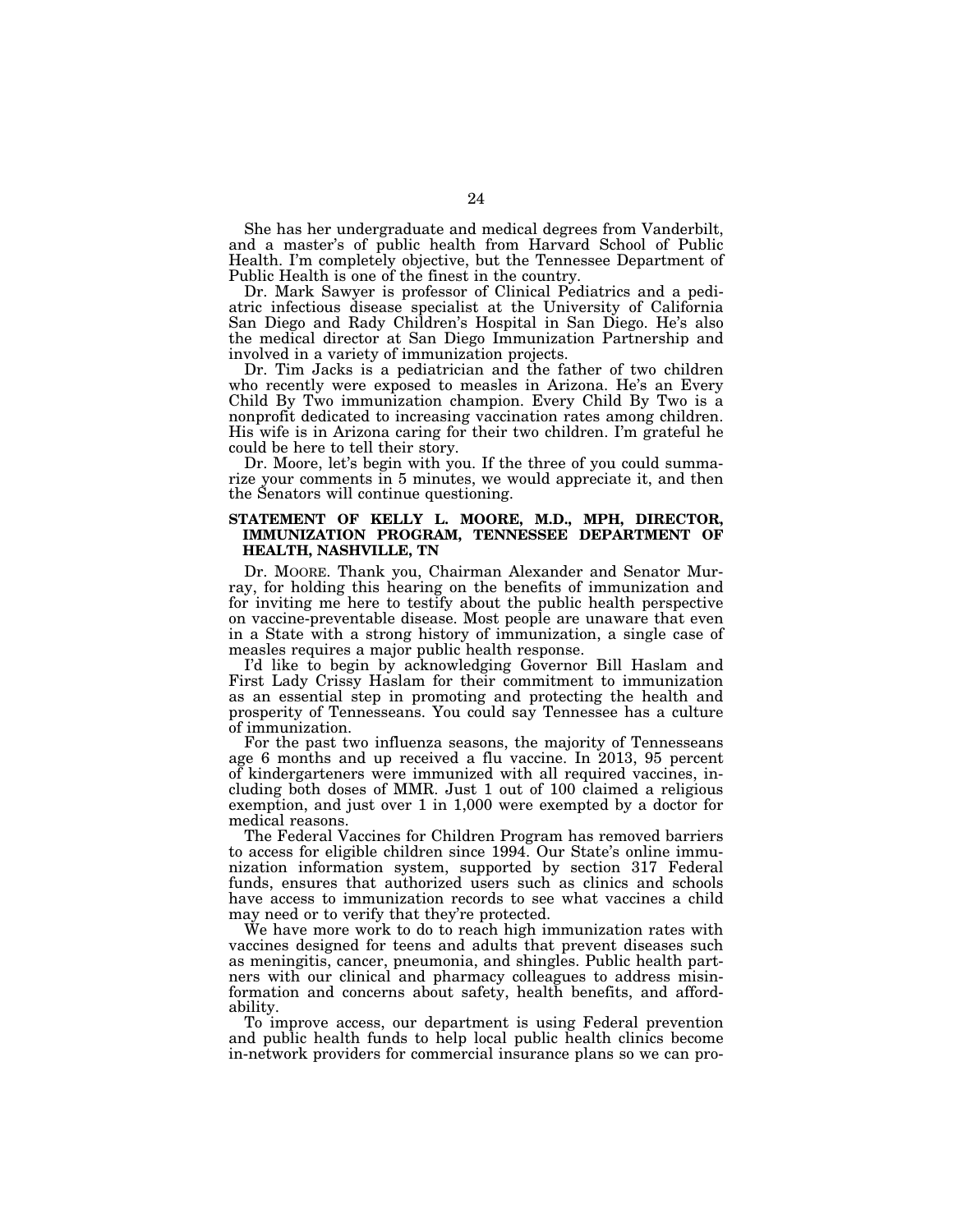vide recommended vaccines to their beneficiaries with no out-ofpocket cost.

When it comes to disease outbreaks, few realize how much public health work goes into one case of measles. I vividly recall each of the nine cases Tennessee has had in the decade I've directed our immunization program. Our most recent experience is a good example.

On a Friday afternoon last April, a doctor called his regional public health office about an adult with an uncertain immunization history and recent overseas travel who was in the ER with classic symptoms of measles. The diagnosis was not in question.

A game plan was quickly developed in a call with the State immunization program to identify those who may have been exposed in the 4 days the unsuspecting patient was highly infectious. One hundred twenty-four people were identified. The MMR vaccine could protect the most recently exposed susceptible contacts if local public health could find them quickly enough.

Twenty-five contacts with uncertain immunity were vaccinated on Saturday. Others were counseled about what to do if symptoms developed. Among the 124 contacts, just three cases among other adults developed. For these, the same isolation, contact tracing, and notification process was practiced, but faster. No additional cases occurred. In total, 406 contacts were evaluated.

TDH worked with the media statewide to educate the public and prepared clinicians through State health alerts and an educational webinar. CDC measles experts provided consultation and specialized testing that helped us optimize our outbreak management tactics.

A great deal of credit in this story goes to the hard work of public health at all levels. This result, however, could only have been achieved in a community where a very high percentage of the population was already immune. Had this imported case landed among those who were unimmunized and susceptible, there would have been a very different outcome.

Congress' sustained commitment to immunization and a strong public health infrastructure through the VFC Program and section 317 funding will continue to equip us to meet the educational and operational challenges of keeping individuals and communities healthy and safe through affordable, accessible, and effective immunization services.

Thank you for the opportunity to testify here today. I've provided a more detailed written testimony for the record, and I'm glad to answer your questions.

[The prepared statement of Dr. Moore follows:]

# PREPARED STATEMENT OF KELLY L. MOORE, M.D., MPH

## SUMMARY

State and local public health fosters a culture of immunization in Tennessee through close working relationships and partnerships with pediatricians, family doctors, nurses, coordinated school health programs and pharmacists. Public health supports this network in several ways. The Federal Vaccines for Children Program has removed the barrier of cost and access to immunization for any child without insurance coverage. We use Federal section 317 funds to track immunization coverage rates among young children and use these data to educate healthcare providers to target our specific vulnerabilities. We work closely with schools to help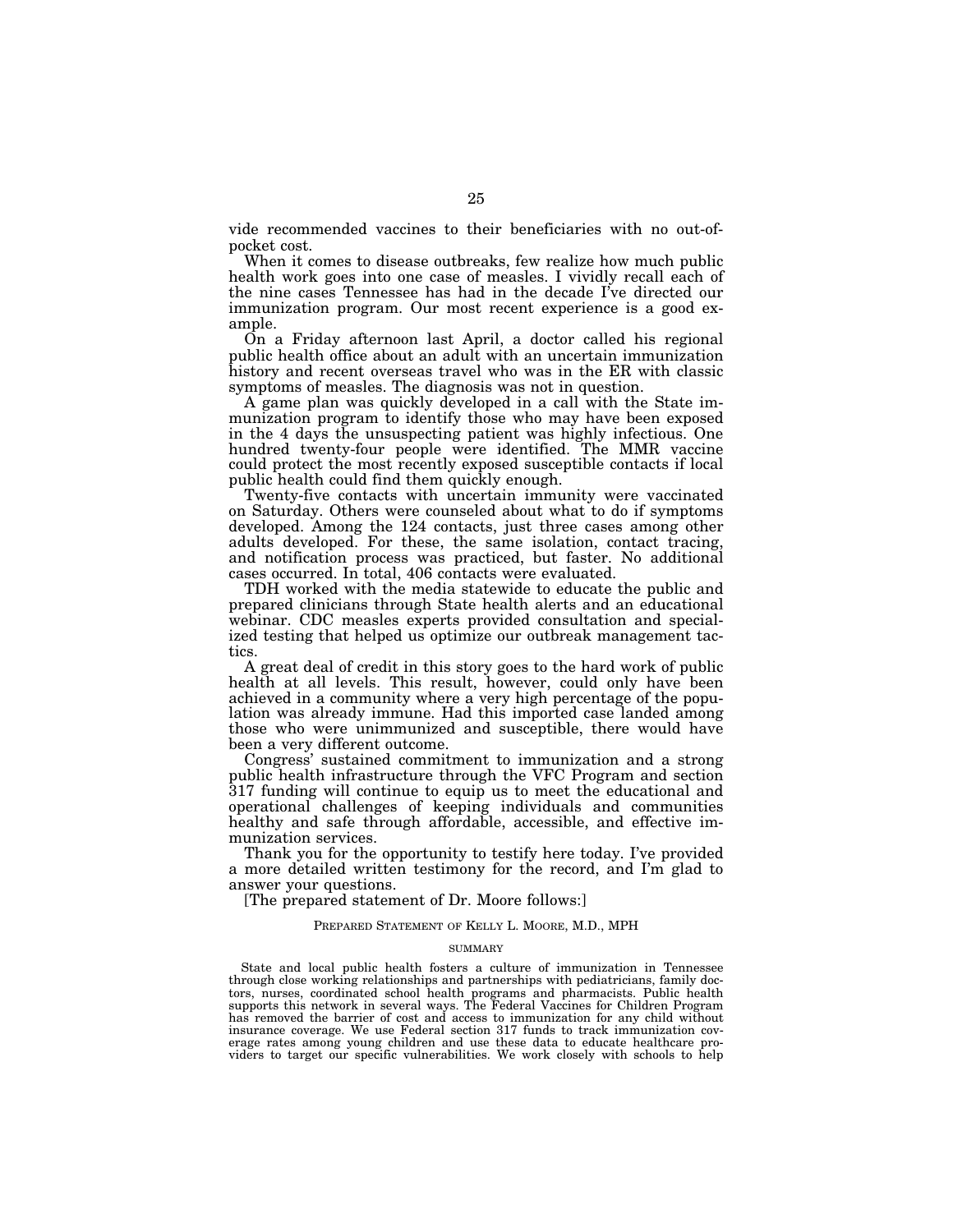them properly enforce State school immunization requirements in order to keep schools a safe and healthy learning environment. Our section 317-funded State immunization information system helps clinicians provide quality immunization serv-ices and issue school immunization certificates. Public health clinics are successfully working to become in-network providers for commercial insurance plans so they can vaccinate beneficiaries without deductible or copay.

Tennessee does well in immunizing our young children: about 93 percent have their first MMR before their first birthday. In the past two influenza seasons, the majority of Tennesseans aged 6 months and up were vaccinated against influenza, but there is room for improvement. Our school-located influenza immunization clinics are one strategy we are using. Our 2013–14 kindergarten entry data showed 95 percent had all required vaccines, including two doses of measles, mumps and rubel-la (MMR) vaccine; just 1 in 100 claimed a religious exemption and just over 1 in 1,000 were exempted from one or more requirements by a medical doctor for health

reasons. One overlooked element of the recent measles outbreak is the amount of public health work needed to contain even a single case of measles in a community. In April 2014, an adult with an uncertain immunization history developed measles shortly after returning to Tennessee from travel overseas. Public health investigators determined that the patient had exposed 124 identified contacts in the days before diagnosis. Swift action to reach these contacts and immunize those who could benefit from a dose of MMR resulted in only three confirmed secondary cases among other adults; no cases occurred among their contacts. In total, 406 contacts were identified and evaluated. Such strong outbreak response can only achieve this type of result in a setting with a high level of immunity among the population. Our ability to respond has been made more possible by increased emergency preparedness funding since 2001, yet sustained support of the public health immunization infra-structure is essential to keep the threat of vaccine-preventable diseases at bay.

I would like to thank Chairman Alexander, Ranking Member Murray and the committee for holding this hearing on the benefits of immunization and inviting me here today to testify about the perspective and role of State and local public health in the promotion of immunization and the response to vaccine-preventable disease outbreaks.

I would like to begin by acknowledging Governor Bill Haslam and First Lady Crissy Haslam for their commitment to immunization as an essential step in promoting and protecting the health and prosperity of Tennesseans. Whether getting an annual flu shot with a smile for the cameras or championing the creation of KidCentralTN.com to help parents access services to help them raise healthy children, the Governor and First Lady have been steadfast champions of our immunization activities.

You could say that Tennessee has a culture of immunization. For the past two influenza seasons, the majority of Tennesseans age 6 months and up were vaccinated against influenza. Three out of four Tennessee toddlers are fully immunized on time by their second birthday, and most that fall short could be caught up with just one more immunization visit. Over 93 percent of them have had their first MMR. By the time Tennessee children start kindergarten, 95 percent have a record of immunization with all required vaccines, including both doses of MMR needed to protect them from measles, mumps and rubella. Just 1 out of 100 had filed a religious exemption with the school and just over 1 in 1,000 were exempted from one or more vaccines by a doctor for medical reasons. Our school nurses and administrators take their commitment to enforcement of immunization requirements seriously, working closely with public health, families and medical offices to identify and catch up children who are behind on immunizations to keep our schools a safe and healthy learning environment.

The Tennessee Department of Health (TDH) fosters our culture of immunization by cultivating strong, supportive relationships with healthcare providers, schools, parents and the public to promote and provide immunizations needed across the lifespan. TDH programs focus on promoting access, affordability, awareness and demand for vaccines. The Federal Vaccines for Children (VFC) Program is critical to our success. VFC-eligible children in our State can be vaccinated with federally funded vaccine in any local health department and at over 500 other participating clinics and hospitals statewide. Our section 317 Federal immunization funds support the effective operation of our VFC Program, including our educational programs for doctors and nurses, and regular site visits to participating clinics by local public health staff to promote compliance with the strong accountability and quality standards expected of all participants in the VFC Program. Resources, training and peo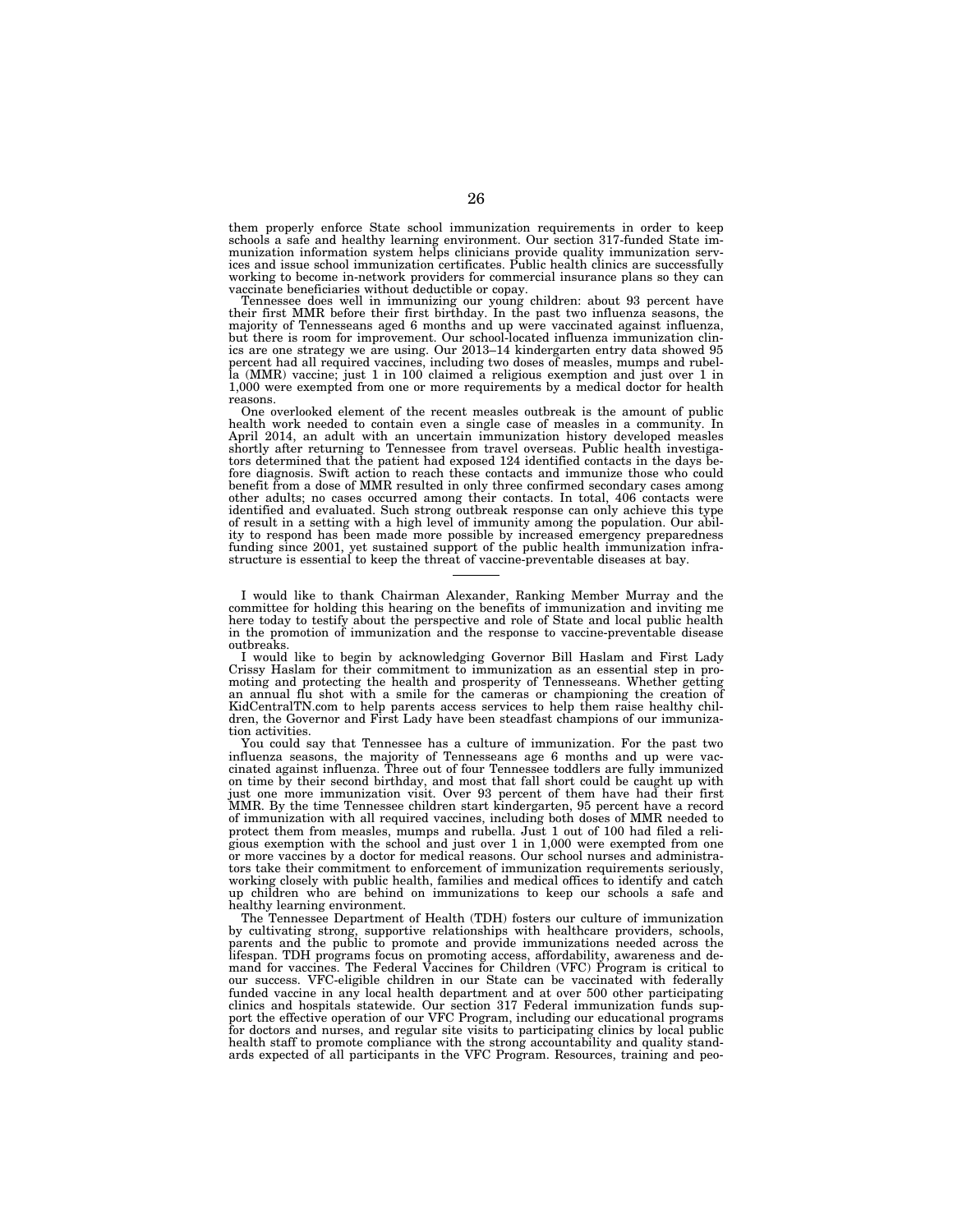ple are in place to enable every doctor and nurse serving VFC-eligible children to provide the highest quality of immunization care for all of the children they serve. These section 317 funds also help us improve lagging adolescent immunization rates by addressing awareness and educational needs among clinicians and families.

In addition to supporting the work necessary to keep the VFC Program strong, a small quantity of Federal section 317 funds are available to purchase and provide certain routine immunizations to uninsured adults in Tennessee who seek care at our local health departments. We use these same 317-funded vaccines to protect people who may be at risk of contracting a vaccine-preventable disease during an outbreak. These section 317 vaccines also are available to us today should we need them to protect anyone who may be at risk after a measles exposure.

Tennessee has recently used Federal section 317 funds to implement a new, secure immunization information system, known as TennIIS, to replace a legacy system with limited functionality. The State first created its IIS, or Immunization Registry, in 1996, as a repository of immunizations administered by health departments and by any other immunization providers who chose to report them and accessible only to authorized users. Today, TennIIS is fast becoming the heart of Tennessee's immunization activities. All authorized users, such as Vanderbilt's network of clinics in middle Tennessee, can look up immunization records on their patients. For example, the health records system used by Vanderbilt University clinics electronically updates TennIIS with the immunizations they give and pulls down information from TennIIS about immunizations given to their patients by other users who report to the system. TennIIS provides decision support for busy clinicians by instantly displaying what vaccines are due or overdue for a child, based on the current CDC schedule. This simple tool helps clinicians follow the complex current immunization schedule for optimal patient care.

Our IIS, implemented and operated with our Federal section 317 funding, is an increasingly important tool in the prevention and control of vaccine preventable diseases. Several months ago, the New York City Department of Health notified the Immunization Program that two young Tennesseans had been exposed to measles while visiting there. A call such as this is a small public health emergency because of the threat of measles. The State vaccine-preventable disease epidemiologist normally alerts local public health to reach the affected people without delay to find out if they are sick and to ask their immunization status, which they rarely know with certainty. However, a quick check of the IIS confirmed that both were up to date with MMR vaccine and almost certainly protected from disease. The typical scramble became a brief and reassuring call to the exposed individuals because the needed immunization history was readily accessible to public health.

In Tennessee, local school nurses and coordinated school health directors are among our most important champions of immunization. These men and women are responsible for enforcing immunization requirements for the children in their schools to ensure that schools remain a safe and healthy learning environment. They take this responsibility very seriously and are often the ones to catch problems and alert the parents and healthcare provider so they can be corrected. In 2013, the Department of Health developed and launched a function in TennIIS to simplify and improve the quality of immunization certificates for school and daycare.  $\hat{A}$  simple click of the button can produce a complete, accurate immunization certificate based on a child's age and grade. If the record is incomplete, a failed validation report pinpoints exactly what is missing. Any TennIIS user can produce these, including school administrators and immunizing pharmacists. Someday, we envision that parents will be able to produce their own, further simplifying this rite of school entry.

In many counties in Tennessee, schools partner with local public health to offer influenza vaccine at school each fall. Such programs are far more complicated to organize today than in the time many people recall when children simply lined up for their sugar cubes and polio vaccine. With more expensive vaccines, consent forms, private insurance billing, VFC eligibility documentation and separate vaccine inventories for different funding sources, these programs are not easy. Despite the logistical hurdles, these partnerships strengthen the bonds between educators and public health and raise awareness about the importance of influenza vaccination for the whole community, as our statewide influenza vaccination rates show.

When it comes to immunization, local public health departments long ago ceased to be the primary providers of childhood immunizations as children's primary care medical homes have taken over this role, but we are relationship-builders and resources and we provide a safety net of access for all routine immunizations. Tennessee public health departments carry all routinely recommended vaccines for people of all ages. When it comes to concerns about vaccine safety, the Immunization Program is where the public and healthcare providers bring those questions and the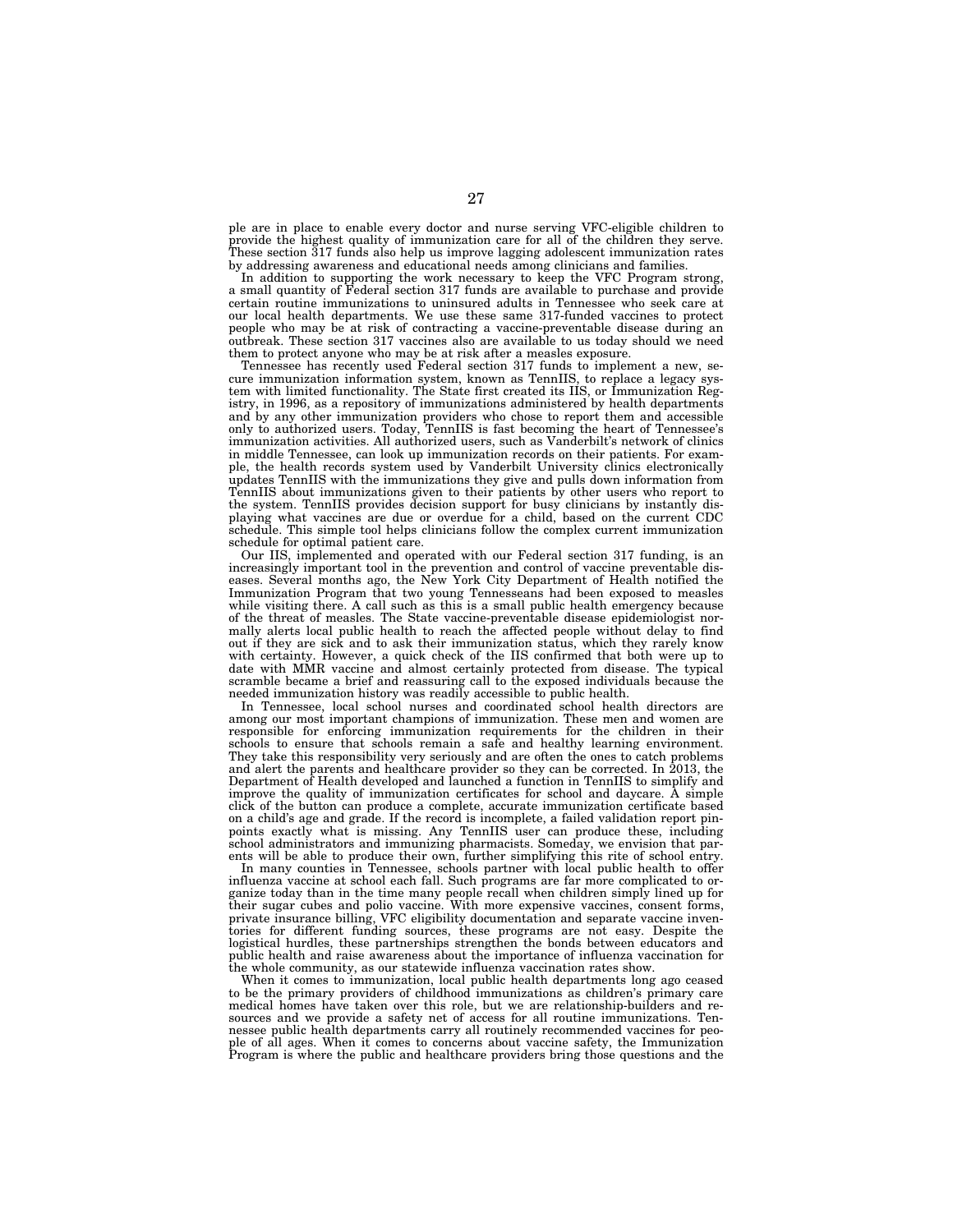Program facilitates in depth consultation when necessary with vaccine safety experts at the CDC and at Vanderbilt's Vaccine Research Program.

What I hear when I visit local clinics is that one of the most frustrating challenge to our front line public health nurses is keeping up with which people qualify for vaccines from which sources and how much they must pay. Years ago, with fewer, less expensive vaccines available, the nurses were simply focused on ensuring that<br>no child or adult in need of vaccination left without being immunized. Today, we<br>have Federal VFC vaccine for eligible children, section 31 adults and State-purchased vaccines for insured children and adults ineligible for Federal vaccines. Each inventory must be managed and accounted separately. Once they have finished answering questions about the vaccines themselves, explaining the differences in costs for different groups is frustrating. They spend extra time to avoid making a mistake and using vaccine from the wrong funding source. They long for simpler days, but they work very hard to immunize everyone they can and to properly account for every dose they use.

Challenging work is ahead to achieve these same high rates of immunization for vaccines designed for the preteens, teens and adults who are difficult to reach. Several of the vaccines recommended for people in these age groups are relatively new, designed to prevent diseases such as meningitis, cancer and shingles. Public health works to inform and educate the public about these vaccines, addressing misin-formation and concerns about safety, affordability and health benefits.

Until recently, our local health departments did not participate in commercial in-surance plans as in-network providers; a major effort is underway using Federal Prevention and Public Health Funds to help local public health clinics become in-network providers in order to provide routine recommended vaccines to commercial insurance beneficiaries of any age with no out-of-pocket cost. Currently, patients insured by a plan we have not yet joined are asked to pay out-of-pocket for vaccina-tions at our clinics, meaning that they often leave unimmunized to try to locate an in-network provider to serve them. Some have found this challenging in areas where<br>the public health department may be the nearest provider with the vaccine in stock.<br>We are making progress in obtaining in-network status w close this gap.

The dedicated and creative people who work in local and State public health, including our public health nurses, are the quiet heroes who protect the public from vaccine-preventable diseases by promoting immunization and by responding without hesitation when cases occur. In recent discussions about the ongoing measles epidemic, few have addressed how much tightly coordinated work is being done among local, State and Federal public health officials in the public health response to a single case. The story of Tennessee's 2014 measles outbreak illustrates this point.

On a Friday afternoon in April 2014, an infectious diseases doctor contacted the west Tennessee regional public health office about a recently returned international traveler who had come to their hospital emergency room with classic signs and symptoms of measles. Even without laboratory results, the diagnosis was not in question. A game plan was quickly developed among the regional public health team, the State immunization program and partners in neighboring public health jurisdictions to initiate laboratory testing and to identify those who may have been exposed in the 4 days leading up to the diagnosis when the unsuspecting patient was highly infectious while working and visiting a primary care clinic. One hundred twenty-four people were identified as contacts. Because the doctor contacted public health immediately, we gained the advantage of a small window of time to administer the MMR vaccine and protect some of the potentially susceptible contacts, if the local public health team could find and vaccinate them quickly enough. A clinic was arranged for Saturday morning and 25 contacts with uncertain immunizations were vaccinated. Those exposed more than 72 hours earlier were counseled about the illness and what to do if symptoms developed. To expedite testing, staff drove clinical specimens to the State lab for testing and shipping onward to the CDC, where CDC later confirmed the diagnosis and linked it to a large epidemic in the country recently visited by our traveler who, like the others he infected, had simply been unaware of his susceptibility.

Among the 124 people exposed to measles by our index case, just three secondary cases among other adults occurred. For these three, the same isolation, contact tracing and notification process was practiced, only faster. No additional cases developed and the outbreak was officially declared over in June. A total of 406 contacts were evaluated in multiple local public health jurisdictions with State communicable disease staff providing coordination and technical support. Front line staff worked with patients and contacts. The Tennessee Department of Health educated the public through the media and kept our health care community informed through State health alert notices and a live webinar with subject matter experts. The CDC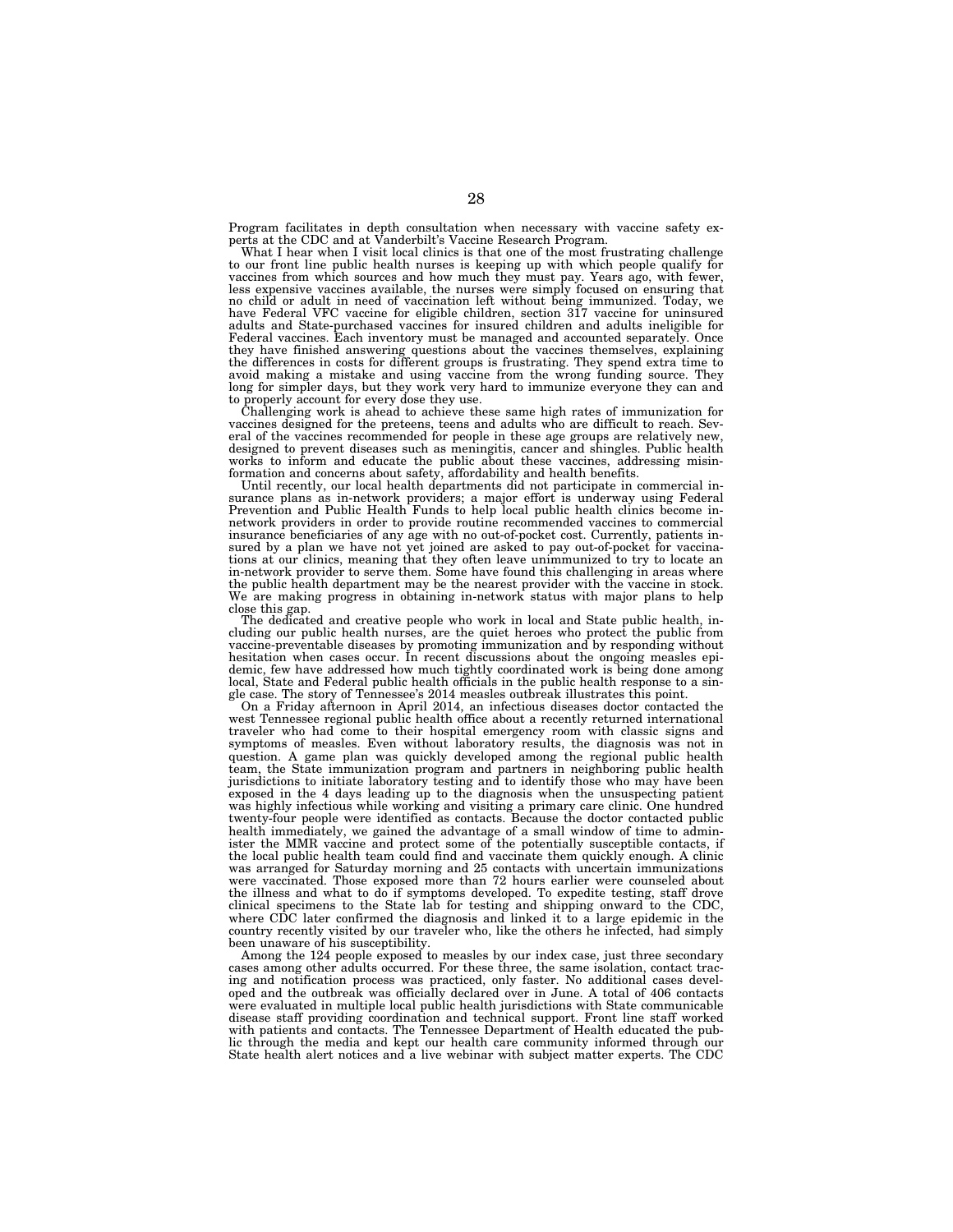measles epidemiologists and laboratory team provided specialized laboratory testing and technical consultation to help optimize our outbreak management tactics.

Despite how well this collaboration worked, the swift resolution was achievable because of the already very high level of immunity in the general population. No one in this situation opposed or refused immunization. While prompt immunization after exposure likely prevented some cases, the fact is that the vast majority of people exposed were already immune. Increased emergency preparedness funding since 2001 has helped public health become more effective at responding to outbreaks, yet had this imported case landed among those who were unimmunized and susceptible, there would have been a very different outcome. Importations are not completely preventable, but by sustaining a highly immunized population, such events can be managed by motivated and well-trained public health responders.

Our public health professionals, along with our clinical partners, schools and each immunized person in our community together hold back the tide of vaccine-preventable diseases that washed over past generations. Regular investments in training, support, technology, vaccines and immunization services maintain this protective infrastructure and allow us to live in health with these threats held at bay. These outbreaks of vaccine-preventable diseases are like small breaches that warn us of the threat we face should this infrastructure break down. Should it be allowed to crumble, the breaches will become larger and the consequences to our communities could be far greater.

I want to close by thanking you again for the opportunity to speak to this committee on behalf of the dedicated State and local public health professionals of Tennessee. We are justly proud of our culture of immunization in Tennessee and the health and prosperity our residents derive from it, but we have much more work to do. Our immunization culture is promoted by public health and sustained by our close, trusting working relationships with schools, healthcare providers and parents. We all work hard to prevent fear and misinformation from misguiding people about vaccines, their safety and effectiveness. People need to be able to make well-informed decisions about vaccines, and such decisions can only be made with clear and reliable information from trusted sources. Our public health system continues to work to extend the benefits of high immunization rates among young children to reach preteens, teens and adults with vaccines designed to protect them. Congress's sustained commitment to our immunization programs, immunization information systems and public health will strengthen our defense against the tide of vaccinepreventable diseases that continue to threaten the vulnerable among us.

The CHAIRMAN. Thank you, Dr. Moore.

Dr. Sawyer.

# **STATEMENT OF MARK H. SAWYER, M.D., FAAP, PROFESSOR OF CLINICAL PEDIATRICS, DIVISION OF INFECTIOUS DISEASES, UNIVERSITY OF CALIFORNIA SAN DIEGO AND RADY CHIL-DREN'S HOSPITAL, SAN DIEGO, CA**

Dr. SAWYER. Chairman Alexander and Ranking Member Murray, thanks very much for holding this hearing on a very important topic, the reemergence of vaccine-preventable disease and what we can do together to prevent further outbreaks.

As you've heard, I'm a pediatric infectious disease specialist at the University of California San Diego and Rady Children's Hospital in San Diego. I'm also a member of the Committee on Infectious Diseases of the American Academy of Pediatrics, and my testimony today has the strong endorsement of AAP.

Vaccines are one of the greatest public health achievements, as has been pointed out by Dr. Schuchat and several of the Senators. Prior to the introduction of vaccines, children suffered regularly from serious illnesses like measles, diphtheria, polio, even bacterial meningitis.

The development and widespread use of vaccines has led to a reduction or eradication of these once common childhood illnesses. Because of the success of vaccines, I have never seen a case of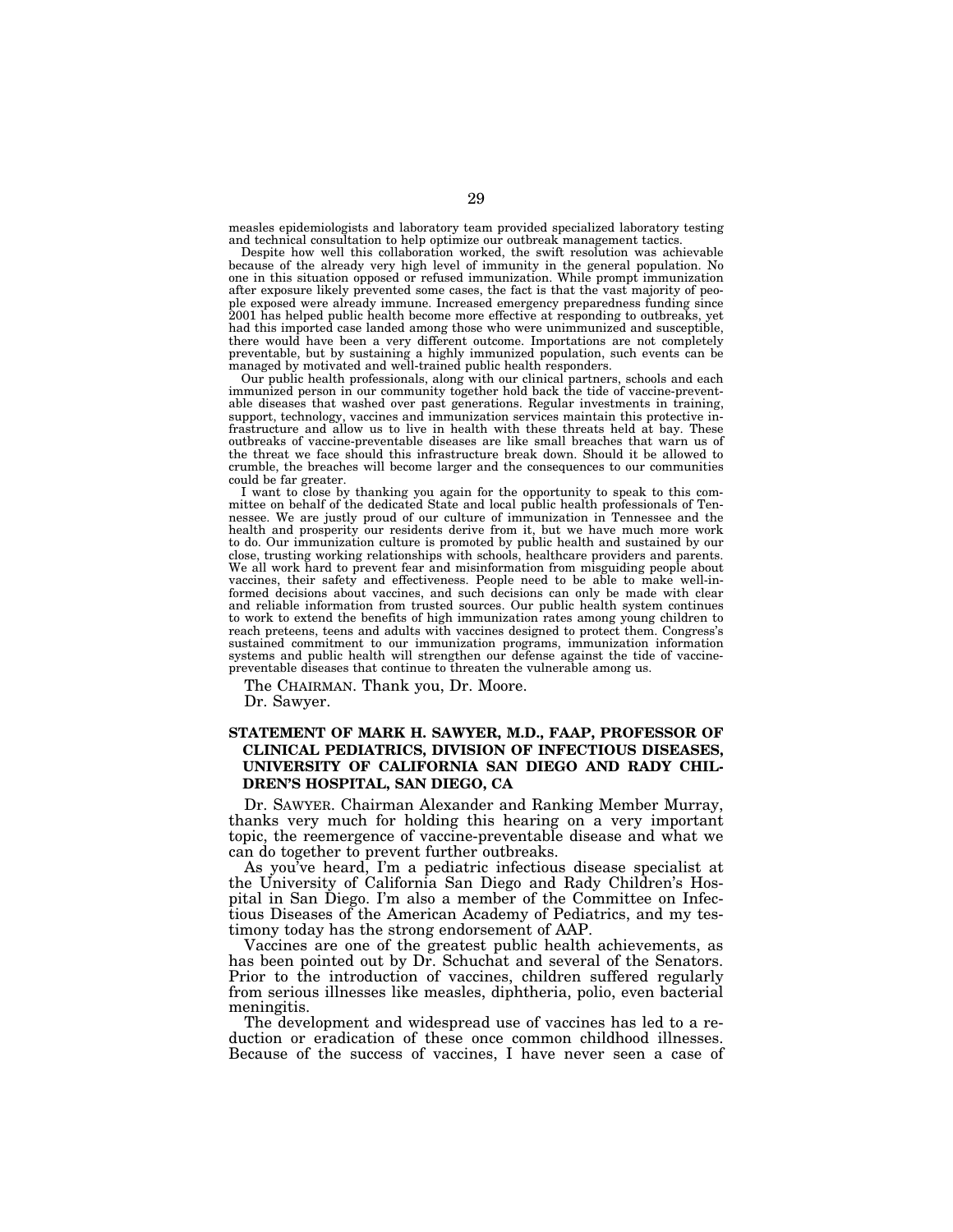polio, diphtheria, or tetanus in my 30 years of practice in pediatric infectious disease.

In a teaching session I held last week with 20 pediatric residents in training, I asked them if any of them had seen the measles. None of them had. However, as we have seen from our current measles outbreak and continued outbreaks of pertussis or whooping cough around the country, we are witnessing a reemergence of vaccine-preventable diseases here in the United States.

Unfortunately, my residents are going to get a chance to see the measles. Pediatricians are concerned that the reemergence of disease is a signal that bigger outbreaks are yet to come.

Most of the cases in this current measles outbreak are from California, and 13 are from my own community. Outbreaks like this are increasing in frequency and size. This measles outbreak, like all other measles outbreaks, is occurring because we have too many intentionally unimmunized children in the United States, and it illustrates the problem created by unimmunized populations. A simple trip to Disneyland has led to a multistate outbreak of measles involving more than 100 people.

Measles is one of the very few infectious diseases that literally flies through the air. It is completely predictable that such outbreaks will occur again if immunization rates stay where they are or get worse.

While most parents do choose to vaccinate their children, there are pockets of unimmunized children all over the country. In San Diego, we have 1,500 kindergarten students who are not fully immunized, and that number has been increasing steadily over the last decade.

The current measles outbreak reminds us of an important fact about infectious diseases. They are a shared public health problem. When 1 percent is infected, people around them, people they don't even know, become infected. The decision of a parent to leave their child unimmunized, however well meaning, is a decision that affects us all.

Although our public health community has done an excellent job of controlling this current measles outbreak, when too many people make the decision not to vaccinate their children, outbreaks will no longer be controlled. Why is this happening? All parents want what is best for their children, but many parents are choosing to not have their children immunized because they have received inaccurate information about the risks and benefits of vaccines and the diseases they prevent.

I have held a number of forums in San Diego County, meeting with vaccine hesitant parents to hear their concerns. Based on what I've heard in these discussions, I conclude that the internet can be a dangerous place for parents looking for information about vaccines. The internet is replete with anecdotes and misinformation that leads parents to think that vaccines have caused harm.

What is overlooked by parents is the fact that just because an adverse health outcome occurs in the time after a vaccine doesn't mean that the vaccine caused the problem. It takes science to prove or disprove a linkage between two events, and our parents are not hearing the science.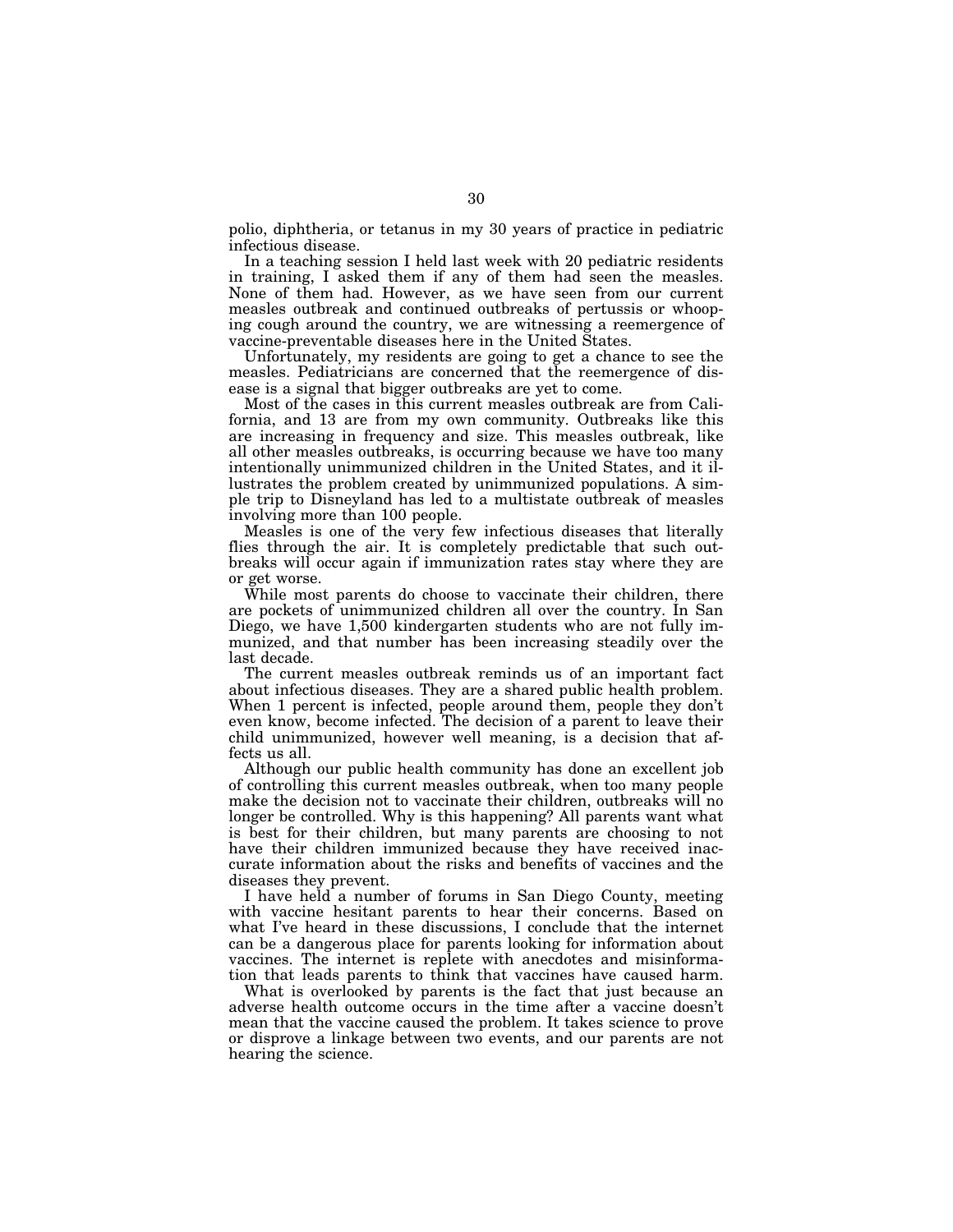The vaccine schedule recommended by CDC and AAP has been developed with strong scientific standards and has been proven to be both safe and effective. In every case, for every vaccine, the risk from the disease outweighs any risk from the vaccine.

In my opinion, the best way to decrease the number of families refusing to vaccinate their children is to improve communication about vaccine safety and effectiveness, to increase the science literacy of our population, to limit the philosophical exemptions from school entry requirements for vaccination, and to continue to carefully monitor the safety of all of the vaccines we use. Taking these steps can ultimately help reduce the number of parents who choose not to vaccinate their children.

The reemergence of vaccine-preventable diseases is alarming and must be confronted if we are going to prevent further outbreaks like the one we're currently experiencing.

Thank you for allowing me to testify, and I look forward to your questions.

[The prepared statement of Dr. Sawyer follows:]

# PREPARED STATEMENT OF MARK H. SAWYER, M.D., FAAP

#### SUMMARY

My name is Mark Sawyer, and I am a professor of clinical pediatrics, in the Division of Infectious Diseases at the University of California San Diego and Rady Children's Hospital in San Diego, CA. I am also a member of the Committee on Infectious Diseases with the American Academy of Pediatrics (AAP). My comments today have the strong endorsement of AAP.

**The Great Success of Vaccines**: Vaccines are the safest and most cost-effective way of preventing disease, disability and death. Prior to the introduction of vaccines children were regularly afflicted with deadly diseases like measles, mumps, rubella, polio, and bacterial meningitis. The development and widespread use of vaccines has led to the reduction or eradication of these once common childhood diseases. However, as we have seen from our recent measles outbreak and continued outbreaks of pertussis in various areas of the country, we are witnessing the reemergence of vaccine preventable diseases here in the United States. I am concerned that this reemergence of disease is only a signal of future, wider-scale outbreaks yet to come.

**The Measles Outbreak at Disneyland**: Currently, the United States is experiencing a large, multistate outbreak of measles linked to Disneyland in California. Most of the cases are from California and 13 cases are from my community. This measles outbreak occurred because we have a rising number of unimmunized children in the United States and illustrates the problem created by unimmunized populations. A simple trip to Disneyland has triggered a multistate outbreak of measles involving close to 100 people. It is completely predictable that such outbreaks will occur again if immunization rates stay where they are or get worse.

**The Problem of Low Immunization Rates**: Although most parents immunize their children, pockets of unvaccinated children exist all over the country and the number of unimmunized children has been increasing steadily for more than a decade. The current measles outbreak illustrates an important fact about infectious diseases—they are a shared, public health problem. When one person is infected, people around them, people they don't even know, can become infected. The decision of a parent to leave their child unimmunized, however well meaning, is a decision that affects all of us.

**Why is This Happening?** Many parents are choosing to not have their children immunized because they have received inaccurate information about the risks and benefits of vaccines and the diseases they prevent. The Internet can be a dangerous place for parents looking for information about vaccines because it is replete with anecdotes that lead them to think vaccines have caused harm. What is overlooked is the fact that just because one event follows another does not mean the first event caused the second. It takes science to prove or disprove a linkage between two events. The vaccine schedule as recommended by the Centers for Disease Control and Prevention and the American Academy of Pediatrics has been developed with strong scientific standards and has been proven to be both safe and effective.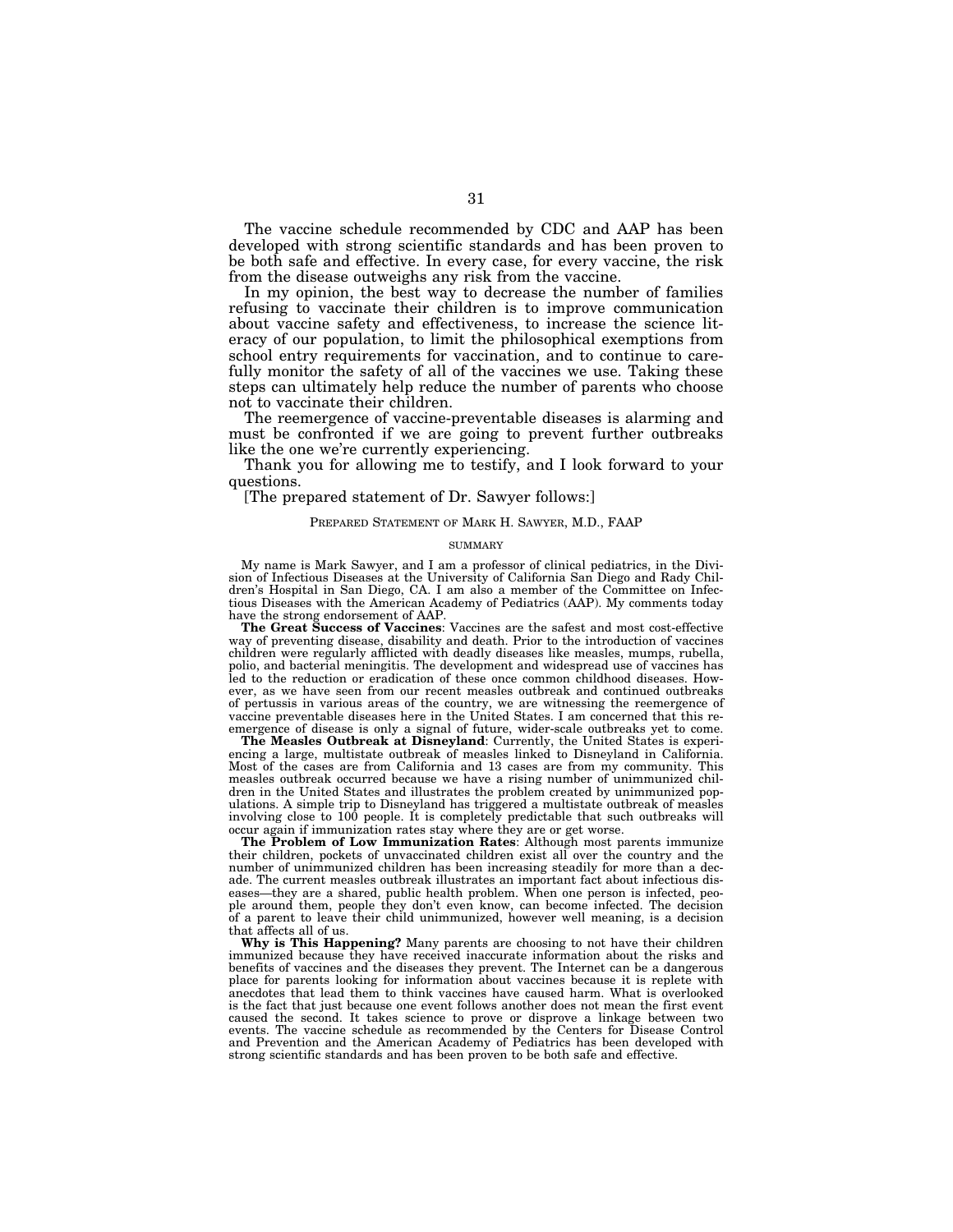**What Can We Do?** The best way to reverse the number of families refusing to vaccinate their children is to improve communication with families about the safety and effectiveness of vaccines, increase the science literacy of our population, limit exemptions from school entry requirements for vaccination, and continue to care-fully monitor the safety of all the vaccines we use. In the meantime we need to maintain our Public Health infrastructure to control the outbreaks that will inevitably happen.

The reemergence of vaccine preventable diseases is alarming and must be confronted if we are to prevent the further outbreaks of disease. Thank you for allowing me to testify before the committee today.

Chairman Alexander and Ranking Member Murray, thank you for holding today's hearing on such an important topic—the reemergence of vaccine preventable diseases and what we can do to prevent further outbreaks. My name is Dr. Mark Saw-yer, and I am a Professor of Clinical Pediatrics, in the Division of Infectious Diseases at the University of California San Diego and Rady Children's Hospital in San Diego, CA. I have been in the clinical practice of infectious disease for more than 30 years and have worked in the area of vaccine delivery in my community for the last 20 years. I am also a member of the Committee on Infectious Diseases with the American Academy of Pediatrics. My testimony today has the strong endorsement of the AAP, a non-profit professional organization of 62,000 primary care pediatricians, pediatric medical subspecialists, and pediatric surgical specialists dedicated to the health, safety, and well-being of infants, children, adolescents, and young adults.

## THE SUCCESS OF VACCINES

It is undeniable that vaccinations are one of the greatest public health achievements in medicine. Vaccines are the safest and most cost-effective way of preventing disease, disability and death, particularly in children. Prior to the introduction of vaccines children were regularly afflicted with deadly diseases like measles, mumps, rubella, polio, and bacterial meningitis. The development and widespread use of vaccines has led to the reduction or eradication of these once common childhood diseases. As a pediatrician, I have never seen a case of polio, diphtheria or tetanus. I lived through the era when the most common form of bacterial meningitis was essentially eliminated through vaccination. In a teaching session I held last month with about 20 pediatric residents in training I asked them if they had ever seen measles—none of them had. I'm afraid that is changing. As we have seen in headlines across the country announcing the recent measles outbreak, and earlier stories about the eruption of pertussis in various areas of the country, we are witnessing the reemergence of vaccine preventable diseases here in the United States. Pediatricians are concerned that this reemergence of disease is only a signal of future, wider-scale outbreaks yet to come.

#### THE DISNEYLAND MEASLES OUTBREAK

Currently, the United States is experiencing a large, multistate outbreak of measles linked in part to exposures at Disneyland in California. From January 1 to January 30, 2015, 102 people from 14 States have been reported to the Centers for Disease Control and Prevention (CDC) as having measles, many of them related to this outbreak. Most of the cases (92) are from California, and 13 cases are from my community. Most of those infected were intentionally unvaccinated, some of them did not know their vaccination status, and a minority of them were vaccinated. Once outbreaks get started even vaccinated people can be affected because no vaccine is 100 percent effective. The outbreak likely started from a traveler who became infected with measles and then visited the amusement park while infectious. The source, however, has not yet been identified. Given our current immunization rates this will happen again.

Measles is one of the most highly contagious infections we know, much more contagious than Ebola virus that we have read so much about recently. It is one of the few infections that can literally fly through the air and you can become infected simply by walking into a room where someone with measles has been in the recent past. Measles can also be transmitted before it can be diagnosed—4 days before the characteristic rash appears. Measles starts with a fever, and soon after it causes a cough, runny nose, and red eyes. Then a rash of tiny red spots breaks out. The rash starts at the head and spreads to the rest of the body, lasting for up to a week. Measles can lead to serious health complications such as pneumonia, encephalitis, and even death—about 1 in 1,000 may die.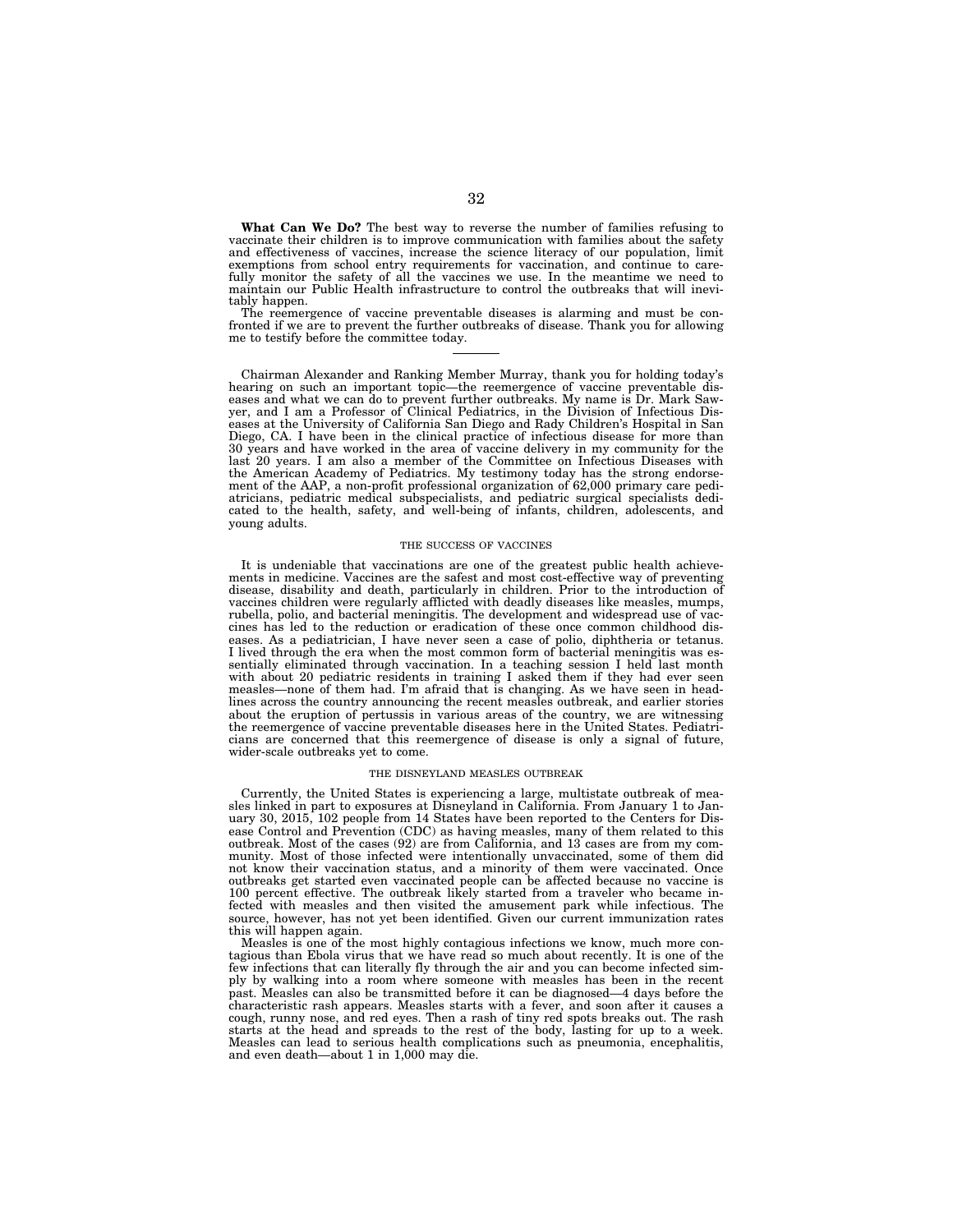As a pediatrician that specializes in infectious diseases, I am alarmed by this recent outbreak. It illustrates the problem created by the rising number of unimmunized children in the United States. A simple trip to Disneyland has triggered an outbreak of measles in close to 100 people. It is completely predictable that such outbreaks will occur again if immunization rates stay where they are or get worse.

## WHY IS THIS HAPPENING?

The primary reason for this measles outbreak, and all other measles outbreaks we have seen in recent years, is that we have too many people who are intentionally not immunized. The measles vaccine works extremely well and creates long-lasting immunity, but too many children are not receiving the vaccine. We need to increase vaccination rates in the United States in order to reduce the number of outbreaks that we will see in the future. We can do that, but it is a big challenge.

Before discussing vaccine hesitancy or refusal, it is important to note that most parents do choose to vaccinate their children, as vaccination is the best choice for a parent to adequately protect his or her child from very serious, contagious diseases. Every year the CDC analyzes school immunization data collected by States to see how many kindergartners have received their vaccinations and the latest results from October of last year showed that for the 2013–14 school year median vaccination coverage was  $94.7$  percent for the measles, mumps, and rubella (MMR) vaccine; 95 percent for diphtheria, tetanus toxoid, and acellular pertussis (DTaP) vaccine; and 93.3 percent for varicella vaccine. The median total exemption rate was 1.8 percent. However, vaccinations rates vary greatly by region and from school to school and lower vaccination coverage and high rates of exemption from school vaccine requirements cluster within communities, often times in wealthier and higher educated locales.

We see this in San Diego County. First, our overall rate of exemptions from school vaccine requirements for the 2014–15 school year is 3.5 percent, which is higher than the national average and higher than California as a whole. Second, and more importantly, those obtaining an exemption from vaccine requirements are not evenly distributed throughout our community. We have individual schools in which 30–50 percent of the students are not fully immunized. These are the schools at highest risk for outbreaks. This clustering of unvaccinated children occurs all over the country. The graph below shows the rates of exemption from school-required vaccines in San Diego County (black line) and California (red line) over the past 14 years. The trend is very concerning. The drop in exemption rates for 2014–15 can be attributed to a new State law that requires parents who choose to exempt their children from vaccines at school entry have a form signed by a healthcare provider that they have at least been educated on the risks and benefits of their decision. The drop tells us that when many parents receive accurate, scientifically valid information about vaccines, they choose to immunize. But, we are left with some who still decline.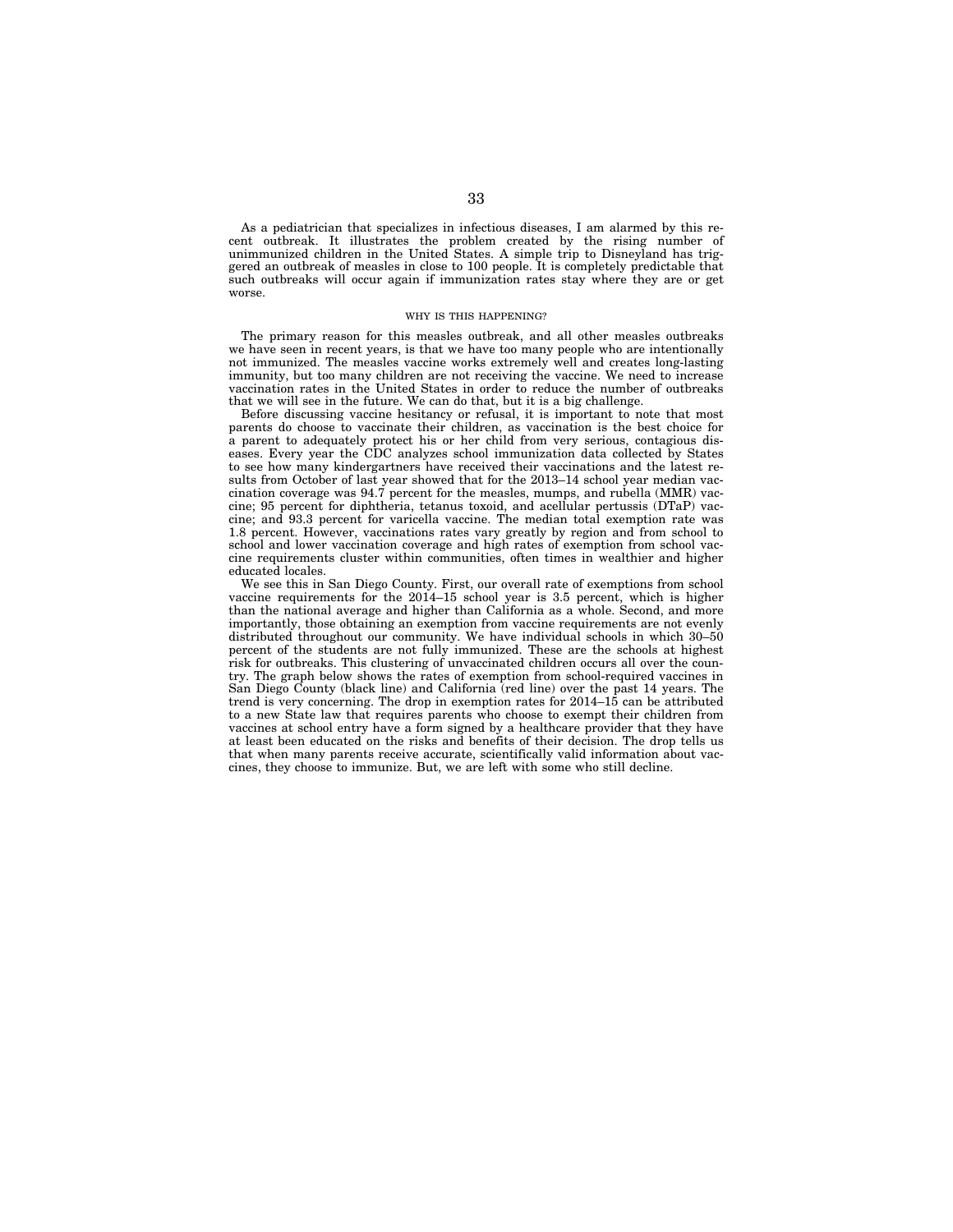

2014-15 California kindergartners= 535,234 (13,592 students with PBE status) among 8,170 schools San Diego kindergarteners=43,827 (1,518 stude nts with PBE status) an

An AAP survey of its pediatrician members found that 7 out of 10 pediatricians reported that they had a parent refuse an immunization on behalf of a child in the 12 months preceding the survey. Most frequently refused was the measles-mumpsrubella (MMR) vaccine, followed by varicella (chicken-pox), pneumococcal conjugate, hepatitis B, and diphtheria and tetanus toxoids and pertussis (whooping cough) vaccine.1

Since most infectious diseases can still be just a touch or a sneeze away, and unvaccinated children are at greater risk for contracting these diseases, a large cluster of unvaccinated children has a negative impact on an important benefit of vaccinations known as ''herd immunity.''

#### THE IMPORTANCE OF HERD IMMUNITY

The reason that many infectious diseases have been on the decline or eradicated is because of the public health concept of ''herd immunity.'' Herd immunity occurs when a significant portion of the population vaccinates against a disease, thereby protecting those who cannot yet get vaccinated, or who are otherwise unable to get vaccinated. Herd immunity is extremely important for infants who are too young to receive vaccinations, people with weakened immune systems, people with allergies to ingredients in vaccines, and those who may be undergoing treatment for other diseases, like cancer, who cannot receive vaccines. When the rest of the population is vaccinated, disease transmission is disrupted and these at-risk populations are unlikely to be exposed to the disease.

Herd immunity is crucial to protecting our population from disease threats. Though measles is relatively uncommon in the United States, it is still prevalent in other countries. An estimated 20 million people are infected, and 122,000 die each year from measles. In today's global society, people travel rapidly and frequently to many parts of the world. This means that every day, our population is coming into contact with diseases our own country has eradicated or severely limited.

Unfortunately, the complex concept of herd immunity is not easily understood by the general population. Though vaccination rates remain relatively high, many parents are taking advantage of a ''free-rider'' system. They are relying on the vaccination of everyone else to protect their own child from getting sick. What they don't understand is that herd immunity depends on what herd you are in. Schools with high rates of unimmunized students do not have herd immunity. Once a disease is introduced into such a school, everyone can get infected. Once an outbreak starts

<sup>1</sup>*http://pediatrics.aappublications.org/content/115/5/1428.full.pdf+html?sid=f4d4ccaf-c087- 4854-8c99-2ce33ab197ad.*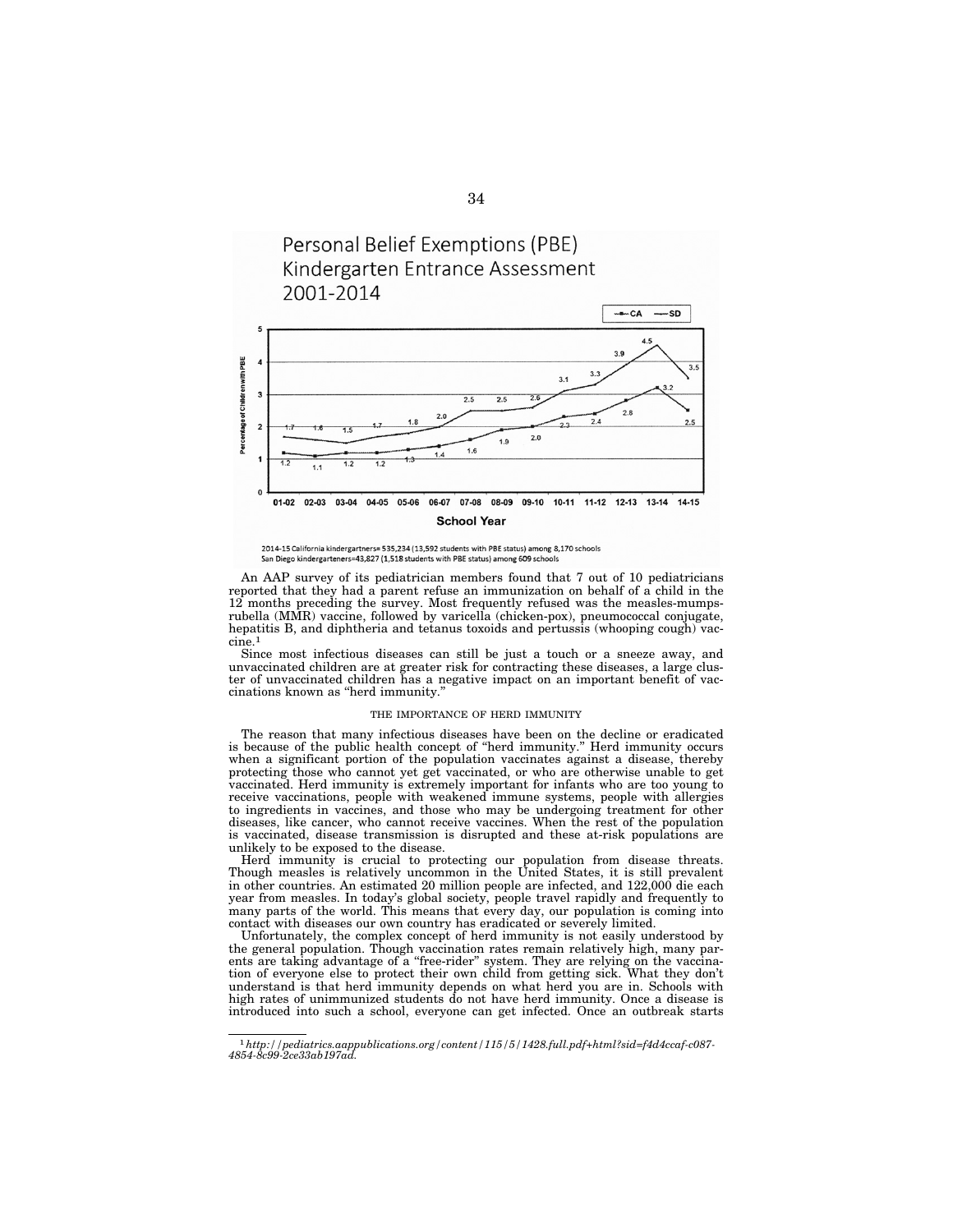it can spread outside that school to the general community. We are seeing that with the current measles outbreak.

Herd immunity, or the lack thereof, illustrates an important fact about infectious diseases—they are a shared, public health problem. When one person is infected, people around them, people they don't even know, can become infected. The decision of a parent to leave their child unimmunized, however well with leukemia who was just finishing his chemotherapy, and who was cured of his cancer, die of chicken pox. Despite the parents best efforts he was exposed and be-cause of his weakened immune system he died from it. We all share infectious diseases.

### WHY DO PARENTS DECIDE NOT TO IMMUNIZE?

All parents want what is best for their children and so it is important to examine why we are observing an increase in families who believe choosing not to vaccinate their children is the best choice for them. While we have witnessed the number of vaccine refusals and exemptions increase over the past decade there is not one distinct cause for this refusal—there are multiple factors that influence a parent's decision but they usually start with an anecdote. Something happens to a child in the period of time following routine vaccines and it is human nature to conclude that the vaccines were responsible. An association in timing of two events does not prove cause and effect. It takes careful science to decide if one event caused the other. Parents who decide not to immunize are not being exposed to or are not believing the science that supports the safety of vaccines.

Ultimately, there are three main reasons why parents are choosing not to vaccinate their children:

1. Fear of severe side effects.

2. Mistrust of the recommended vaccine schedule.

3. Religious and philosophical objections.

I have held a number of community forums in San Diego specifically designed to engage vaccine hesitant parents, to hear their concerns, and address them one-onone. One common reason for refusal that I continue to hear is the belief in the myths that vaccines cause autism, brain damage, or other neurologic maladies. Although autism does typically present clinically at an age when we give many routine vaccines, any link between the two has been repeatedly disproven through solid scientific research. Coupled with this myth is the assertion that vaccines contain ingredients, such as mercury that can be harmful to children. Once used commonly as a preservative in vaccine, ethyl mercury (thimerosal), not to be confused with its toxic counterpart methyl mercury, used to be added to vaccines. This allowed for vaccines packaged in multiple dose vials to avoid contamination. Out of an abundance of caution, thimerosal has been removed from almost all vaccines, yet we have not seen a drop in the rates of autism. Clearly the two were not related, yet people still hold to the idea that vaccines contain mercury and that it causes autism. In fact, 2 years ago the AAP retracted a position it took in 1999 to support the removal of thimerosal as a preservative as a precautionary measure. The AAP reversed its decision in December 2012 because the evidence collected over the past 15 years has failed to yield any evidence of significant harm, including serious neurodevelopmental disorders, from the use of thimerosal in vaccines.

Another common reason I hear for refusal is the notion that the vaccine schedule is too rigorous for an infant or child, that somehow the number of vaccines given will overwhelm the child's immune system. If this were true, as an infectious disease specialist, I would be seeing children with increased rates of infections at 2, 4, and 6 months of age following routine vaccines because their immune systems were weakened. I don't. As a result of this vague concern, some parents want their children to follow a nonstandard vaccine schedule that introduces vaccines at a slower pace. Unfortunately, this approach leaves children at risk for serious diseases at a time when they are most vulnerable. The vaccine schedule as recommended by the Centers for Disease Control and Prevention (CDC) and the American Academy of Pediatrics has been developed with strong scientific standards and has been proven to be both safe and effective. The main principle behind the schedule is to protect children as early as we can for as many diseases as we can. To have parents decide to delay protection makes no sense and puts our community at risk.

There are also parents who refuse vaccinations for their children based on religious beliefs. Although there are very few religions that actually advise against the use of vaccines, every State except for Mississippi and West Virginia allow parents to opt out of required vaccines for religious reasons. This is not the problem. The problem is States that have allowed people to refuse vaccines for non-religious philo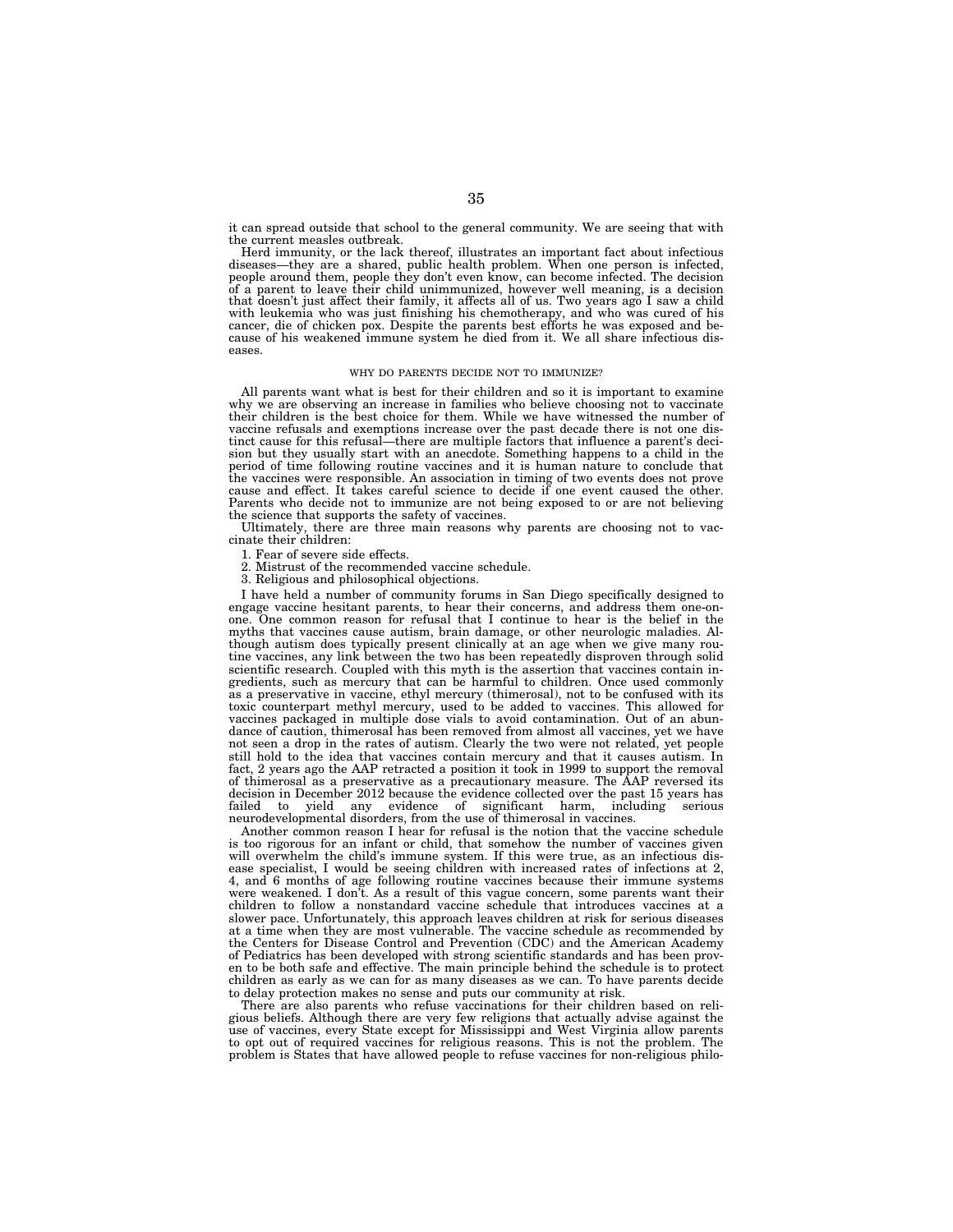sophical exemptions, like California. In California a parent can just read something on the Internet, decide they don't want to have their children immunized, and send them to school without vaccines. Unfortunately, parents get a hold of inaccurate information and make a poorly informed decision which then affects the public's health. I have had parents tell me they are not immunizing their 5-year-old child because they are afraid their child will get autism. If a child is going to have autism, it happens before 3 years of age, so that parent clearly was making a decision based on incorrect information. I have had parents tell me that their child can't get the measles because it doesn't exist in the United States anymore. Well, our current situation tells us otherwise. The Internet can be a dangerous place for parents looking for information about vaccines.

# WHAT CAN BE DONE TO GET MORE PEOPLE IMMUNIZED?

There are four ways to begin to spur more parents to vaccinate their children:

1. Emphasize the safety and effectiveness of vaccines.

2. Limit the type of exemptions allowed for vaccine requirements for school entry.

3. Improve communication with families about vaccines.

4. Improve science literacy.

The best way to reverse the number of families refusing to vaccinate their children is to improve communication with families about the safety and effectiveness of vaccines, explain the concept of herd immunity, improve the way the medical community talks to families about their concerns and questions regarding vaccines, and increase the science literacy of our population.

Parents need to know that the benefits of vaccines far outweigh any risks. The inclusion of a vaccine on the recommended schedule and the age it is recommended is based on careful review of the science that leads to the conclusion, in every single case, that the risk from disease far exceeds any risks associated with the vaccine.

No vaccine can be administered to a child unless it has been carefully tested, researched, and approved. After a vaccine is approved by vaccine experts within the Food and Drug Administration the safety of the vaccine is carefully reviewed by the Centers for Disease Control and Prevention, the American Academy of Pediatrics, and the American Academy of Family Physicians, before that vaccine is routinely recommended for use. The safety of all vaccines is carefully evaluated after doctors begin giving vaccines as well. There are a number of systems in place to make sure all vaccines continue to have a safe track record. In fact, vaccine safety research has been and still is a top priority, including working to eliminate even the very rare cases of adverse reactions.

In compliance with the *National Childhood Vaccine Injury Act* of 1986, health professionals and vaccine manufacturers must report specific adverse reactions to vaccines to the Vaccine Adverse Event Reporting System (VAERS). VAERS is a national vaccine surveillance system sponsored by the Centers for Disease Control and Prevention and the Food and Drug Administration that collects reports on possible reactions to vaccines and uses it to identify vaccine safety concerns for study. VAERS receives about 30,000 reports of possible adverse reactions each year. Among those, 13 percent are classified as serious, meaning that they are associated with disability, hospitalization, life-threatening illness, or even death. These reports are carefully investigated using sound scientific methods to determine if there is a real vaccine safety concern. VAERS is an important tool for continually monitoring the safety of vaccines, and ensures that any potentially unsafe patterns are quickly recognized.

The bottom line is that vaccines are extremely effective, and have kept children healthy and largely disease-free for more than 50 years. Most childhood vaccines are 90 to 99 percent effective in preventing disease. Additionally, even in the rare case that a child who has been vaccinated does get the disease, the child will often have a less serious case.

#### EXEMPTIONS FROM SCHOOL ENTRY VACCINE REQUIREMENTS

In addition to improving communication with parents about the benefits of vaccines, another option to help improve vaccination rates is to limit the exemptions that are offered by States to opt out of school vaccine requirements. While most States require students to be vaccinated before attending school, many States have relatively permissive exemption laws for vaccinating children, like the religious and philosophical exemptions mentioned earlier. Parents are taking advantage of these ''personal belief'' exemption laws on a much more frequent basis than in the past. This is a concern for pediatricians and the AAP believes that vaccine exemptions should be available but with rigorous criteria and include the involvement of health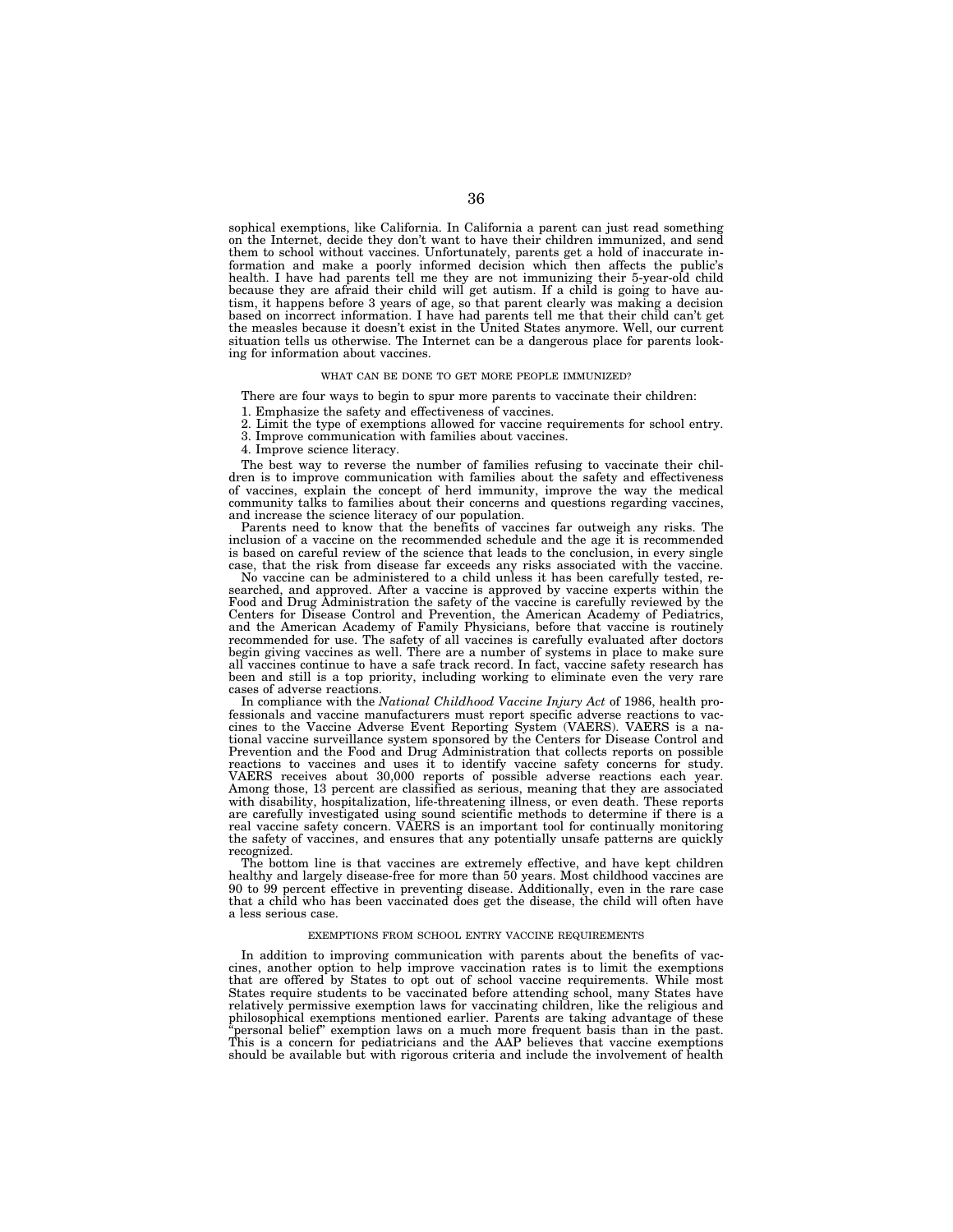professionals. School entry requirements can be strengthened further and help boost herd immunity by limiting exemptions from vaccine requirements.

## IMPROVED COMMUNICATION CAN HELP REDUCE FEARS

As a result of vaccine hesitancy, pediatricians have taken it upon themselves to try to better educate parents about the benefits of vaccination. Unfortunately, many parents are reading misinformation on the Internet and through other unreliable sources and are skeptical of the facts. Pediatricians can do their part by personally engaging with families to answer their questions and concerns and to explain the safety and effectiveness of vaccines. That means really listening to parents and taking their fears seriously. It is important that health care providers discuss these fears and lay out the benefits and importance of vaccinations without seeming to talk down to parents. The AAP has put together training materials to help pediatricians communicate more effectively with parents about vaccines and recommends<br>that pediatricians take the time to thoroughly discuss each of the vaccines that a<br>parent may be hesitant about. It helps to have evidence-based to share with parents and have a list of evidence-based Web sites that parents could go to and look up more information on their own.

## PUBLIC HEALTH SUPPORT

In the meantime, it is essential that public health agencies around the country receive adequate funding to do the hard work of controlling outbreaks when they occur. Without that combined effort, the Disneyland outbreak would have been much bigger. On the Federal level, it is imperative that the CDC receive adequate funding so that they can continue the important work that they do in partnership with State and local health departments. We have recently seen how important CDC was to help control the outbreak of Ebola and we need to prioritize new re-sources to the CDC and its National Center for Immunization and Respiratory Diseases (NCIRD), as they play such an important role in the prevention of disease, disability and death. Whether it is a rare outbreak of Ebola, or reemerging diseases that were once considered eliminated, we need to support our public health system which is crucial in keeping our country safe from diseases that we know we can protect ourselves from.

## ISSUES UNRELATED TO PARENTS

Outside of parents actively choosing not to vaccinate, there are also some barriers that can affect the ability of some children to get vaccines they need on time.

At times, there are shortages in the vaccine supply that affect appropriate delivery of vaccines. Since 2003, there have been increasingly disruptive shortages in vital vaccines. When health care providers are unable to keep a steady supply of vaccines in their offices, they miss the opportunity to vaccinate a child. In addition to missed opportunities, these shortages may lead to increased administrative burden on health care providers who must then track these children down at a later date to ensure vaccination.

In addition, many newer vaccines are expensive. The Centers for Disease Control and Prevention estimates that the acquisition cost for immunizing an otherwise healthy child through the age of 18 years is more than \$900 for boys, and more than \$1,200 for girls. This is a more than sixfold increase from 1995. These costs primarily result from the addition of newer vaccines to the schedule, or from substitution of newer vaccines over the older ones.

Payment for almost all vaccines is available through private or public sources. However, the cost of buying, storing, and administering these vaccines has soared, straining the finances of many pediatric practices. In addition to these acquisition costs, payment is an issue. Payment levels vary between private insurance, Medicaid, and third-party payers. As the costs of vaccines increases, these payments have not followed suit.

The Federal Vaccines for Children (VFC) program, section 317 Federal grants, and State funds now purchase more than half of vaccines administered in the United States. These programs do excellent work in providing vaccines for children who are in need, but they also require a large administrative and recordkeeping effort from practices. Additionally, in many States, VFC payments are lower than the cost of administering the vaccines, thus causing many practices to leave the program. Finally, Medicaid payments for giving vaccinations are far less than what Medicare pays, despite the fact that administering vaccines to a child is more laborintensive than administering vaccines to an adult. It is imperative that the acquisition costs and payment systems around vaccines be remedied in order to ensure that we are vaccinating the maximum number of children that we can.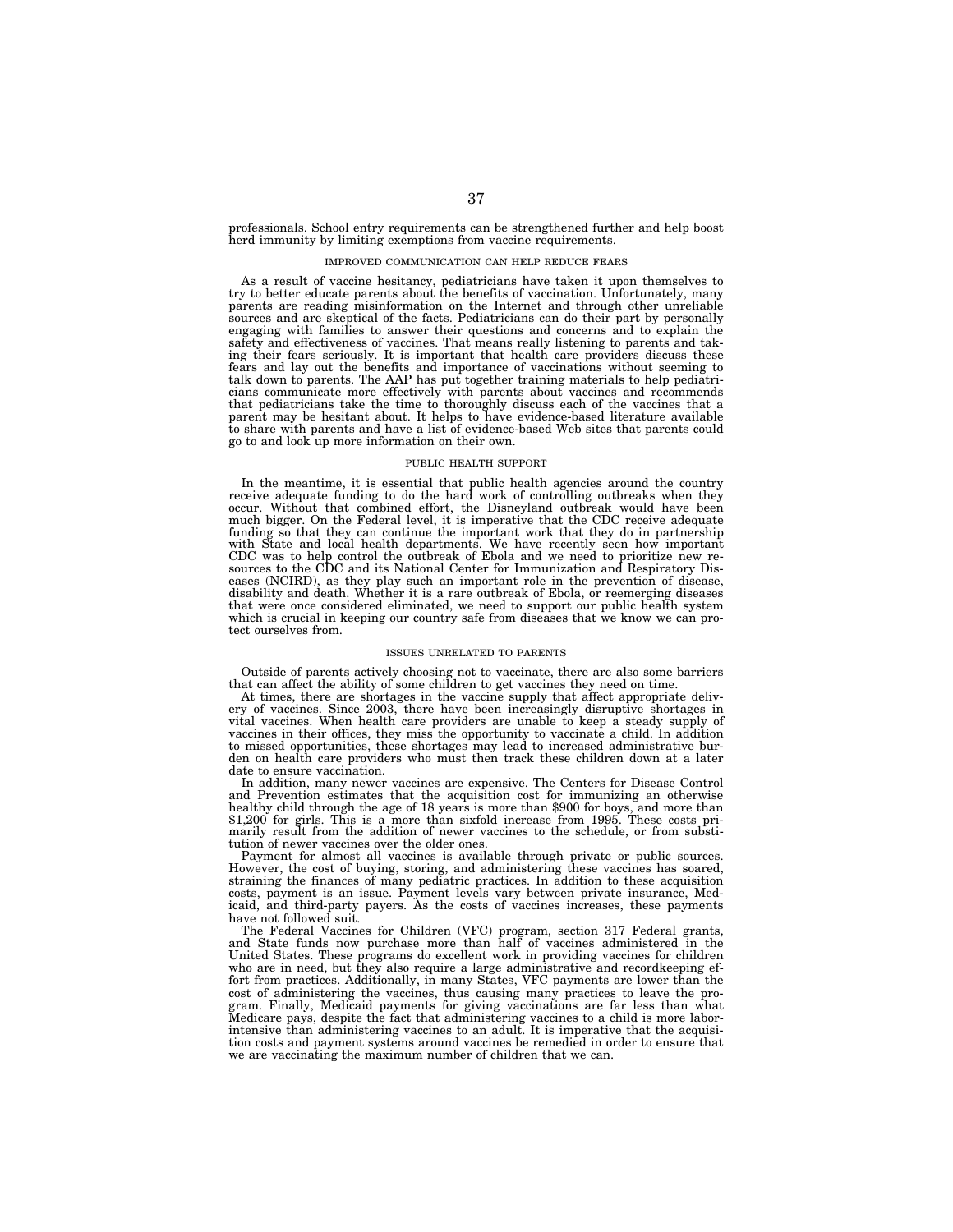Many parents today are not aware of how dramatically vaccines have improved the health of children. Before the U.S. measles vaccination program started in 1963, about 3–4 million people in the United States contracted measles each year, 48,000 were hospitalized, and 4,000 developed encephalitis because of measles. As mentioned earlier, measles was declared eliminated from the United States in 2000, but since then, there has been a rise in the number of cases.

#### **SUMMARY**

It is clear that vaccines have dramatically improved the health of our society. What were once extremely morbid and mortal threats to children and society have now been abated. Most parents today did not grow up in a world where they were confronted with these deadly, and very visible diseases. Many parents believe that their own decision not to vaccinate is an isolated one, and that it only affects their child. Unfortunately, this is not true. Every vaccine refusal weakens herd immunity, and it is imperative that the public health aspect of vaccination is emphasized. The reemergence of vaccine preventable diseases is alarming and must be confronted if we are going to sustain our past successes. While it will take a renewed focus and effort, if we continue to educate the public on the safety and effectiveness of vaccines, improve communication and dialog with those who harbor fears of vaccines, and eliminate non-medical exemptions allowing parents to opt out of vaccinating<br>their children, we can shrink the clusters with lower immunization rates that<br>threaten herd immunity and reduce the risk of more outbreaks of able diseases like we are experiencing with today's measles outbreak.

Thank you for allowing me to testify before the committee today. I look forward to your questions.

The CHAIRMAN. Thank you, Dr. Sawyer. Dr. Jacks.

# **STATEMENT OF TIM JACKS, M.D., DO, FAAP, PARENT, PEDIA-TRICIAN, AND EVERY CHILD BY TWO IMMUNIZATION CHAM-PION, GILBERT, AZ**

Dr. JACKS. Senator Alexander, Senator Murray, esteemed Members of Congress, my name is Tim Jacks. I'm a board certified pediatrician, and I'm on the front line of this vaccination issue. I daily recommend vaccinations to my patients and address concerns and questions they have regarding immunizations. Lately, I've also been addressing many questions over the ongoing measles outbreak.

I'm not here today as a medical professional. I'm here today as a father. Three weeks ago, my infant son and daughter, Magdalene, who is battling leukemia, were exposed to measles. Since her diagnosis with leukemia 6 months ago, our home life has revolved around my daughter Maggie's care. She has been admitted to the hospital six times and spent nearly a month there.

She's on a very regimented schedule of treatments, and she takes medications three times a day, up to six medications at a time. We have weekly visits to an outpatient clinic where she has procedures, she has blood work drawn, and she gets her chemotherapy infusions.

At one such clinic visit, my children were exposed to measles. We were informed of this exposure and instructed to return for shots of the measles antibodies, which we did. Now, these antibodies are not perfect protection, but in the case of my children, it's the only thing we can do to prevent them from actually coming down with measles.

Right now, my two children are at home under quarantine. While we are waiting the 3-weeks to see if they develop measles or if they exit quarantine without any symptoms, I typed an entry into Maggie's blog. This blog is something I use to update family and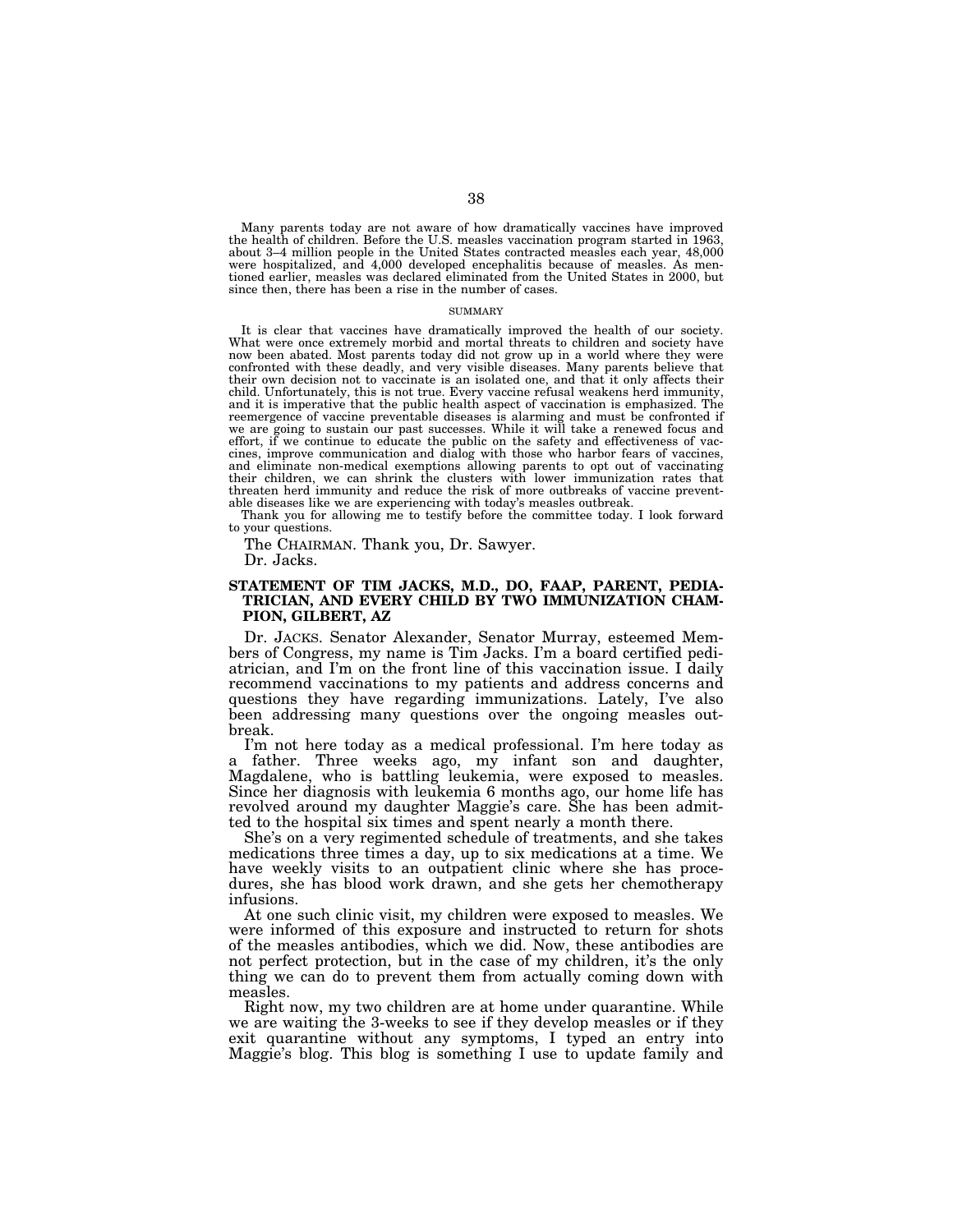friends to her treatment progress and just to let people know how she's doing.

Typically, I get 100 people reading this blog. Needless to say, it has gone viral. The title of this blog entry was "To the Parents of the Unvaccinated Child Who Exposed My Family to Measles.'' In this blog, I vented my frustrations, my anger at the situation, and I explained and, hopefully, educated some people as to why my children and many other children like them are at risk.

Eli, my 10-month-old son, has received all of his immunizations on schedule, but is too young to receive his first dose of MMR. My daughter, Maggie, who was also previously fully immunized, is at extra risk right now because of her weakened immune system due to her leukemia as well as her treatments.

The blog went viral. In over 2 weeks, it received over 1.3 million shares on Facebook and has been read countless times. I have been contacted and interviewed by CNN, Fox News, and many other local and national media outlets. I have taken these opportunities to share our story and, hopefully, raise awareness to this issue.

My hope is that we can prevent some families from going through the same thing that we've gone through these last 3 weeks. I also hope that we can prevent more families from getting measles altogether. Prevention is simple—vaccinate.

As immunization rates drop, the herd immunity starts to break down, and this herd immunity is the only thing protecting my two young children from being exposed to measles or whatever the next outbreak is. I urge a strong unified bipartisan voice supporting the scientific evidence that vaccines are safe and that they save lives.

We need a consistent message from the presidency to Capitol Hill down to our local and State legislators, schools, and even daycares. I urge Congress to take action supporting the programs and infrastructure already in place to get these vaccines to those that need them most and contain outbreaks such as we are seeing today.

I will care for my family. I will work to promote health among my patients, and through partnerships with organizations like Every Child By Two and the Arizona Partnership for Immunization, I will advocate for timely vaccinations for children.

Thank you for your commitment to this issue. With your help, we can stop the spread of vaccine-preventable diseases and protect the innocent. We can protect our children. We can protect my children. Thank you.

[The prepared statement of Dr. Jacks follows:]

### PREPARED STATEMENT OF TIMOTHY JACKS, M.D., DO, FAAP

## SUMMARY

Because of the decline in vaccination rates, the United States is seeing a resurgence of vaccine preventable illnesses.

Those most at risk from the current measles outbreak are children too young to receive the MMR vaccine and those with medical conditions (like leukemia) which compromise their immune system. Their only protection is from the ''herd immunity'' of people around them.

Last month, my healthy infant son and 3-year-old daughter, who has leukemia (blood cancer), were exposed to measles.

In response, I wrote a blog entry venting my emotions and educating readers about our situation. The blog went viral, and I was approached by the media.

As a pediatrician, I have engaged this wider audience. I have taken this chance to educate and hopefully cleared up some of the confusion regarding immunizations.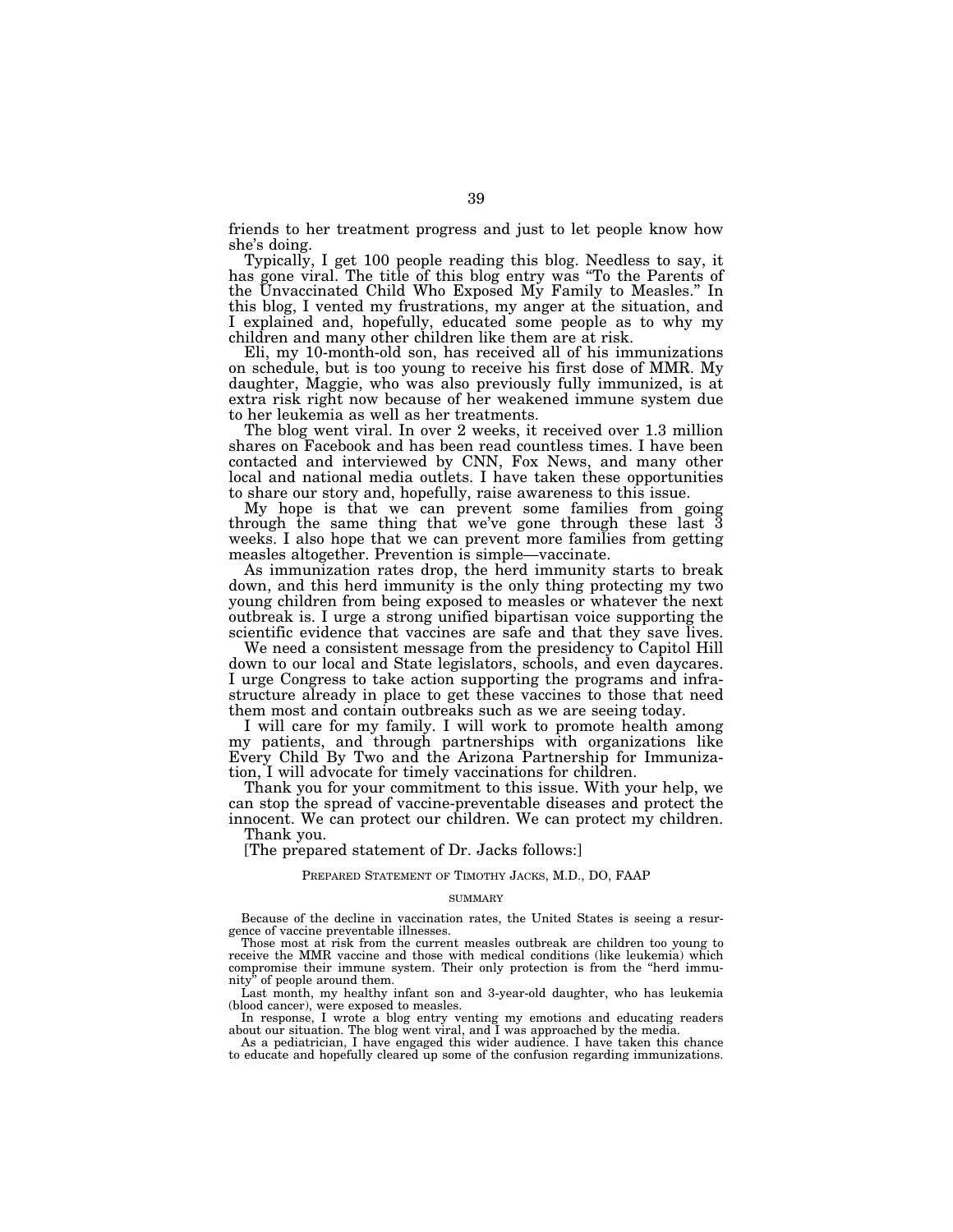I stand with the scientific community and recommend that all children be vaccinated—and not just against measles.

When considering immunizations, families need to understand the risk of disease exposure and the seriousness of infection—especially to the young and medically fragile among us.

I urge you to take a strong, unified, bi-partisan stand supporting the scientific evidence that vaccines are safe and they save lives. Finally, I urge Congress to take action in support of programs that get vaccines to those who need them most and help contain disease outbreaks.

Thank you.

Esteemed Members of Congress, Chairman Alexander and Senator Murray, my name is Tim Jacks, DO. I am a board certified pediatrician and fellow of the American Academy of Pediatrics. I work in Gilbert, AZ and encourage on-schedule vaccinations for all my patients. Parents regularly come with questions regarding routine immunizations. Unfortunately, not every parent decides to follow the recommended CDC vaccination schedule.

Because of these refusals, the United States has recently seen a resurgence in measles cases, and we are struggling to contain this outbreak. My job is on the frontline of this outbreak. The clinics and urgent cares where I work are seeing many concerned families with possible exposures.

I am not here today for professional reasons. The circumstances that have brought me here today are deeply personal ones.

Last month, my two young children, one battling leukemia and the other who is below the recommended age for MMR vaccination, were both exposed to measles.

Our current journey began 6 months ago. Our daughter Maggie had been looking a little pale and had more bruising than a rambunctious 2-year-old should have. Labs were ordered. Later that evening, we received a call that shook our small family to its core.

Maggie had cancer.

Specifically, she was diagnosed with ALL—acute lymphoblastic leukemia—a form of blood cancer. Over the next week, Maggie was admitted to Phoenix Children's Hospital, had a port placed for infusions and blood draws, had many more tests run, and was started on chemotherapy.

Since then, our family's day-to-day life revolves around Maggie's treatment. She is on a very regimented treatment protocol. She visits an outpatient pediatric spe-cialty clinic at least weekly for blood tests and chemotherapy infusions. She takes medicines three times a day up to six at a time. She has been admitted six times in total and spent nearly a month in the hospital.

The ongoing chemotherapies have put Maggie's leukemia into remission, but they have also weakened her immune system. She is at risk for serious illness from even the most benign exposures. Any fever requires an ER visit, antibiotics, and possible admission. Because of this we stay home most of the time.

Before cancer, Maggie had been fully immunized. Now due to her weakened immune system, her previous immunity is limited, and she is unable to receive further vaccines on schedule. She will remain at risk until her  $2\frac{1}{2}$  years of treatment end. Eli, our infant son, has received all recommended vaccines for his age but is still too young for the MMR vaccine (given at 12–15 months of age). Because of this, my children rely on the immunity of others to protect them from measles and other diseases. When enough people are immunized, the spread of disease slows or even stops. This is herd immunity, and it is starting to break down.

Since her diagnosis, I have kept a caring-bridge blog chronicling Maggie's journey through leukemia. This was my post the day after my family's measles exposure.

To the parent of the unvaccinated child who exposed my family to measles, I have a number of strong feelings surging through my body right now. Toward my family, I am feeling extra protective like a papa bear. Toward you, unvaccinating parent, I feel anger and frustration at your choices.

By now we've all heard of the measles outbreak that originated in Disneyland. Or more accurately, originated from an unvaccinated person that infected other similarly minded vacationers. I won't get into a debate about the whole anti-vaccine movement, the thimerosal controversy (no longer even used in childhood vaccines), or the myth that MMR causes autism (there are changes in autistic brain chemistry prior to birth).

Let's talk measles for just a minute. It once was widespread in the United States. It is now considered "eliminated" in the United States (not continually circulating in the population—only contracted through travel out of country). Measles is highly contagious (>90 percent infectious) and can survive airborne in a room and infect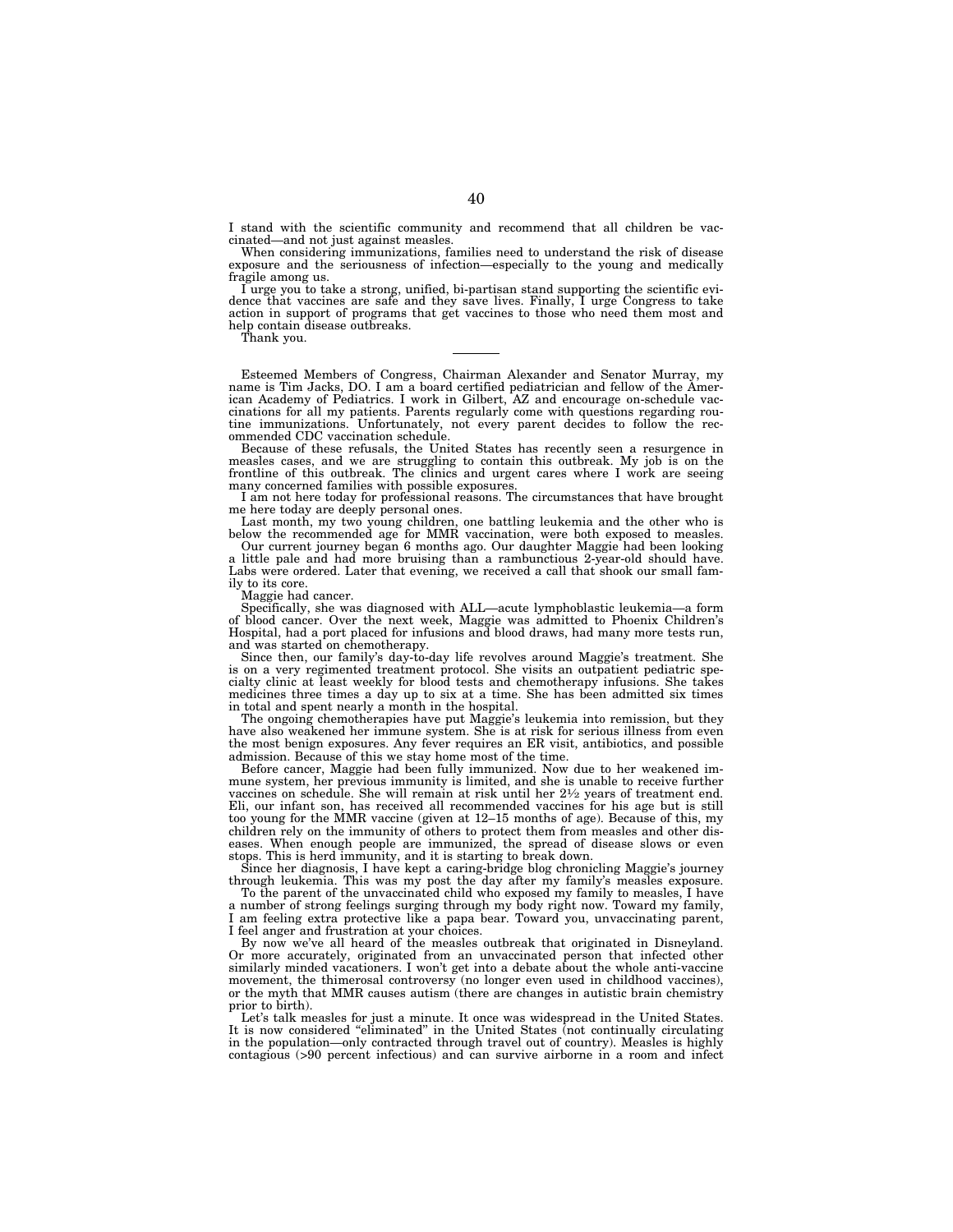someone *2 hours later*. Another fun fact is that measles is transmittable before it can be diagnosed—4 days before the characteristic rash appears.

''Measles itself is unpleasant, but the complications are dangerous. Six to twenty percent of the people who get the disease will get an ear infection, diarrhea, or even pneumonia. One out of one-thousand people with measles will develop inflammation of the brain, and about 1 out of 1,000 will die.''

(*http://www.cdc.gov/vaccines/vpd-vac/measles/faqs-dis-vac-risks.htm*) That sounds fun!

Ok.

Calm down self.

I assume you love your child just like I love mine. I assume that you are trying to make good choices regarding their care. Please realize that your child does not live in a bubble. When your child gets sick, other children are exposed. My children. *Why would you knowingly expose anyone to your sick unvaccinated child after recently visiting Disneyland?* That was a bone-headed move.

Why does this affect me and mine? Why is my family at risk if we are vaccinating? I'm glad you asked.

Regarding measles, there are four groups of people.

All are represented in my family.

First, the MMR vaccine results in immunity for most who receive it. Two doses provides protection that can be confirmed with blood titers. My wife is in this group. Second, about 3 percent of fully vaccinated children do not develop a lasting im-

mune response. They have low blood titers and are not protected against measles. If exposed, this group will likely get the illness. I am in this group. I was thankfully not exposed. [Repeat testing has shown myself immune.]

Third, we have the unvaccinated. My son, Eli, is 10 months old. He is too young to have received the MMR vaccine and thus has no protection. Whether by refusal or because they are too young, exposed unvaccinated children have a *90 percent chance* of getting measles.

Fourth, there are children like my Maggie. These are children who can't be vaccinated. Children who have cancer. Children who are immunocompromised. Children who are truly allergic to a vaccine or part of a vaccine (i.e., anaphylaxis to egg). These children remain at risk. They cannot be protected . . . except by vaccinating people around them.

Back to my story.

It was Wednesday. Maggie had just been discharged from Phoenix Children's Hospital after finishing her latest round of chemotherapy. That afternoon she went to the PCH East Valley Specialty Clinic for a lab draw. Everything went fine, and we were feeling good . . . until Sunday evening when we got the call. On Wednesday afternoon, Anna, Maggie, and Eli had been exposed to measles by another patient. Our two kids lacked the immunity to defend against measles. The only protection available was multiple shots of rubeola immune globulin (measles antibodies). There were three shots for Maggie and two shots for Eli. They screamed, but they now have some temporary protection against measles. We pray it is enough.

Unvaccinating parent, thanks for screwing up our 3 week ''vacation'' from chemotherapy. Instead of a break, we get to watch for measles symptoms and pray for no fevers (or back to the hospital we go). Thanks for making us cancel our trip to the snow this year. Maggie really wanted to see snow, but we will not risk exposing anyone else. On that note, thanks for exposing 195 children to an illness considered ''eliminated'' from the United States. Your poor choices don't just affect your child. They affect my family and many more like us.

Please forgive my sarcasm. I am upset and just a little bit scared.

Papa bear.

PCH has been great though this whole ordeal. We have done what is physically possible to protect our children. Now we pray. Please pray alongside us.

We are not currently contagious. Rest assured, if measles visits our house, it will not spread to anyone else.

Thank you for your prayers and support.

When I typed this entry, I had no idea it would resound so clearly with so many people. In less than 2 weeks, this post has received over 1.3 million shares on Facebook and reached countless readers. In addition I was featured on CNN as well as other local and national media outlets.

Both online and in my daily practice of medicine, there is a lot of confusion and misinformation resulting in resistance toward vaccinations. Some parents do not understand the wonders of the immune system and how well equipped it is to deal with the immunologic components within vaccines. Instead they believe there are too many shots for a young developing immune system. Some still hold to the de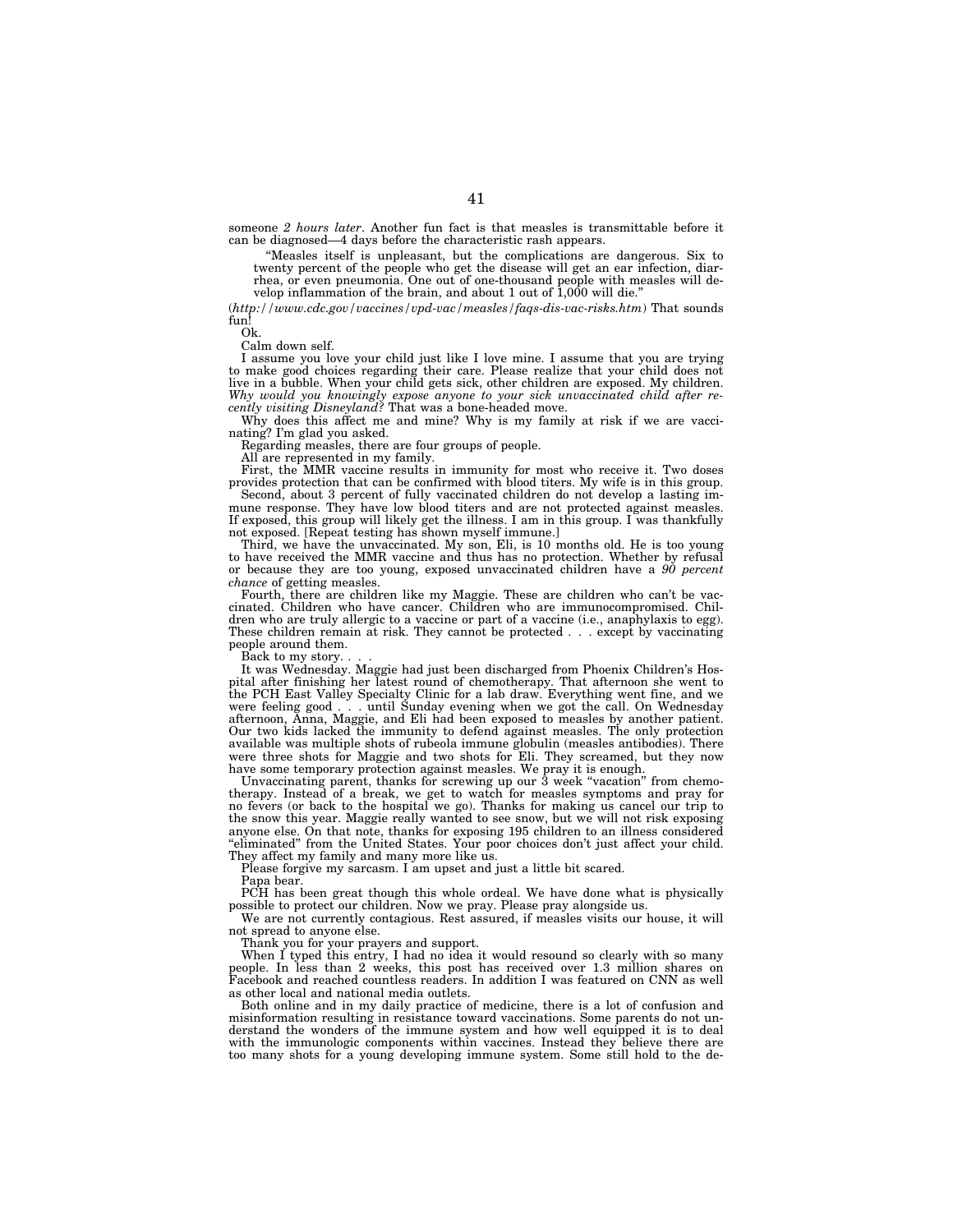bunked theory that the MMR vaccine causes autism. They are concerned about the chemicals in vaccines. They are more afraid of a vaccine reaction than getting the disease itself.

As a result, immunization rates drop. Herd immunity weakens. Outbreaks happen. Children get exposed.

My measles-exposed children have been quarantined at home for nearly 2 weeks now, and we anxiously watch for signs of disease. Every warm forehead, every sign of rash, and every runny nose could be the start of measles, and that brings me back to why I am here.

I don't want any family to repeat what we have gone through these last few weeks.

The solution is simple. Immunize.

We need to get more children protected against these vaccine-preventable diseases. We need families to understand the present danger of exposure and the seriousness of infection—especially to the young and medically fragile among us.

Every family has a decision to make regarding vaccinations. Let's help make it a clear choice.

I urge you to have a strong, unified, bi-partisan voice supporting the scientific evidence that vaccines are safe and they save lives. We must maintain a consistent message at every level of society from the presidency, to Capitol Hill, all the way down to our State legislators, schools and even daycares.

While there are instances where it is medically necessary to decline immunizations, State health authorities should make it less convenient to refuse and require families to receive education regarding the dangers of not vaccinating, both for the child and the larger community.

Finally, I urge Congress to take action in supporting the programs and infrastructure that gets vaccines to those that need them most and helps contain outbreaks such as measles. It is important to remember as congressional budgets are negotiated that vaccines offer the greatest cost savings of all medical treatments. We must support the access to and affordability of immunizations.

Back in Arizona, I will care for my family. I will work tirelessly in promoting health in my patients. Through my work with Every Child My Two and The Arizona Partnership for Immunization, I will continue advocating for the timely immunization of our children.

Thank you for your commitment to this issue and for caring about the children of this great nation. This issue is close to my heart as a father and pediatrician. With your help, we can put an end to vaccine-preventable illnesses and protect the innocent. We can protect our children.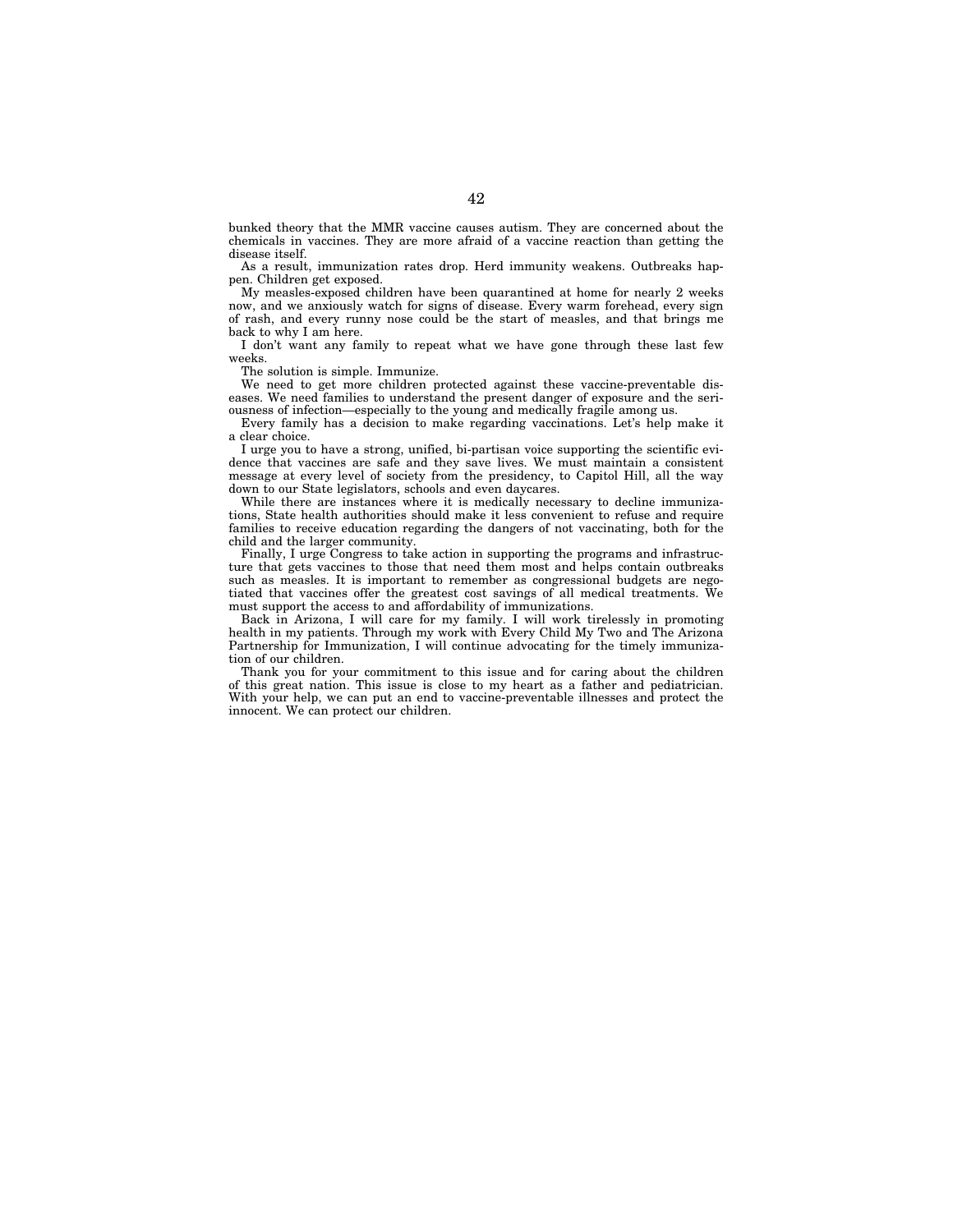

From left to right, Maggie, Tim, Anna, and Eli Jacks

The CHAIRMAN. Thank you, Dr. Jacks, for your personal story, and thank you, Dr. Sawyer and Dr. Moore.

Now, we'll go to the Senators who have not yet had a chance to ask questions, and we'll begin with Senator Casey.

# STATEMENT OF SENATOR CASEY

Senator CASEY. Mr. Chairman, thank you very much. I appreciate this hearing. We certainly want to thank the witnesses for bringing to this hearing room today your experience, your knowledge, and the significant time that you've dedicated your lives to on these issues.

Dr. Jacks, we're especially grateful that you're bringing your own personal story. These issues are difficult enough, but ever more so when you have a loved one, in your case, a daughter, that is the subject of your own efforts. We're grateful for you bringing that to us.

I'm tempted to ask, but I won't. I'll just refer to it as kind of the why question—why this failure to vaccinate has become so significant. That may be the question that we're all asking. I guess maybe a better question to ask is what we can do to push back against it. We're doing that today, and, obviously, each of your testimonies have referred to that.

I wanted to get to some of the ground level work that has to get done day in and day out, about which I don't know much, and maybe some members of the panel do. What happens in our

43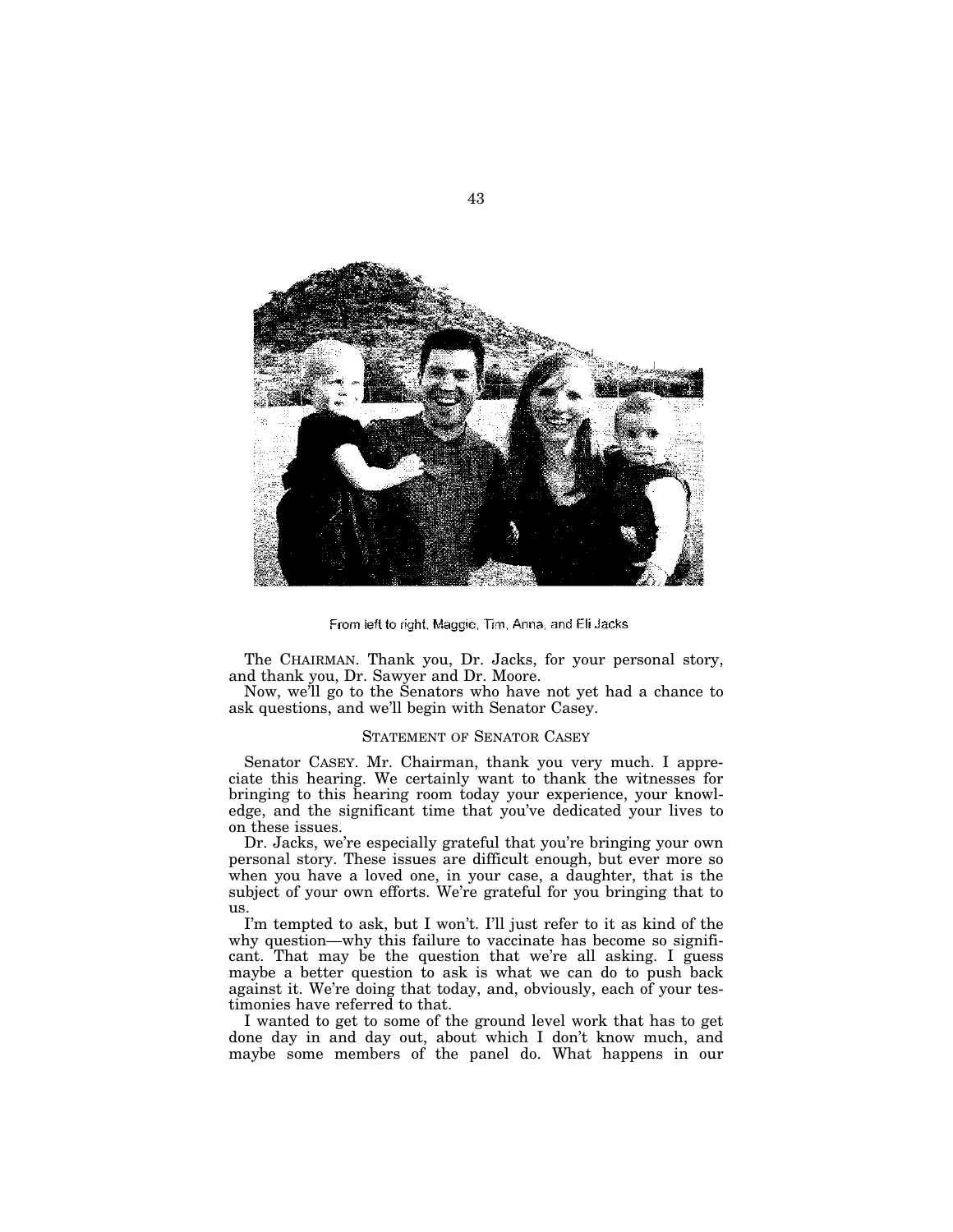schools, what happens in communities, and what happens even in the offices of pediatricians?

Dr. Sawyer, you were talking about the fact that you, in all your years, had never been exposed to this in a direct way as a practitioner. I wanted to ask some specific questions about pediatrics. Do you think we're reaching the point where there has to be pediatric training that speaks to this, in other words, a change in the training that reflects the reluctance that some parents have to vaccinate?

Dr. SAWYER. Yes. That's an excellent question, and there are efforts underway from the American Academy of Pediatrics nationally and, in my case, locally. I have a curriculum for residents about immunization. Three or four years ago, I added a whole section of that curriculum to teach residents in training about how to communicate about vaccine safety and address the concerns of these parents in an open, non-confrontational way with the hope that if we can just educate our families and give them good accurate information, they will make the right decision.

The problem is there's so much inaccurate information circulating, and it's highly educated families who get on the internet and read something and take it to heart before they really critically look at the source of that information. That's what we need to try to address.

I mentioned in my statement to raise the science literacy in the United States. That's a tall task, but without that, we're never going to win this battle.

Senator CASEY. Thank you.

Dr. Moore, referring to your testimony, on page 3, you talk about in the second full paragraph, and I'm quoting, ''In Tennessee, local school nurses and coordinated school health directors are among our most important champions of immunization.'' Can you tell us about that and the importance of that? Because as much as we have an obligation here in Washington to get a message out and try to get the policy right, a lot of the best work will be done in those settings.

Dr. MOORE. That's true. I can't speak highly enough of our local public health nurses and the school nurses and school administrators who work with families, because, truly, these parents often hesitate to vaccinate their children out of fear. They want to do what's best for their child. These bells go off when they hear scary things about vaccines, and it's very hard to un-ring that bell. The people best equipped to do that are the people they trust and are in close relationships with.

When I talk to local public health nurses, they care so deeply about these families that they work with. A lot of this can be overcome with credible information from trusted sources, good relationships, and that's what these folks provided. I'm always a phone call away when they have a question on a technical thing. I can help them with that.

They're the ones with the relationships with the families to help them overcome these fears. Our immunization rates are a testimony to that ability for them to work through this with families.

Senator CASEY. I appreciate that. I'll wrap up with just one statement. I know that in the debate about how to respond to the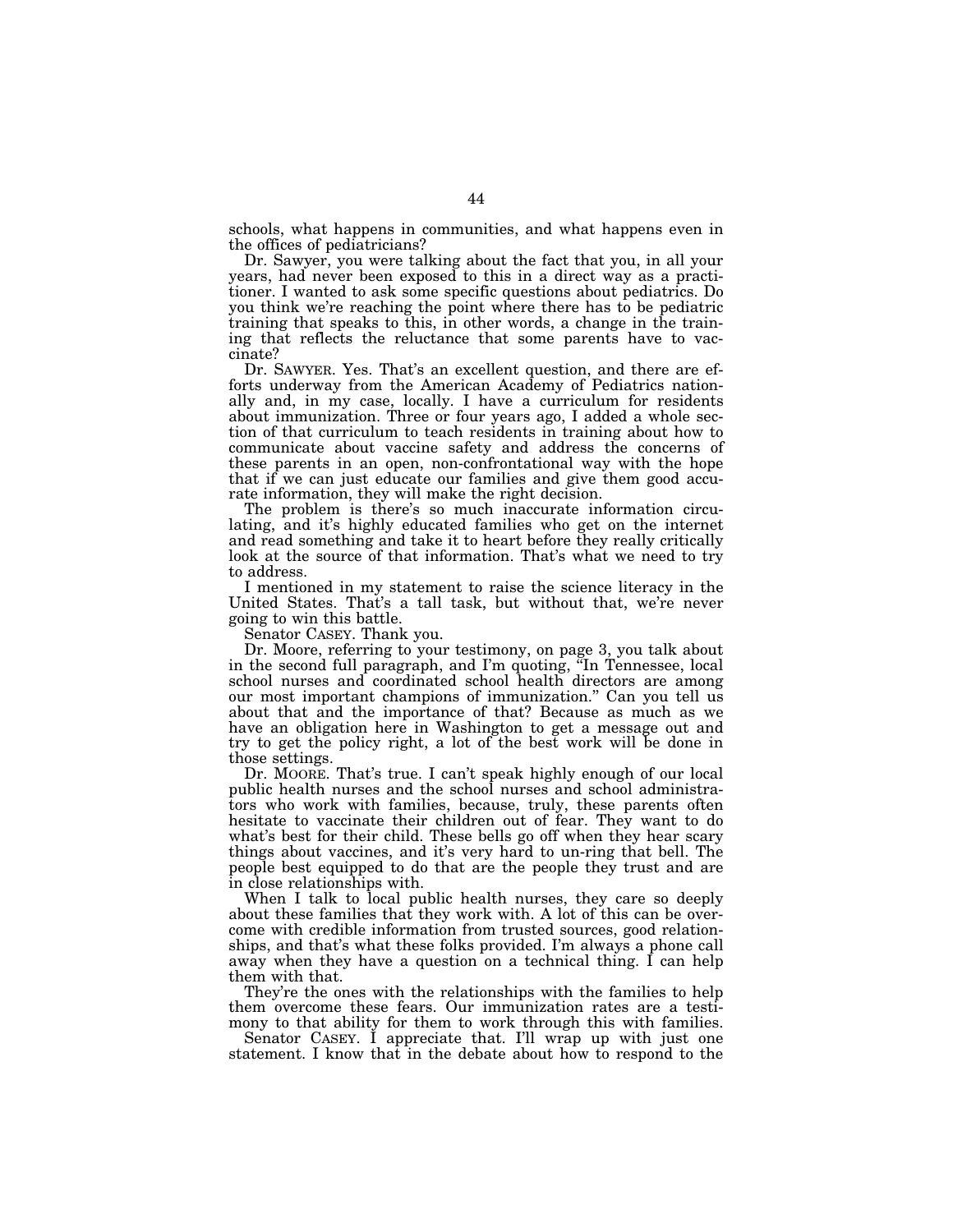Ebola crisis, among the best pieces of advice we all got here was that local validators are a lot better than validators outside of a local area. I won't say Washington, but you know what I'm talking about.

Thank you for your work, and I'm grateful that you're here today.

[The prepared statement of Senator Casey follows.]

# PREPARED STATEMENT OF SENATOR CASEY

Chairman Alexander and Ranking Member Murray, thank you for convening this hearing to discuss the reemergence of vaccinepreventable diseases. I am grateful for today's opportunity to shed light on an important public health crisis facing the Nation.

Vaccines are one of the biggest accomplishments of modern medicine, responsible for saving millions of lives and preventing disease and disability around the world. Many people alive in the United States today have never seen the illnesses that vaccines prevent, like measles, smallpox or polio. Globally, we eradicated smallpox entirely, and no longer need to vaccinate against it.

Measles was considered eradicated in the United States as recently as 2000, meaning that it was no longer circulating naturally in the population. Any cases that occurred were imported from countries where the disease is still endemic, such as in many parts of Asia. Yet this year, we have already seen over 120 cases of measles in the United States, mostly linked to a sick child who went to Disneyland and infected other children who had not been vaccinated. At least five of the children to contract measles were too young to be vaccinated, but many of the children who got sick were old enough to be vaccinated.

I am deeply concerned that so many parents in the United States are failing to vaccinate their children. This puts these children in danger, but even more than that, it puts other peoples' children in danger. We must all recognize our personal and collective responsibility to get vaccinated, and to vaccinate our children, in the name of protecting those who are too young or medically unable to be vaccinated.

According to medical experts, the science behind the measles vaccine is clear: the vaccine is one of the most effective vaccines we have; if a child receives the recommended two doses, she has almost total immunity. We saw the panic that erupted around a handful of cases of Ebola last year—yet people refuse to vaccinate their children against measles, which is three times more infectious than Ebola.

I look forward to working together to raise awareness in our communities of the importance of vaccination.

The CHAIRMAN. Thank you, Senator Casey. Senator Murphy.

# STATEMENT OF SENATOR MURPHY

Senator MURPHY. Thank you very much, Mr. Chairman and Ranking Member, for this hearing.

Thank you to all of you, especially you, Dr. Jacks, for taking the time to tell your story.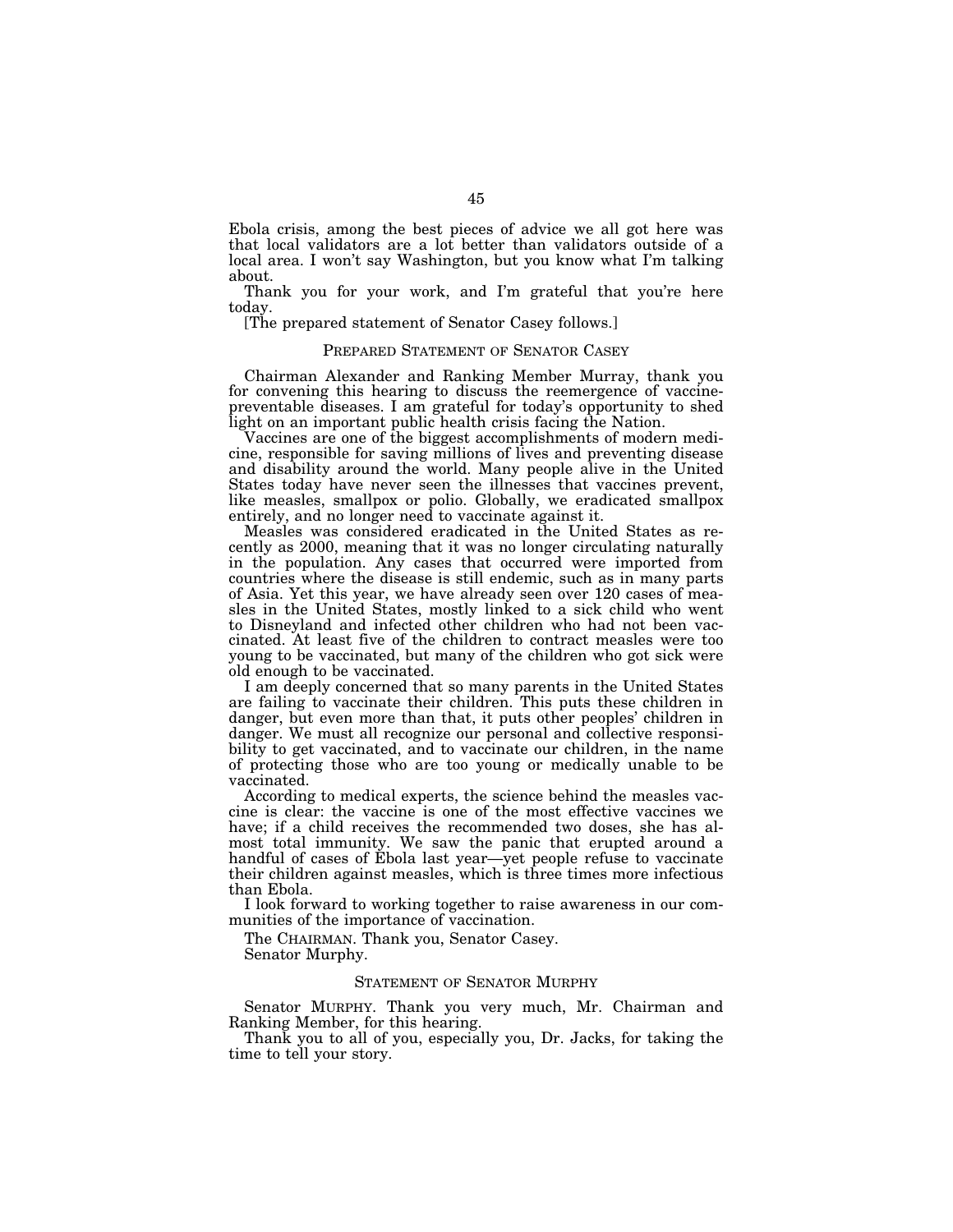I wanted to talk for just a minute and ask a few questions about the nuts and bolts of how exemptions work, because we've seen a pretty rapid rise in exemptions in my State, for instance, which has fairly loose rules regarding getting exemptions, a feature we share with California, frankly. We've seen just in the last 3 years, that the number of people who are applying for and getting religious exemptions has doubled—just in 3 years.

I heard in your testimony, Dr. Sawyer, that you're actually proposing eliminating the philosophical objection. Can you just speak for a minute on why you've made that proposal?

Dr. SAWYER. Yes. I made that proposal because, as you pointed out, I live in California, where up until last year, in order to exempt your child from school vaccinations, you simply flipped over a paper at the school registration and signed it that you had a philosophical objection, not a religious exemption, not a medical reason your child couldn't be vaccinated. You just don't believe in vaccines.

Just as you mentioned in your State, we've seen a steady rise in those exemptions in California over the last decade. There are very few religions that specifically advise their followers to not vaccinate. It's this philosophical exemption that's causing the problem, and it's driven by misinformation.

I'm certainly in favor of eliminating such philosophical exemptions. A State Senator in California just introduced a bill last week to do just that, and I'm certainly going to be supporting that effort in California.

Senator MURPHY. Let me suggest an alternative to the elimination of the exemption. As you mentioned, all that you need to do in a State like California or Connecticut is simply sign a piece of paper. You actually get no information about the consequences of not getting a vaccination. Yet the studies are pretty clear that the more information that you give, the less likely it is that people will take the exemption, and, in fact, the less likely it is that you'll have outbreaks.

Here's a pretty stunning one from 2006. In States that had higher bars for exemptions, they were 50 percent less likely to have whooping cough outbreaks. You can recite other literature that says the same thing.

I asked this to Dr. Sawyer, but I'm happy to get comments from the rest of the panel. Let's say we just raise the bar for a philosophical objection, and we say, for instance, that you have to consult with your physician first, or you have to review information about the risk of not getting your kids vaccinated.

Do you think that that would be helpful if we weren't successful in eliminating the exemption? I asked this to Dr. Sawyer, but I'd be glad to hear other panelists' thoughts.

Dr. SAWYER. I'll respond first, because we have just done that in California. Last year, we passed a law that requires parents, in order to exempt their child, to have a form signed by a healthcare provider that at least they've been educated. That led to about a 1 percent drop in the rate of exemptions in California as a whole. It is still at 2.5 percent to 3.5 percent in different communities within California.

We'll see next year whether that form continues to drop the rate. My concern is we've seen the benefit of a one-time drop and we're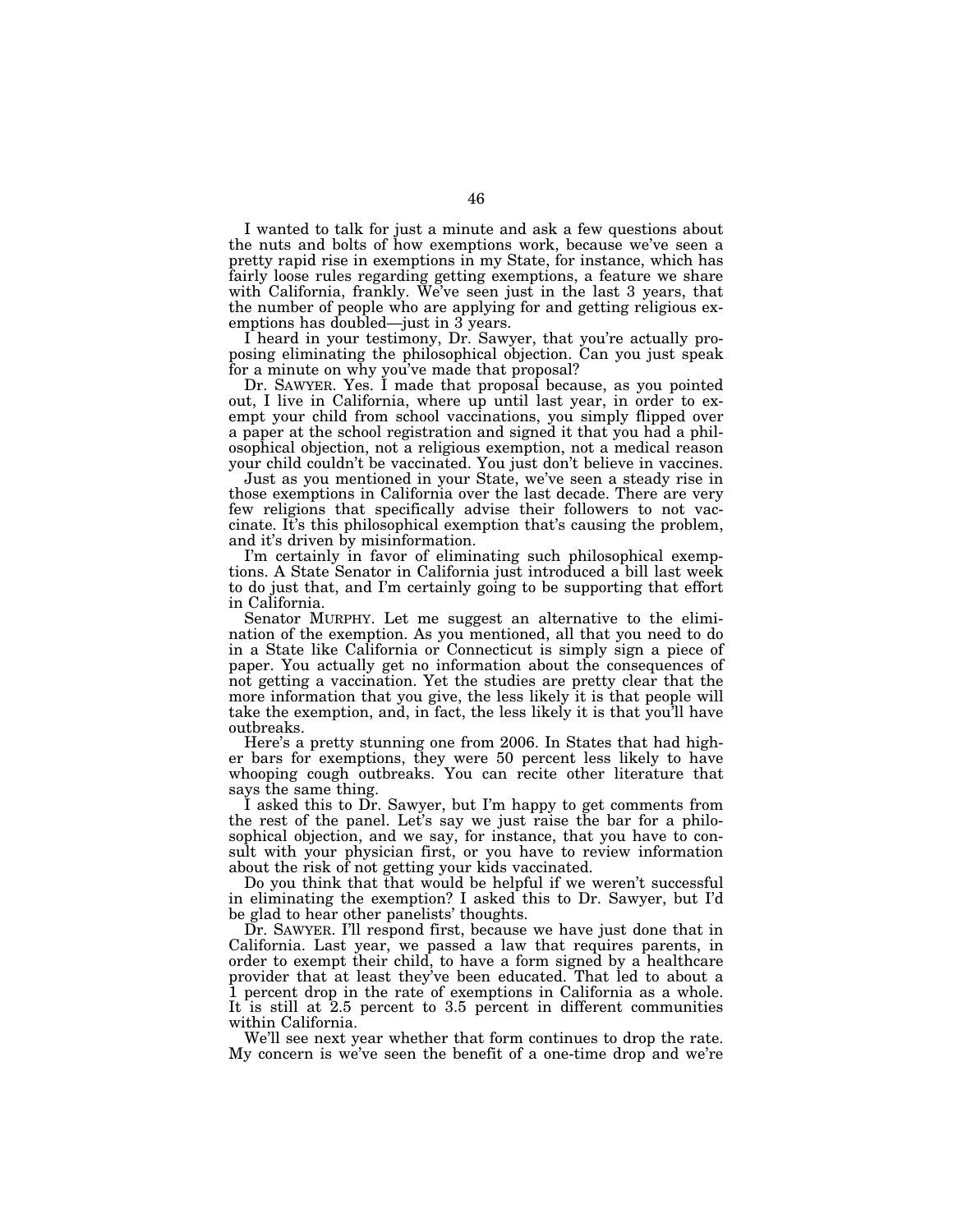going to go back to the steady gradual increase in exemptions, whether people stick to philosophical ones with their doctors<sup>7</sup> information or whether they, as you pointed out, start to exercise religious exemptions that they didn't before.

Senator MURPHY. Just quick comments from——

Dr. MOORE. Senator, Tennessee is one of the vast majority of States that does not have a philosophical exemption and has no intention of developing one.

Senator MURPHY. Only 20 States have them.

Dr. MOORE. Correct. About 29 or so have no philosophic exemption, including Tennessee. We have to decide, as a community, do we want to protect the most vulnerable among us, or do we want to provide choices and options for protection? We can't do both at the same time with a disease as contagious as measles.

If we're prepared to accept the consequences of outbreaks like this, then personal choice is perfectly fine. If we want to protect the vulnerable, like Dr. Jacks' children, then immunization needs to take place to do that. It's the best way to do it.

Senator MURPHY. Thank you, Mr. Chairman. My office is looking at some proposed legislation that would provide some incentives for States to increase the information that they're giving to parents, not actually dictating what exemptions are used, but to admit that as a national health priority, it probably makes sense to make sure that the best information is given out.

The irony is that if you're getting a medical exemption, in most States, you actually have to have a note signed by a doctor. If you're using a philosophical exemption or a religious exemption, often all you have to do is sign the back of that form. It seems like we should, at the very least, try to marry those two standards together.

Thank you very much, Mr. Chairman.

The CHAIRMAN. Thank you, Senator Murphy.

Senator Bennet.

## STATEMENT OF SENATOR BENNET

Senator BENNET. Thank you, Mr. Chairman, and thank you very much to you and the Ranking Member for holding this hearing. It strikes me, listening to the testimony, that we've been victimized by two things.

One is a generation that has not experienced these diseases because of vaccines and have lost sight of what they look like, and, interestingly, to Dr. Sawyer's point, the unedited content on the internet that people—more affluent families, I guess, are reading.

I wonder, Dr. Sawyer, and then I'll ask the other panelists—and let me also say to Dr. Jacks I thank you for your testimony. I hope Maggie's having a chance at least to watch you while you're doing this, or maybe doing something more interesting at home. Thanks for being here.

Dr. Sawyer, maybe I'll start with you. Could you use this opportunity to tell us what the biggest falsehoods are that are being trafficked on the internet and what the answers to those falsehoods are? If the other panelists would like to join in, that would be great as well.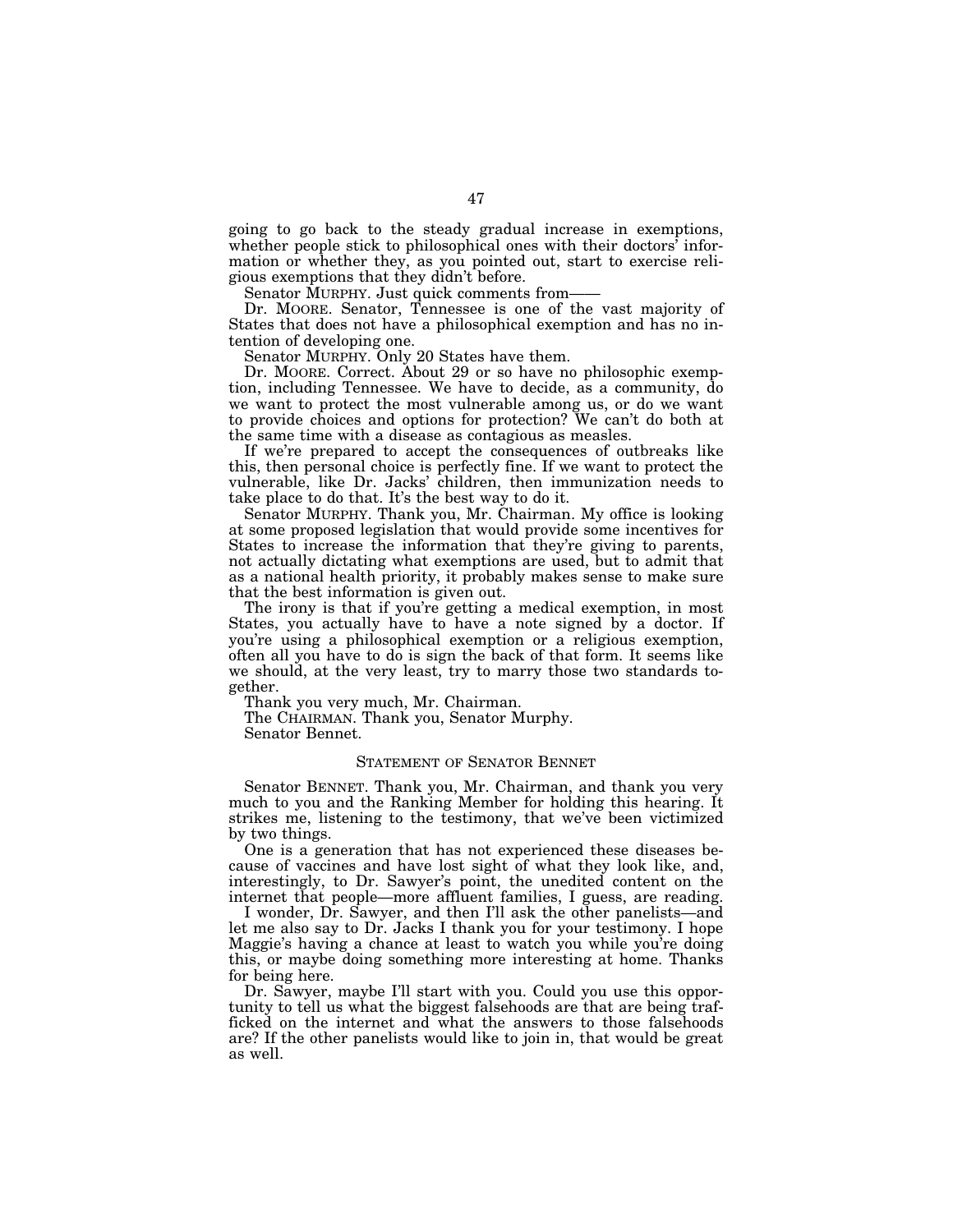Dr. SAWYER. Well, as has been mentioned here several times today, autism remains one of the major concerns of parents, even though, as Dr. Schuchat pointed out, the science has completely discredited any association between the two. Once you get beyond that, the next thing you hear is that we're overwhelming children's immune system with too many vaccines too soon.

The whole philosophy of the immunization schedule is to protect children as soon as we can for as many things as we can. Delaying vaccines is really counterintuitive to the whole purpose of the vaccination program.

If we were overwhelming children's immune system—I'm an infectious disease doctor—those kids would then be getting unusual infections because their immune system was overwhelmed. We don't see that at 2 months, 4 months, and 6 months when we give routine vaccinations.

The last major theme that you hear about are the ingredients in vaccine and the concern that perhaps some of them are toxic. Once again, that's been discredited and looked at very carefully. FDA approves these vaccines in large part based on their safety record.

Senator BENNET. Dr. Moore.

Dr. MOORE. I will add to Dr. Sawyer's excellent list—that I agree with—that the flu vaccine causes the flu. I hear that every year over and over from well-educated folks, and that's certainly one that we work to counteract because of the benefits of flu vaccine. That's a common one. And then that HPV vaccine might cause promiscuity. We hear that from time to time as well from people concerned about the HPV vaccine given to pre-teens.

Senator BENNET. Just to be clear to anybody listening to this, these are all things that are scientifically demonstrably incorrect.

Dr. Jacks, I wondered—you're a pediatrician. Do you have advice for pediatricians across the country about how to handle the conversation that they have with parents about vaccines?

Dr. JACKS. Yes. With regard to families that do have questions and concerns, it's really just that. It's addressing their questions and concerns. Back in the day, physicians could take somewhat of an authoritative stance, and there was a great deal of respect.

Nowadays, it's really more of a working with families to come to a conclusion of what's best for their children, whether it's immunizations or whether or not we want to treat an ear infection. As a pediatrician, my goal is to, No. 1, develop relationship with my families so that we do have that rapport, and then for me to make my recommendations and address their concerns specifically.

Senator BENNET. Do you have any—and, Dr. Sawyer, you train pediatricians. This question of whether there are things that pediatricians can do-

Dr. SAWYER. Right. The curriculum I mentioned, that we've developed locally in San Diego as well as the Academy's curriculum, basically takes people through the appropriate way to listen attentively to people's issues and be respectful in addressing them, but to continue to convey the science in the most clear way one can so that families reach the right conclusion.

Senator BENNET. Thank you.

Thank you, Mr. Chairman. I surprised the chairman because I finished early.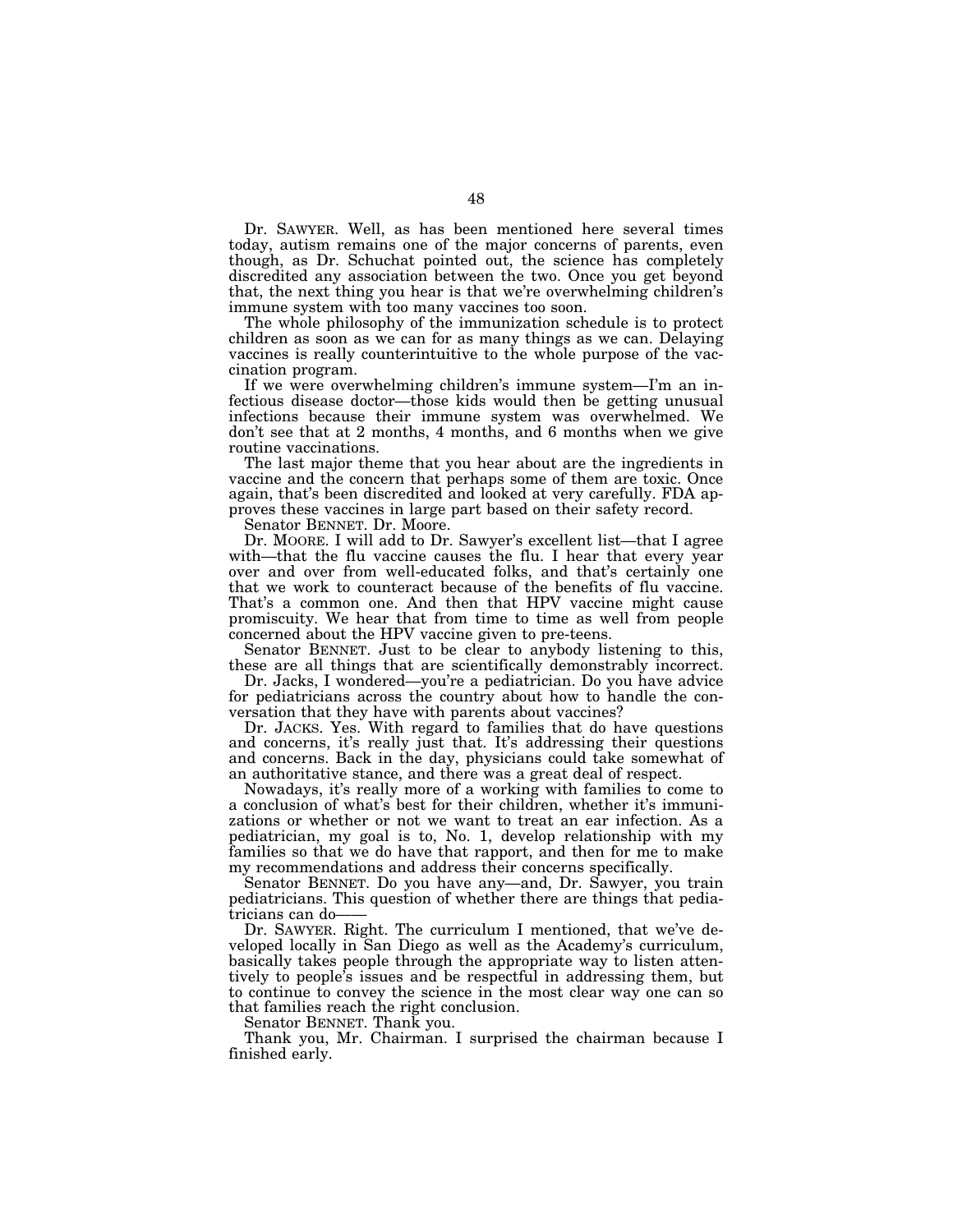The CHAIRMAN. That's 43 seconds-

Senator BENNET. Let the record—I'll never get that time back.

The CHAIRMAN. We'll put it in the bank.

[Laughter.]

Senator BENNET. I'll take that.

The CHAIRMAN. We have time, and I'm sure all of us would probably like to have a second round of questions.

Dr. Moore, I believe you said that the case of measles in Tennessee was in Memphis, an adult in Memphis. Is that correct?

Dr. MOORE. It was actually an adult in west Tennessee.

The CHAIRMAN. In west Tennessee.

Dr. MOORE. Right.

The CHAIRMAN. You described how you moved in quickly, and the number of people for just that one case that you had to be in touch with was how many?

Dr. MOORE. One hundred twenty-four people had come into contact with that one case during the 4 days before they were diagnosed.

The CHAIRMAN. This is an area where the vaccination rate for measles is what?

Dr. MOORE. Very good. I don't have the specific number for that region, but it was clear—because 124 people were exposed and only three people got sick—that it was very high.

The CHAIRMAN. So it was high. Well, as Dr. Sawyer was talking earlier, I was thinking about the phrase, going viral, and then Dr. Jacks used it. This generation understands the idea of going viral.

You're talking about measles flying through the air. That's unlike Ebola, that threw the country into a near—well, a complete panic, actually,—last fall, when Congress appropriated over \$5 billion for Ebola-related efforts, and hospitals changed procedures. Ebola dominated what was going on in all the public health departments, yet it can only be spread through contact with bodily fluids. Measles flies through the air. This goes viral. This is a disease that goes viral.

We Senators, in a bipartisan way, understand the problem of dealing with highly educated people who get bad information on the internet. That happens to us every day. We deal with that. We know what it is.

Let's go back to the going viral. What if this person in west Tennessee, who Dr. Moore acted on quickly—what if that person had been discovered in a part of Los Angeles where 60 to 70 percent of parents at certain schools have filed a personal belief exemption from immunization requirements. Describe the number of people and the multiplying of people that would have to be contacted to make certain that the disease didn't spread.

Dr. SAWYER. Well, I can share the experience we had in San Diego in 2008, which was our last outbreak. We had 12 cases and over 800 people were exposed to those 12. It quickly goes up exponentially, the number of people you have to track, and unless public health is there to track those people and keep them quarantined, it could easily just get completely out of control.

The CHAIRMAN. You had 800 people, but then each of them might have infected someone else, right?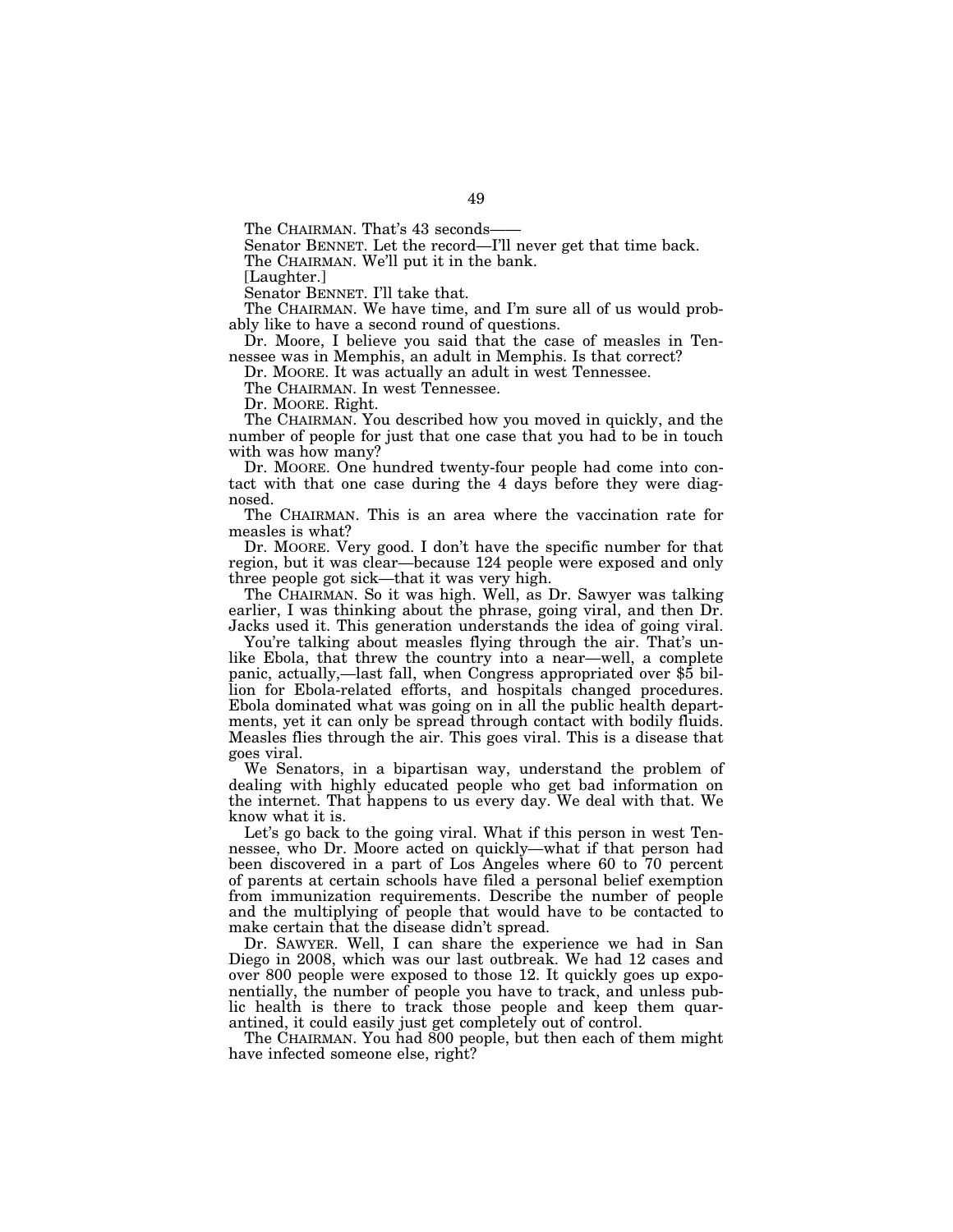Dr. SAWYER. Exactly. In that outbreak, we had close to 100 people quarantined for 3 weeks just to prevent that next wave. We're all crossing our fingers here with this Disneyland outbreak that maybe we're near the end. I noticed that the case number went up by 20 just this last week, so I'm not sure we're done with this yet.

The CHAIRMAN. So when you say ''flies through the air,'' we have an example of going viral in modern parlance, I suppose.

Dr. Jacks, this may not be an exact comparison, but people ask me why I continued to play the piano when I was young, and I remember responding that I didn't remember my mother giving me a choice about it. I guess I had a choice. We're not talking about taking choices away today from parents.

We are talking about a conversation between a pediatrician and a parent. How strongly do you recommend to parents that they vaccinate their children? I suppose the most persuasive thing you can do is tell them the story of your own children. Do you just make a neutral observation about it, or do you come to a conclusion and say, "I think you should do it?"

Dr. JACKS. I definitely come to a conclusion of recommending that we do vaccinate. I oftentimes don't approach it quite that way because I want to get their thoughts and opinions and their fears first so I can address those.

Yes, I talk to families—from a couple that's still pregnant that hasn't had their first child yet to that first visit after they're born to the routine visits where we would do vaccinations. Every visit, whether they're 100 percent getting vaccinated or whether they're still trying to decide, I'm talking, and I'm answering questions, and I'm urging them to make a good informed decision. My understanding and my opinion is that, yes, vaccinations are absolutely one of the best things that they can do to protect their young child.

The CHAIRMAN. I'm out of time. I know in our State, years ago, my wife led an effort to establish a medical home for every child about to be born—prenatal healthcare. I assume anything in prenatal healthcare that allows a parent to know more about the value of vaccinations before the child is born is a very effective way to keep the vaccination rate high.

Senator Murray.

Senator MURRAY. Thank you, Mr. Chairman.

Dr. Moore, I wanted to ask about this, because I'm especially interested in learning more about what can be done to increase uptake of the HPV vaccine. We are really fortunate to have a vaccine today that can prevent most forms of cervical cancer, which I'm sure you know is the second leading cause of cancer deaths among women in the United States. About 12,000 women get cervical cancer every year. About 4,000 are expected to die from it, and we know that those are deaths that can now be prevented.

What can State and local health departments do to more effectively promote the HPV vaccine?

Dr. MOORE. That's a wonderful question, and, certainly, we know that a lot of young women and men are not being protected against this virus yet who could be. In Tennessee, our immunization rates are about one in three, and we'd like it to be much higher.

We're working collaboratively with cancer advocates, because they have wonderful experience raising awareness about breast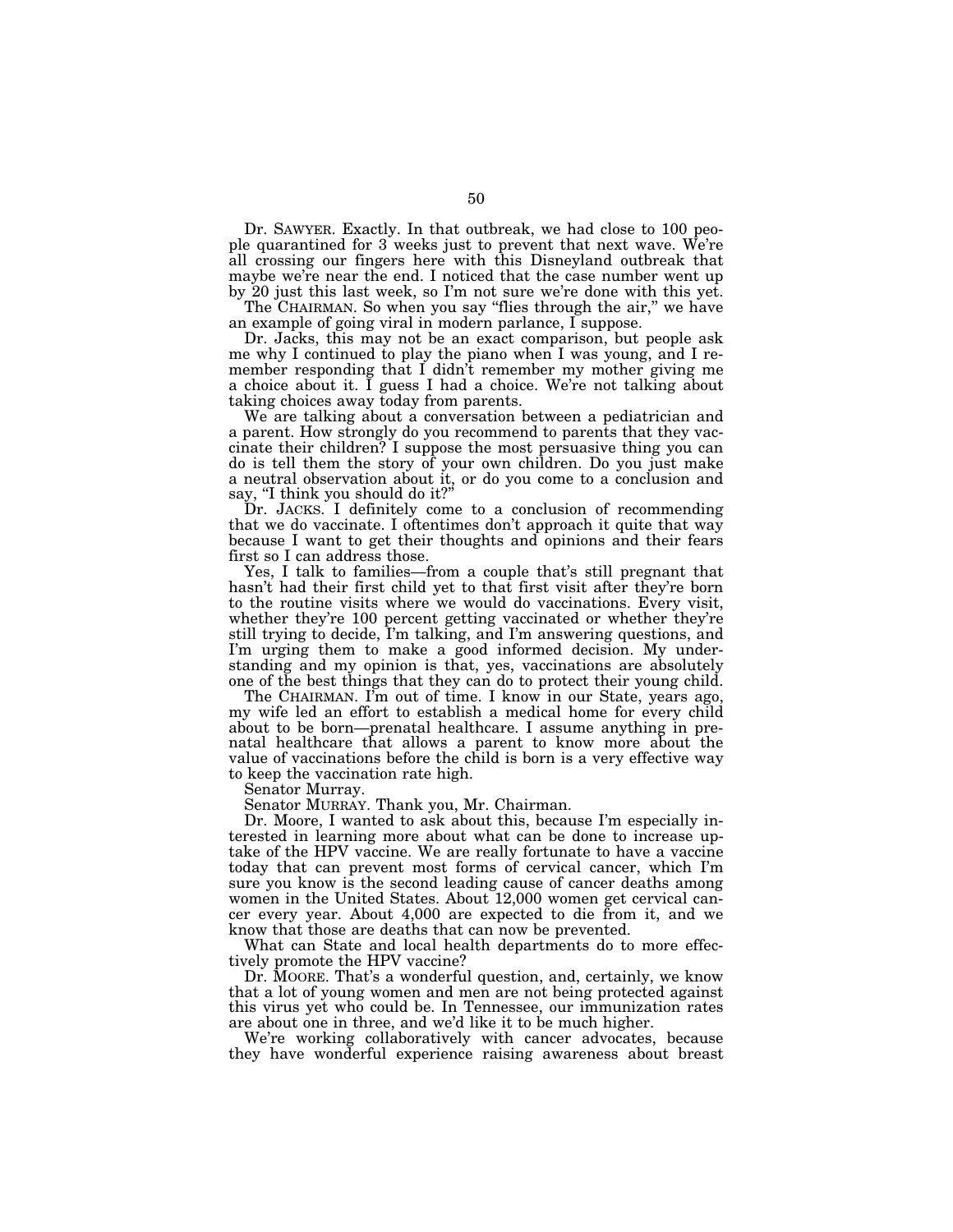exams and pap smears. We're collaborating together to try to help families understand that this new vaccine is a cancer prevention tool that can help reduce the risk of an abnormal pap smear for a young lady later in life.

We are also trying to make sure people understand this vaccine is safe, it lasts, and it's very, very effective. We bundle it with other routine vaccines, so it's given at the same time in Tdap vaccine for pertussis protection in middle school and the first meningitis shot, and it's just a part of the routine pre-teen immunization bundle.

We're trying to help people understand that there's nothing exceptional about this except that it is phenomenal cancer prevention, and it's incredibly exciting to have a tool in our hands that the last generation didn't have to protect women and men from cancer for their lifetimes.

Senator MURRAY. Well, thank you. I appreciate that. I also want to mention that in my home State, we have an incredible publicprivate partnership. It's called VAX Northwest. At a time when my State had the highest vaccine exemption rate in the country, our State health department came together with some key health promoting organizations, including Group Health Foundation, Within Reach, and Seattle Children's Hospital, to create this really innovative partnership which addresses vaccine hesitancy through work with parents and our healthcare providers alike. It has support from the Gates Foundation, which was helpful, and the engagement of a lot of partners.

VAX Northwest is doing some really amazing work, which I should mention also is being rigorously evaluated with the intent of sharing a lot of lessons that they're learning with other States.

I wanted to ask you, Dr. Moore, how can working with private and nonprofit partners help health departments in their efforts with vaccines?

Dr. MOORE. Thank you. Health departments have a major role in promoting immunization. We've long ago stopped being the medical home for most children. They go to their own private doctors' offices for immunizations now, which is providing the best possible holistic care for the upbringing of that child.

We partner with these organizations in order to help support them in doing the right thing, because what I find in clinical practice is that pediatricians are incredibly busy with everything they have to do, and it really helps them if there is a group in public health focused on promoting just the immunizations where we can provide them support, like our immunization information system, that makes their jobs easier.

Our role, when it comes to doing site visits about the quality of their immunization care through the VFC Program, site visits that we do in their offices, educational programs that we provide, promotional materials—we help give them the resources they need for the private sector to do the best possible job for the patients, because they're primarily the ones vaccinating our children. This partnership has been wonderful.

I'm all about relationships, and these relationships have been great at developing strong collaborations and bolstering immunizations in Tennessee, certainly.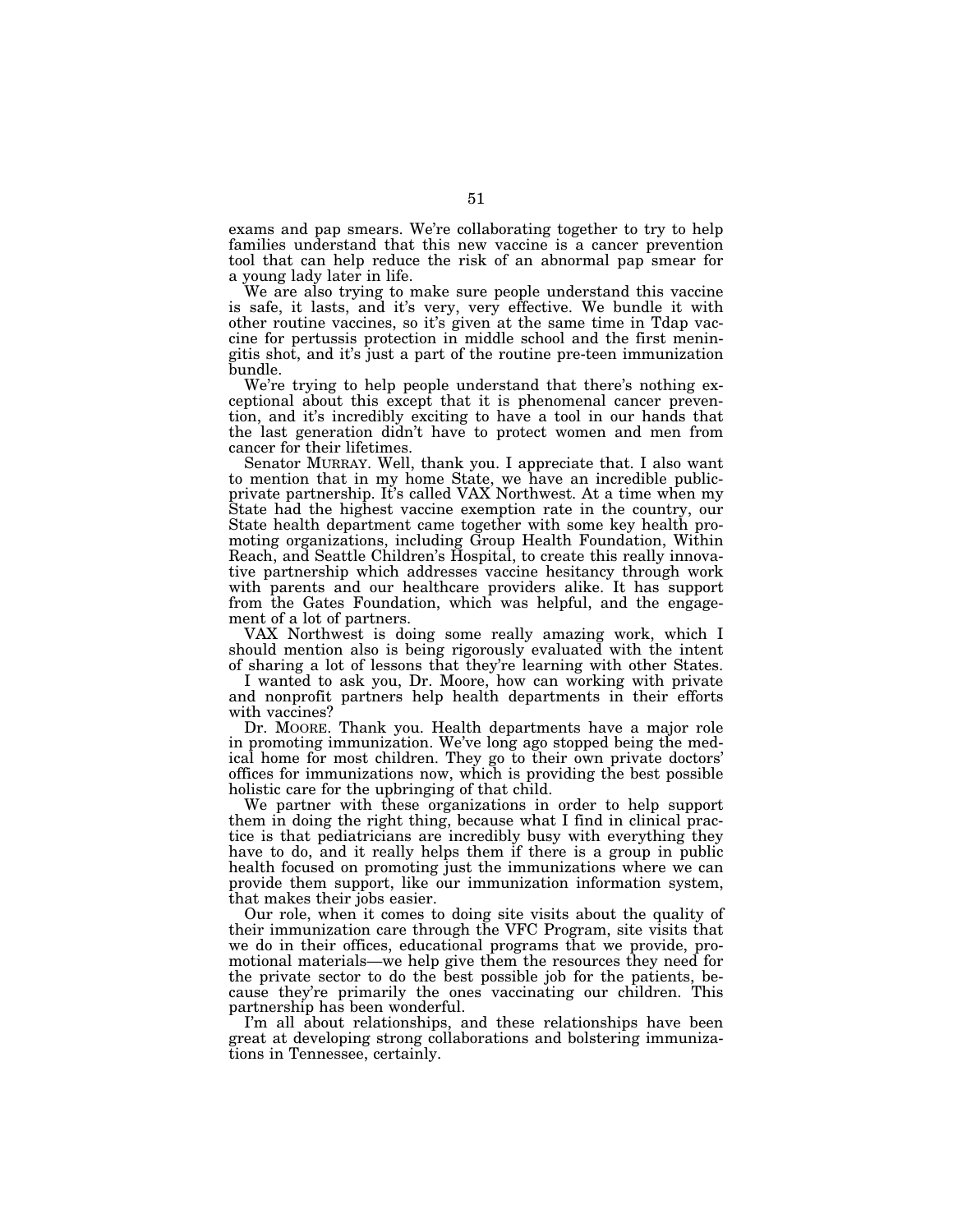Senator MURRAY. Thank you.

Dr. Jacks, thanks for being here today. I really appreciate your willingness to come. Since you started speaking out about your own family situation, have you been surprised to know how many people don't know that some people cannot be vaccinated?

Dr. JACKS. Surprisingly, no, actually. There's been a lot of good support, a lot of positive feedback. There's certainly a small amount of negative feedback from certain populations. It seems like the knowledge is there. I just don't think it's in the public conscience when they're making the decision to vaccinate or not vaccinate, and that's why I'm doing this. I want to raise awareness of that issue so it can be part of the discussion.

Senator MURRAY. I appreciate that. I just wanted to ask you, as a pediatrician, what do you think are the key barriers to vaccine uptake?

Dr. JACKS. Largely education and the misinformation that's out there.

Senator MURRAY. Thank you.

Thank you, Mr. Chairman.

The CHAIRMAN. Thank you, Senator Murray.

Senator Cassidy.

Senator CASSIDY. Yes. First, I'd like to request unanimous consent to enter into the record a statement from the March of Dimes.

The CHAIRMAN. It will be done.

Senator CASSIDY. Thank you.

[The information referred to may be found in Additional Material.]

Obviously, we have declining resources on the Federal level. I see that the Administration is cutting the 317 money, Dr. Moore, that you referenced. I will also note, again, as a fellow who used to work in a public hospital system, that we—I wasn't a pediatrician. I just did a lot of pediatric immunization work. There's always a great concern about immunization.

Sometimes I would see people come to speak to our pediatricians about immunization, and it was like coal to New Castle. These folks cared about it. Jacks and Sawyer care about it passionately. Can we use our 317 money more effectively? I ask this not to challenge, but just to suggest.

When I look at that map of California, you can isolate those communities which are not immunizing. We ought to pay Jacks to come in and speak to those families so that they know, if they have a domestic which is helping them in their home—and they're wealthy—whose child was unvaccinated and recently came from another country, their children are at risk. Dr. Jacks could do that very effectively.

I guess I'm going to ask are we still using our 317 money in a paradigm of 20 years ago, before VFC, before we had immunization registries that could pinpoint where we had pockets of the unimmunized, and before we realized that many people are basing their decisions upon emotion and not upon their physician's recommendation? Simple question—317—are our programs rooted in 20 years ago, or are they adapting to our ability to use data to pinpoint where we need intervention?

Dr. Moore.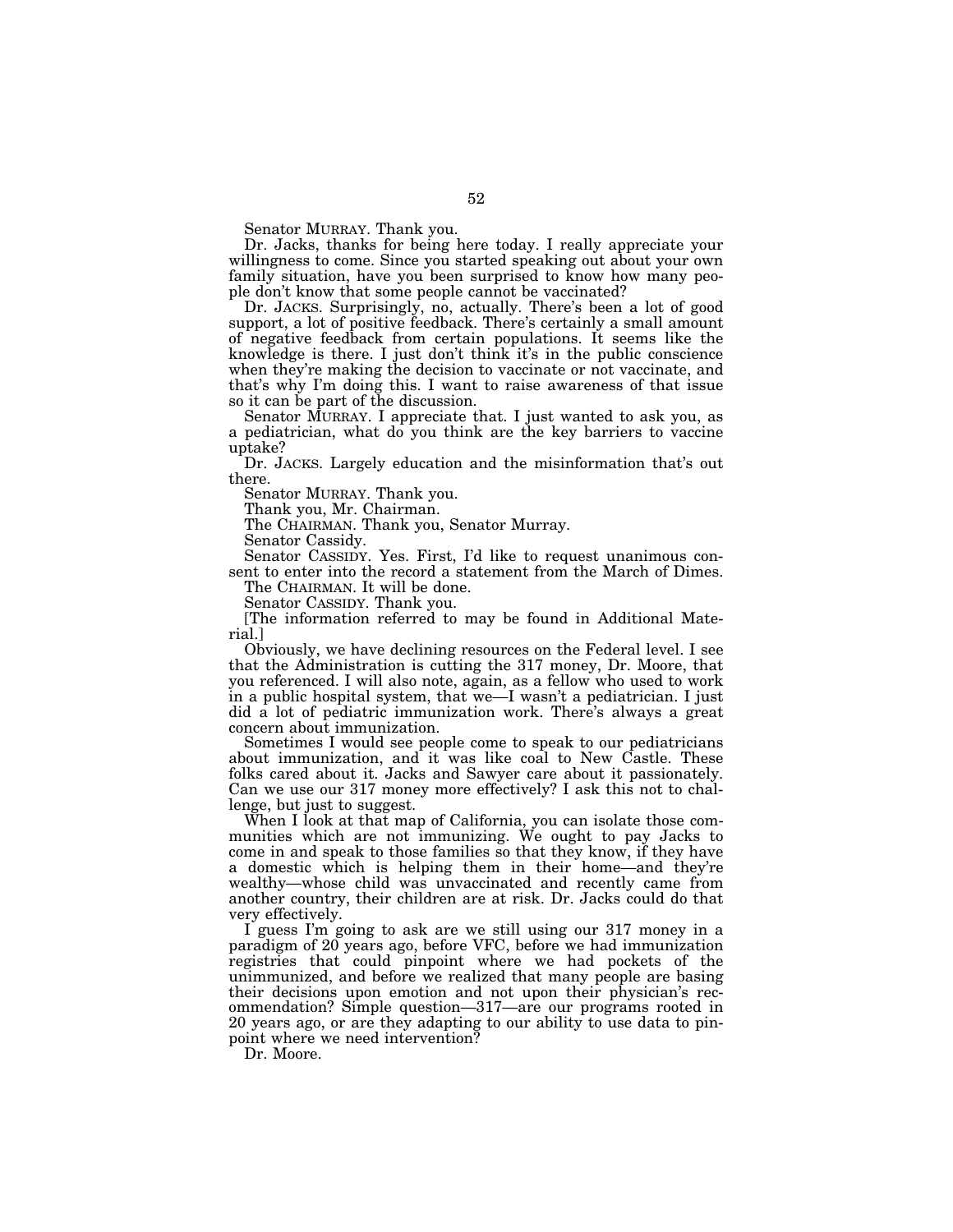Dr. MOORE. Thank you for that question. I can say that under Dr. Schuchat's leadership, the 317 program is definitely focused on where we are today with our immunization programs. The 317 funding that we have is going to support our immunization information system that provides, as I mentioned, clinical decision support for clinicians who need to keep up with the complex current immunization schedule to provide optimal care. It can provide that support. It makes it easy to issue an immunization certificate.

We are also using those funds to provide education, not only for clinicians in large conference settings, but also one-on-one education. We will send a public health immunization expert into a clinic to spend half a day with that-

Senator CASSIDY. My point is that those clinicians, again—they don't need a half a day. They just need to have posted online their clinic's results compared to other clinics. The natural competition is going to drive it. We know that from infection disease rates in ORs. If you post a clinic's immunization rate, and they're lacking, they're going to come up.

I suspect if you did that for an elementary school—we're going to post the rate of the children immunized here. Enter but beware, because over 50 percent are not immunized. Do you follow what I'm saying? It's a Petri dish for measles.

Dr. Sawyer, what are your comments on that?

Dr. SAWYER. First, I'd like to agree with your very last comment about posting these rates for schools, because if we want parents to be informed about vaccines in general, we should also want them to be informed about the environment that they're putting their children in. There's no doubt that a school with 40 percent or 50 percent of unimmunized children is where the next outbreaks are going to occur, because once they get going, they'll spread.

Senator CASSIDY. Is there a push to do so? I mean, that really should be something—we should be letting parents know as much as possible about both—because I read the pediatrics article that staff provided. If a pediatrician pushes immunization, she is more likely to convince a mom to vaccinate than if she is a passive— ''OK, that's fine. I'll sign the note.''

To what degree are we posting individual clinics and/or individual schools? It seems like you should be doing that in Santa Monica.

Dr. SAWYER. Well, I can certainly comment for California. The rates of school vaccinations are public information. They're posted on the State's website. You have to go look for them rather than putting them right in the face of the parent as they walk in on the first day of school might be more effective.

Senator CASSIDY. Dr. Jacks, any comments?

[No verbal response.]

OK. Well, I will yield back my 43 seconds. Thank you.

The CHAIRMAN. This time bank is getting full. We've got Senator Franken.

Senator FRANKEN. I don't think I'm going to take very long. I appreciate all of your testimony and all your answers to the questions. I just have—it may be too early to know the answer to this. Maybe—all of you are on the front lines of this, obviously.

Dr. Jacks, with your story, you're hearing a lot.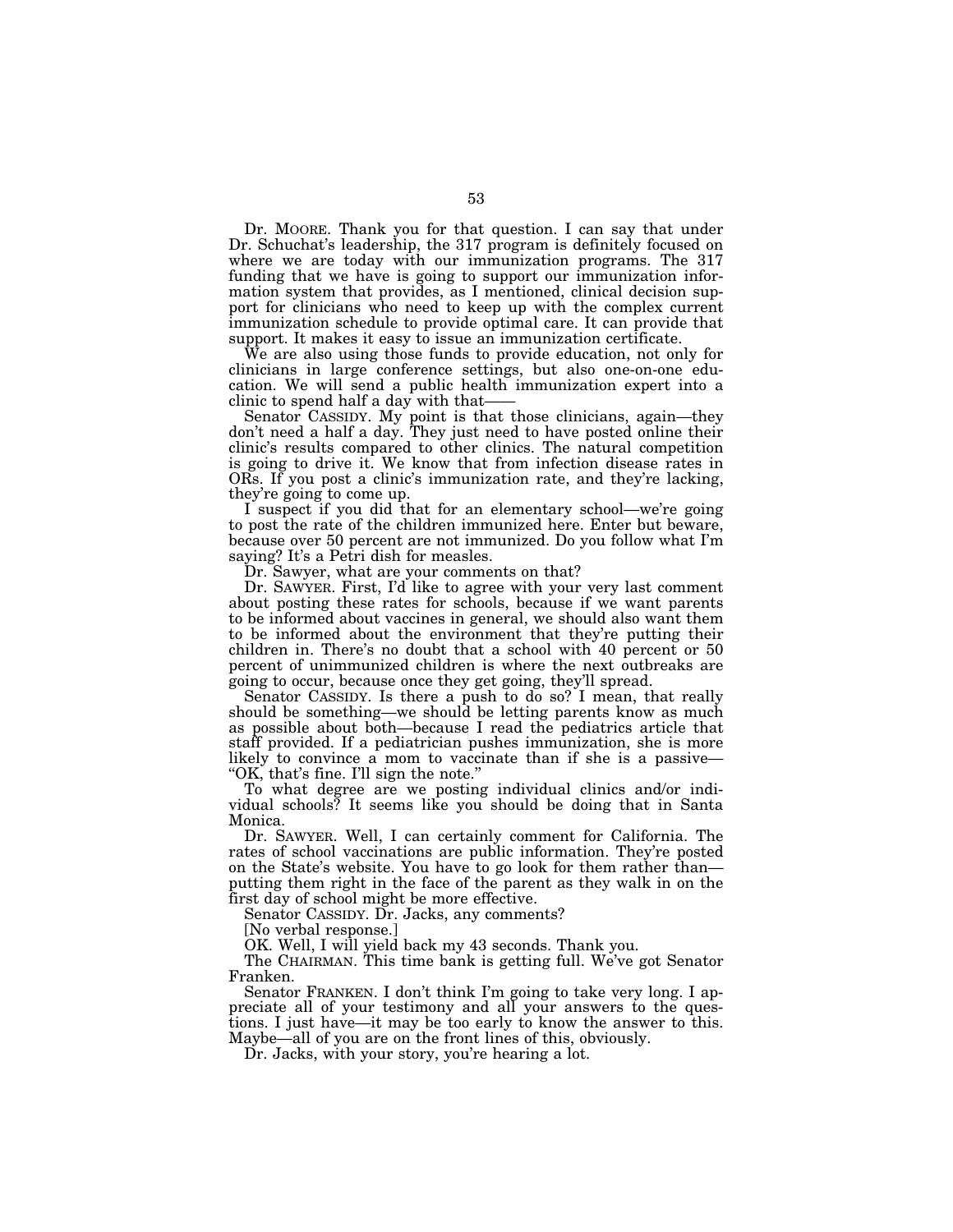What is the public reaction to this in the last week or so? Because, hopefully, we're disseminating some information here, and the news has been. What do you sense has been the reaction to the outbreak and to all the public information and all the discussion on the news, et cetera? What has been the reaction from those parents who waived the immunization for their child? Is this being helpful? Is this a learning moment for America?

Dr. SAWYER. I would say absolutely. I have certainly heard stories from local pediatricians who have been trying to convince families for years to immunize, and when this measles outbreak happened, they were walking in the door wanting to be immunized. The publicity is very important to raise awareness about the fact that these diseases are still out there. I thank, again, the Senators for organizing this hearing to partly do that.

Dr. MOORE. Yes. I have had great experience getting a lot of good questions from the media and from families, particularly focused on our immunization exemption, which is low.

Notably, the wealthiest county in Tennessee has almost four times as high an exemption rate as the county next door—Davidson County, from Metro Nashville—among kindergarten students. That caught everyone's attention. Hopefully, even though our exemption rates don't compare to California and some other places, it's making people realize the consequences of their choices.

Senator FRANKEN. Dr. Jacks.

Dr. JACKS. I would just echo what they're saying. There's definitely been a lot of good awareness about the issue. A lot of families have come in to get immunized, both against the measles as well as other immunizations. I just had a family this last week, and the parents were kind of split on—do we vaccinate or do we not? I remembered them, and they came in and got all their vaccinations.

Senator FRANKEN. This *Lancet* article from years ago probably did a lot of damage. We've seen a—not an explosion, but a big maybe a growth in autism, at least in the diagnosis of it, whether it's a genuine increase or just a better diagnosis, and it's a devastating thing, autism. I know that that fear resonated with people.

Again, this is maybe a wakeup moment, a learning moment, and I hope that it is. I want to thank you for being here today, and I want to thank the chairman for calling this hearing.

I'm giving you a minute and 16, but I'm the end.

The CHAIRMAN. Thank you, Senator Franken.

Senator Murray, do you have closing remarks?

Senator MURRAY. I just wanted to thank all of our witnesses today for being here and for all the work you're doing to help keep people safe from vaccine-preventable diseases. I particularly want to thank our chairman, Senator Alexander, for holding this hearing at such an important time. Thank you.

The CHAIRMAN. I thank Senator Murray for her work and her staff's work in putting together such an extraordinary group of witnesses today. This has been very, very helpful, and not just to us, but to anyone who has been listening.

Dr. Moore, we're, again, so proud of our public health department in Tennessee. I think back, not just on this, but on the quick reac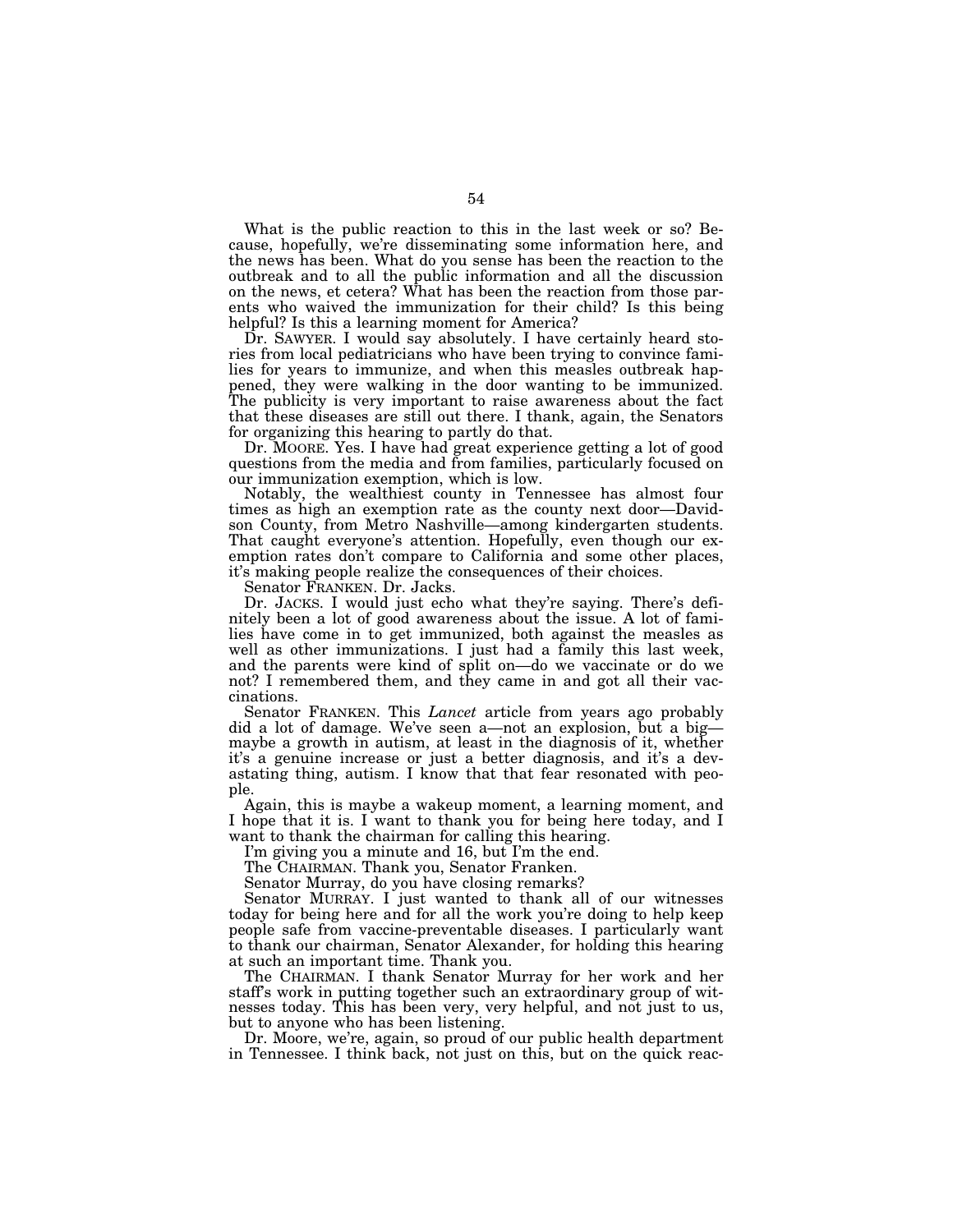tion to the fungal meningitis episode, where your department saved lots of lives.

Dr. Sawyer and Dr. Jacks, thank you for your leadership in your field and your testimony. The hope we have is that Dr. Jacks' message goes viral more rapidly than measles does, and that it goes fast.

I have a hard time keeping my old Governor's hat off, and it makes me think of the importance of our State organizations. CDC really works through the States. The medical associations work through their legislatures and associations, and they're in touch with parents every day.

We would like to take some step to solve this problem. The truth is, in my view, most of that reaction has to be with those who are closest to the parents and who see them regularly. The idea of a medical home for every child who is about to be born is probably the surest and best way for States to approach this, because parents who are talking to their pediatricians are going to make sure their children are vaccinated.

I have some closing remarks I'm supposed to make.

The hearing record will remain open for 10 days. Members may submit additional information and questions for the record within that time. The next hearing will occur tomorrow at 9:30 to look at the issue of ambush elections.

Thank you for being here today. The committee will stand adjourned.

[Additional Material follows.]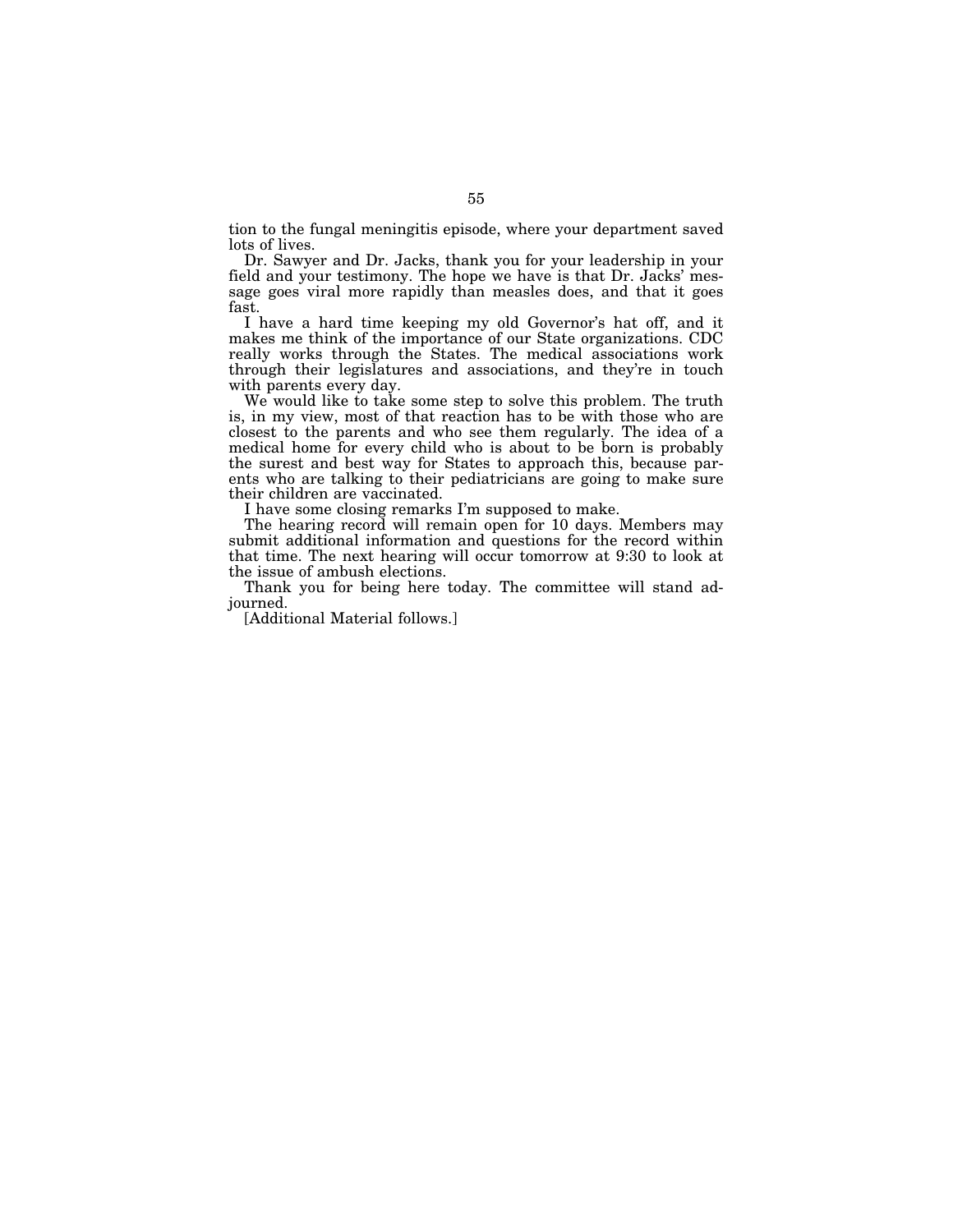# ADDITIONAL MATERIAL

## PREPARED STATEMENT OF THE MARCH OF DIMES FOUNDATION

#### ABOUT MARCH OF DIMES FOUNDATION

The March of Dimes, a unique collaboration of scientists, clinicians, parents, members of the business community and other volunteers affiliated with 51 chapters representing every State, the District of Columbia and Puerto Rico, appreciates this opportunity to submit testimony for the record of this important hearing on the re-emergence of vaccine-preventable diseases. For over 75 years, the March of Dimes has promoted maternal and child health through activities such as funding research and field trials for the eradication of polio, promoting newborn screening, and educating medical professionals and the public about best practices for healthy pregnancy. Today, the Foundation works to improve the health of women, infants and children by preventing birth defects, premature birth and infant mortality through research, community services, education and advocacy.

The March of Dimes is a national voluntary health agency founded in 1938 by President Franklin D. Roosevelt to support research and services related to polio. Over the course of almost two decades, the March of Dimes collected millions of dollars, raised one dime at a time, to fund the ground-breaking research that resulted in the Salk polio vaccine. That vaccine, along with the later Sabin polio vaccine, put to rest the fears of parents everywhere that their children would be stricken, suddenly and inexplicably, by a disease that could paralyze or kill them. This history serves as the foundation for the March of Dimes' passionate support for lifesaving vaccines and our ongoing work to promote their development and use.

#### BACKGROUND

The March of Dimes shares the concern expressed by many policymakers about the recent outbreak of measles that continues to spread across the Nation, and more generally about the resurgence of dangerous vaccine-preventable conditions. Over the past decades, the United States has seen the virtual elimination of many feared diseases, largely due to the development and effective administration of vaccines. Public awareness about the dangers of these diseases and the benefit of vaccines has been key to their elimination.

Infants are often more vulnerable to vaccine-preventable diseases than any other population, due to the fact that their immune systems are not fully developed enough to fight off infections that might pose less of a threat to older children and adults. In some cases, vaccines cannot be administered to young children until their immune systems have matured sufficiently to mount an effective response. As such, unvaccinated populations—be they children, adults, communities, or health or child care workers—pose an exceptional, and sometimes deadly, risk to infants.

Pertussis, commonly referred to as ''whooping cough,'' provides a timely example. A recent surge in pertussis outbreaks across the country has raised alarms throughout the health community. Prior to the introduction of the pertussis vaccine in the 1940s, this disease was a common cause of death among infants; in 1934, the Centers for Disease Control and Prevention (CDC) reported 265,269 pertussis cases.1 After introduction of pertussis vaccines, rates dropped dramatically, with CDC reporting only 1,010 cases in 1976.

However, pertussis cases have surged in recent years. In 2012, 48,277 cases of pertussis were reported by CDC, with many more likely unreported or undiagnosed. From 2000 through 2012, there were 255 deaths from whooping cough reported in the United States; 221 of the 255 victims who died were babies younger than 3 months of age.<sup>2</sup> Most of these babies contracted pertussis from older children or adults who carried the infection, most of whom were likely unaware of their carrier status. Tragically, 80 percent of infants who contract pertussis are infected by parents or other caretakers.

Hundreds of thousands of Americans fell ill or died from pertussis over the past decades, even though we had not long ago nearly eradicated the infection in the United States. This resurgence was not due to stronger pathogens or a lack of health care resources; it was due to misinformation and a lack of understanding of the importance and safety of being vaccinated.

<sup>1</sup>*http://www.cdc.gov/pertussis/surv-reporting/cases-by-year.html*. 2*http://www.cdc.gov/vaccines/vpd-vac/pertussis/fs-parents.html*.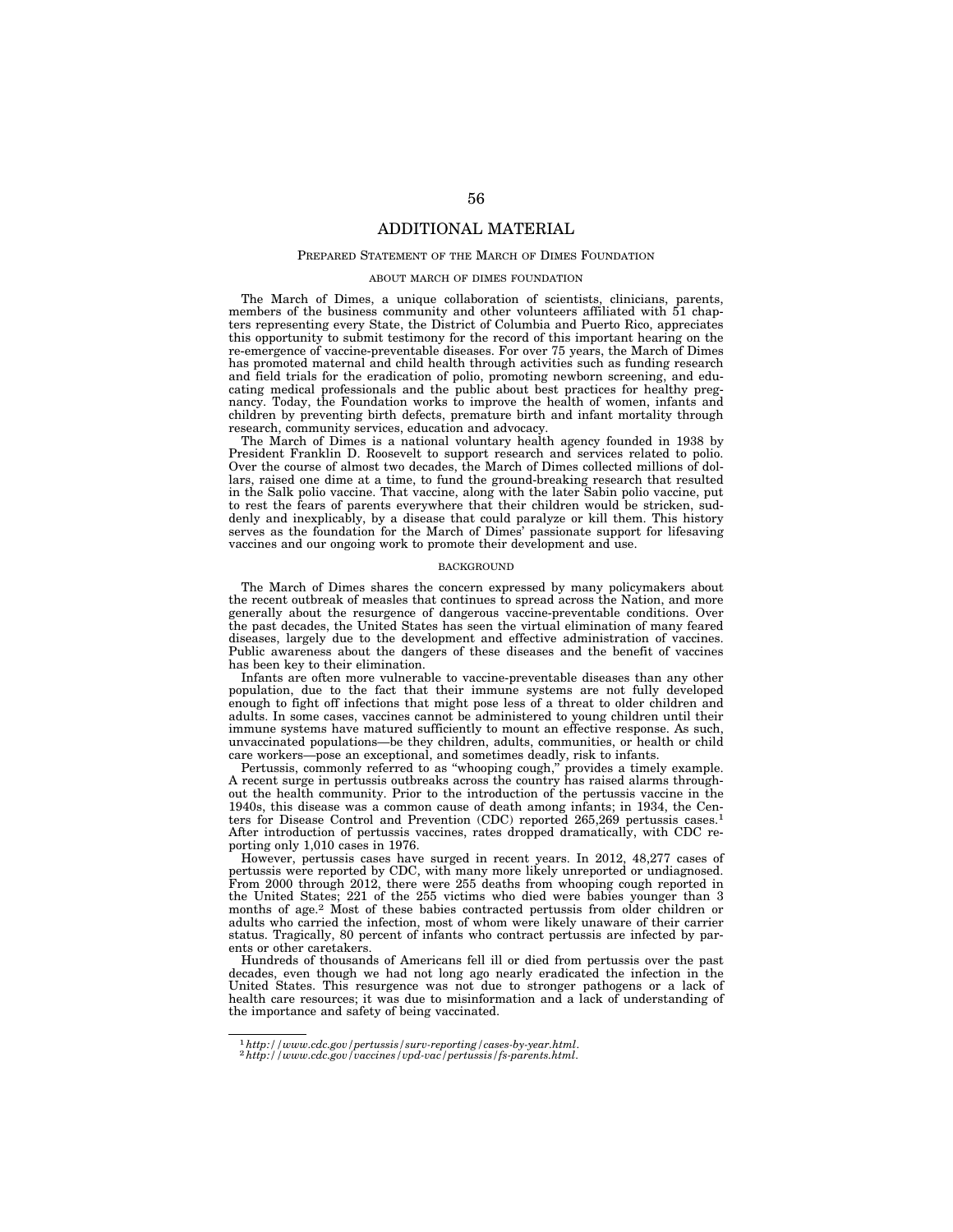## VACCINES, INFANTS, AND PREGNANT WOMEN

Like pertussis, measles has re-emerged, despite having been declared eradicated in 2000. The measles vaccine became available in 1963, and less than 40 years later, the United States was declared free of endemic measles due to widespread vaccination. Vaccination rates dropped, and new cases started to emerge. In 2011, the highest number of measles cases since 1996 was reported. 2015 is on track to record a higher number yet.

As discussed above, declining vaccination rates are causing a resurgence of pertussis as well. In 2010, California saw the largest outbreak of pertussis cases since 1947. A study in *Pediatrics* evaluated the association between non-medical exemptions from immunization requirements and outbreaks. It found that the California outbreak was associated with clusters of unvaccinated children with non-medical exemptions.

The proliferation of non-medical exemptions erodes the overall effectiveness of immunizing the U.S. population against dangerous conditions. A single child who is<br>not vaccinated can place at risk not only themselves but many others, including<br>some who cannot be vaccinated for medical reasons. According ical exemptions are on the rise with a national rate of 1.8 percent, but much higher rates in certain communities.<sup>3</sup>

Although the lack of immunization among the general public and clustered in various communities is dangerous, certain populations are especially critical to vaccinate in order to protect infants. Health care workers such as NICU nurses, orderlies, and doctors are often in close contact with both families and extremely vulnerable populations. Child care workers are also often in regular contact with children and youth who

may be carriers, and also with infants who have not yet developed strong immune systems. For those who are more likely to bridge contact between the vulnerable and the infected, vaccinations should be prioritized, and when appropriate, required.

Pregnant woman are also a priority population for influenza and pertussis (tetanus-reduced diphtheria toxoid-acellular pertussis booster, or ''Tdap'') vaccinations. Despite the proven benefits of certain immunizations for pregnant women and their infants, maternal immunization rates in the United States remain low. Influenza immunization is known to benefit pregnant women, conferring lower and less severe flu incidence,<sup>45</sup> and flu shots are associated with reducing preterm birth in women immunized while pregnant.6

Similarly, studies indicate that vaccination with the Tdap vaccine during the final trimester of pregnancy could reduce hospitalizations due to pertussis during an infant's first months of life, when the infant cannot be immunized directly.7 Nevertheless, maternal influenza immunization rates have hovered just above 50 percent for the past few years after increasing during the H1N1 epidemic,<sup>8910</sup> and Tdap immunization rates are only about 29 percent, with some Tdap immunizations taking place outside the time range recommended for optimal efficacy.

#### POLICY RECOMMENDATIONS

The United States has shown that we can defeat diseases like polio, measles and pertussis. In order to do so, however, a concerted, long-term effort is crucial. Any lapse in our vigilance and commitment can allow these deadly diseases to return and spread unabated. For that reason, the March of Dimes urges Congress to main-

<sup>3</sup>*http://www.cdc.gov/mmwr/preview/mmwrhtmi/mm6341a1.htm*. 4 Jackson LA, Patel SM, Swamy GK, et al. Immunogenicity of an inactivated monovalent 2009

H1NI influenza vaccine in pregnant women. *The Journal of Infectious Diseases, 204*(6), 854–63. 5 Jamieson DJ. Kissin DM, Bridges CB, Rasmussen SA. Benefits of influenza vaccination dur-<sup>5</sup> Jamieson DJ. Kissin DM, Bridges CB, Rasmussen SA. Benefits of influenza vaccination during pregnancy for pregnant women. *American Journal of Obstetrics and Gynecology, 207(3* Suppl), S17–20

Suppl), S17–20.<br><sup>6</sup> Omer SB, Goodman D, Steinhoff, MC, et al. Maternal influenza immunization and reduced<br>likelihood of prematurity, and small for gestational age births: a retrospective cohort study.

*PLoS Medicine. 8*(5), el000441. 7Peters TR, Banks GC, Snively BM, Poehling KA. Potential impact of parental Tdap immuni-

zation on infant pertussis hospitalizations. *Vaccine, 30*(37), 5527–32.<br><sup>8</sup> Centers for Disease Control and Prevention. Influenza vaccination coverage among pregnant women—United States. 2010–11 influenza season. MMWR, 60(32), 1078–82. Retrieved from<br>http://www.ncbi.nlm.nih.gov/pubmed/21849964.<br>Scenters for Disease Control and Prevention. Influenza vaccination coverage among pregnant

women: 2011–12 influenza season, United States. *MMWR*, 61, 758–63. Retrieved from *http://*<br>www.ncbi.nlm.nih.gov/pubmed/23013721.<br><sup>10</sup>Bridges CB. Preliminary Results Tdap Vaccination Coverage Among Pregnant Women—<br>Septemb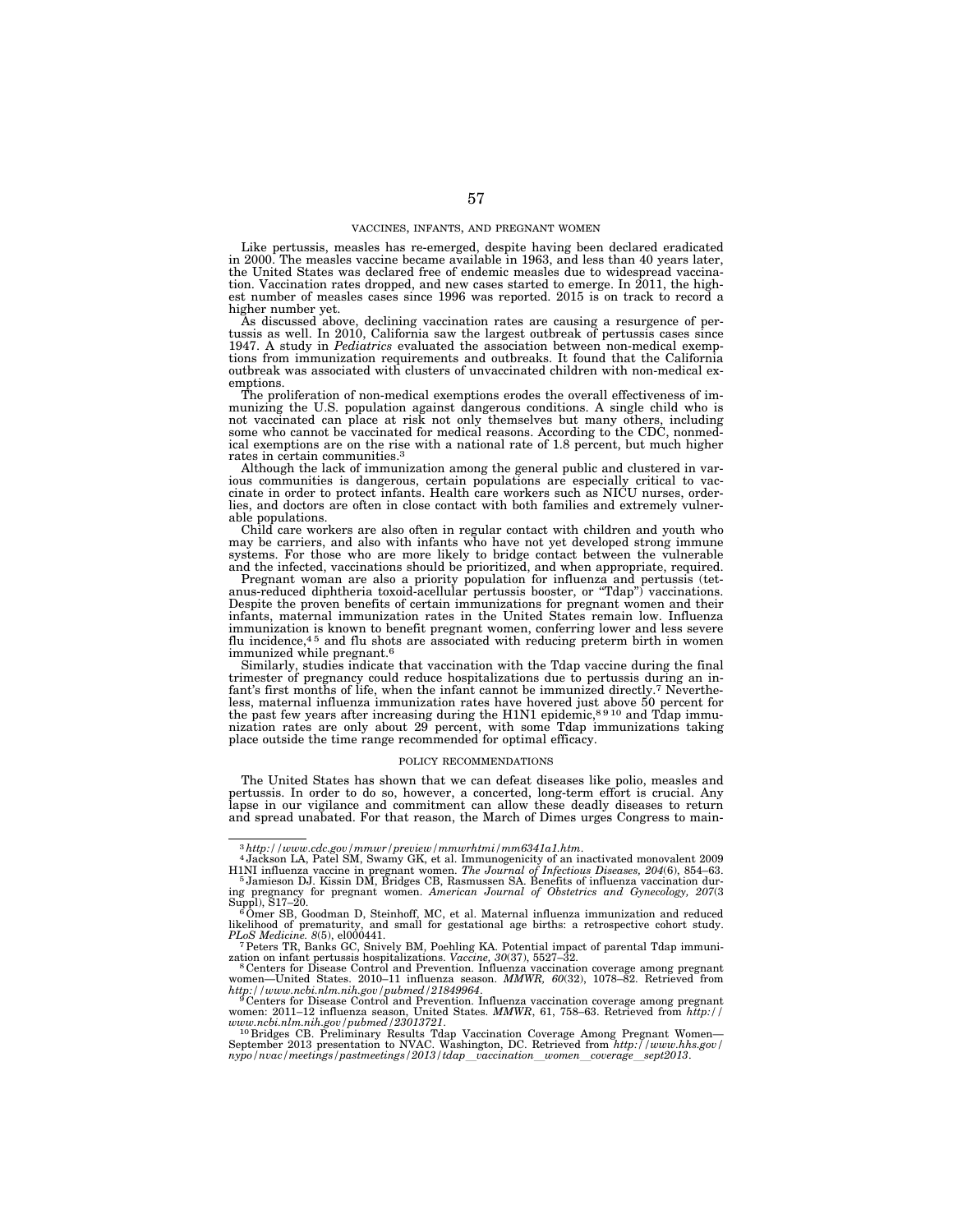tain and strengthen our commitment to the multi-faceted national strategy required to keep infectious diseases in check. This can be achieved through appropriate funding for a wide array of programs, including the Vaccines for Children program, Section 317 Immunization Grant Program for States, CDC and State surveillance and reporting, and similar efforts.

In addition to these vital Federal programs, the March of Dimes strongly supports actions at the State and local levels to promote universal childhood immunization.

School immunization requirements are a vital public health tool to promote the health of all children and to protect those schoolchildren who cannot be vaccinated for medical reasons. The March of Dimes opposes non-medical immunizations and works to educate parents and caregivers about the importance of vaccinating their children on time in accordance with the CDC's recommendations. The March of Dimes also supports State-based programs that increase access to immunizations, such as public health clinics, and that remove cost as a barrier to lifesaving vaccines.

## **CONCLUSION**

Thank you for your attention to this vitally important child and maternal health issue. The March of Dimes is committed to working with Congress and other stakeholders to develop and implement solutions, to provide timely information and education, and to procure and make the investments needed to improve the health of every mother and child.

RESPONSE BY ANNE SCHUCHAT, M.D. (RADM, USPHS) TO QUESTIONS OF SENATOR ROBERTS, SENATOR CASSIDY, SENATOR CASEY, SENATOR BALDWIN AND SENATOR WARREN

#### SENATOR ROBERTS

*Question 1.* Given that many of our health care professionals were trained after we thought we had eliminated diseases like measles, what efforts has the CDC undertaken to help providers identify symptoms and take appropriate action when coming across a possible case of measles?

Answer 1. CDC recognizes that early detection of measles cases is critical to limiting further spread of the disease. CDC has and continues to develop and disseminate key information to healthcare providers, partners and the general public to increase awareness of measles and the importance of vaccination. CDC uses social media, Web sites, media briefings and other communication strategies to share information. Specific to direct healthcare provider outreach, CDC issued a Health Alert Network message, a mechanism for sharing information about urgent public health incidents, ''U.S. Multi-State Measles Outbreak, December 2014–January 2015'' on January 23, 2015. In addition, CDC held a Clinician Outreach and Communication Activity (COCA) call, a mechanism to prepare clinicians for response to emerging public health threats and public health emergencies, on February 19, 2015. The purpose of this call was to discuss the current status of measles outbreaks in the United States; describe the clinical presentation of measles and the guidelines for patient assessment and management; outline CDC vaccination recommendations for the general public, international travelers, and healthcare professionals; and identify CDC measles resources and training materials for clinicians.<sup>1</sup> Additionally, CDC has a dedicated hotline and email account for specific questions

from clinicians or the general public regarding measles and measles vaccination.<sup>2</sup> CDC has collaborated across the Department of Health and Human Services, including partnering with the Health Resources and Services Administration (HRSA) to leverage its networks of providers and organizations that serve vulnerable populations. CDC also works with healthcare organizations, including the American Academy of Pediatrics and the American Academy of Family Physicians, to distribute weekly information through email blasts and newsletters. Together, we also co-branded an infographic to help with communication efforts.3

*Question 2.* What guidance or advice does the CDC give to the parents of kids who cannot be immunized due to allergies or because they are otherwise immunocompromised and must rely on others in their community to choose vaccination to help protect their own?

<sup>1</sup>The archived webcast and transcript are accessible at *http://emergency.cdc.gov/coca/calls/* 

*<sup>2015/</sup>callinfo*l*021915.asp*. 2 1-800-CDCINFO or *nipinfo@cdc.gov*. 3 Available at *http://www.cdc.gov/measles/parent-infographic.html*.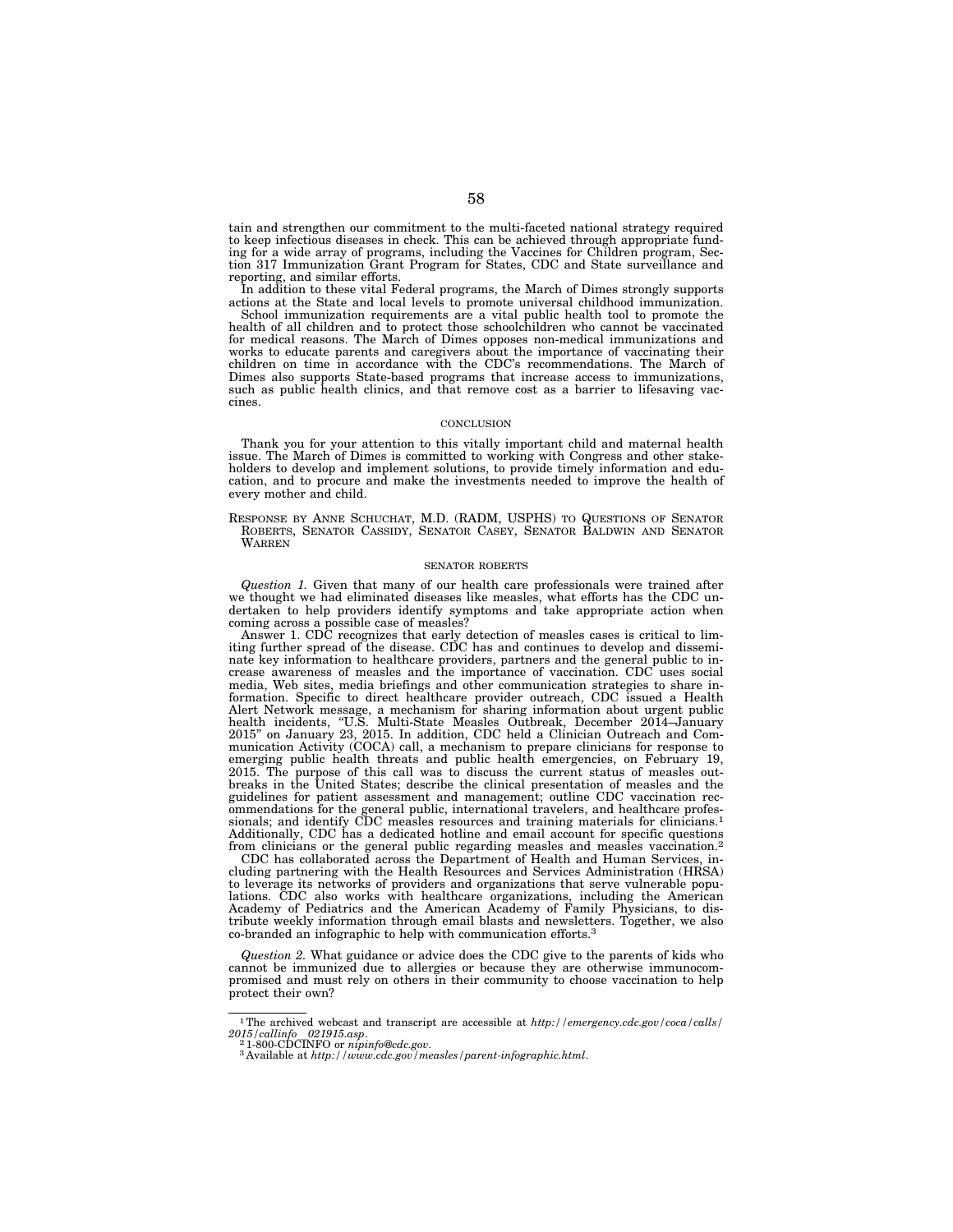Answer 2. Those who cannot be immunized due to allergies or because they are otherwise immunocompromised rely on ''community immunity''. Community immunity is achieved when a critical portion of a community is immunized against a contagious disease, allowing for most members of the community to be protected against that disease because there is little opportunity for an outbreak. Even those who are not eligible for certain vaccines—such as infants, pregnant women, or immunocompromised individuals—get some protection because the spread of contagious disease is contained. For this reason, it is critical to maintain high vaccination coverage rates among persons eligible for vaccination. Parents of immunocompromised children should talk with their pediatric healthcare provider about how best to protect their child from vaccine-preventable diseases. Parents should also be encouraged to talk to childcare facilities to learn about their vaccination policies and requirements.

## SENATOR CASSIDY

*Question 1.* The United States conducts screening for communicable diseases in some cases, such as Hepatitis C screening for those entering the United States for adoption. Can you explain why those who emigrate from some countries are not being screened for measles? Why is there a difference in policy?

Answer 1. Immigrants (including adoptees) and refugees are required to receive an overseas medical examination in accordance 42 CFR, Part 34: Medical Examination of Aliens. The requirements focus on the detection of class A conditions, most notably active tuberculosis and syphilis.

(a} Hepatitis C is not a class A condition and screening is not required or performed as part of the overseas medical examination.

(b) Class A conditions include:

- 1. Tuberculosis
- 2. Syphilis
- 3. Chancroid
- 4. Gonorrhea
- 5. Granuloma inguinale
- 6. Lymphogranuloma venereum
- 7. Hansen's disease (leprosy)
- 8. Mental Disorders (with Associated Harmful Behavior)
- 9. Substance Abuse

# OVERSEAS VACCINATION

As part of the overseas medical examination, vaccinations are required for immigrants. On November 13, 2009, CDC posted a Federal Register Notice revising the vaccination criteria for U.S. immigration. CDC uses these criteria for vaccines recommended by the Advisory Committee on Immunization Practices (ACIP) to decide which vaccines will be required for U.S. immigration. The criteria are used at regular periods, as needed, by CDC. Measles vaccination has been and continues to be required for all immigrants.4

(a) The age-appropriate vaccinations required for the immigration examination based on the above criteria or per 8 U.S.C.  $1182(a)(1)$  are:

- 1. Diphtheria
- 2. Tetanus
- 3. Pertussis
- 4. Polio
- 5. Measles
- 6. Mumps
- 7. Rubella
- 8. Rotavirus
- 9. Haemophilus influenzae type b
- 10. Hepatitis A
- 11. Hepatitis B
- 12. Meningococcal
- 13. Varicella
- 14. Pneumococcal
- 
- 15. Influenza

<sup>4</sup>See *http://www.cdc.gov/immigrantrefugeehealth/exams/ti/panel/vaccination-panel-tech-nical-instructions.html#adoptees*.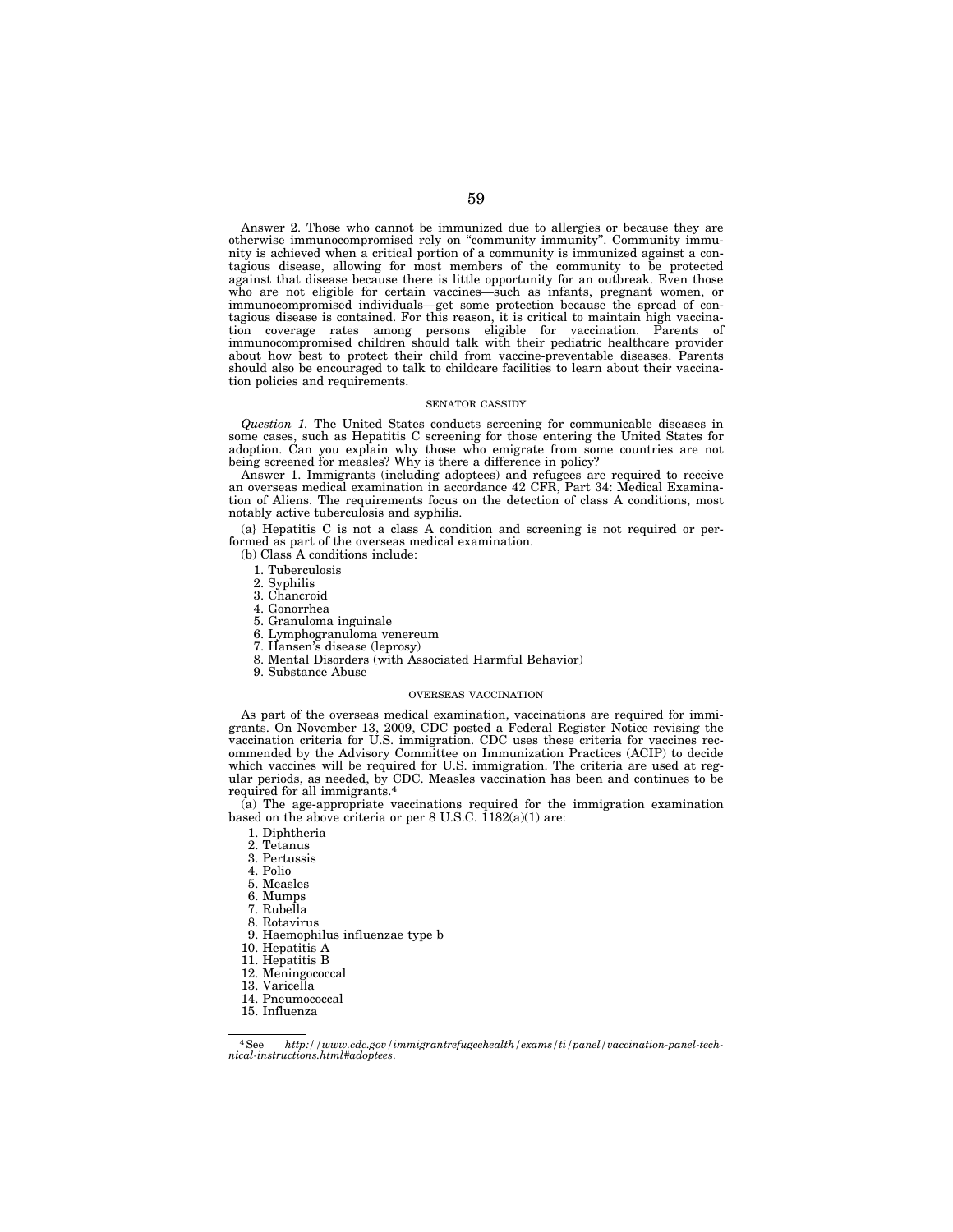(b) Adoptees are one class of immigrant visa holders and therefore fall under the same vaccination requirements as immigrants. However, certain adoptees are eligible for exemption for vaccinations.<sup>5</sup>

1. The vaccination requirements do not apply to adopted children 10 years of age or younger, provided the adoptive parent, prior to the child's admission, signs an affidavit stating that the parent is aware of U.S. vaccination requirements and will ensure that the child will receive all required vaccinations within 30 days of the child's arrival in the United States.6

2. The Hague Adoption Convention governs adoptions between the United States and other countries in the convention.7 For countries both in the convention (Hague) and not in the convention (non-Hague), the vaccination requirements do not apply to adopted children 10 years of age or younger, provided the adoptive parent, prior to the child's admission, signs the affidavit concerning exemption from immigrant vaccination requirements for a foreign adopted child.

3. If the adopted child has a history of vaccinations, the panel physician must complete the DS–3025 form if reliable vaccination documents are available.

(c) Refugees are not required to have vaccinations overseas before arriving in the United States but they are required to have vaccinations when they are eligible to adjust their status 1 year later to legal permanent resident. However, because of the public health benefits of vaccination in reducing the importation of vaccine-preventable diseases and improving the health of U.S.-bound refugees, CDC and the Department of State are currently supporting a program to provide routine vaccinations, including measles, to U.S.-bound refugees resettling from Ethiopia, Kenya, Uganda, Thailand, Malaysia and Nepal.8

## POST-ARRIVAL HEPATITIS C SCREENING

(a) After arrival in the United States, refugees undergo a voluntary health assessment conducted in their State of resettlement. Hepatitis C screening may be recommended as consistent with guidelines for the general U.S. population.<sup>9</sup>

(b) The same general U.S. guidelines would apply to immigrants and adoptees.10

*Question 2.* Since the measles outbreaks are not widespread, but rather isolated in certain communities, can the CDC and States target prevention and notification strategies to these areas? For example, can you require that schools and clinics be required to post immunization rates especially in areas with low immunization rates, so that parents are aware of the risk to their children or the absence of herd immunity? This strategy would help parents with children whose immune systems are compromised to avoid exposing them to unnecessary risk.

Answer 2. CDC's National Immunization Survey (NIS) is essential to assessing national progress, documenting programmatic achievements, and identifying disparities in immunization coverage rates. This information is used by CDC and State and local immunization programs to target outreach efforts. Each year, to assess State and national vaccination coverage and exemption levels among kindergartners, CDC analyzes school vaccination data collected by federally funded State, local, and territorial immunization programs. CDC and the States also publish exemption rates. Eighteen States provide local-level data online, helping to strengthen immunization programs, guide vaccination policies, and inform the public. Locallevel school vaccination and exemption data can be used by health departments and schools to focus vaccine-specific interventions and health communication efforts in a school or local area with documented low vaccination coverage or high exemption rates. Where expanded health communication strategies or other interventions are implemented, continued assessment and reporting can be used to facilitate program improvement. Vaccination requirements are within the purview of State authority. Although CDC does not have regulatory authority over schools or healthcare facili-

<sup>5</sup>Some information about vaccinations for adoptees is located at: *http://www.cdc.gov/ immigrantrefugeehealth/adoption/overseas-exam.html* and *http://www.cdc.gov/immigrant refugeehealth/exams/ti/panel/vaccination-panel-technical-instructions.html*. General informa-tion about adoption is available at: *http://www.cdc.gov/immigrantrefugeehealth/adoption/* 

 $\label{thm:main} \begin{array}{l} index.html.\\ \ ^6\text{See} \ http://www.state.gov/documents/organization/80002.pdf \ \text{for the \textit{affidavit form}}.\\ \ ^7\text{See} \ http://adoption.state.gov/hague\_convention/overview.php.\\ \ ^8\text{See} \http://www.cdc.gov/language\_convention/overview.php.\\ \end{array}$ 

*nizations-schedules.html*. 9*http://www.cdc.gov/immigrantrefugeehealth/guidelines/domestic/hepatitis-screening-guide-*

lines.html.<br><sup>10</sup>Specific guidelines for adoptees can be found at *http://wwwnc.cdc.gov/travel/yellowbook/*<br>2014/chapter-7-international-travel-infants-children/international-adoption.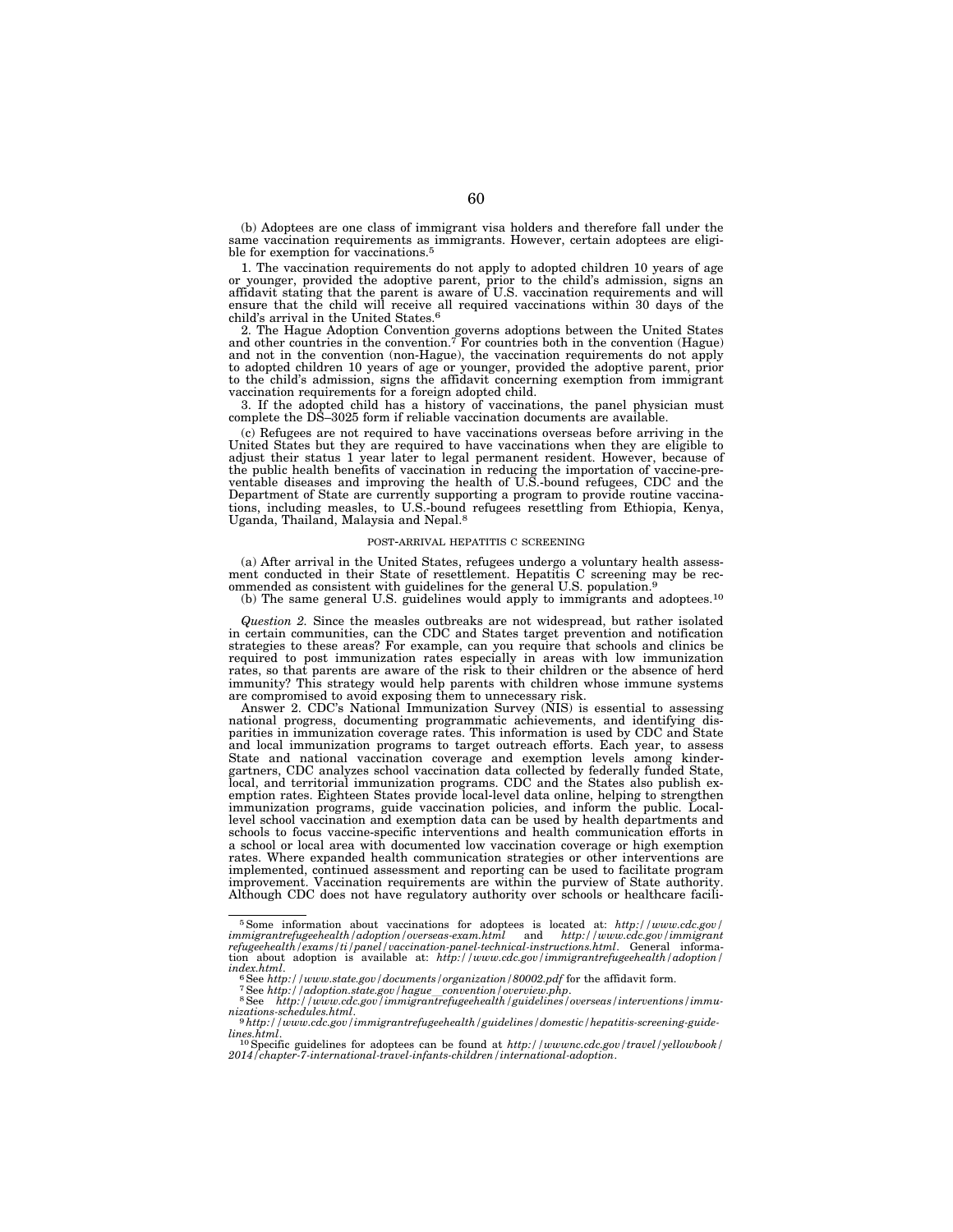ties, it encourages its State and local public health partners to make county-level exemption data available.

## SENATOR CASEY

*Question 1.* In your written testimony, you discussed the first U.S. measles vaccination program, which started in 1963. Did this program encounter any resistance to vaccination, similar to the resistance we are seeing from some individuals today? If so, how did it counter this resistance, and are there any important lessons that we can use for countering public resistance to vaccination in the 21st century?

Answer 1. Before the availability of the measles vaccine, there were an estimated 3–4 million cases of measles annually in the United States. In the years that followed the introduction of the vaccine, measles declined 98 percent in the United States, suggesting widespread public support for the vaccine. The measles resurgence of 1989–91 was largely attributed to lack of access rather than decisions to forgo vaccination, and was the impetus for the Vaccines for Children Program, which provides vaccines to eligible uninsured and underinsured children nationally.

The current outbreak of measles is an indication of how globally connected we are.<br>Measles is still endemic in many parts of the world, with 20 million cases occurring<br>worldwide annually. Even though both CDC and the U.S. Development support many countries in building stronger immunization programs to vaccinate more children around the world with multiple vaccines, including mea-sles, importations of measles remain a significant challenge. Unvaccinated U.S. residents traveling overseas are at risk for measles, and returning U.S. residents and foreign visitors to the United States may develop measles and expose unvaccinated people in the United States. When measles gets into communities of unvaccinated people in the United States, such as people who refuse vaccines for religious, philosophical, or personal reasons, outbreaks are more likely to occur. New research re-cently published in the journal *Pediatrics* has found that people who seek personalbelief exemptions for their children often live near one another. We think these micro-communities are making it difficult to control the spread of measles and are making us vulnerable to having the virus re-establish itself in our country again. In addition, they put others at risk who cannot get vaccinated because they are too young or they have specific health conditions.

*Question 2.* You stated that 1 in 12 children in the United States is not receiving his first dose of measles-mumps-rubella vaccine on time. Has CDC collected any data on the reasons why this is happening with this specific vaccine? For example is it mostly happening because parents object to vaccines, or is access to vaccines an issue, or is some other reason to blame? If CDC has not collected data on this, do you plan to collect data on this in the future?

Answer 2. Unlike the measles outbreaks in the 1980s and 1990s, access to vaccines does not appear to be the contributing factor to the current outbreak. Coverage levels for many childhood vaccinations are at, near, or above 90 percent, and reported cases for most vaccine-preventable diseases have decreased by 90 percent or more in the United States. The creation of the Vaccines for Children Program (VFC) has been instrumental to achieving these high vaccination coverage rates and reducing disparities. The VFC program serves children through 18 years of age who are uninsured, underinsured, Medicaid-eligible, or American Indian or Alaska Native.<br>CDC purchases and distributes vaccines to VFC-enrolled providers and provides<br>funding to 61 eligible awardees for VFC-related operations acti there are more than 44,000 public and private providers in the VFC program, and VFC distributes over 50 percent of all routinely recommended vaccines for those 18 years and younger.

The current measles outbreak is an indicator of how globally interconnected we are, with measles importations uncovering those communities opting out of immunization, and indicating those communities may be getting larger. Although the majority of parents recognize the benefits of immunization and have their children vaccinated, with less than 1 percent of toddlers receiving no vaccines, certain concerns lead some parents to delay or refuse vaccinations. CDC has conducted research to better understand why some parents choose not to vaccinate their children. Parents give many reasons for vaccine hesitancy despite overwhelming and consistent scientific evidence that vaccines are safe and effective. For some, many vaccine-preventable diseases don't have the visibility they once had and many parents question whether vaccines are more dangerous for their child than the diseases they prevent. Parents also have access to conflicting and often inaccurate information about vaccines via the Internet, and others express concern that there are too many vaccines given early in life. Before 1985, the recommended immunization schedule included only seven vaccines. The good news is that today, we can protect children younger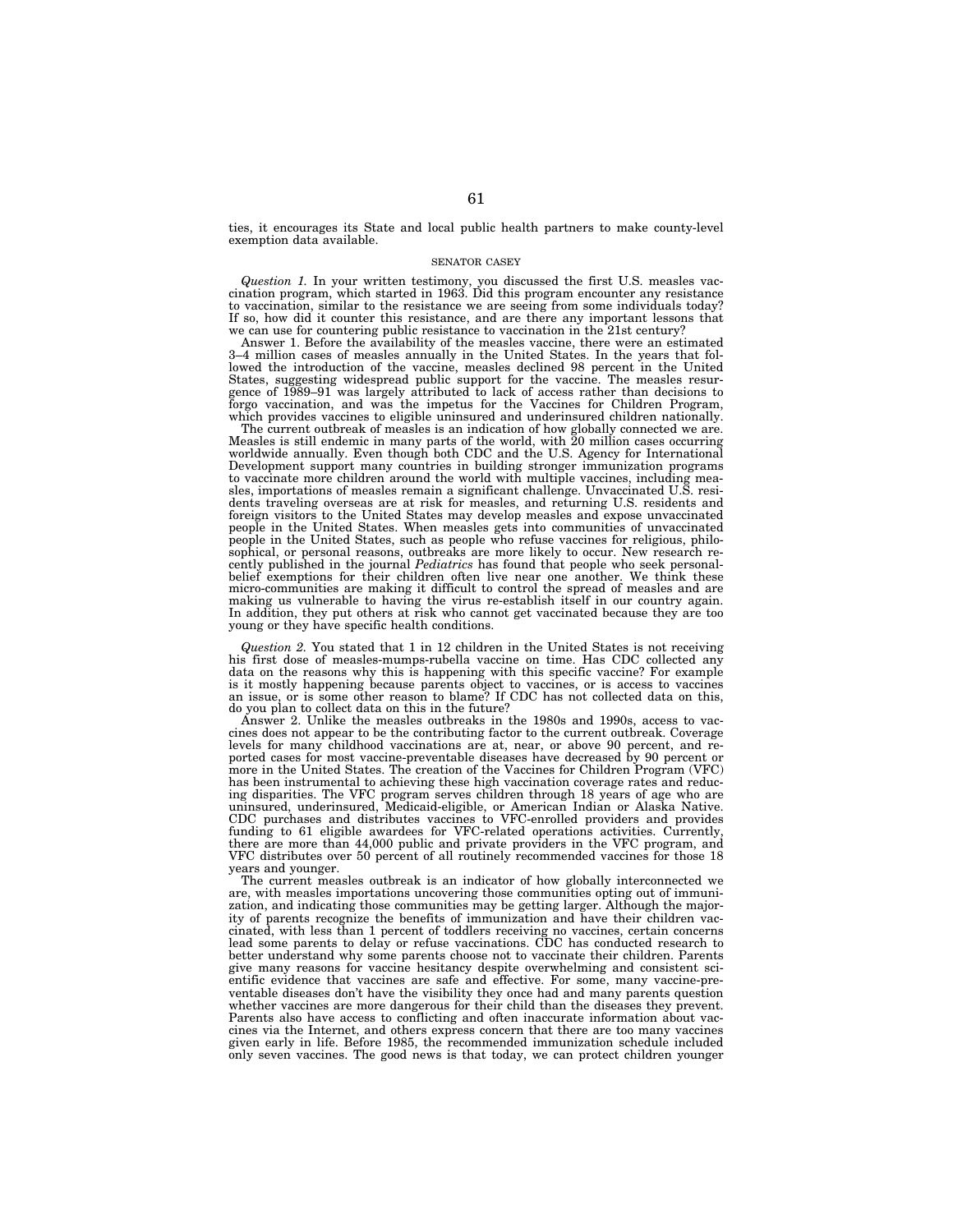than 2 years of age from 14 potentially serious diseases with vaccines. However, this has created a "crowded" and complex schedule for parents and providers. While some parents express concern about the number of vaccines in the childhood immunization schedule, the scientific evidence has shown that the immunization schedule is safe, and there is no evidence that suggests that the recommended childhood vac-cines can ''overload'' the immune system.

CDC knows that maintaining public confidence in immunizations is critical to maintaining high vaccination coverage rates and preventing outbreaks of vaccinepreventable diseases. CDC supports science-based communication campaigns and other efforts to convey the benefits of vaccines to the public to aid individuals in making informed vaccine decisions to protect themselves and their loved ones. CDC also conducts outreach to educate healthcare providers about current immunization policy and clinical best practices to help them protect their patients and communities from VPDs. CDC developed and will maintain a dynamic provider toolkit for<br>conversations with parents about vaccination that includes ev gies, print materials, and web-based tools.

*Question 3.* How do MMR vaccination rates compare to the rates for other early childhood vaccines?

Answer 3. Like most childhood vaccines, the overall measles vaccination coverage rate is high at 92 percent. However, 1 in 12 children in the United States is not receiving his/her first dose of MMR vaccine on time, leaving them unnecessarily vulnerable to vaccine-preventable diseases. This underscores considerable measles susceptibility across the country. In addition, we see variability in coverage across<br>States. In 2013, there were 17 States where fewer than 90 percent of toddlers had<br>received at least one dose of MMR. Within States, some co have much lower vaccination rates than the State average.<sup>11</sup>

#### SENATOR BALDWIN

*Question 1.* In 2004, we saw a dangerous shortage of influenza vaccine in the United States due in part to disruptions in vaccine production overseas and our insufficient domestic production capabilities. Since that time, can you please explain what work the CDC is doing to:

• Ensure that we have a sufficient number of domestic vaccine manufacturers

• Help speed development of vaccines with advanced techniques and technologies such as cell-based manufacturing processes; and  $\cdot$ 

 $\bullet$  Increase communication and notice to providers as well as other producers when a vaccine manufacturer exits the market?

Answer 1. CDC works closely with public health and provider organizations to ensure that issues related to vaccine supply are communicated in a timely fashion and that messaging is shared directly with providers. While there has not a been a specific recent issue related to flu-vaccine manufacturers exiting the market, CDC's collaboration with public health and provider organizations, as well as CDC's direct communication with its immunization awardees, provides an important communication channel for sharing information related to influenza vaccine supply and availability.

#### SENATOR WARREN

*Question 1.* Because of smart investments over the last several decades, we now have a vaccine for HPV that helps to prevent cancer, and a vaccine for Hepatitis B that can prevent liver cirrhosis and cancer associated with the virus. We also have vaccines that can prevent some types of meningitis and pneumonia. We are still struggling, however, to make sure that everyone has access to all of the vaccines available. What do you see as the greatest challenges to getting people of all ages—kids, teens, and seniors—vaccinated?

Answer 1. While we have achieved high coverage rates for most childhood and adolescent vaccines, we have a long way to go regarding human papilloma virus (HPV) vaccination, which prevents virtually all cervical cancers, as well as other types such as anal, vulvar, and oropharyngeal cancers. HPV vaccination coverage is troublingly low, with only a third of U.S. girls receiving all three recommended doses of HPV vaccine. The yearly national vaccination coverage estimate among female teens for one dose of HPV vaccine has been more than 20 percent lower than the estimate for one dose of Tdap vaccine (a booster given to adolescents to extend

<sup>&</sup>lt;sup>11</sup> Additional information on vaccine coverage rates, including rates by State can be found at:<br>*http://www.cdc.gov/mmwr/preview/mmwrhtml/mm6334a1.htm's\_cid=mm6334a1\_w*.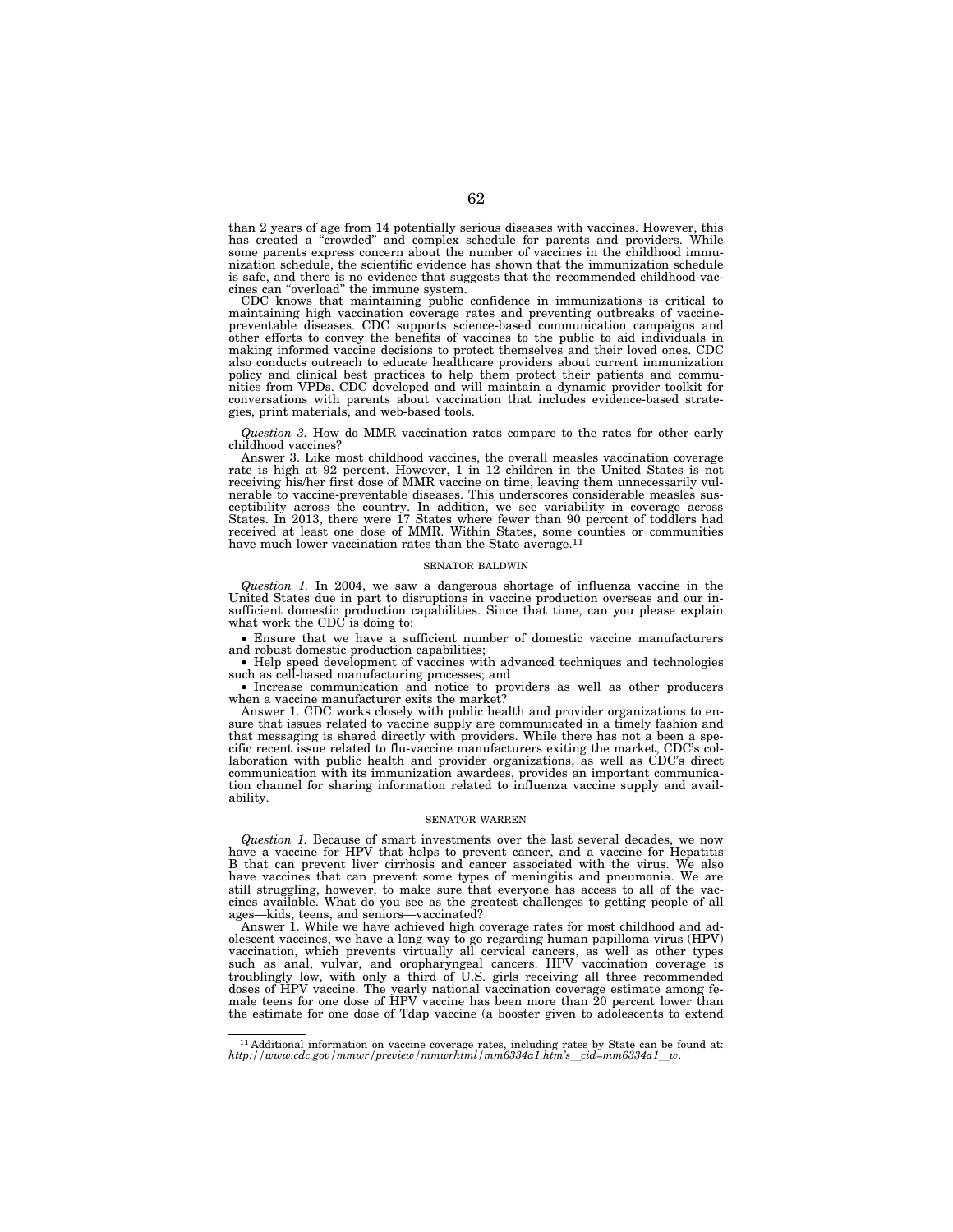coverage of the childhood diphtheria-tetanus-pertussis vaccine), demonstrating that critical opportunities are being missed to vaccinate young people against HPV with a vaccine known to be safe and effective for cancer prevention.

To reach adults, we need different strategies than we have used with the childhood program. Unlike children, who have scheduled routine visits with their pediatrician, adults may see multiple physicians for specialty care, many of whom may not offer vaccination services. CDC is working to increase awareness of the need for vaccines for adults among the general population and the provider community. We are also looking at increasing access through non-traditional venues, including pharmacies and retail clinics. CDC has developed new education increasing the public's awareness about vaccines that adults need and is partnering with a wide range of vaccine providers, including medical, pharmacy and nursing organizations, and State and local health departments to increase awareness of the low rates of adult immunization and to increase implementation of the standards of adult immunization practice. These standards include assessing adult patients' vaccination needs on a routine basis, recommending needed vaccines, and then either offering vaccines, or if the provider does not stock the vaccine, referring the patient to a vaccine provider in their area. Providers and patients are both able to find vaccine providers in their areas through use of the healthmap.org website. Patients can also take the CDC vaccine quiz to find out which vaccines might be right for them.12 Taking the quiz generates a list of vaccines a person might need based on their age, medical conditions, prior vaccinations and other factors. Patients can then take this list to their provider to discuss which vaccines they need. In addition, the National Vaccine Advisory Committee will be releasing a National Adult Vaccine Plan that will help identify strategies for improving adult vaccine coverage.

Immunizations are never complete. Every day, babies are born who will require vaccines to prevent 17 diseases across their lifespan. In addition to addressing barriers to vaccination across the lifespan, public health conducts ongoing monitoring of the safety and efficacy of the Nation's vaccine policies and programs. The critical public health workforce and systems that make this possible must be maintained to continue our success.

## RESPONSE TO QUESTIONS OF SENATOR CASEY BY TIM JACKS, M.D., DO, FAAP

*Question.* As a physician, and as a parent, what response would you have for a parent who says that measles is a more acceptable health risk for their children than what they feel are the potential health risks of vaccines?

Answer. As a physician, I would reference back 52 years before there was a measles vaccine. At that time, there were 500,000 cases of measles per year in the United States. Measles caused severe illness, over 25 percent of cases required hospitalization, about 500 people had encephalitis (brain swelling/damage) and about 500 people died each year from measles. In contrast, the MMR vaccine is extremely safe, and severe allergic reactions occur in less than one per million vaccinated. Measles is extremely contagious (>90 percent unprotected exposed people contract it), and the vaccine is every effective (>99 percent protection after the two recommended doses).

As a father, I would speak from personal experience of my daughter's exposure. Not vaccinating puts not only your child at risk but also the larger community those too young or unable to be vaccinated for medical reasons. For my leukemiabattling daughter, there was a very real risk of severe illness or death if she had contracted measles.

## RESPONSE TO QUESTIONS OF SENATOR CASEY BY MARK H. SAWYER, M.D., FAAP

*Question 1.* In your written testimony, you discussed the importance of the Vaccine Adverse Event Reporting System (VAERS) for continually monitoring the safety of vaccines and ensuring that any potentially unsafe patterns are quickly recognized. Do you feel this system is adequate to protect the American public? Is there any aspect of it that you would like to see improved?

Answer 1. The VAERS system has been very effective in calling attention to possible vaccine side effects but it is not adequate alone to protect the American public. An association between the administration of a vaccine and an adverse event does not prove causation. It would be a grave error to rely on such associations reported to VAERS to dictate vaccine policy. What is required is a companion system, such as the current Vaccine Safety Datalink (VSD) which is organized and supported by the Centers for Disease Control and Prevention. The VSD allows events reported

<sup>12</sup>The quiz can be accessed at *http://www.cdc.gov/vaccines/adults/index.html*.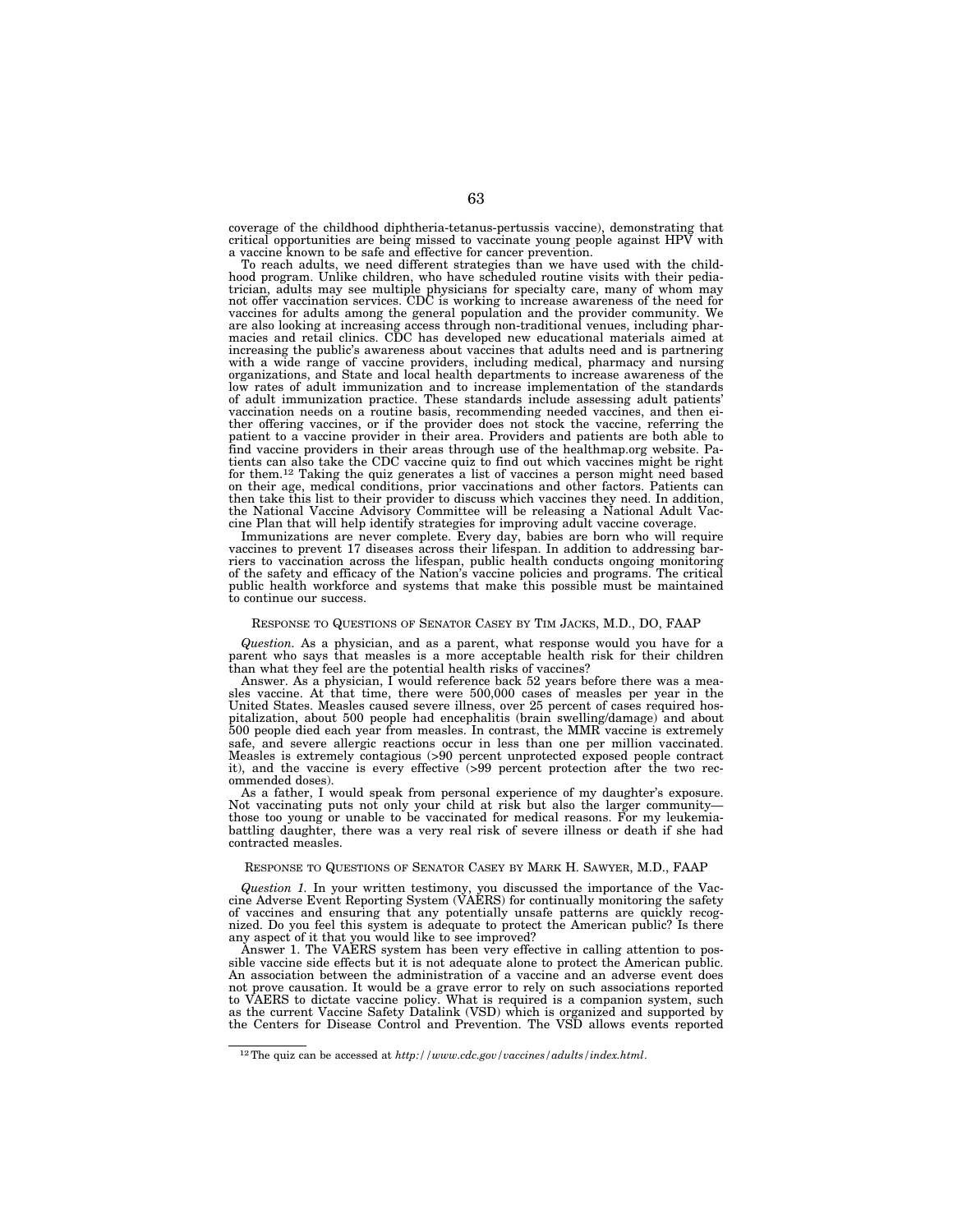in VAERS to be studied epidemiologically to prove cause and effect. By studying possible vaccine side effects in the millions of people covered by the VSD we can tell the public exactly how safe vaccines are. This will never be possible during the initial studies conducted by manufacturers when vaccines are being developed because it is impossible to study enough people. The ongoing support for the VSD or similar system is key to maintaining the public's trust in the safety of vaccines. The current funding of the VSD does not allow every possible vaccine side effect to be researched and in my opinion this program should be expanded so that all possible effects of vaccines can be studied.

*Question 2.* You stated that none of the pediatric residents during a training session reported ever seeing a case of measles, but that you feel that this may change. In what ways, if any, do you think pediatric training should change in order to account for the reluctance of some parents to vaccinate their children, and the reemergence of vaccine preventable illnesses such as measles?

Answer 2. Clearly we are in an era where parents are challenging the advice of doctors. For example, a study published in Pediatrics on March 2 found that the number of parents who are asking to delay their children's vaccination schedule has increased in the last several years. Doctors need to be trained in effective communication in order to impart sound medical advice in this environment. I believe medical educators have recognized this need and are adding curricular materials to their training programs to prepare future doctors for these conversations. I celebrate the fact that young doctors have never seen measles and some types of bacterial meningitis—this is testimony to the tremendous impact of vaccines.

*Question 3.* You discuss the need to restrict exemptions from school entry requirements in order to help boost vaccine rates. Many State legislatures are currently dealing with this issue, and often they will hear testimony from parents who are seeking broader, non-religious moral exemptions. What factors would you advise State legislators to consider when they hear testimony from these parents?

Answer 3. Central to this issue is the role of government in protecting the public's health. Legislators need to be current in their understanding of the science that supports the utility and safety of vaccines. They also need to have a firm grasp on the impact of unimmunized populations on the general health of the community. There is ample precedent for creating laws that curb some personal choice in favor of protecting the public's health (e.g., public smoking). Those opposed to vaccination will present legislators anecdotes linking adverse health outcomes to vaccines. Left unchallenged these anecdotes will sound compelling and lead to poor policy decisions. I would encourage legislators to probe those who offer anecdotes for scientific evidence that supports the anecdote. It is human nature to assume that if event B happened after event A then event A caused event B. This obviously is not always the case. Legislators need to access the science that confirms the safety of vaccines.

*Question 4.* Is there any research being done to develop less invasive vaccinations (e.g., flu nasal mist instead of the flu shot)? Do you think less invasive immunizations would sway more parents to vaccinate their children?

Answer 4. Yes, non-injection methods of vaccine delivery are being evaluated and I do think their availability will help. No parent wants to see their child suffer pain. We currently have some oral vaccines and one nasal spray vaccine. If vaccines can be given orally, nasally, or even through the skin using patch technology then much of the objection to vaccines would vanish. Perhaps there is a role for the Federal Government to fund research toward this end.

*Question 5.* Dr. Jacks shared his story in which his children were exposed to measles in the hospital. Are there systems in place to limit immunocompromised patients' exposure to patients with infectious disease?

Answer 5. Certainly hospitals have systems in place to minimize exposure to infectious disease. Fortunately there are only a few infections that literally fly through the air so that you can acquire infection simply by breathing the air. Measles is one such infection but most infections require direct contact or at least close exposure to an infectious person. Doctor's offices may not be as effective as hospitals in preventing infections from spreading. They often don't have the luxury of isolation rooms to place potentially contagious individuals. Efforts could be increased to screen for possibly infectious patients in doctor's waiting rooms and at least trying to keep them out of waiting rooms.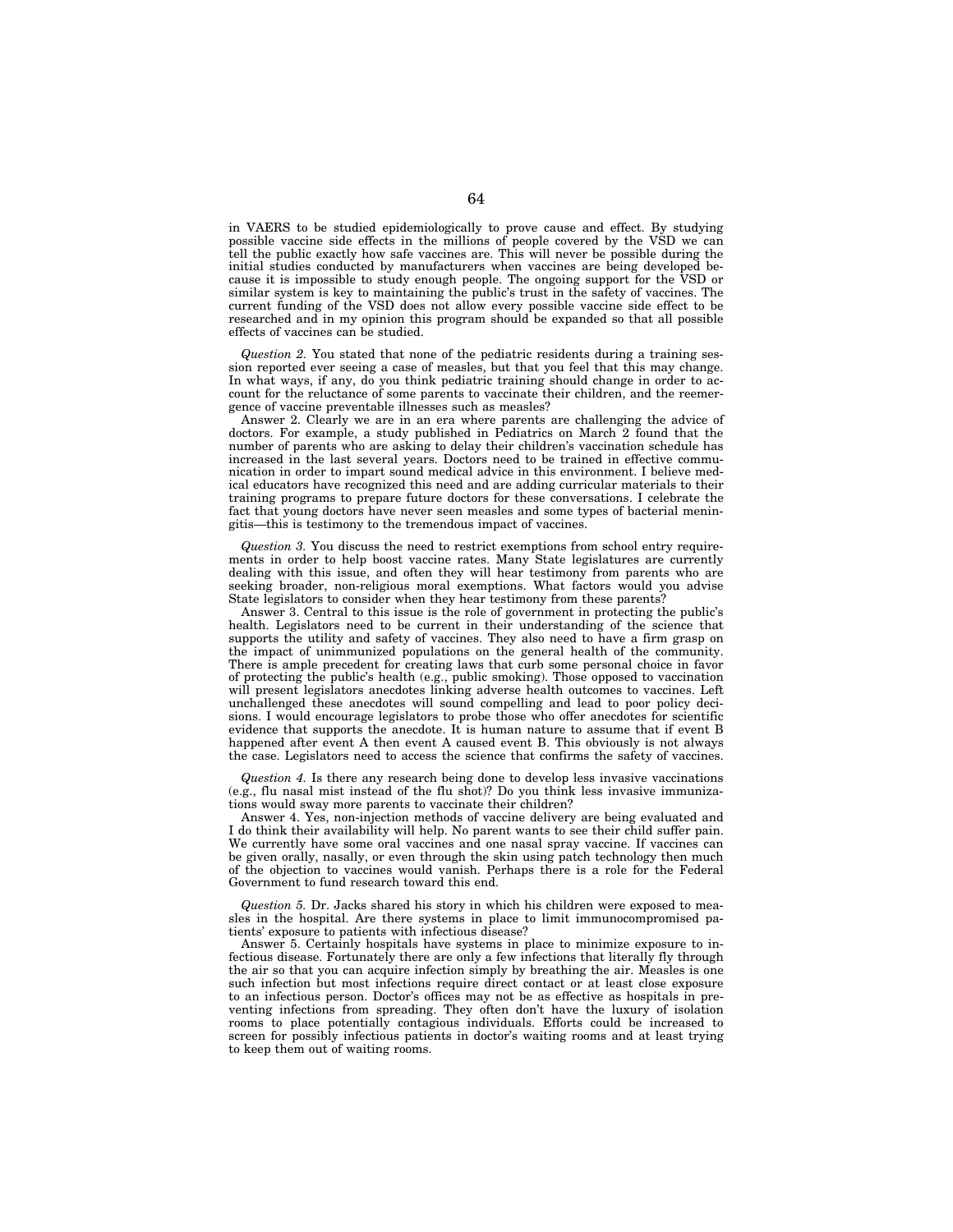## RESPONSE TO QUESTIONS OF SENATOR CASEY BY KELLY L. MOORE, M.D., MPH

*Question 1.* You have described your collaborative immunization efforts with schools, public health departments, and medical offices. The program for Women, Infants, and Children (WIC) is one such public health program that often plays a role in improving immunization rates of infants and young children through screening and referral. WIC visits can be particularly influential in boosting MMR immunization rates because the first dose is given at about 12–15 months of age. Could you describe how your State's WIC programs help achieve high immunization rates?

Answer 1. In Tennessee, the WIC offices are co-located with immunization services at our local health departments. WIC program staff review immunization records and refer children to the immunization clinic if they are behind on immunizations. Immunization and WIC visits can be scheduled at the same time for family convenience. Regular contact with WIC staff who promote and counsel parents about immunization helps keep immunization rates high among infants and toddlers.

*Question 2.* You mentioned how beneficial your electronic immunization information system, known as TennIIS, has been in providing access to immunization records across medical and non-medical settings. Can you tell us what kinds of steps you've taken to encourage use of the data base by providers, schools, and daycares?

Answer 2. We promote the use of TennIIS through statewide professional meetings of pediatricians and family physicians, as well as with our partners in pharmacies, schools and school nursing. The Department of Health made its first major effort to introduce immunization providers to the States immunization information system (IIS) in preparation for the 2009 H1N1 influenza pandemic vaccination campaign when we expanded the system to function as a lifelong immunization registry not limited to children. All immunization providers who were interested in assisting with national immunization efforts were required to create a free IIS user account for their healthcare facility, including outpatient pediatric and adult clinics, hospitals and pharmacies. Over 5,000 new individual users were added during that time.

Today, the over 700 clinics participating in the Federal Vaccines for Children Program  $(\check{VFC})$  are required to use TennIIS to manage online annual enrollment documents and to place vaccine orders. In addition, any TennIIS user (including pharmacists and school staff) can produce a simple, complete and accurate Official Immunization Certificate for children entering daycare or school, based on the child's record in TennIIS. If the record is incomplete, TennIIS produces a failed validation report that pinpoints shortcomings in the child's record of required immunization. This tool, while not mandatory, is so effective at eliminating errors and saving time for families and clinic staff that many immunization providers serving children consider TennIIS so helpful they cannot imagine not participating.

Finally, Tennessee has reaped the benefit of the Center for Medicaid and Medicare Services (CMS) Meaningful Use grants to clinicians and hospitals to promote the implementation of interoperable electronic health record systems (EHRs). As part of that program, participating facilities that administer any immunizations are required to submit immunization data to the State IIS through standard messaging protocols. TennIIS staff are working as quickly as possible to activate channels between EHRs and TennIIS among participants in the Meaningful Use program, which will greatly improve the volume of valuable patient immunization information in our voluntary system.

## RESPONSE TO QUESTIONS OF SENATOR ROBERTS BY MARK H. SAWYER, M.D., FAAP

*Question.* What advice do you give to the parents of kids who cannot be immunized due to allergies or because they are otherwise immunocompromised and must rely on others in their community to choose vaccination to help protect their own?

Answer. Parents of children who cannot be immunized due to allergy or an immunocompromising condition should try to minimize the exposure of their children to unimmunized populations. This begins with the immediate family. Parents should assure that all members of the family are current on their immunizations including an annual influenza vaccine. It would also be prudent for such parents to inquire about the vaccination status of participants in organized group settings such as daycare or school and when feasible only choose to place their at-risk child among highly immunized populations. Toward this end, it would be ideal if daycare facilities and both public and private schools were required to make their immunization coverage rates readily available.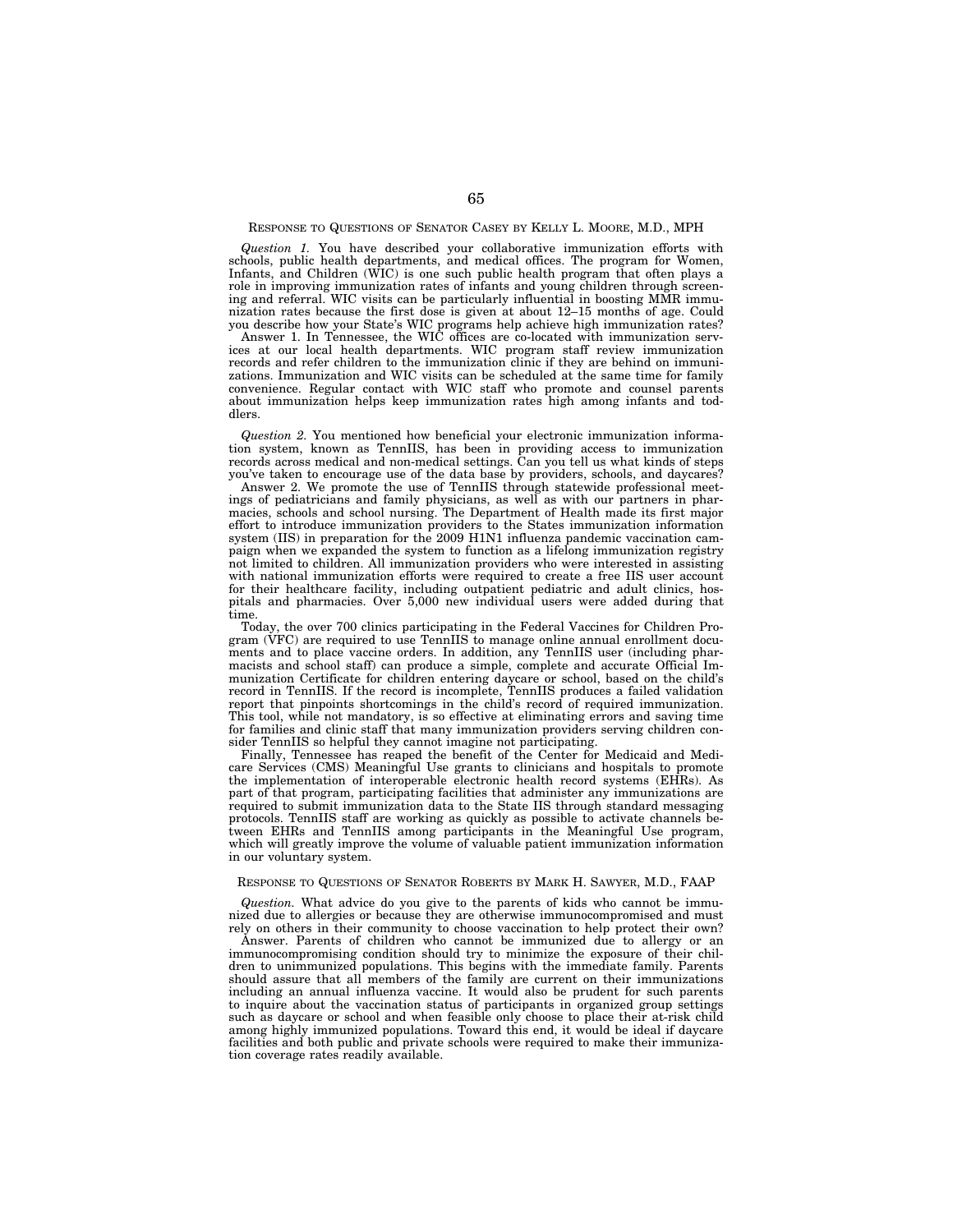## RESPONSE TO QUESTIONS OF SENATOR WARREN BY TIM JACKS, M.D., DO, FAAP

*Question.* Because of smart investments over the last several decades, we now have a vaccine for HPV that helps to prevent cancer, and a vaccine for Hepatitis B that can prevent liver cirrhosis and cancer associated with the virus. We also have vaccines that can prevent some types of meningitis and pneumonia. We are still struggling, however, to make sure that everyone has access to all of the vaccines available. What do you see as the greatest challenges to getting people of all ages—kids, teens, and seniors—vaccinated?

Answer. While there are numerous hurdles to increasing vaccination rates, the greatest challenge is educating the public. Many people don't realize the dangers that these illnesses pose, and they are more afraid of the prevention (vaccines) than the actual illness.

It has proven challenging to communicate the safety and effectiveness of vaccines. The Nyhan study (published in Pediatrics, March 3, 2014), showed that public health communications may not be effective in reducing misconceptions or increasing vaccine uptake. As a pediatrician, I have found this to be true. We have limited time to evaluate a child and educate the parents about vaccines. Many families are ready to immunize. Some families need just a little nudge to proceed with vaccinations. For others, it takes repeated discussions and exposure to the scientific truth behind vaccines before they reach a decision. A minority of families arrive to my office having already decided against vaccines due to widely prevalent myths and misconceptions on the internet and in popular media. Often these families are not even open to discussing vaccines or their concerns.

Another study, published earlier this month in Pediatrics (March 2, 2015), that found an increasing number of parents asking to delay their children's vaccinations. The timely prevention and proximate risk of disease has been lost to these parents. During the recent measles outbreak, my office saw a great influx of families requesting vaccinations. Many were immunized. Sadly, we have since seen a decline in those coming in for catch-up vaccines.

While education is also important in the elderly population, they face a greater lack of insurance coverage when compared to children. VFC, section 317, Medicaid and CHIP have helped get large numbers of children vaccinated, but adults still lag. The mandated coverage of CDC recommended vaccination through the ACA will help expand coverage.

## RESPONSE TO QUESTIONS OF SENATOR WARREN BY MARK H. SAWYER, M.D., FAAP

*Question.* Because of smart investments over the last several decades, we now have a vaccine for HPV that helps to prevent cancer, and a vaccine for Hepatitis B that can prevent liver cirrhosis and cancer associated with the virus. We also have vaccines that can prevent some types of meningitis and pneumonia. We are still struggling, however, to make sure that everyone has access to all of the vaccines available. What do you see as the greatest challenges to getting people of all ages—kids, teens, and seniors—vaccinated?

Answer. Historically, one of the biggest barriers to adequate immunization in our communities has been insurance coverage for vaccines. Prior to the Vaccines for Children (VFC) program many children went unvaccinated because they either didn't have insurance or because their insurance didn't cover all vaccines. This is no longer a problem and it is imperative that the VFC program remain supported. More recently, the Affordable Care Act assured that all vaccines recommended by CDC would be covered by insurance programs. This has made a huge difference for adults who are not eligible for VFC vaccine. It is equally important that this important legislation remain intact so that vaccines are accessible to all.

Beyond the funding for vaccines the biggest challenge facing us is the education of the public about the benefits of vaccines and the maintenance of the infrastructure to assure vaccine safety. In order to maintain the public's trust, systems such as the joint CDC/FDA Vaccine Adverse Events Reporting System (VAERS) and the CDC-sponsored Vaccine Safety Datalink (VSD) program are extremely important for studying any new vaccine safety concerns that arise.

Finally, we need to raise the science literacy of our communities. The science curricula of our middle and high schools need to include education on the immune system, infectious diseases, and immunizations. We need our next generation of parents to make better decisions about immunizing their children in order to protect our whole community.